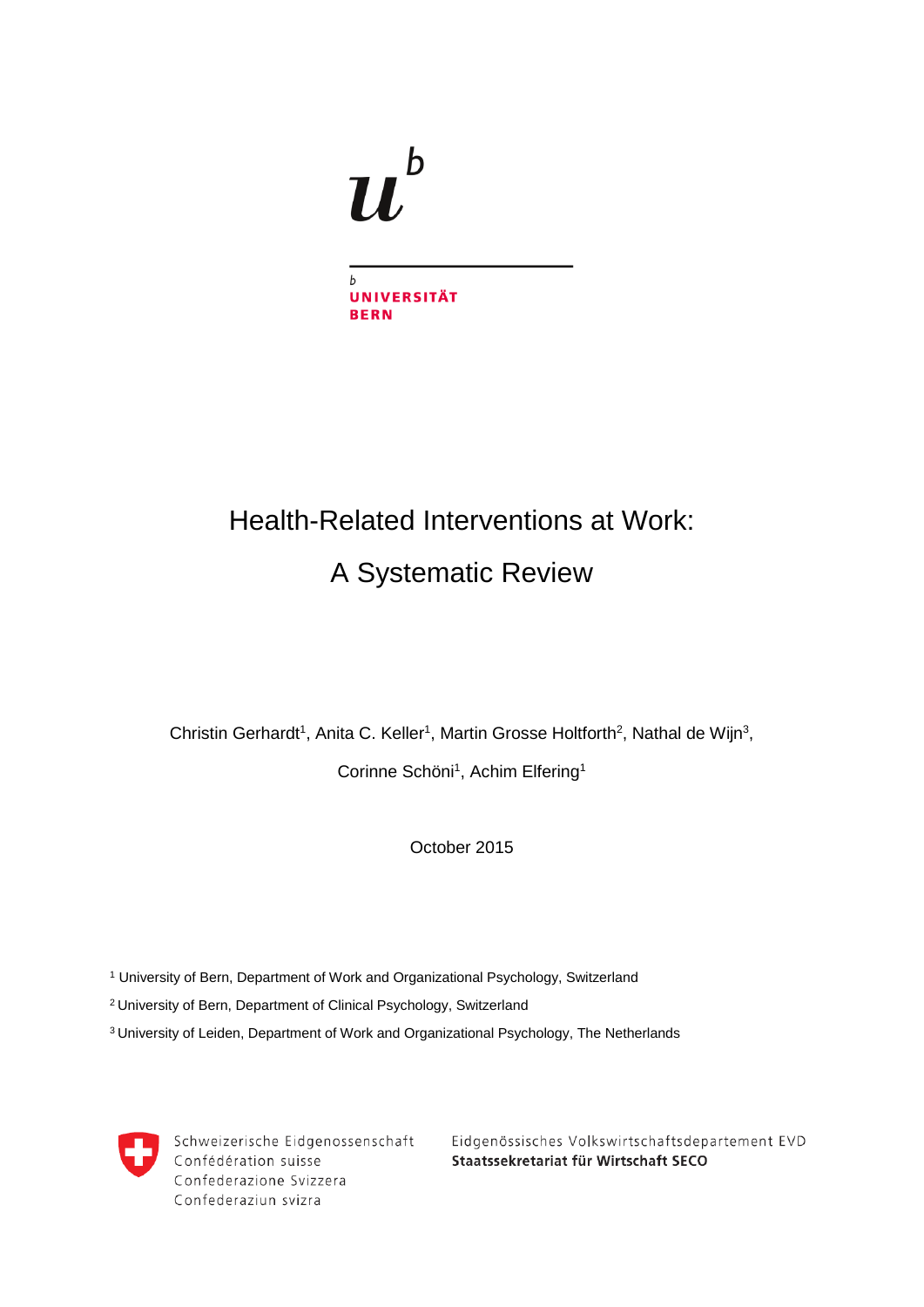Review commissioned by the Staatssekretariat für Wirtschaft SECO

Address for correspondence:

Prof. Dr. Achim Elfering

Institute of Psychology

Fabrikstrasse 8

CH-3012 Bern

[achim.elfering@psy.unibe.ch](mailto:achim.elfering@psy.unibe.ch)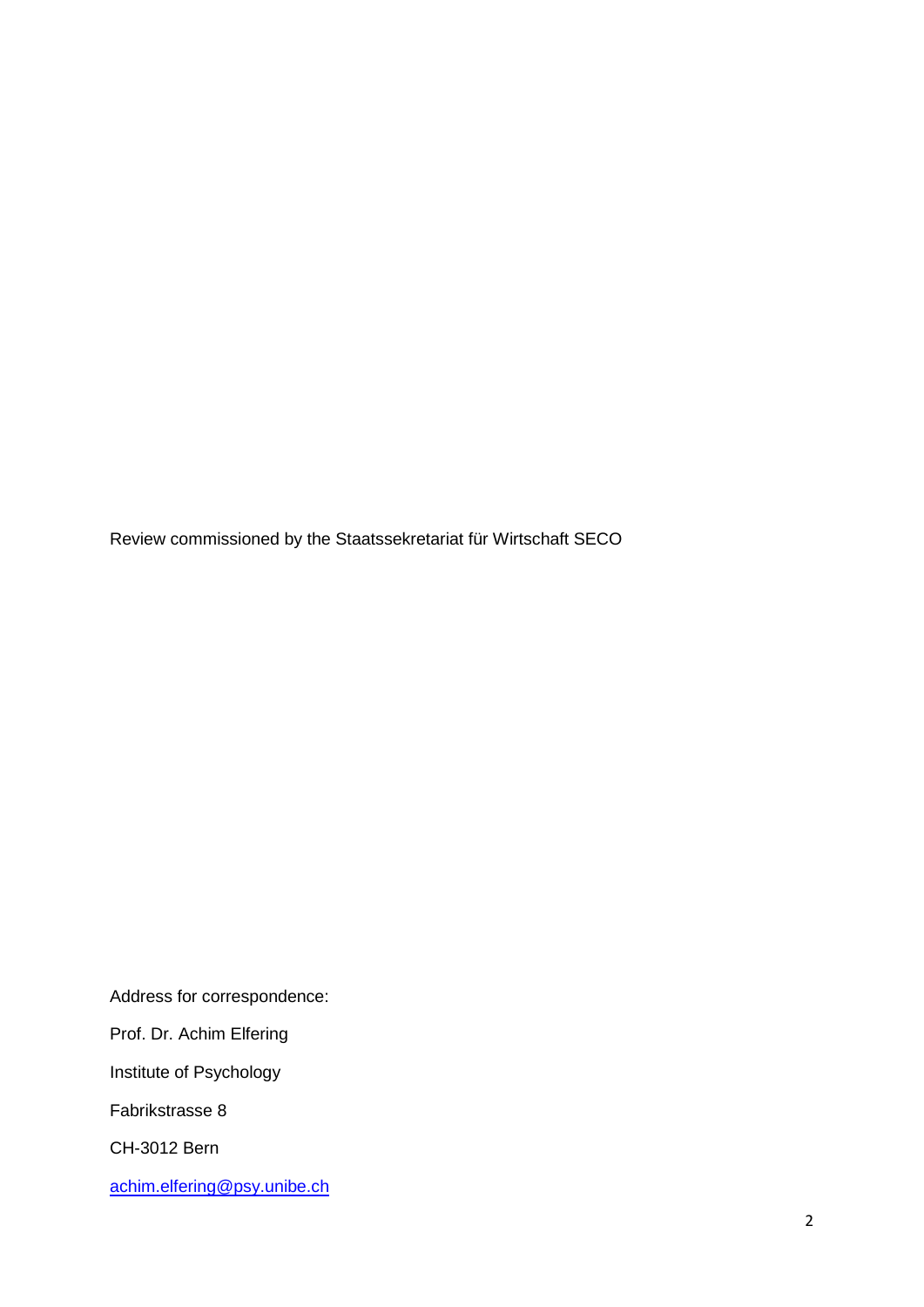# **Table of Contents**

| 3.3 Organizations of Unclear Size that Are Supposed to be Small- and Medium-Sized Organizations |  |
|-------------------------------------------------------------------------------------------------|--|
|                                                                                                 |  |
|                                                                                                 |  |
|                                                                                                 |  |
|                                                                                                 |  |
|                                                                                                 |  |
|                                                                                                 |  |
|                                                                                                 |  |
|                                                                                                 |  |
|                                                                                                 |  |
|                                                                                                 |  |
|                                                                                                 |  |
|                                                                                                 |  |
|                                                                                                 |  |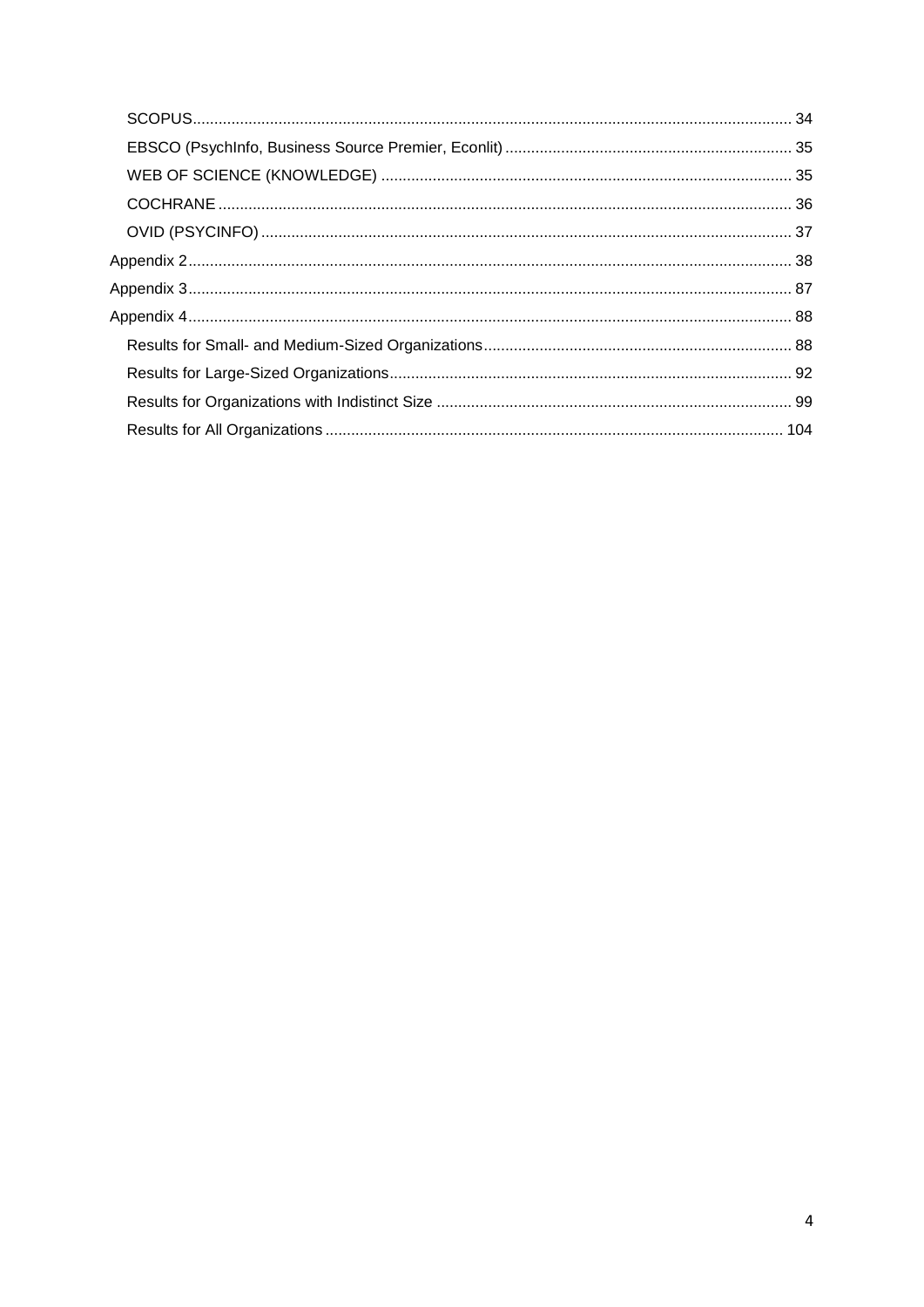# <span id="page-4-0"></span>**List of Tables**

| Table 4 Detailed Description of Implementation and Results. Identifier= First Author and Publication |  |
|------------------------------------------------------------------------------------------------------|--|
|                                                                                                      |  |
| Table 6 Results for Mindfulness and Relaxation Interventions in Small- and Medium -Sized             |  |
| Table 7 Results for Cognitive Behavioral Therapy in Small- and Medium -Sized Organizations  89       |  |
| Table 8 Results for Skills at Work-Interventions in Small- and Medium -Sized Organizations 90        |  |
| Table 9 Results for Work-Oriented Interventions in Small- and Medium -Sized Organizations  91        |  |
| Table 10 Results for Mindfulness and Relaxation Interventions in Large-Sized Organizations  92       |  |
| Table 11 Results for Cognitive Behavioral Therapy in Large-Sized Organizations  93                   |  |
| Table 12 Results for Skills at Work-Interventions in Large-Sized Organizations 94                    |  |
| Table 13 Results for Informational Interventions in Large-Sized Organizations 95                     |  |
|                                                                                                      |  |
| Table 15 Results for Health-Related Behavior-Interventions in Large-Sized Organizations  97          |  |
| Table 16 Results for Work-Oriented Interventions in Large-Sized Organizations  98                    |  |
| Table 17 Results for Skills at Work-Interventions in Unknown -Sized Organizations 99                 |  |
|                                                                                                      |  |
| Table 19 Results for Health-Related Behavior-Interventions in Unknown -Sized Organizations  101      |  |
| Table 20 Results for Cognitive Behavioral Therapy in Unknown -Sized Organizations  102               |  |
| Table 21 Results for Mindfulness and Relaxation Interventions in Unknown -Sized Organizations 103    |  |
| Table 22 Results for Mindfulness and Relaxation Interventions in Small-, Medium, and Large-Sized     |  |
| Table 23 Results for Cognitive Behavioral Therapy in Small-, Medium, and Large-Sized Organizations   |  |
| Table 24 Results for Skills at Work-Interventions in Small-, Medium, and Large-Sized Organizations   |  |
| Table 25 Results for Work-Oriented Interventions in Small-, Medium, and Large-Sized Organizations    |  |
| Table 26 Results for Informational Interventions in Small-, Medium, and Large-Sized Organizations108 |  |
| Table 27 Results for Other Interventions in Small-, Medium, and Large-Sized Organizations 109        |  |
| Table 28 Results for Health-Related Interventions in Small-, Medium, and Large-Sized Organizations   |  |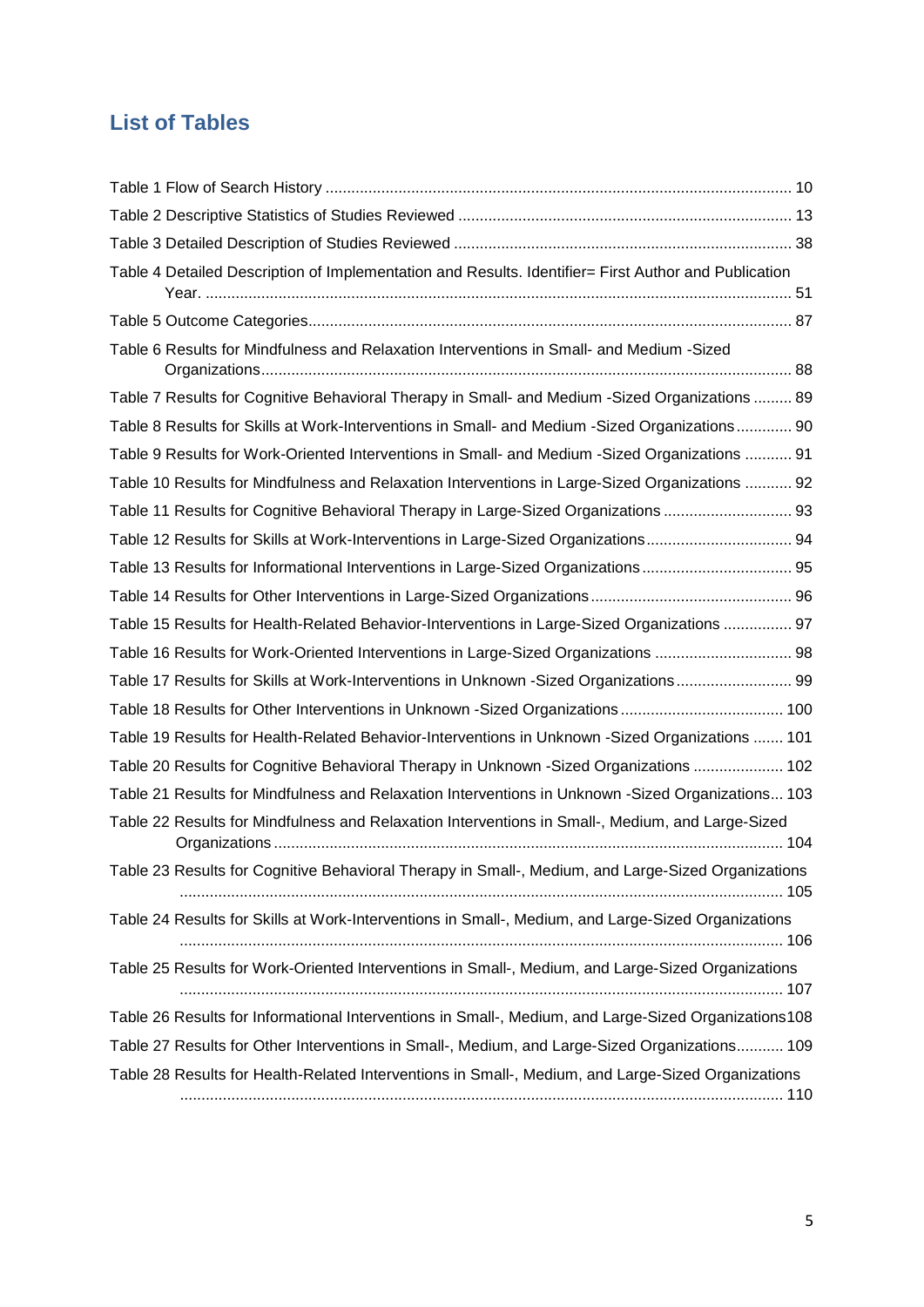# <span id="page-5-0"></span>**0 Executive Summary**

**Introduction:** Reducing stress at work is necessary and can be promising to foster health and wellbeing. Two approaches of interventions can be distinguished: Focusing on the person by changing appraisal, reaction, coping, or health behavior (optimizing stress appraisals and reactions), and focusing on work-conditions by changing work tasks, conditions or social relationships at work (optimizing exposure to adverse conditions and resources) (Semmer, 2006; Semmer & Zapf, 2004). While there is evidence for both approaches (e.g., person-oriented: LaMontagne, Keegel, Louie, Ostry, & Landsbergis, 2007; Richardson & Rothstein, 2008; work-oriented: LaMontagne, et al., 2008; Montano, Hoven, & Siegrist, 2014), it is not clear if these effects are similar in small and large organizations.

**Method:** The review included 77 studies, published between January 2012 and July 2015 that reported effects of person- and work-oriented interventions. Effect sizes derived of post interventionand follow up-assessments were analyzed. The studies used Randomized Controlled Trials as well as quasi-experimental designs. By grouping effect sizes within similar outcomes and intervention categories, the effectiveness of different types of interventions in small and large organizations were compared.

**Results:** Mindfulness and relaxation interventions as well as skills at work-interventions were the most common interventions and both showed effectiveness regarding a variety of employee outcomes. Also, mindfulness and relaxation, skills at work-, and work-oriented interventions showed good effects at post-intervention follow up measurements, therewith showing some durability. Skills at workinterventions, Cognitive Behavioral Therapy, and work-oriented interventions seemed to be more effective in small- and medium-sized organizations than in large organizations. Based on current state of research, no conclusive results were found for health-related and informational interventions.

**Conclusion:** As previous research showed, person-oriented interventions showed consistent positive effects. The size of organizations matters with respect to work interventions. Lastly, the differentiating results also showed that with careful implementation, work-oriented intervention may have large effects.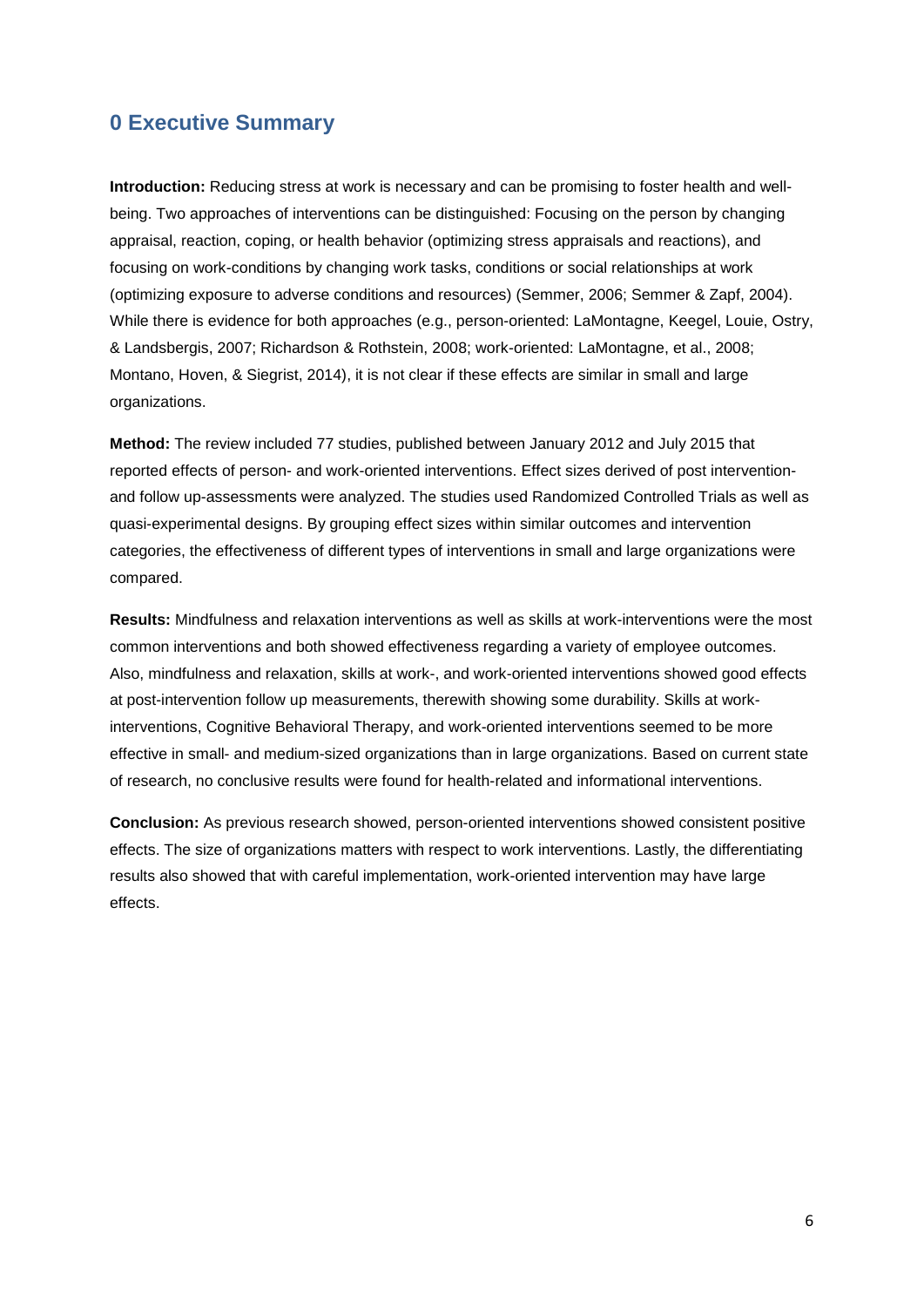# <span id="page-6-0"></span>**1 Introduction**

Reducing stress at work can be a promising approach to foster health and well-being. To reduce stress and enhance health and well-being we can distinguish between two approaches of interventions (Semmer, 2006; Semmer & Zapf, 2004):

- 1. Focusing on the person by changing appraisal, reaction, coping, or health behavior (optimizing stress appraisals and reactions).
- 2. Focusing on work-conditions by changing work tasks, conditions or social relationships at work (optimizing exposure to adverse conditions and resources).

While there is evidence for both approaches (e.g., person-oriented: LaMontagne, Keegel, Louie, Ostry, & Landsbergis, 2007; Richardson & Rothstein, 2008; work-oriented: LaMontagne, et al., 2008; Montano, Hoven, & Siegrist, 2014) it is not clear if these effects are similar in small and large organizations. It seems that there is a cautiously positive conclusion (Semmer, 2006) for work-related interventions having potential for positive effects, but still there are some null-findings and some negative findings in the field. A recent review on organizational-level interventions concluded that it might be beneficial to target more than one organizational-level modification at the time (Montano, Hoven, & Siegrist, 2014).

Research on person- versus work-oriented interventions revealed that person-related interventions seemed to show more positive evidence (e.g., van der Klink, Blonk, Schene, & van Dijk, 2001; Bamberg & Busch, 1996). To date, many prevention approaches are directed to a person's resources, stress management, and health behavior (Murphy & Sauter, 2004; Semmer, 2003). In sum, there is more evidence for person-oriented approaches but work-oriented interventions seem more complex (target complex social systems, different preferences and interests of people, trade-offs, side-effects, etc.) and both approaches revealed effects on well-being and health.

Another possible criterion on the effectiveness of interventions could be the organization size. Smalland medium-sized organizations are organizations with 1) less than 250 employees and 2) an annual sale to maximum 50 Million Euro or annual balance sheet with maximum 43 Million Euro (Bundesamt für Statistik, 2015). Corresponding to this large-sized organizations hire more than 250 employees and do have more annual sale or balance. There are several reasons why organization size may affect effectiveness of interventions: high participation and awareness may be less difficult to obtain in smallsized organizations and interventions can be designed for specific needs of a small group of employees.

We expect fewer studies on small-sized organizations than large-sized organizations because smallsized organizations may not have the presumed financial resources or the urgent need for an intervention (i.e. survival of the company is more important). Also small-size organizations pose several important difficulties for research, among them power problems and difficulties to gather a control group.

Referring to a research assignment by the Staatssekretariat für Wirtschaft (SECO) we conducted a systematic review including person- and work-oriented interventions at the workplace to image the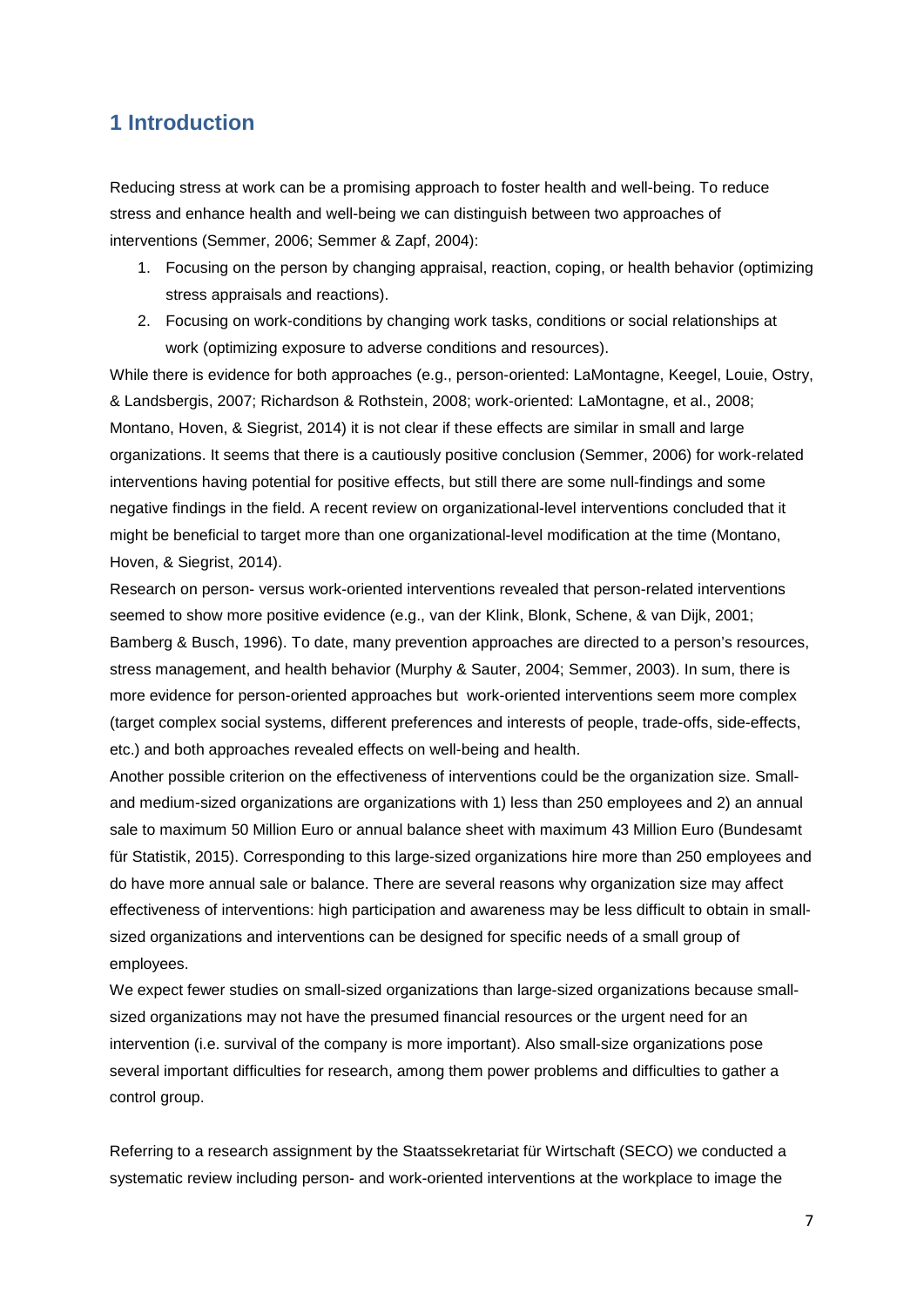current state of research. Furthermore we took the organization size into account in order to investigate possible differences between small- and medium-sized organizations and large-sized organizations. Because there already is a lot of evidence in forms of reviews we updated the review conducted by Montano and colleagues (2014) with the exception of the organization size, which we added to their coding scheme. Besides replicating the Montano review (which only included workoriented interventions), we also extended it by including person-directed interventions.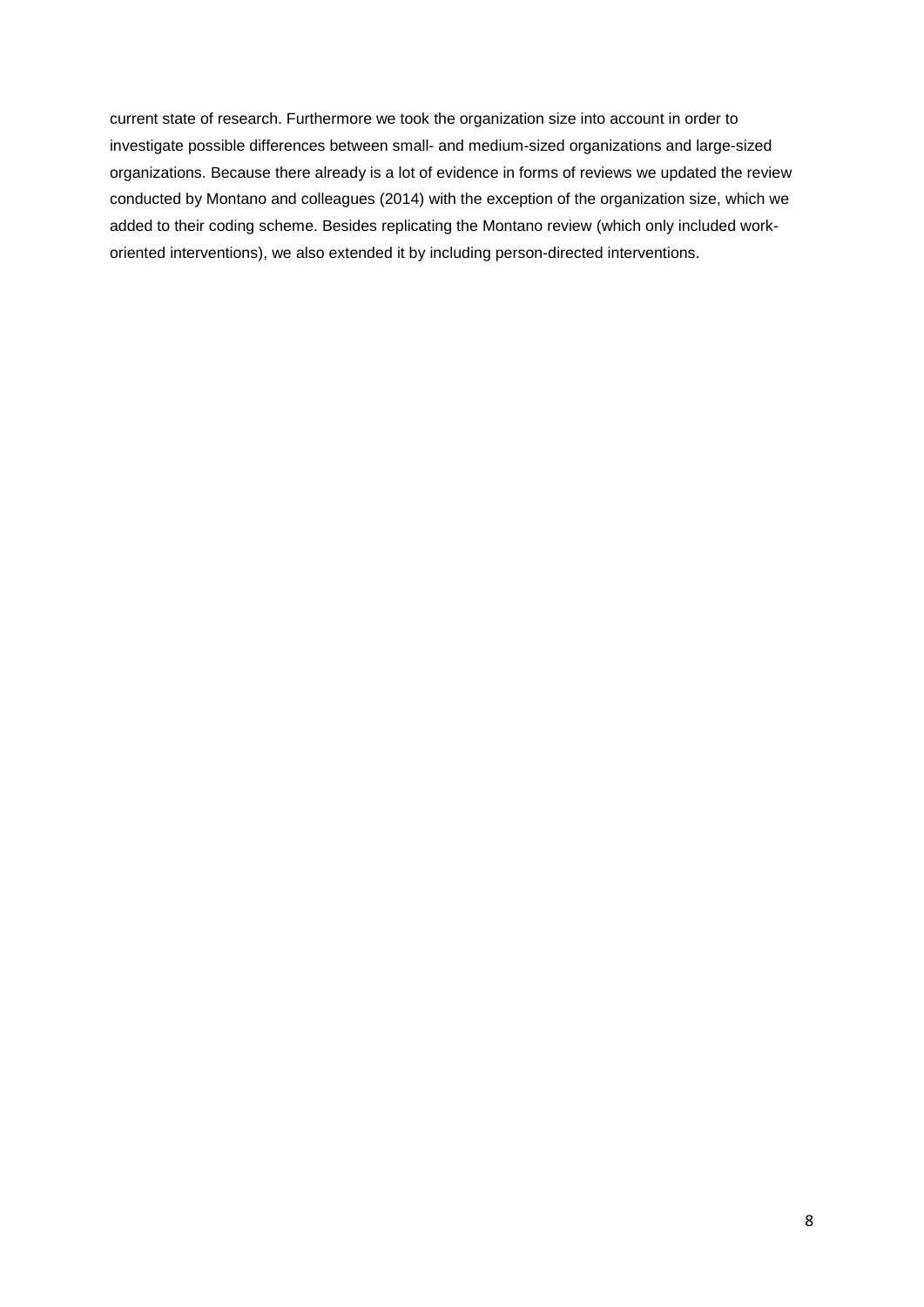# <span id="page-8-0"></span>**2 Methods**

Since we aimed at updating the systematic review by Montano and colleagues (2014) who reported results of 39 intervention studies published between 1993 and 2012 we adopted their approach with minor modifications concerning coding categories and search strategy.

# <span id="page-8-1"></span>**2.1 Search Strategy**

We adapted the search strategy by Montano and colleagues (2014) using their search strings with only minor modifications. First we added some terms concerning lack of mental health (illness, fear, anxiety) and psychosomatic consequences (somatoform, psychosomatic, sleep, headache, dizziness, pain). Also we included more synonyms for organization (firm, company, enterprise, business). The intervention part we expanded for wellness, mindfulness, prevention, hardening and resistance in order to achieve more interventions. Further we added some NOT-terms in order to prevent irrelevant search results (e.g., surgery, poisoning). The following databases were searched for suitable studies: Business Source Premier (EBSCO), the Cochrane Library, Econlit (EBSCO), PubMed Central, PsycInfo, Scopus, and Web of Science. Search criteria have been (1) publication date between January 2012 and July 2015 in peer-reviewed journals, (2) written in English or German, and (3) reporting on effects of psychosocial interventions on health outcomes. The interventions had to be supported by the company in ways of initiation through company, implementation during working hours, or compensation of participants' potential expenses. Neither conference papers nor anthologies, dissertations, unpublished papers or book chapters were included in the review. The complete search queries are reported in Appendix 1.

Additionally, references from existing systematic reviews and meta-analyses on this topic were scanned and researchers in the field were approached to include any supplementary articles not found by the search. Two researchers independently screened each article regarding title and abstract. The initial search led to 5425 articles. Another 38 studies were added through reference lists and consulted researchers in the field. After screening of title and abstracts, only 216 studies fitted with the search criteria outlined above. An additional and more detailed screening was carried out looking for suitable information in terms of effect sizes or information from which we could derive effect sizes. Furthermore we checked each eligible study for study design, because we only included control-group designs with passive control-group, care-as-usual, waitlist-control-group or quasi-experimental designs. Studies were excluded, if participants had diagnoses of ill physical or mental health (related to DSM or ICD). Also two studies were excluded because they used the same sample repeatedly examining identical outcomes. The procedure of inclusion and exclusion of studies is imaged in Table 1.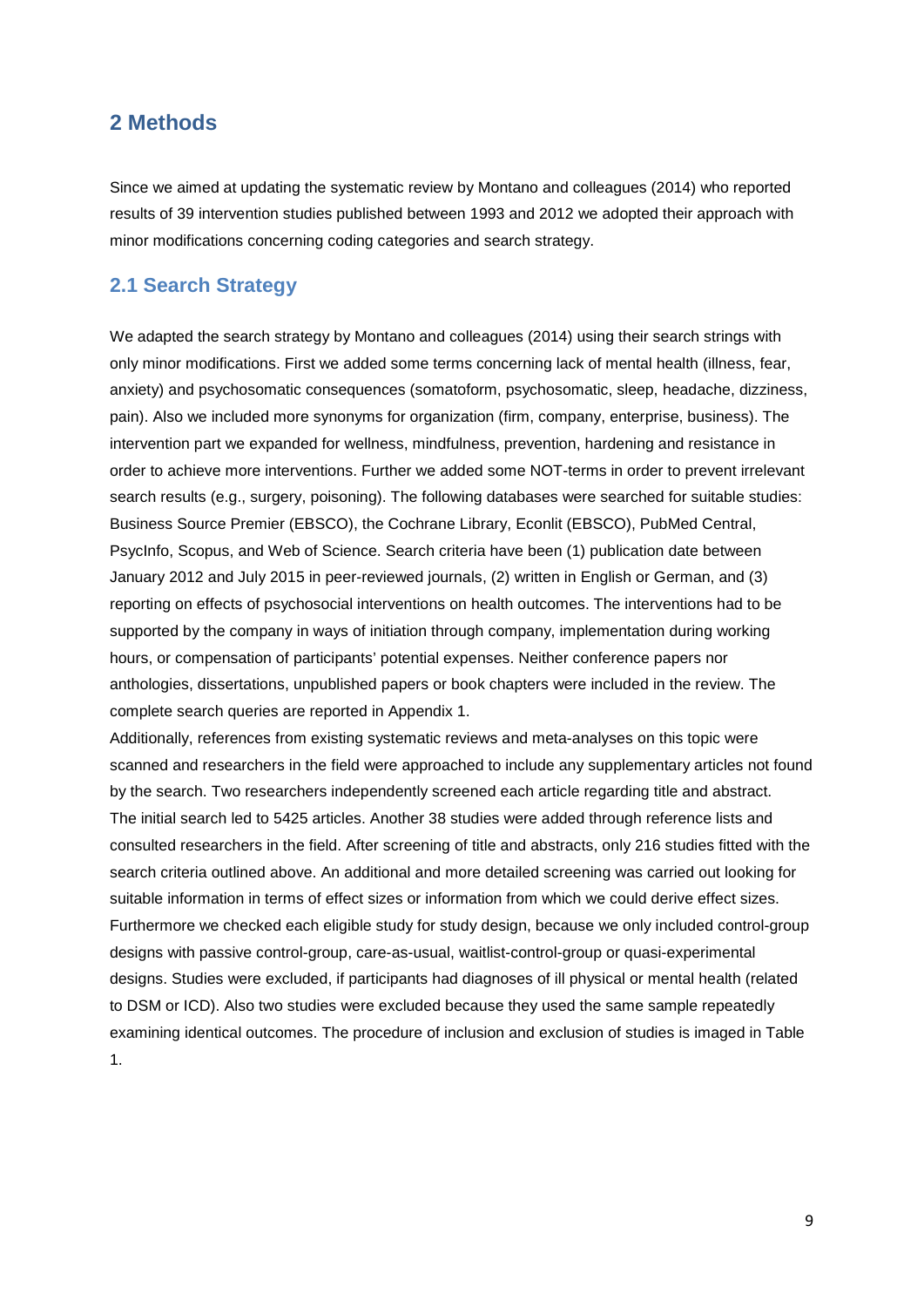<span id="page-9-1"></span>Table 1 Flow of Search History



# <span id="page-9-0"></span>**2.2 Coding**

After the screening described above, a total of 77 studies met inclusion criteria and provided adequate statistical information on effect sizes. These articles were independently coded by two researchers using similar methods as used by Montano and colleagues (2014), including: number of participants, time lag to follow-up, occupation, country, study design (whether it is randomized controlled trial or quasi-experimental), level of evidence (three categories: low, medium, high; based on quality and study design), existence of intervention effect, and whether the targeted working conditions or the health outcomes have changed. Further, we coded calculation of effect sizes (within groups between pre and post intervention, or between groups post intervention and/or at follow up), intervention type, and size of organization. A post intervention-assessment means that participants were questioned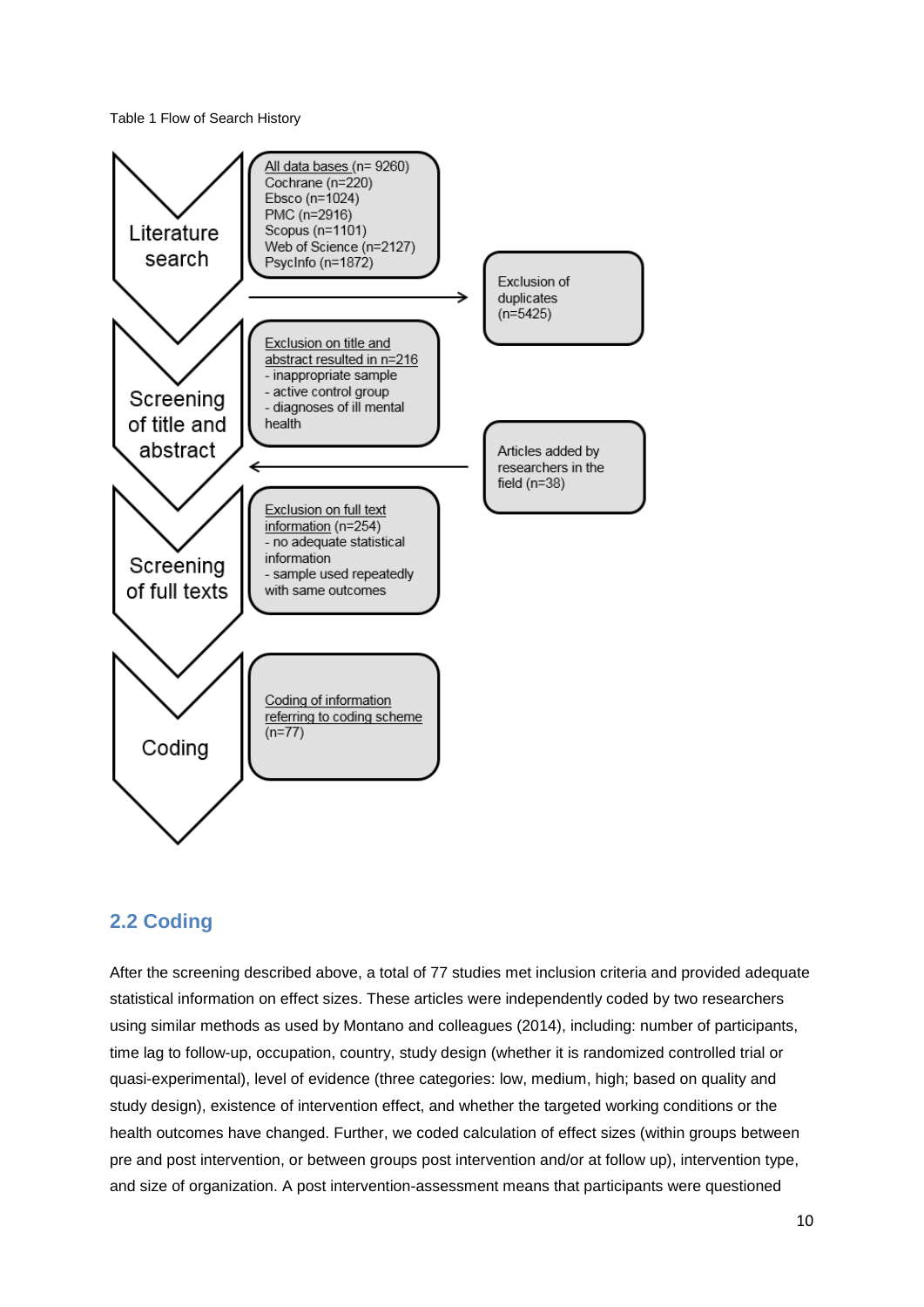right after the intervention was completed. A follow up-assessment contains a time-lagged assessment and so includes longer-termed effects. Studies which applied follow up measurements (56%) usually measured 0.5 to 30 months after the intervention (mean time lag of 7.2 months). Due to the lack of small- and medium-sized organizations fulfilling all criteria of the definition (Bundesamt für Statistik, 2015) we decided to focus on the size criterion, taking less than 250 employees as a criterion for small- and medium-sized organizations. The majority of studied samples consisted of teachers and supportive staff. Studies not containing any information about the company size were separated. Authors of these studies were contacted in order to obtain the missing data. If we received no answer, we estimated the organization size comparing to those information we had with other studies. Organization size was coded as follows: 0= more than 249 employees, 1= less than 250 employees, 2=estimated less than 250 employees. For detailed information on all studies consult the tables in Appendix 2.

Cohen`s Kappa was calculated in order to show agreement between the raters (κ=0.89). Again, after the independent coding disagreements between researches were resolved by reaching consensus after discussion.

# <span id="page-10-0"></span>**2.3 Grouping of Interventions**

Considering the diversity of the interventions implemented at the workplace and around, we divided our studies in 2 broad categories: person-oriented and work-oriented.

For the work-oriented interventions we used the same classification as used by Montano and colleagues (2014):

- 1. Material conditions. All sorts of physical and chemical agents implied in the execution of work tasks are included (e.g. vibrations, noise, chemical substances, ergonomics).
- 2. Work time-related conditions. These conditions relate to the amount of working time and intensity of work, the latter being measured as number of activities per time unit (e.g. work speed, shifts, deadlines, pace of work, breaks).
- 3. Work organization conditions. These include a variety of psychological and social factors (job demands, job control, efforts and rewards, responsibility, etc.), and processes and procedures required to accomplish work tasks (e.g. methods of work, order of tasks, team organization, structure of hierarchy, security guidelines training).

Due to the small number of intervention studies focusing on work conditions we merged them into one table.

For the person-oriented interventions we created a classification based on the respective intervention approach. The following categories were identified:

1. Mindfulness and relaxation interventions. This contains all interventions including Mindfulness Based Stress Reduction (MBSR), learning of relaxation techniques, Yoga, Quigong, and others which focused on reducing stress-related outcomes in the context of work.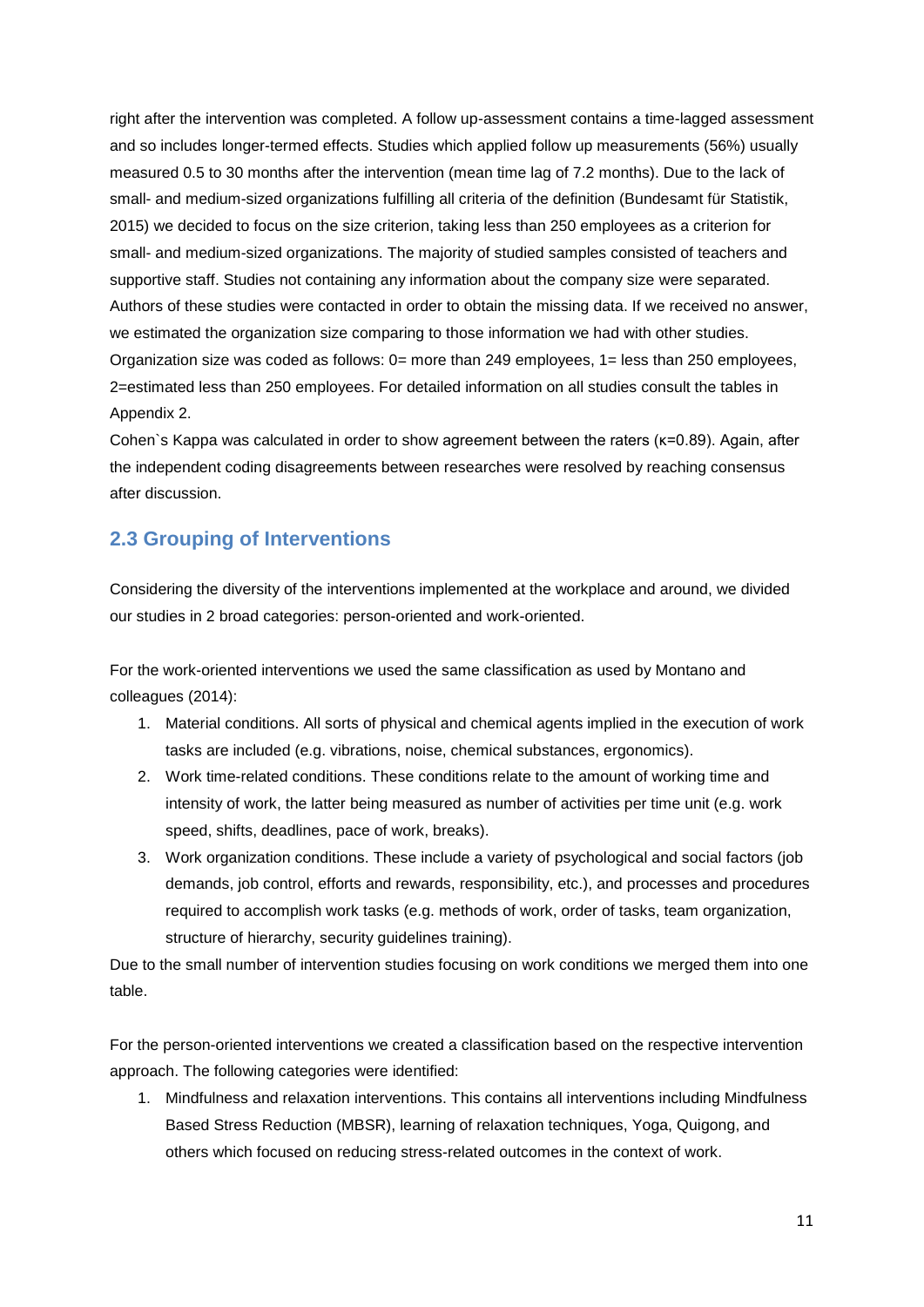- 2. Cognitive Behavioral Therapy (CBT). All programs based on Cognitive Behavioral Therapy were included.
- 3. Informational interventions. This category included all interventions focusing on the transfer of knowledge. Besides psychoeducational approaches interventions using feedback were obtained.
- 4. Skills at work-interventions. All studies focusing on change of personal skills at the workplace were involved. This group includes coping skills as well as communication trainings.
- 5. Health-related behavior-interventions. Physical and dietary approaches focusing mainly on enhancing health and decreasing health-related problems were included.
- 6. Others. This category especially encases all the mixed study designs, which include more than one intervention target. Commonly they combined person-oriented and work-oriented approaches. Furthermore we added such designs that didn't belong to any other category.

# <span id="page-11-0"></span>**2.4 Analysis**

In order to evaluate which intervention types are more effective for which outcome and for which organization size, we transformed statistical information into effect sizes, grouping them into tables depending on intervention category and outcome.

Consequently, we constructed four different kinds of tables. The first group contains studies investigating small-to-medium sized organizations subdivided for intervention category and outcome. The second group included studies concerning large-sized organizations subdivided for the same patterns. The third group included studies investigating estimated small-and-medium sized organizations or separated departments of organizations meeting the size criterion. The fourth group consisted of all studies summarized and subdivided for the same patterns.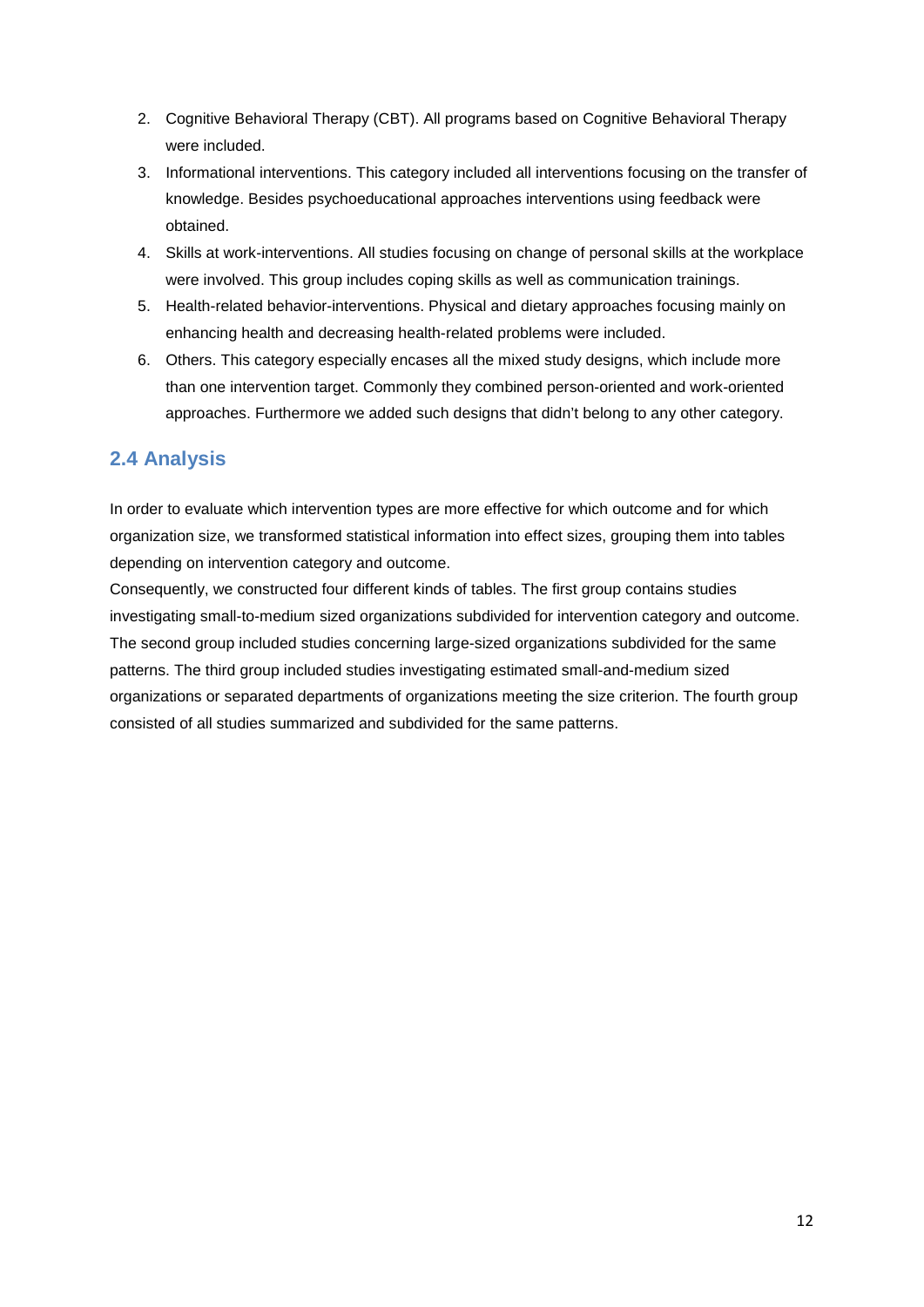# <span id="page-12-0"></span>**3 Results**

Portugal

We reviewed 77 intervention studies which consisted of person-oriented (n=67) and work-oriented (n=10) interventions. An overall amount of 22680 participants were included in the review. In Table 2 the main characteristics of the studies are reported.

| Variable                           | Number of studies       |  |  |  |  |
|------------------------------------|-------------------------|--|--|--|--|
| Organization size                  |                         |  |  |  |  |
| Small- and medium-sized            | 6                       |  |  |  |  |
| Large-sized                        | 58                      |  |  |  |  |
| Estimated small- and medium-sized  | 13                      |  |  |  |  |
| Intervention type                  |                         |  |  |  |  |
| Work-oriented                      | 10                      |  |  |  |  |
| Mindfulness/relaxation             | 27                      |  |  |  |  |
| Cognitive Behavioral Therapy (CBT) | 9                       |  |  |  |  |
| Skills at work                     | 14                      |  |  |  |  |
| Informational                      | 5                       |  |  |  |  |
| Others (mixed designs)             | 9                       |  |  |  |  |
| Health-related behavior            | $\mathbf{3}$            |  |  |  |  |
| Study design                       |                         |  |  |  |  |
| Quasi-experimental                 | 35                      |  |  |  |  |
| Randomized controlled              | 42                      |  |  |  |  |
| Measurement point                  |                         |  |  |  |  |
| Post intervention                  | 66                      |  |  |  |  |
| Follow up                          | 26                      |  |  |  |  |
| Significant intervention effects   |                         |  |  |  |  |
| Yes                                | 72                      |  |  |  |  |
| No                                 | 5                       |  |  |  |  |
| Country                            |                         |  |  |  |  |
| Australia                          | 8                       |  |  |  |  |
| Canada                             | 3                       |  |  |  |  |
| China                              | 4                       |  |  |  |  |
| Denmark                            | 4                       |  |  |  |  |
| Finland                            | 3                       |  |  |  |  |
| Germany                            | 5                       |  |  |  |  |
| <b>Great Britain</b>               | 4                       |  |  |  |  |
| India                              | 1                       |  |  |  |  |
| Iran                               | 5                       |  |  |  |  |
| Israel                             | 1                       |  |  |  |  |
| Italy                              | $\overline{c}$          |  |  |  |  |
| Japan                              | $\overline{\mathbf{4}}$ |  |  |  |  |

2

<span id="page-12-1"></span>Table 2 Descriptive Statistics of Studies Reviewed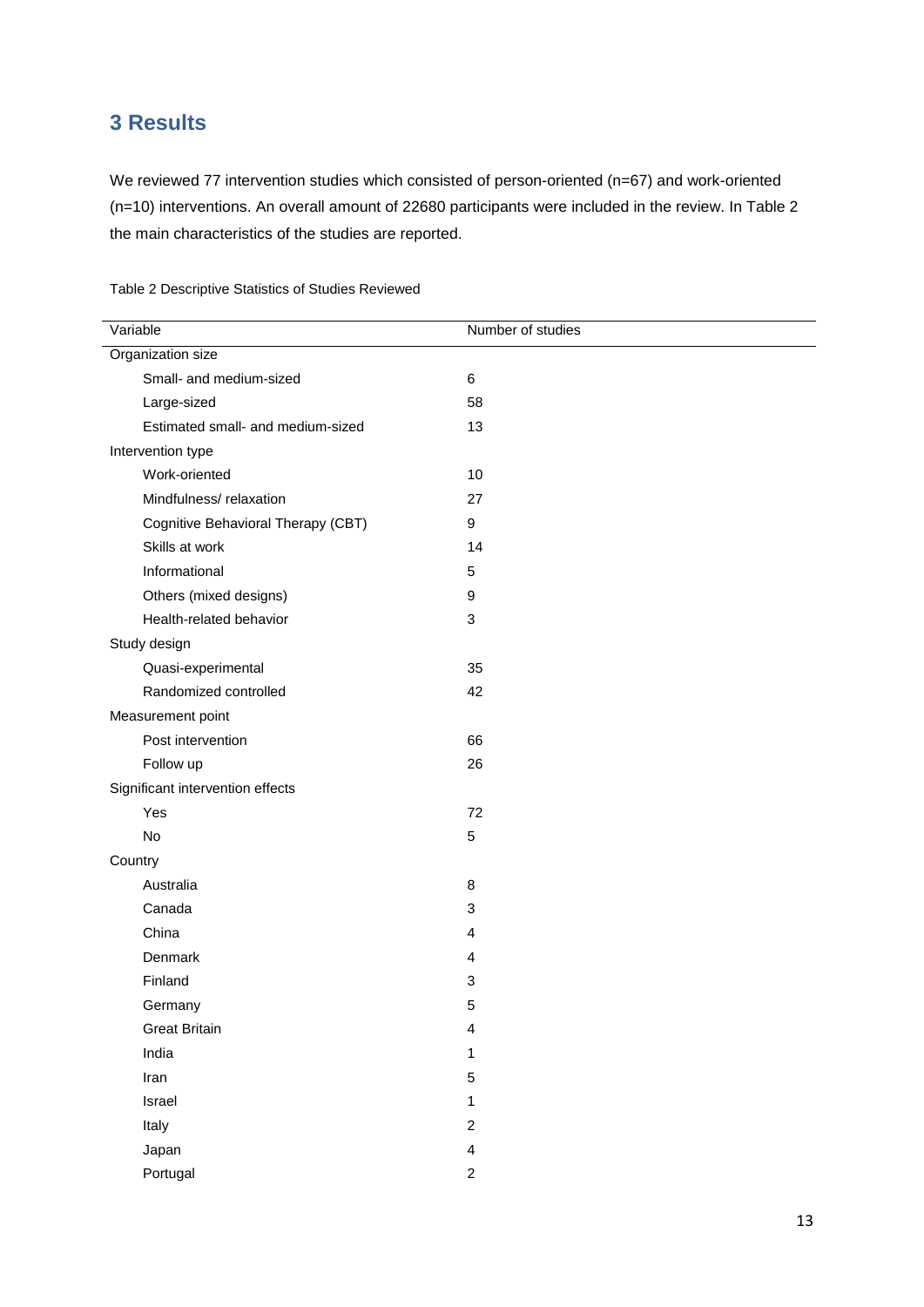| Sweden                            | 4  |
|-----------------------------------|----|
| The Netherlands                   | 13 |
| <b>USA</b>                        | 13 |
| NA                                | 1  |
| Occupation                        |    |
| Hospital and health care staff    | 32 |
| Various occupations               | 12 |
| University staff and teachers     | 10 |
| Construction and industry workers | 6  |
| Administrative staff              | 4  |
| Police officers                   | 3  |
| Research and laboratory staff     | 2  |
| Managers                          | 2  |
| Public sector workers             | 2  |
| Human service staff               | 1  |
| Fire fighters                     | 1  |
| Technology staff                  | 1  |
| Chemical industry workers         | 1  |

*Note:* Small- and medium-sized: <250 employees, large-sized organizations: >249 employees, estimated smalland medium-sized organizations: estimated <250 employees.

Effects of different interventions at work were analyzed separately for different organization sizes. We grouped our analyses in four parts. First we explored the effect of different interventions on health- and work-related outcomes in small- and medium-sized organizations (Bundesamt für Statistik, 2015). Second, we examined the same relations in large organizations with more than 249 employees. In a third analysis we included all studies referring to samples of indistinct and so estimated size. In a fourth analysis we included all of the above studies irrespective of size.

Referring to our coding strategy, we divided each table in two kinds of columns: a white column presenting the post intervention-effect size, and a grey column presenting the effect size assessed at follow up.

In order to summarize the results and provide an overview of the evidence extractable from the intervention studies we formed groups integrating similar health- and work-related outcomes. We built these groups following the World Health Organizations definition (1992) of health as "a state of complete physical, mental and social well-being and not merely the absence of disease or infirmity." Because we were not able to merge our outcome variables in three categories we figured out additional groups by brainstorming. These groups are:

- 1. General health. This group included only general measures of health, which combined both mental or psychological and physical components (e.g., General Health Questionnaire by Banks et al. 1980; Goldberg 1980).
- 2. Perceived stress. As an integrating concept perceived stress, similar to general health, includes both physical and mental consequences (e.g., Perceived Stress Questionnaire by Levenstein et al., 1993).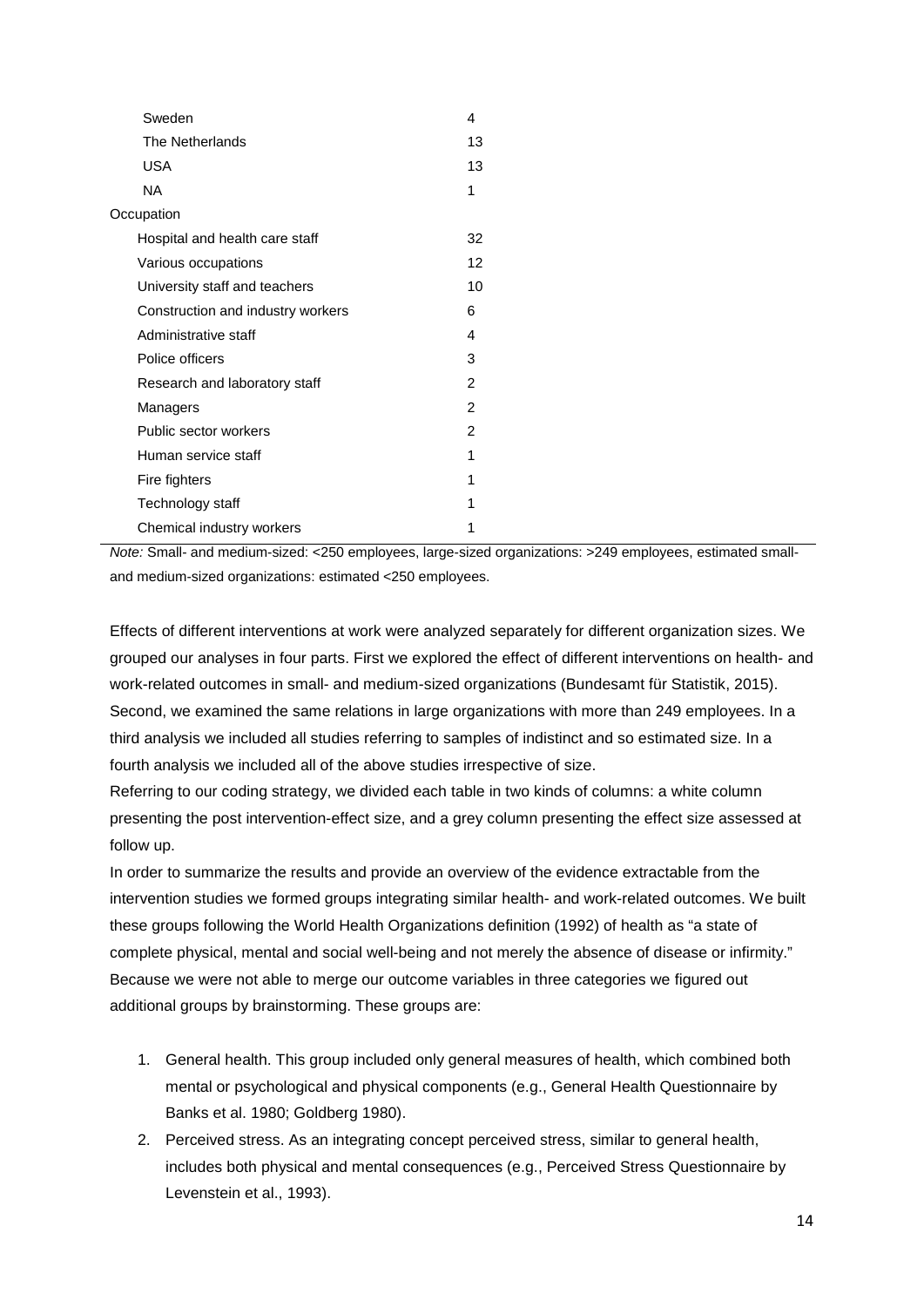- 3. Physical outcomes. Psychosomatic symptoms as well as change in hormones like cortisol are involved. Furthermore we included cardiovascular outcomes and musculoskeletal functioning.
- 4. Mental and cognitive outcomes. Mindfulness and resilience as much as worrying, irritability and detachment fit into that category. Further we included self-efficacy and goal setting as possible outcomes.
- 5. Emotional and motivational outcomes. All affective diseases like anxiety and depression were integrated. Further motivational processes like satisfaction, quality of life and rewards are included.
- 6. Burnout. Concerning all facets of Burnout measured predominantly with the Maslach Burnout Inventory MBI (Maslach, Jackson, & Leiter, 1996) and the Oldenburg Burnout Inventory OLBI (Demerouti, Bakker, Vardakou, & Kantas, 2003).
- 7. Interpersonal outcomes. Regarding to all interactional processes like social support, fairness perceptions, perceived leadership and teamwork.
- 8. Work-related behavior. All behavioral outcomes as performance, sickness absence and intention to retire.
- 9. Work conditions. This category reflects the possibilities that employees have to affect their job like influence, decision latitude, and participatory management as well as environmental variables.

A completed list of variables included in the categories mentioned before is attached in Appendix 3. Since we replicated the review by Montano and colleagues (2014) we adapted their search strategy. Thereby it should be mentioned that pain and pain-related interventions were not included as a main focused topic. We only included pain in the context of back pain combined with health.

In the following we summarize our findings for all sizes of organizations. For more detailed results consult the tables in Appendix 4. We differentiated between large-sized effects (Cohen's *d*>0.8, *r*>0.5), medium-sized effects (Cohen's *d*=0.5-0.79, *r*=0.3-0.49), small-sized effects (Cohen's *d*=0.2-0.49, *r*=0.1-0.29), and no effects (Cohen's *d*<0.2, *r*<0.1). No effects means, that there was a study investigating the relationship, but the results showed no significant effect.

# <span id="page-14-0"></span>**3.1 Small- and Medium-Sized Organizations**

#### <span id="page-14-1"></span>**3.1.1 Mindfulness and Relaxation Interventions**

We only had six effect sizes derived from mindfulness and relaxation interventions but we found consistent effects on perceived stress (medium to large), on emotional and motivational outcomes (medium to large), and on Burnout (small). All effects are derived from post intervention-assessments (see Table 6).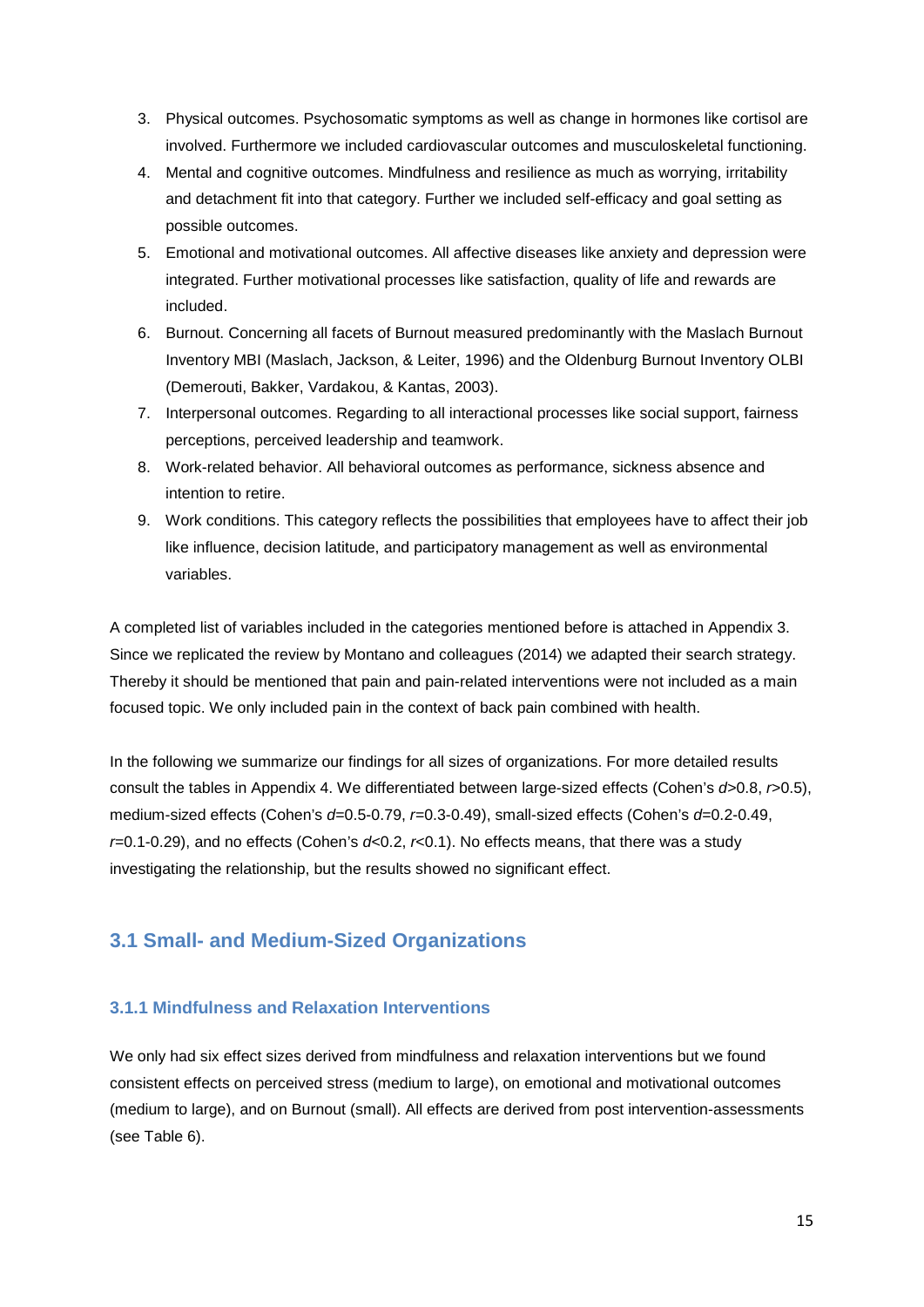#### <span id="page-15-0"></span>**3.1.2 Cognitive Behavioral Therapy (CBT)**

Regarding CBT, we detected nine effects on physical outcomes (small to large) and six effects on mental and cognitive outcomes (medium to large) for both time points (post intervention and at follow up). For physical outcomes no effects could be found in two cases. For work-related behavior there was no effect at follow up but a small effect in the inverse direction (see Table 7).

#### <span id="page-15-1"></span>**3.1.3 Skills at Work-Interventions**

We found three small effects on perceived stress and three small to medium effects on physical outcomes. Also no effect was detected in five cases, and one small effect in the inverse direction. Small to medium sized effects were found for mental and cognitive outcomes (12) as well as burnout (eight; in one follow up case there was no effect). For emotional and motivational outcomes we found six small- to medium-sized effects, but in the majority no effect could be detected (eight cases). One effect pointed in the inverse direction. For work-related behavior we detected two small effects (no effect in one case).

All effects included post intervention- as well as follow up-assessments (see Table 8).

#### <span id="page-15-2"></span>**3.1.4 Work-Oriented Interventions**

Three large effects were found on emotional and motivational outcomes, from which one pointed in the inverse direction. Nine medium to large effects were detected for interpersonal outcomes. Also three small and large effects were found for the inverse direction.

Work conditions showed eight medium to large effects and four large effects for the inverse direction. All effects were based on post intervention-assessments (see Table 9).

# <span id="page-15-3"></span>**3.2 Large-Sized Organizations**

#### <span id="page-15-4"></span>**3.2.1 Mindfulness and Relaxation Interventions**

We detected effects on all categories of outcomes. For general health we detected two medium to large effects and a small effect pointing in the inverse direction. We found 12 small to large effects (no effect found in one case) on perceived stress and a mixed pattern for physical outcomes: two studies reported a large effect, 13 reported small to medium effects, and 13 reported no significant effect. For mental and cognitive (11 effects) as well as emotional and motivational outcomes (23 effects) we found small to large effect sizes (no effect found in six cases per group). Further mental and cognitive outcomes showed one small effect for the inverse direction. For burnout (nine effects), interpersonal outcomes (three effects) and work conditions (three effects) we found small to large effects. Workrelated behavior only showed one medium-sized effect. We also found one small inverse effect for work conditions.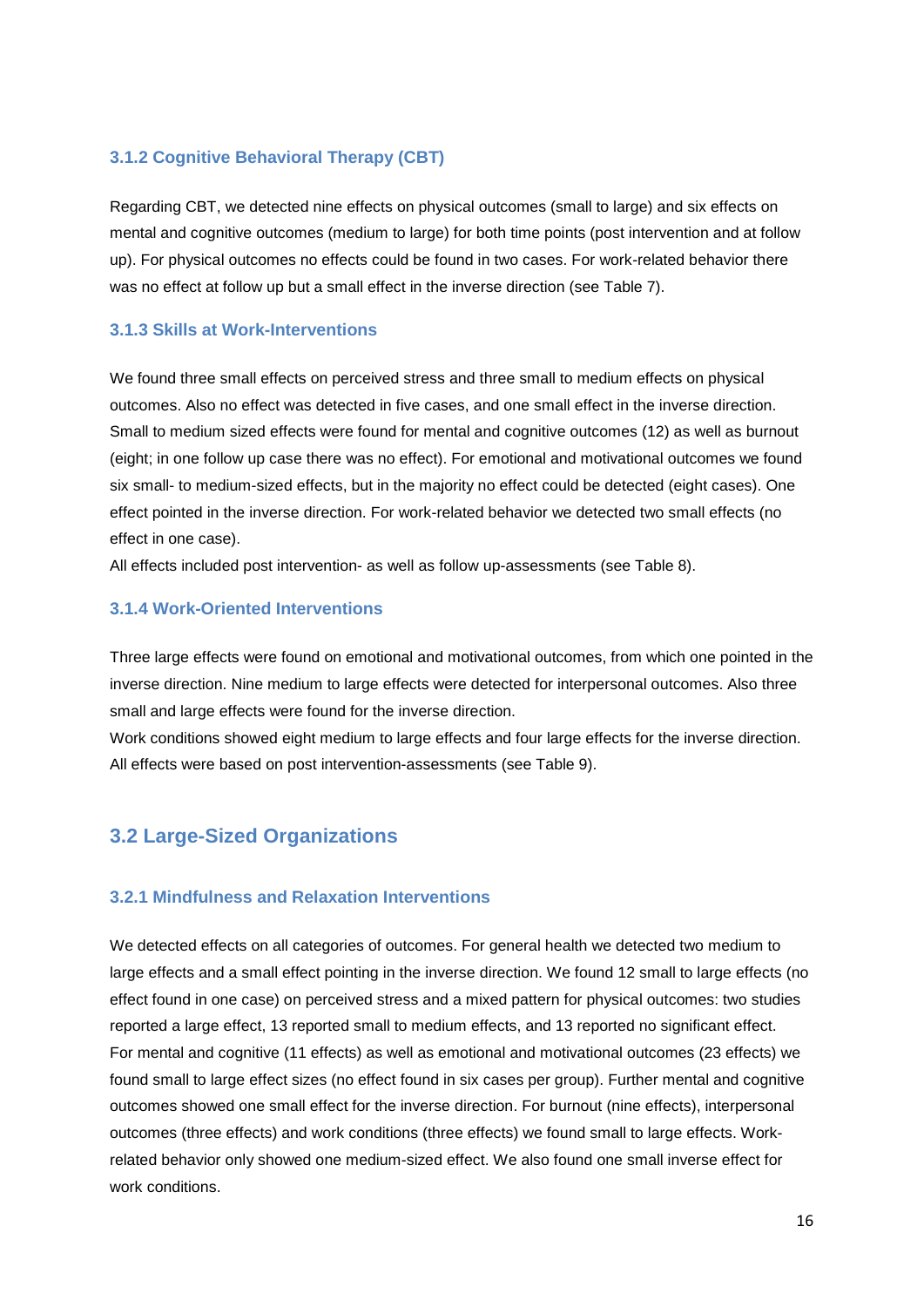Effects included post intervention-measurements as well as follow up-assessments (see Table 10).

#### <span id="page-16-0"></span>**3.2.2 Cognitive Behavioral Therapy (CBT)**

In two studies, CBT showed no effects on general health and perceived stress revealed small effects in two studies (no effect found in one case). Physical outcomes showed two small and medium effects but the majority (four) showed no effect and one large effect was in the inverse direction. Mental and cognitive outcomes included four small to large effects of which one small effect was inverse directed. Emotional and motivational outcomes showed three small to medium effects but the majority showed no effect (five cases) or pointed in the inverse direction (three cases). For burnout no effects were found in two cases. Work-related behavior only showed one medium and one large effect, whereas the majority (nine studies) showed no effect.

All effects included post intervention- as well as follow up-assessments (see Table 11).

#### <span id="page-16-1"></span>**3.2.3 Skills at Work-Interventions**

General health showed both one medium and one large effect. Similar, perceived stress showed three small and large effects. For physical outcomes two small effects could be found of which one pointed in the inverse direction. Mental and cognitive outcomes only showed one small effect. In three cases no effect could be found, one small and one large effect were in the inverse direction. Emotional and motivational outcomes showed six small to large effects, but the majority reached no effect (seven of 14), and one medium effect pointed in the inverse direction. For Burnout three small effects could be identified. In four cases no effect was found. Interpersonal outcomes revealed four large effects, whereas in five cases no effect was found. For work-related behavior two small effects (no effect in four cases) and for work conditions one small and one large effect (no effect in one case) were found. The effects consisted both of post intervention- and follow up-assessments (see Table 12).

#### <span id="page-16-2"></span>**3.2.4 Informational Interventions**

For physical outcomes a small effect was found (no effect in two cases). Mental and cognitive outcomes revealed small- to large-sized effects (no effect in five of 12 cases), whereas emotional and motivational outcomes only showed small- to medium-sized effects (no effect in two of 7 cases). Two large effects pointed in the inverse direction. Interpersonal outcomes only showed two medium effects for the inverse direction. Work-related behavior showed only one small effect, whereas two mediumsized effects were in the inverse direction (no effect in four cases).

All effects included post intervention- as well as follow up-assessments (see Table 13).

#### <span id="page-16-3"></span>**3.2.5 Others (Mixed Designs)**

Mixed interventions with both work- and person-oriented approaches showed a medium effect for general health and no effects for physical health in ten cases. For mental and cognitive outcomes only small effects were found (no effect in 18 of 26 cases), whereas 3 small effects were inverse directed. Emotional and motivational outcomes showed both medium to large effects and a small inverse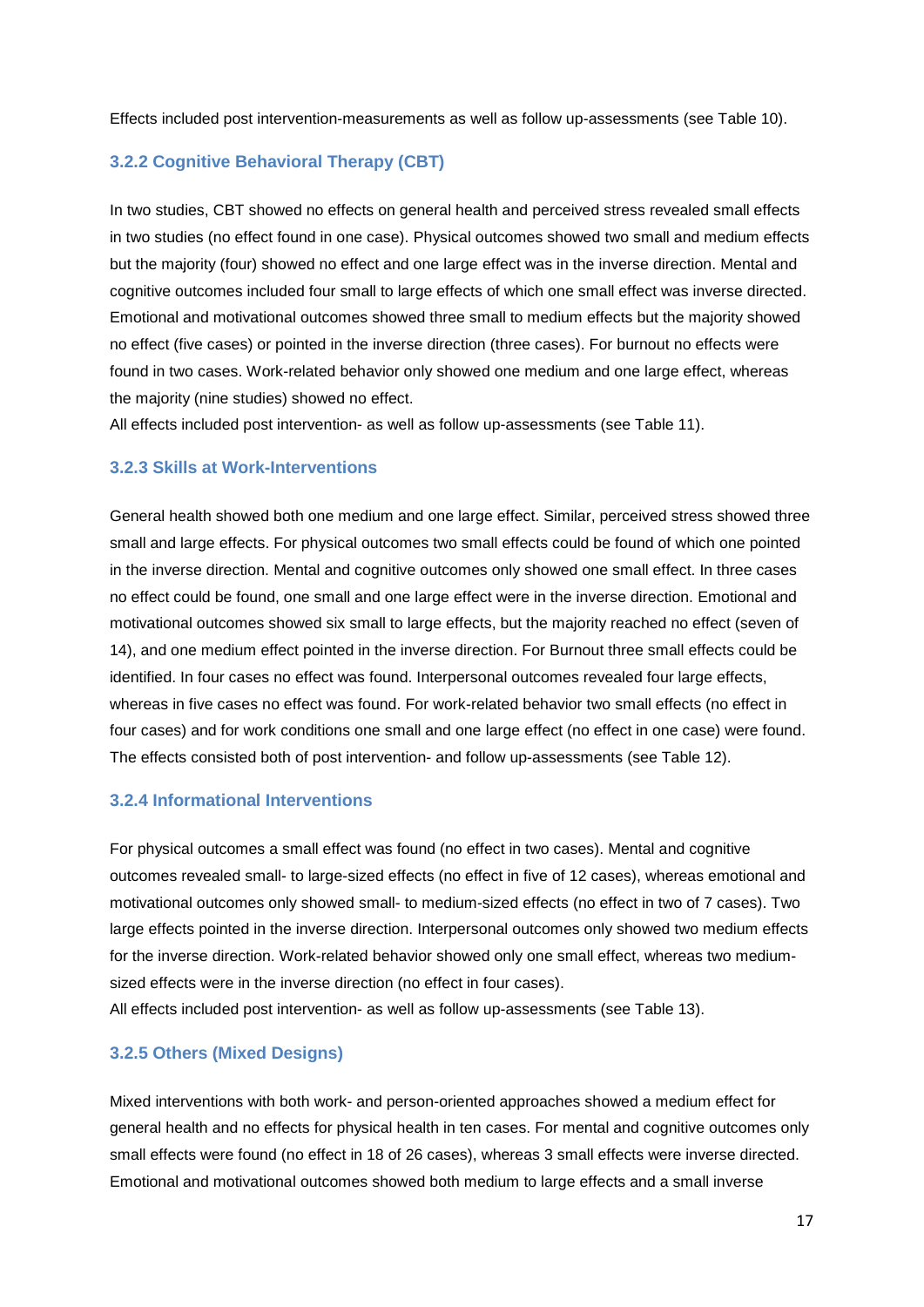directed effect (no effect in 12 of 18 cases). Burnout revealed small to large effects (no effect in two of 8 cases), interpersonal outcomes only included small to medium effects, whereas one small effect was inverse directed (no effect in three of seven cases). Finally work-related behavior showed small to large effects and also small to medium inverse directed effects (no effect in 34 of 54 cases). The effects consisted both of post intervention- and follow up assessments (see Table 14).

#### <span id="page-17-0"></span>**3.2.6 Health-Related Behavior-Interventions**

This category includes almost no effects. Only for emotional and motivational outcomes one small effect was found. No effects were found in cases of general health, physical outcomes, also emotional and motivational outcomes, and work-related behavior (overall six of seven cases). The effects consisted only of post-intervention assessments (see Table 15).

#### <span id="page-17-1"></span>**3.2.7 Work-Oriented Interventions**

For physical outcomes small- and large-sized effects were found (no effect in 8 out of 14 cases). Mental and cognitive outcomes revealed small- to large-sized effects (no effect in 1 of 7 cases), whereas emotional and motivational outcomes only showed one medium-sized effect (no effect in 5 cases). For Burnout no effect could be found. Interpersonal outcomes showed few small and large effects, whereas in 16 out of 19 cases no effect could be found. Work-related behavior showed only small effects, of which one was in the inverse direction (no effects in 10 of 14 cases). Work conditions revealed small- to medium-sized effects, of which one small effect was inverse directed (no effects in 14 of 22 cases).

All effects included post intervention- as well as follow up-assessments (see Table 16).

# <span id="page-17-2"></span>**3.3 Organizations of Unclear Size that Are Supposed to be Small- and Medium-Sized Organizations**

#### <span id="page-17-3"></span>**3.3.1 Mindfulness and Relaxation-Interventions**

Compared to small- and medium- and large-sized organizations the pattern for mindfulness and relaxation-interventions is similar to the one for large-sized organizations. This is mainly based on the fact that there were only few studies for small- and medium-sized organizations. Effects were derived from post intervention- and follow up-assessments (see Table 17). For detailed information we added the tables in Appendix 4.

#### <span id="page-17-4"></span>**3.3.2 Cognitive Behavioral Therapy (CBT)**

Compared to small- and medium-sized and large-sized organizations the results for this group showed a different pattern. While we had good evidence for both of the other groups only few studies were included for the estimated small- and medium-sized organizations. The studies showed a medium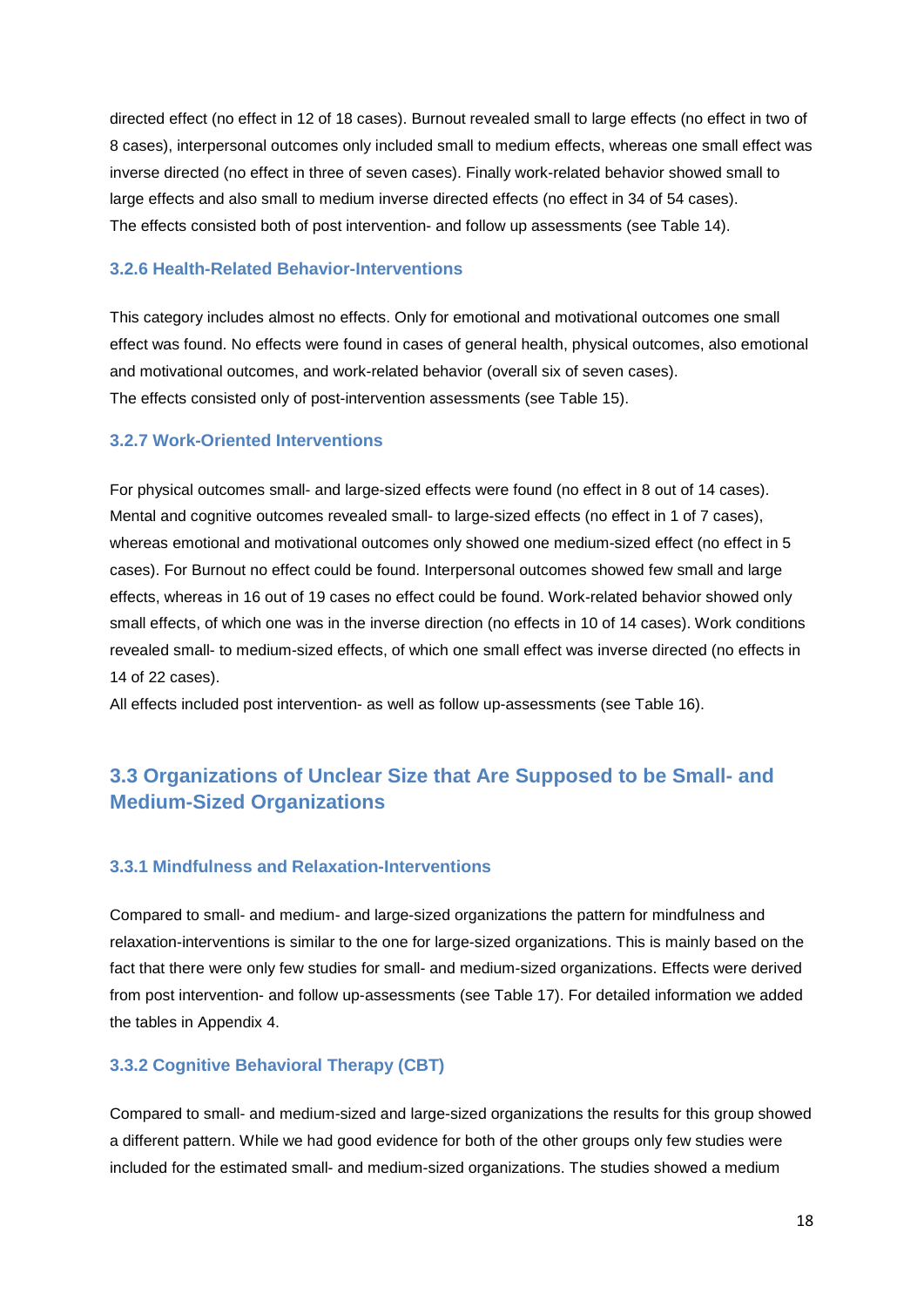effect on perceived stress, a small effect on interpersonal outcomes, and a small inverse directed effect on general health for post intervention-assessments (see Table 18).

#### <span id="page-18-0"></span>**3.3.3 Skills at Work-Interventions**

Compared to both of the other groups skills at work-interventions in this group showed the lowest amount of effects (six small- to large-sized out of 12). There were only studies examining mental and cognitive, emotional and motivational, interpersonal outcomes and burnout. Effect sizes were only based on post intervention-assessments (see Table 19).

#### <span id="page-18-1"></span>**3.3.4 Others (Mixed Designs)**

Compared to large-sized organization this group showed a more spread pattern of effect sizes. Most effects were found on burnout but were in the hypothesized as well as in the inverse direction. Overall, also some studies revealed no effects (18 of 30 cases). Effects were based on post intervention- and follow up-assessments (see Table 20).

#### <span id="page-18-2"></span>**3.3.5 Health-Related Behavior-Interventions**

Compared to large-sized organizations estimated small- and medium-sized organizations showed a similar pattern concerning effect sizes. Overall eight out of ten showed no effect. Only two small effects were found on mental and cognitive outcomes. Effects were based on post intervention- and follow up-assessments. It is important to mention that for both organization sized we only had few studies examining this type of intervention (see Table 21).

For overall patterns of effect sizes we added tables summarizing all sizes of organizations (small- and medium-, large-, and estimated small- and medium-sizes) in Appendix 4 (see Tables 22-28).

# <span id="page-18-3"></span>**3.4 Integration of Results**

To compare across interventions types, organization size, and direction of effects, we conducted Chisquare-tests. We aggregated different information about the studies. First we aggregated Mindfulness and relaxation interventions, Cognitive Behavioral Therapy, and skills at work-interventions all belonging to the category of person-oriented interventions. All work-oriented interventions were already merged. Second all small- and medium-sized just as the large-sized organizations were grouped together. Third we aggregated small-, medium-, and large-sized effects for the hypothesized direction as well as for the inverse direction.

Afterwards we compared person- and work-oriented interventions, interventions in small- and mediumsized versus large-sized organizations, and hypothesized, none, and inverse directed effects. Chi-square-tests showed that for both small- and medium-, and large-sized organizations there were significant differences between person- and work-oriented interventions (small:  $χ²=10.837$ ,  $p=.004$ ;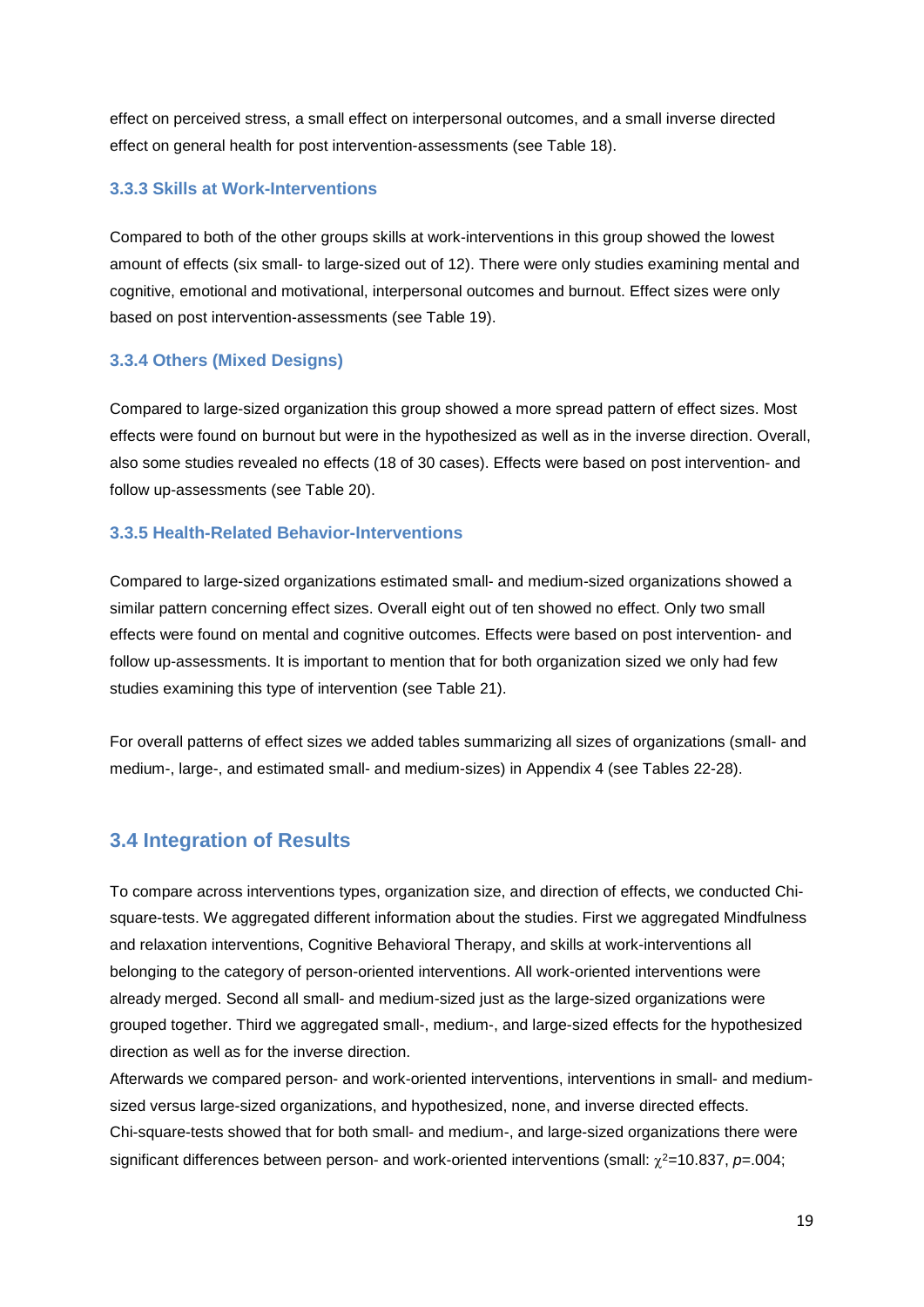large:  $\chi^2$ =24.415,  $p$ =.000). The results were in favor of person-oriented interventions showing relatively more hypothesized effects and less inverse effects than work-oriented interventions.

Chi-square-tests also showed that for person-oriented interventions there is no difference in whether small- and medium-sized organizations or large-sized organizations found more hypothesized and less inverse effects.  $(\chi^2=2.819, p=.244)$ .

In contrast, for work-oriented interventions Chi-square-tests showed less inverse and more hypothesized effects in relation in favor of the small- and medium-sized organizations ( $\chi^2$ =40.779, *p*=.000).This shows that person-oriented seem to be similar in effectiveness for both small- and medium-sized as well as large-sized organizations, while work-oriented interventions seem to be more effective for small- and medium-sized organizations. Figure 1 summarizes the finding of all Chisquare-tests conducted.



Figure 1 Intervention Results Separated for Effect, Intervention Type, and Organization Size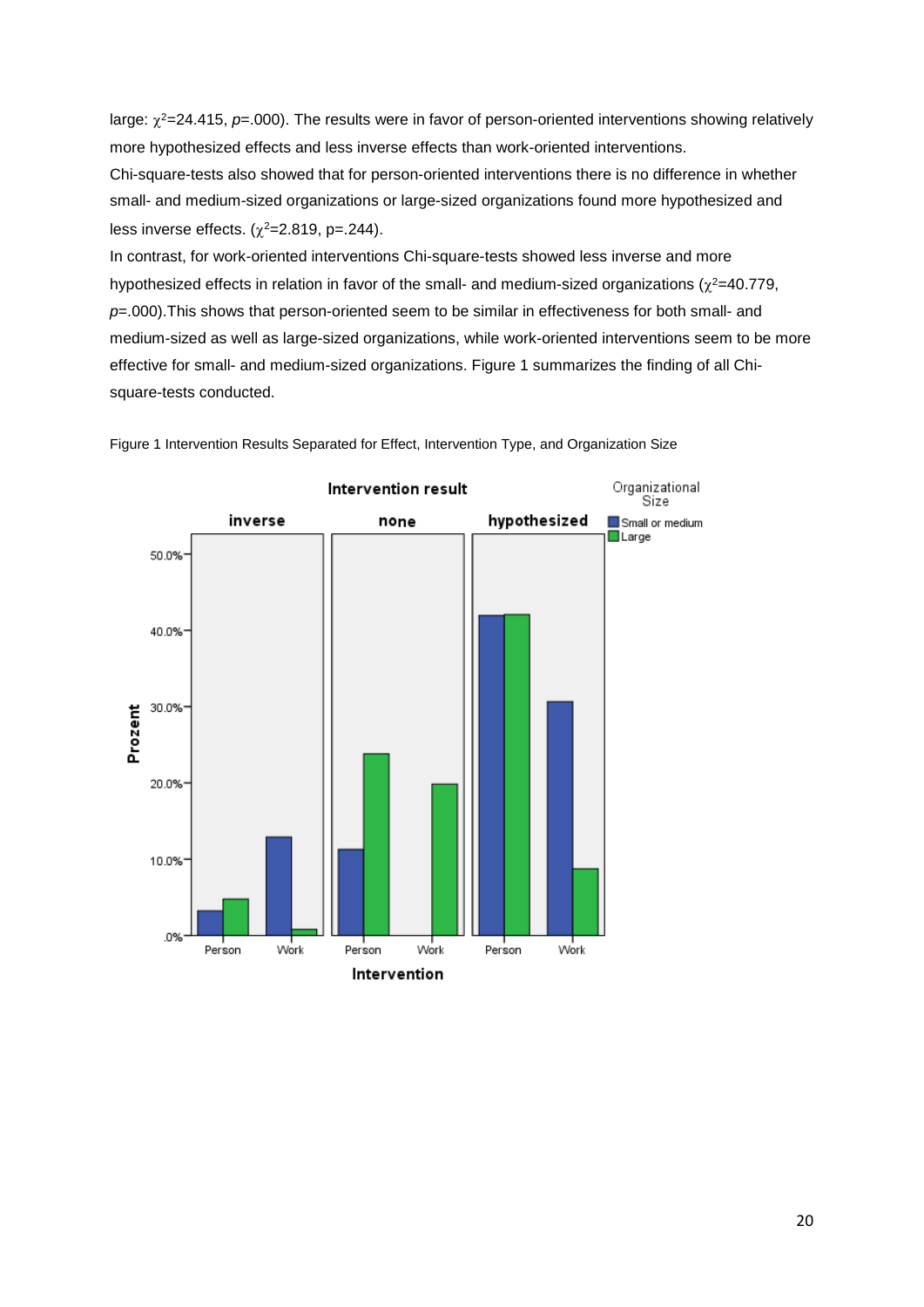### <span id="page-20-0"></span>**4 Discussion**

The main research question addressed small- and medium-sized organizations: The number of intervention studies conducted in small- and medium-sized organizations fulfilling all criteria of the definition of the Bundesamt für Statistik (2015) was limited. Facing this obstacle we decided to include all organizations as small- and medium-sized if they fulfilled the size criterion of less than 250 employees. Also we included departments of organizations with less than 250 employees in cases where it was clear that the unit was separated from other departments. Thereby we reached a small amount of studies that we were able to include in this category. Interestingly, most studies in smallsized organizations consisted of teachers. This points to the need of more research on small-sized organizations, however, we acknowledge the challenges for research as well as these organizations. Among small-sized organizations, we found a clear picture for mindfulness and relaxation, showing small to large effects but no null or inverse effects. Among CBT interventions we also found small to large effects with some null and inverse direction effects. For work-interventions, the effects were small to medium, again with some null and a few small inverse effects. For work-oriented interventions the picture was diverse: there were medium to large effects in the hypothesized and in the inverse direction with majority being in the hypothesized direction. However, it is important to note that for mindfulness and relaxation, CBT, and work-oriented interventions we only found few studies which makes well-grounded and elaborate comparisons difficult. For large-sized organizations mindfulness and relaxation interventions seem to show the largest effects and most consistent results. In general, more studies are needed for health-related and informational interventions to evaluate their effectiveness.

Over the time span of 2.5 years (January 2012 to June 2015), we found 77 studies which included work- and person-directed interventions at the workplace and evaluated their effects on employees' health and well-being. We tried to counteract the large heterogeneity of the studies by categorizing interventions (mindfulness and relaxation interventions, Cognitive Behavioral Therapy, skills at workinterventions, informational interventions, health-related interventions, others, and work-oriented interventions) and outcomes (general health, perceived stress, physical outcomes, musculoskeletal complaints, mental and cognitive outcomes, emotional and motivational outcomes, burnout, interpersonal outcomes, work-related behavior, and work conditions). By analyzing the intervention studies we found that 72 out of 77 studies reported at least one significant effect of the intervention on a health- or work behavior-related outcome. Only five studies found no effect at all, which represents a very good rate compared to former reviews (La Montagne, Keegel, Louie, Ostry, & Landsbergis, 2007; Montano, Hoven, & Siegrist, 2014). Outcomes showing many hypothesized effects were especially mental and cognitive, and emotional and motivational outcomes. Overall, we included 671 effect sizes in the review of which 339 showed an effect in the hypothesized direction. 273 investigated relations revealed no significant effect size, whereas 59 effects pointed in the inverse direction (8.8%).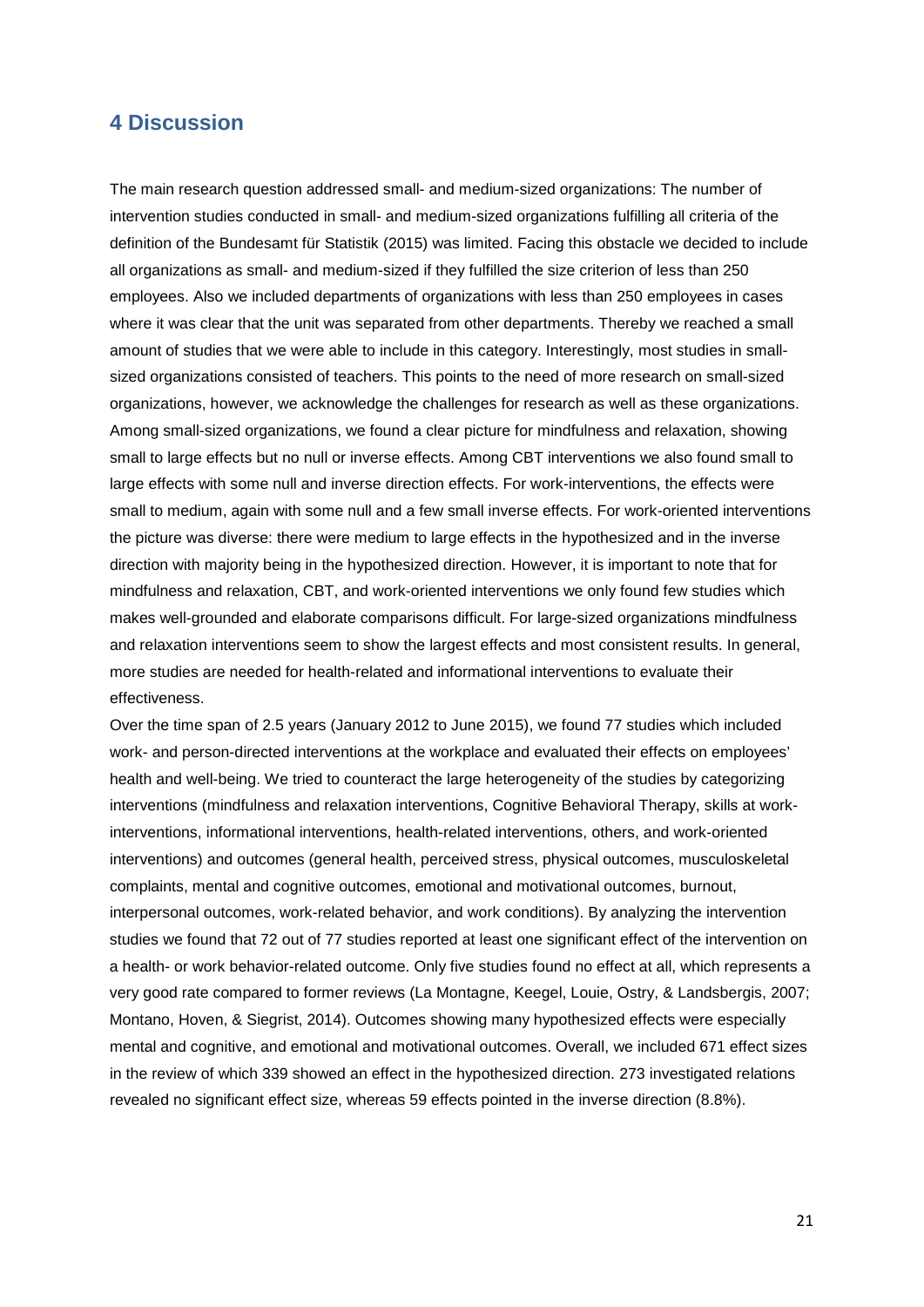In particular, mindfulness and relaxation interventions were one of the two most commonly used intervention types and also seemed to be effective showing 78% effects in the hypothesized direction. They also reported an overall of 81% hypothesized small- to large-sized follow up-effects. The second type of intervention, which was also investigated in many studies were skills at workinterventions (70% significant follow up-effects). Revealing an overall of 56% significant effects, this intervention type showed different patterns for small- and medium-sized than for large-sized organizations. In relation to the amount of effects there were more significant effects in small- and medium-sized organizations (67%) than for large-sized organizations (46%). For estimated small- and medium-sized organizations there were only few studies (12 effects).

Cognitive Behavioral Therapy showed an overall of 48% significant effects (and 48% significant follow up-effects). In relation of total amount of effects there were more significant effects in small- and medium-sized (79%) than in large-sized organizations (32%).

The similar pattern is shown for work-oriented interventions. In this category we found 111 effects of which 41% showed significance (50% significant follow up-effects). When separating for organization size, more effects were found for small- and medium-sized (70%) than for large-sized organizations (32%).

The mixed designs consisting of both person- and work-oriented approaches showed an overall of 154 effects of which only 29% showed significance (18% significant follow up-effects). No studies were conducted with small- and medium-sized organizations.

Health-related (18% significant effects overall, 33% significant follow up-effects) and informational interventions (39% significant effects overall, 33% significant follow up-effects) showed the smallest numbers of significant effects as well as overall effects.

According to long-term-effects the findings are similar to the ones for post intervention-assessments with mindfulness and relaxation and skills at work-interventions showing the most hypothesized significant effects for follow ups. Also work-oriented interventions showed a follow up-quote of 50%.

# <span id="page-21-0"></span>**4.1 Practical Implications**

Our findings showed that more person-directed than work-oriented interventions were conducted in the latest research period. A possible reason for this circumstance could be that work-oriented interventions are harder to implement than person-oriented interventions due to regulated work structure and working conditions and recent general economic circumstances. The fact that studies showed large effects in the hypothesized direction but as well in the inverse direction may be associated with individual preferences, pay-offs, and side effects. Not every intervention is suitable for all employees. If, for example, an intervention for the reduction of work-family-conflict is implemented, a single employee will not benefit in the way as an employee with a family will – and some may even become offended as attention goes away from their issues. Besides this, participating can induce increased workload, time pressure, and complexity for employees. Therefore, at least in the beginning, job stress may even increase. Also, interventions may be effective regarding one outcome but not another one, for example employees may not be more satisfied but health indicators show improvement.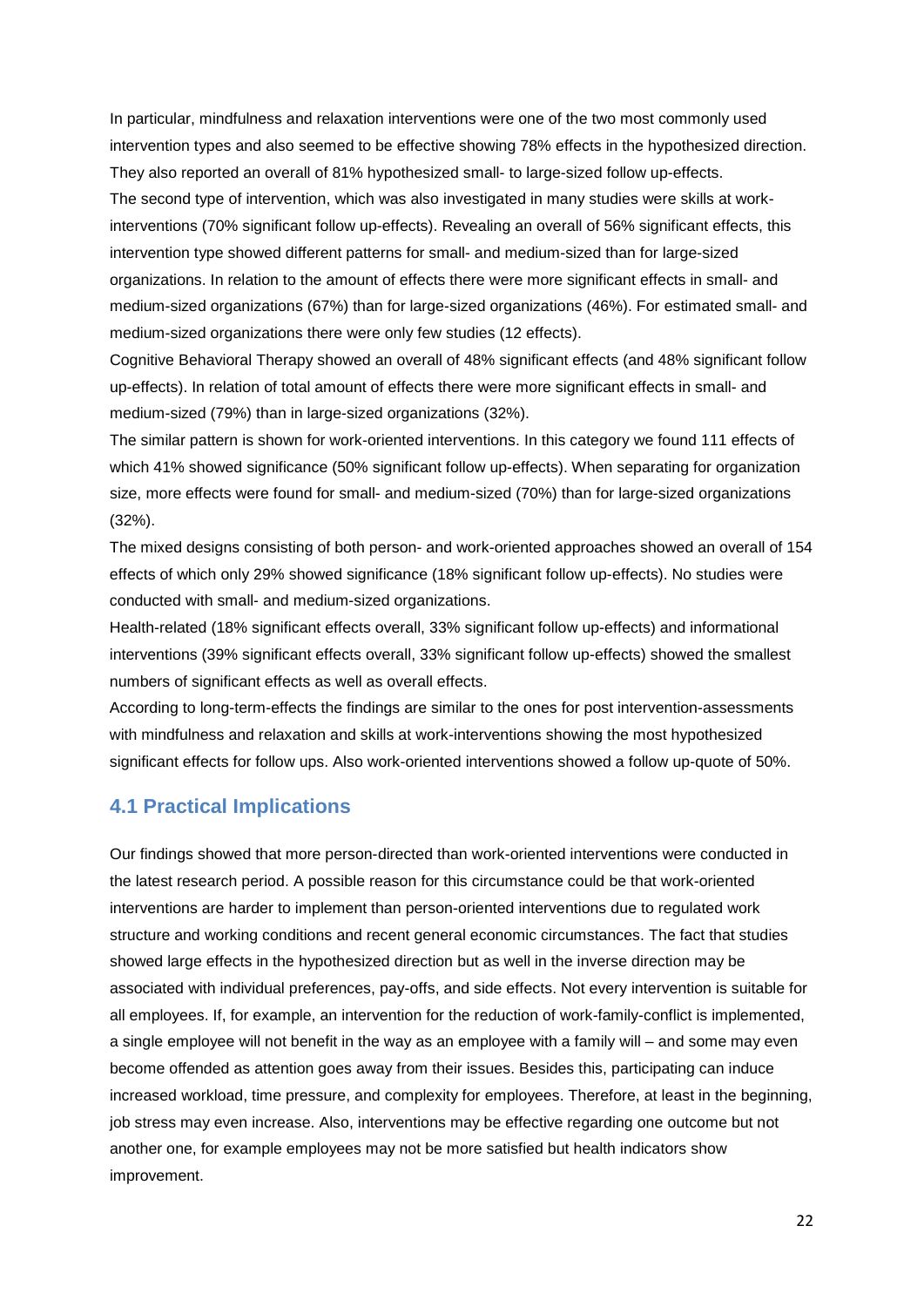Nevertheless, work-oriented interventions contribute to improved well-being and health and also workrelated behavior in forms of large effects in the hypothesized direction. These types of interventions seemed to be more successful in small- and medium-sized organizations. This may reflect a bias in the sense that research with small- and medium-sized organizations is particularly difficult because they may be less likely to engage in an intervention, because of power issues often several comparable organizations are needed, and it may be difficult to find a suitable research design in a small- or medium-sized organization (e.g., problem to find a control group). On the other hand, this result may also show, that implementation of work-oriented interventions is to some extend easier in smaller organizations. This may be associated with better support from management, higher participation of employees, and higher awareness of intervention among management and employees. In addition, smaller organizations usually do not engage in several interventions or change projects at the same time. Therefore, employees may less likely be affected by previous intervention failures and are motivated to participate.

## <span id="page-22-0"></span>**4.2 Limitations**

Due to our search queries we are limited to those results found and the added articles of researchers in the field. Because we focused on psychosocial interventions the area of physical and healthmanagement-intervention could maybe not be fully covered by our review. Further we did not include interventions focusing mainly on pain due to our search queries. Also some studies didn't provide full information on implementation, measurement and statistical information to derive effect sizes. We needed to exclude these studies due to the lack of information.

Another challenge was the breadth and heterogeneity of the interventions as well as the health- and behavior-related outcomes. By building categories we tried to simplify and summarize the findings of the studies. Thus results of this review should be interpreted and generalized only with caution because of that heterogeneity. There are more underlying factors influencing results of the interventions (e.g., acceptance by employees).

Since this was a replication of the review by Montano and colleagues (2014) we also adapted their inclusion criteria. Thus we only included articles published in peer-reviewed journals, and no thesis, dissertations, or unpublished material. This could lead to a publication bias. On the other side we included a broad range of interventions and variables reducing a selection bias.

Another fact to be mentioned is that the effect of interventions is researched more for some outcomes, and less for others. The majority of effects were investigated for mental and cognitive, and emotional and motivational outcomes providing good evidence. Opposite, more research on psychosocial interventions is needed for physical and musculoskeletal outcomes. Especially musculoskeletal complaints are of increasing importance (e.g., Melloh, Elfering, Chapple, Käser, Salathé, et al., 2013). A great amount of interventions was implemented among medical staff. This makes it more difficult to generalize our findings.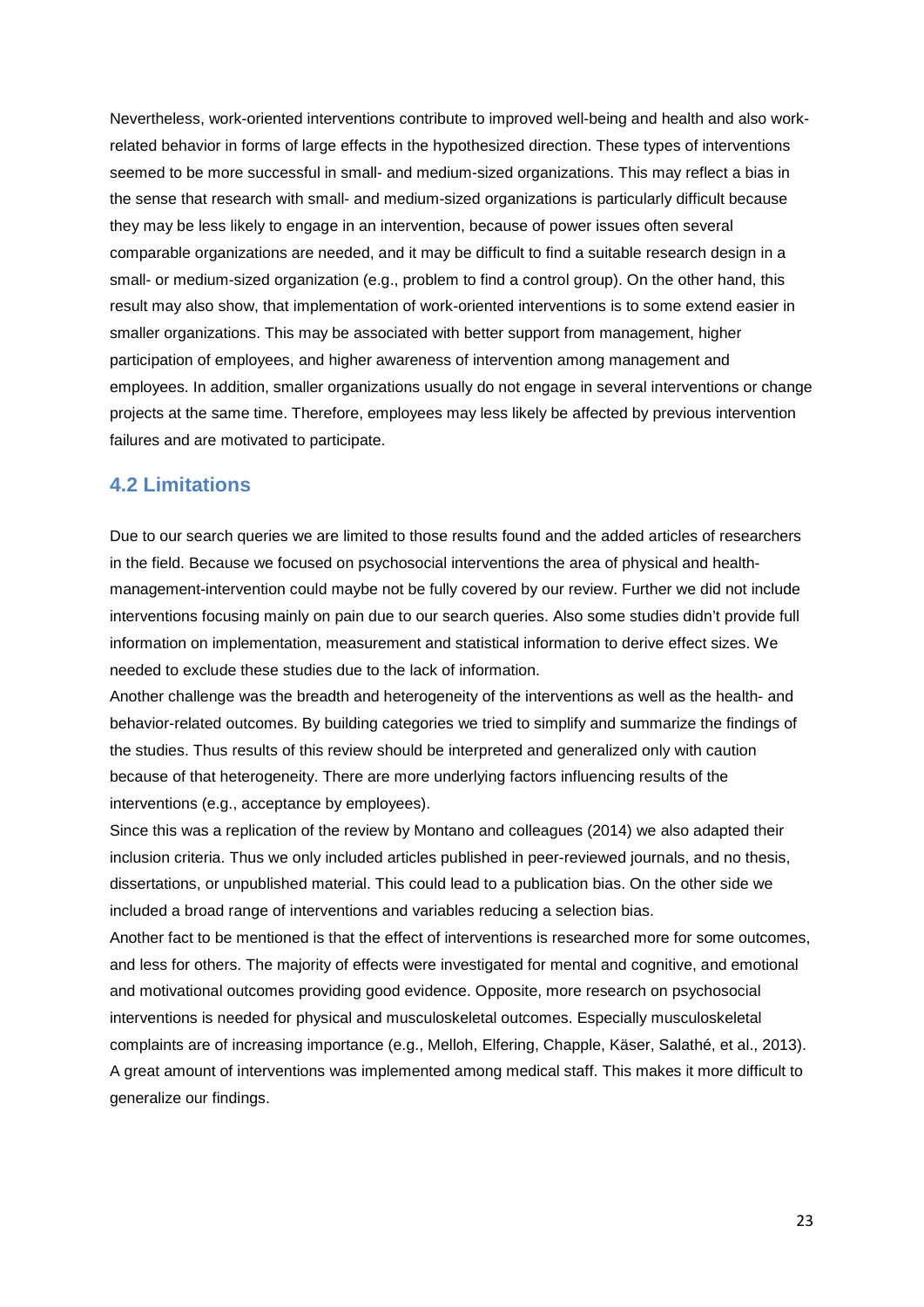On the other side there are a many positive aspects concerning our review. First, we included a broad range of interventions. Also we collected a relatively large number of studies at all. Moreover it gives an overview over the studies in the field, showing areas which need to be further researched. We also weighted the included studies for their methodological approach and study quality, and we coded for organization size which offers the possibility to compare the effectiveness of interventions in organizations of different size. Beyond we included international studies from all over the world to enable for international comparison. Another important fact is that we took follow up-assessments into account which enables to investigate long-term-effects.

# <span id="page-23-0"></span>**4.3 Conclusion**

In face of the large number of different interventions included in this review we were able to give an overview of the current situation. Mindfulness and relaxation as well as skills at work-intervention showed consistent effects on well-being and health outcomes. Further, we were able to highlight that skills at work-, cognitive, and work-oriented interventions seemed to show more consistent effects in small- and medium-sized organizations than in large-sized organizations. Also, mindfulness and relaxation, skills at work-, and work-oriented interventions showed good effects at follow up, therewith showing some durability. Lastly, the differentiating results also showed that with careful implementation, work-oriented intervention may have large effects.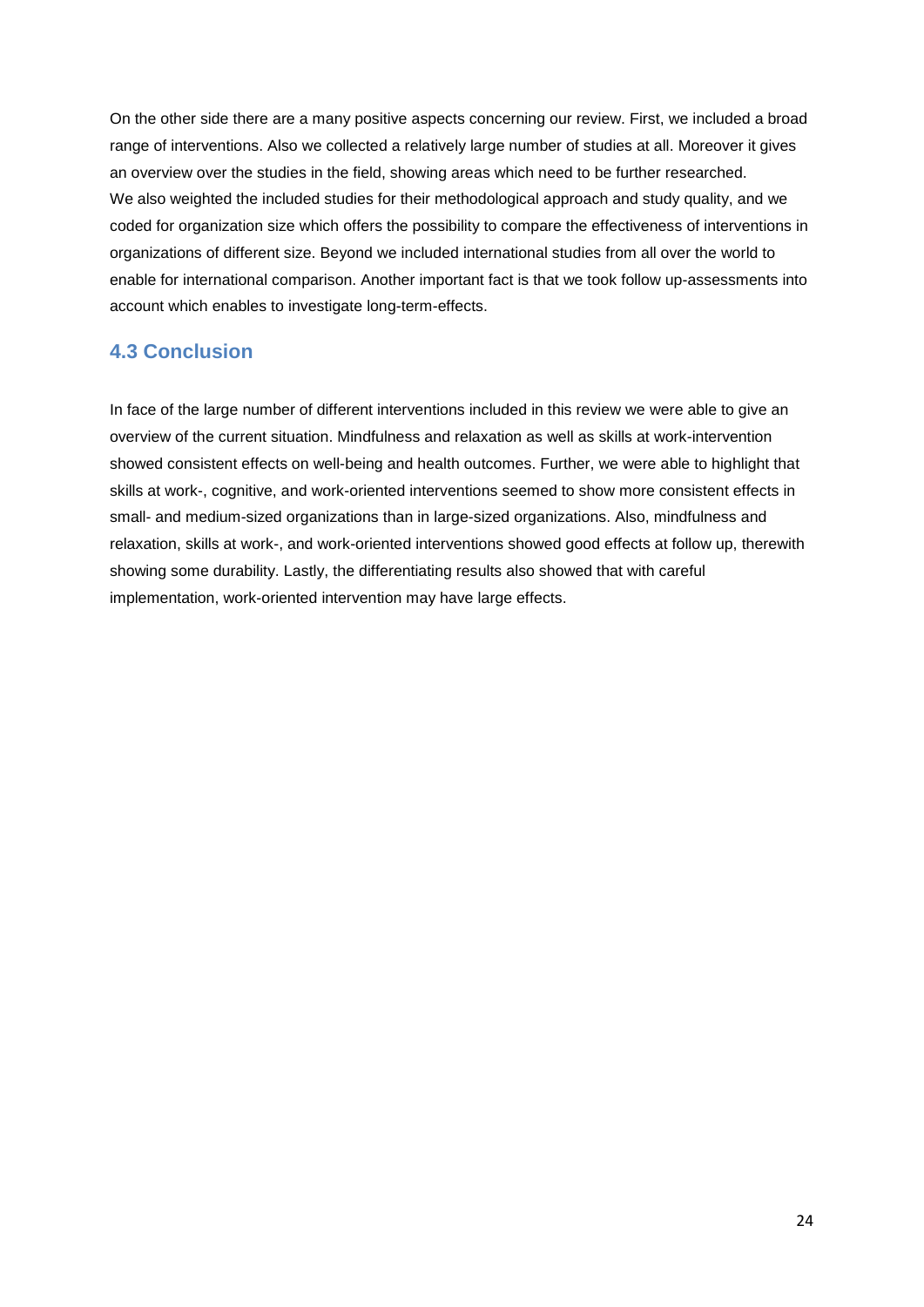## <span id="page-24-0"></span>**Literature**

- \*Aikens, K. A., Astin, J., Pelletier, K. R., Levanovich, K., Baase, C. M., Park, Y. Y., & Bodnar, C. M. (2014). Mindfulness goes to work: Impact of an on-line workplace intervention. *Journal of Occupational and Environmental Medicine, 56*(7), 721-731. doi: 10.1097/JOM.0 000000000000209
- \*Altenhöner, T., Köhler, M., & Philippi, M. (2015). Maßnahmen des betrieblichen Gesundheitsmanagements: Evaluation einer Seminarreihe für Mitarbeiter im Schichtdienst (Gesundheitsinformation) [Occupational health managment interventions: Evaluation of a seminar series for shift wokers (information about health)]. *Prävention und Gesundheitsförderung, 10*(1), 28-34.
- \*Ângelo, R. P., & Chambel, M. J. (2013). An intervention with firefighters to promote psychological occupational health according to the Job Demands-Resources Model. *Revista de Psicología Social, 28*(2), 197-210.
- \*Arnetz, B. B., Arble, E., Backman, L., Lynch, A., & Lublin, A. (2013). Assessment of a prevention program for work-related stress among urban police officers*. International Archives of Occupational and Environmental Health, 86*(1), 79-88.
- \*Ashley, L., O'Connor, D. B., & Jones, F. (2013). A randomized trial of written emotional disclosure interventions in school teachers: Controlling for positive expectancies and effects on health and job satisfaction. *Psychology, Health & Medicine, 18*(5), 588-600.
- Bamberg, E. & Busch, C. (1996). Betriebliche Gesundheitsförderung durch Stressmanagementtraining: Eine Metaanalyse (quasi-)experimenteller Studien (Health promotion at the work site by stress management training: A meta-analysis of (quasi-) experimental studies). *Zeitschrift für Arbeits- und Organisationspsychologie, 40*, 127-137.
- Banks, M. H., Clegg, C. W., Jackson, P. R., Kemp, N. J., Stafford, E. M., & Wall, T. D. (1980). The use of the General Health Questionnaire as an indicator of mental health in occupational studies. *Journal of Occupational Psychology, 53*, 187–194.
- \*Bazarko, D., Cate, R. A., Azocar, F., & Kreitzer, M. J. (2013). The impact of an innovative mindfulness-based stress reduction program on the health and well-being of nurses employed in a corporate setting. *Journal of Workplace Behavioral Health, 28*(2), 107-133.
- \*Bellé, N. (2013). Leading to make a difference: A field experiment on the performance effects of transformational leadership, perceived social impact, and public service motivation. *Journal of Public Administration Research and Theory*, 1-28. doi:10.1093/jopart/mut033
- \*Bharadwaj, I., & Anuja, K. A. (2013). Effect of yogic intervention on blood pressure and alpha-EEG level of working women. *Indian Journal of Traditional Knowledge, 12*(3), 542-546.
- \*Biggs, A., Brough, P., & Barbour, J. P. (2014). Enhancing work-related attitudes and work engagement: A quasi-experimental study of the impact of an organizational intervention. *International Journal of Stress Management, 21*(1), 43-68.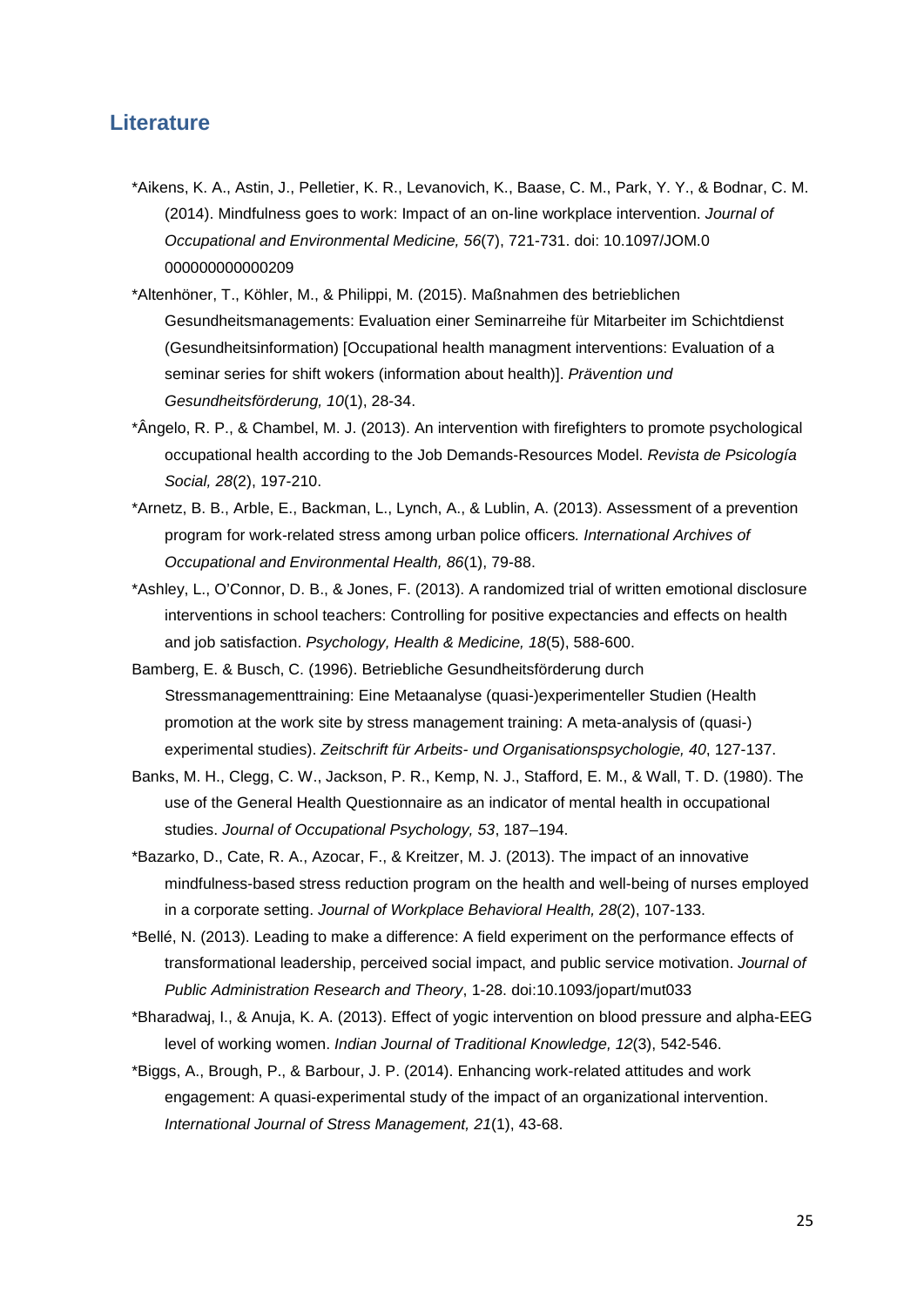- \*Bolier, L., Ketelaar, S. M., Nieuwenhuijsen, K., Smeets, O., Gärtner, F. R., & Sluiter, J. K. (2014). Workplace mental health promotion online to enhance well-being of nurses and allied health professionals: A cluster-randomized controlled trial. *Internet Interventions, 1*(4), 196-204.
- \*Brady, S., O'Connor, N., Burgermeister, D., & Hanson, P. (2012). The impact of mindfulness meditation in promoting a culture of safety on an acute psychiatric unit. *Perspectives in Psychiatric Care, 48*(3), 129-137.
- Bundesamt für Statistik (2015): Definitionen Kleine und Mittlere Unternehmen, [http://www.bfs.admin.ch/bfs/portal/de/index/themen/06/11/def.html,](http://www.bfs.admin.ch/bfs/portal/de/index/themen/06/11/def.html) 29th October, 09:30.
- \*Cheema, B. S., Houridis, A., Busch, L., Raschke-Cheema, V., Melville, G. W., Marshall, P. W., Chang, D., Machliss, B., Lonsdale, C., Bowman, J., & Colagiuri, B. (2013). Effect of an office worksite-based yoga program on heart rate variability: outcomes of a randomized controlled trial. *BMC Complementary and Alternative Medicine, 13*(1), 82.
- \*Cheng, S. T., Tsui, P. K., & Lam, J. H. (2015). Improving mental health in health care practitioners: Randomized controlled trial of a gratitude intervention. *Journal of Consulting and Clinical Psychology, 83*(1), 177-186.
- \*Chesak, S. S., Bhagra, A., Schroeder, D. R., Foy, D. A., Cutshall, S. M., & Sood, A., (2015). Enhancing resilience among new nurses: Feasibility and efficacy of a pilot intervention. *The Ochsner Journal, 15*(1), 38-44.
- \*Clayton, J. M., Butow, P. N., Waters, A., Laidsaar-Powell, R. C., O'Brien, A., Boyle, F., Back, A. L., Arnold, R. M., Tulsky, J. A., & Tattersall, M. H. (2013). Evaluation of a novel individualised communication-skills training intervention to improve doctors' confidence and skills in end-oflife communication. *Palliative Medicine, 27*(3), 236-243.
- \*Coffeng, J. K., Boot, C. R. L., Duijts, S. F., Twisk, J. W., van Mechelen, W., & Hendriksen, I. J. M. (2014). Effectiveness of a worksite social & physical environment intervention on need for recovery, physical activity and relaxation; results of a randomized controlled trial. *PloS ONE, 9*(12), e114860-e114885. doi:10.1371/journal.pone.0114860
- \*Coffeng, J. K., Hendriksen, I. J. M., Duijts, S. F. A., Twisk, J. W. R., van Mechelen, W., & Boot, C. R. L., (2014). Effectiveness of a combined social and physical environmental Intervention on presenteeism, absenteeism, work performance, and work engagement in Office Employees. *Journal of Occupational and Environmental Medicine, 56*(3), 258-265.
- Demerouti, E., Bakker, A. B., Vardakou, I., & Kantas, A. (2003). The convergent validity of two burnout instruments: A multitrait-multimethod analysis. *European Journal of Psychological Assessment, 19*(1), 12-23.
- \*Dollard, M. F., & Gordon, J. A. (2014). Evaluation of a participatory risk management work stress intervention. *International Journal of Stress and Management, 21*(1), 27-42.
- \*Ebert, D. D., Lehr, D., Boß, L., Riper, H., Cuijpers, P., Andersson, G., Thiart, H., Heber, E., & Berking, M. (2014). Efficacy of an Internet-based problem-solving training for teachers: Results of a randomized controlled trial. *Scandinavian Journal of Work and Environmental Health, 40*(6), 582-596.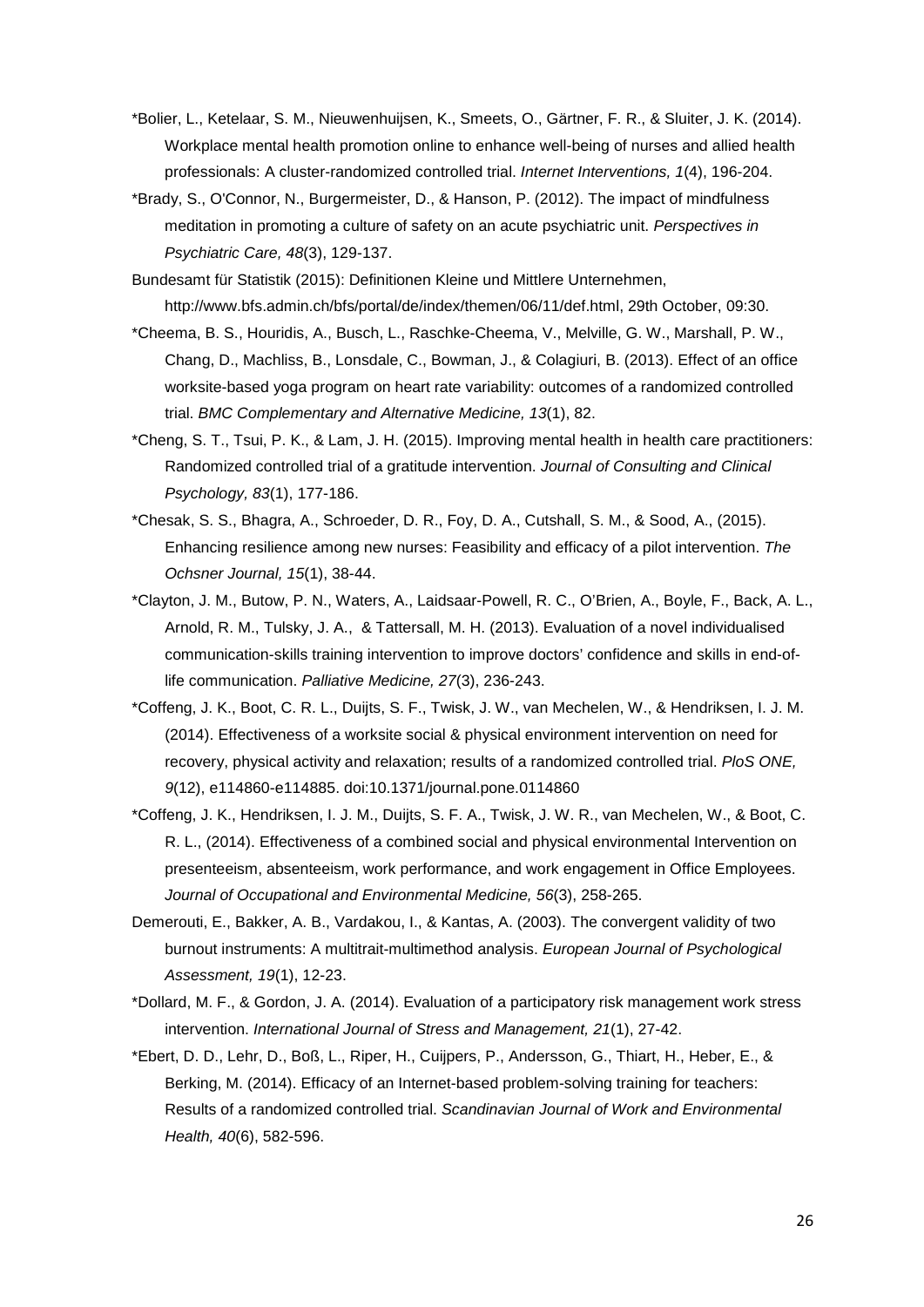- \*Elder, C., Nidich, S., Moriarty, F., & Nidich, R. (2014). Effect of transcendental meditation on employee stress, depression, and burnout: A randomized controlled study. *The Permanente Journal, 18*(1), 19-23.
- \*Foureur, M., Besley, K., Burton, G., Yu, N., & Crisp, J. (2013). Enhancing the resilience of nurses and midwives: Pilot of a mindfulnessbased program for increased health, sense of coherence and decreased depression, anxiety and stress. *Contemporary Nurse, 45*(1), 114-125.
- \*Garde, A. H., Albertsen, K., Nabe-Nielsen, K., Carneiro, I. G., Skotte, J., Hansen, S. M., Lund, H., Hvid, H., & Hansen, Å. M. (2012). Implementation of self-rostering (the PRIO project): Effects on working hours, recovery, and health. *Scandinavian Journal of Work, Environment & Health, 38*(4), 314-326.
- \*Gaudine, A., Saks, A. M., Dawe, D., & Beaton, M. (2013). Effects of absenteeism feedback and goal setting interventions on number of  $\sim$  setting interventions on number of  $\sim$

absenteeism. *Journal of Nursing Management, 21*(3), 591-602.

- \*Geraedts, A. S., Kleiboer, A. M., Twisk, J., Wiezer, N. M., van Mechelen, W., & Cuijpers, P. (2014). Long-term results of a web-based guided self-help intervention for employees with depressive symptoms: Randomized controlled trial. *Journal of Medical Internet Research, 16*(7), e168-e200. doi: [10.2196/jmir.3539](http://dx.doi.org/10.2196%2Fjmir.3539)
- \*Gillespie, G. L., Farra, S. L., & Gates, D. M. (2014). A workplace violence educational program: a repeated measures study. *Nurse Education in Practice, 14*(5), 468-472.
- Goldberg, D. (1980): *Manuals of the General Health Questionnaire.* Windsor: NFER-Nelson.
- \*Goodman, M. J., & Schorling, J. B. (2012). A mindfulness course decreases burnout and improves well-being among healthcare providers. *The International Journal of Psychiatry in Medicine, 43*(2), 119-128.
- \*Grégoire, S., & Lachance, L., (2015). Evaluation of a brief mindfulness-based intervention to reduce psychological distress in the workplace. *Mindfulness, 6*(4), 836-847.
- \*Hansen, A. M., Nabe-Nielsen, K., Albertsen, K., Hogh, A., Lund, H., Hvid, H., & Garde, A. H., (2015). Self-rostering and psychosocial work factors – A mixed methods intervention study. *Applied Ergonomics, 47*, 203-210.
- \*Hasson, H., Brisson, C., Guérin, S., Gilbert-Ouimet, M., Baril-Gingras, G., Vézina, M., & Bourbonnais, R. (2014). An organizational-level occupational health intervention: Employee perceptions of exposure to changes, and psychosocial outcomes. *Work & Stress, 28*(2), 179- 197.
- \*Hirokawa, K., Taniguchi, T., Tsuchiya, M., & Kawakami, N. (2012). Effects of a stress management program for hospital staffs on their coping strategies and interpersonal behaviors. *Industrial Health, 50*(6), 487-498.
- \*Hosseinabadi, R., Karampourian, A., Beiranvand, S., & Pournia, Y. (2013). The effect of quality circles on job satisfaction and quality of work-life of staff in emergency medical services. *International Emergency Nursing, 21*(4), 264-270.
- \*Hülsheger, U. R., Feinholdt, A., & Nübold, A. (2015). A low **critical and dost intervention and** recovery from work: Effects on psychological detachment, sleep quality, and sleep duration. *Journal of Occupational and Organizational Psychology, 88*(3), 464-489.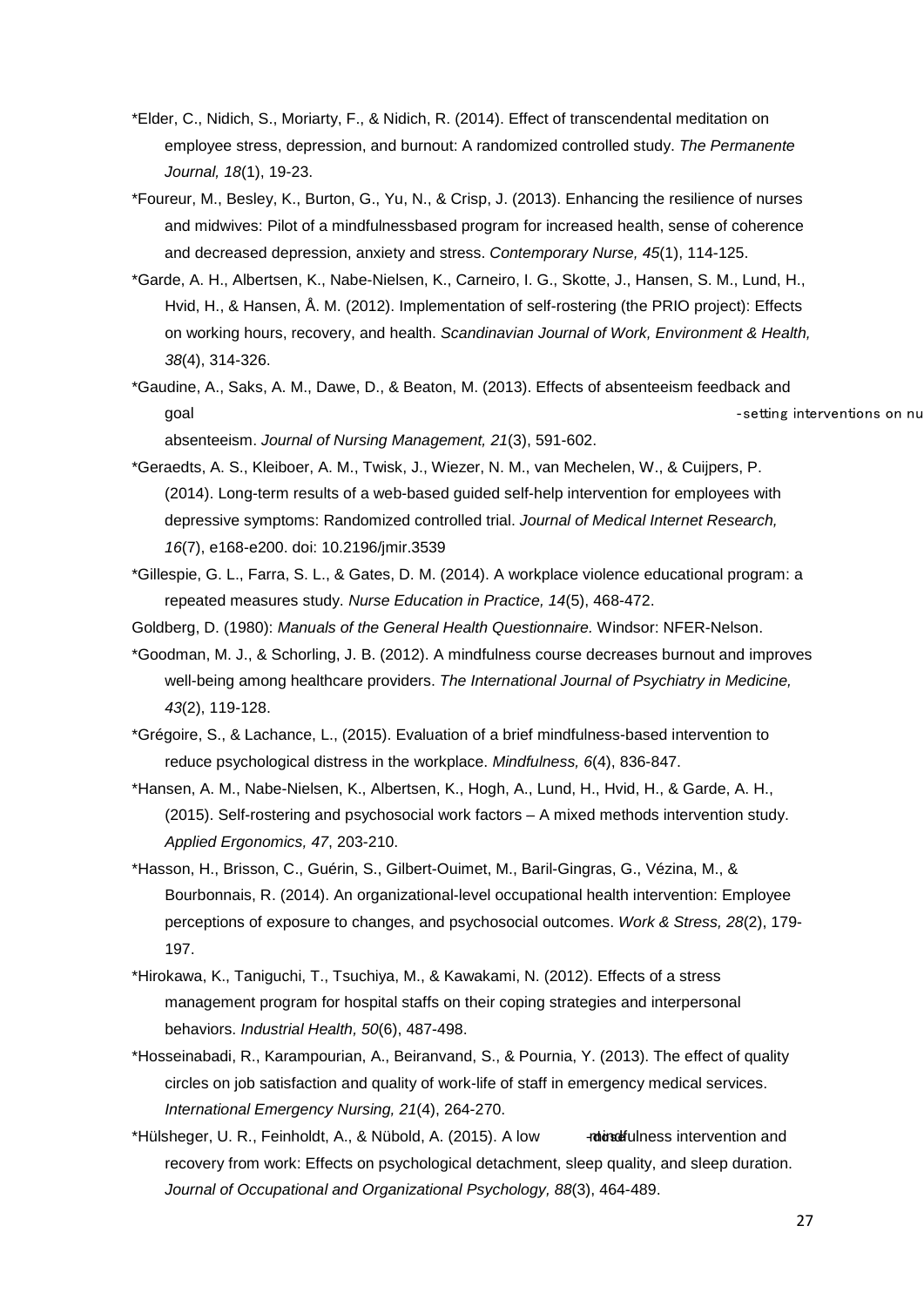- \*Imamura, K., Kawakami, N., Furukawa, T. A., Matsuyama, Y., Shimazu, A., Umanodan, R., Kawakami, S., & Kasai, K. (2015). Effects of an internet-based cognitive behavioral therapy intervention on improving work engagement and other work-related outcomes: An analysis of secondary outcomes of a randomized controlled trial. *Journal of Occupational and Environmental Medicine, 57*(5), 578-584.
- \*Jeffcoat, T., & Hayes, S. C. (2012). A randomized trial of ACT bibliotherapy on the mental health of K-12 teachers and staff. *Behaviour Research and Therapy, 50*(9), 571-579.
- \*Jeon, Y. H., Luscombe, G., Chenoweth, L., Stein-Parbury, J., Brodaty, H., King, M., & Haas, M. (2012). Staff outcomes from the caring for aged dementia care resident study (CADRES): a cluster randomised trial. *International Journal of Nursing Studies, 49*(5), 508-518.
- \*Kaspereen, D. (2012). Relaxation intervention for stress reduction among teachers and staff. *International Journal of Stress Management, 19*(3), 238-250.
- \*Ketelaar, S. M., Nieuwenhuijsen, K., Bolier, L., Smeets, O., & Sluiter, J. K. (2014). Improving work functioning and mental health of health care employees using an e-mental health approach to workers' health surveillance: Pretest–posttest study. *Safety and Health at Work, 5*(4), 216-221.
- \*Ketelaar, S. M., Nieuwenhuijsen, K., Gärtner, F. R., Bolier, L., Smeets, O., & Sluiter, J. K. (2013). Effect of an e-mental health approach to workers' health surveillance versus control group on work functioning of hospital employees: a cluster-RCT. *PLoS ONE, 8*(9), e72546. doi: 10.1371/journal.pone.0072546
- \*Kettunen, O., Vuorimaa, T., & Vasankari, T. (2015). A 12-month exercise intervention decreased stress symptoms and increased mental resources among working adults – Results perceived after a 12-month follow up. *International Journal of Occupational Medicine and Environmental Health, 28*(1), 157-168.
- \*Kimura, R., Mori, M., Tajima, M., Somemura, H., Sasaki, N., Yamamoto, M., Nakamura, S., Okanoya, J., Ito, Y., Otsubo, T., & Tanaka, K., (2015). Effect of a brief training program based on cognitive behavioral therapy in improving work performance: A randomized controlled trial. *Journal of Occupational Health, 57*(2), 169-178.
- \*Kjellgren, A., & Westman, J. (2014). Beneficial effects of treatment with sensory isolation in flotation-tank as a preventive health-care intervention - A randomized controlled pilot trial. *BMC Complementary and Alternative Medicine, 14*(1), 417-424.
- \*Koivu, A., Saarinen, P. I., & Hyrkas, K. (2012). Does clinical supervision promote medical–surgical nurses' well-being at work? A quasi-experimental 4-year follow-up study. *Journal of Nursing Management, 20*(3), 401-413.
- LaMontagne, A. D., Keegel, T., Louie, A. M., Ostry, A., & Landsbergis, P. A. (2007). A systematic review of the job-stress intervention evaluation literature, 1990–2005. *International Journal of Occupational and Environmental Health, 13*(3), 268-280.
- Levenstein, S., Prantera, C., Varvo, V., Scribano, M. L., Berto, E., Luzi, C., & Andreoli, A. (1993). Development of the perceived stress questionnaire: A new tool for psychosomatic research. *Journal of Psychosomatic Research, 37*, 19–32. http://dx.doi.org/10.1016/0022- 3999(93)90120-5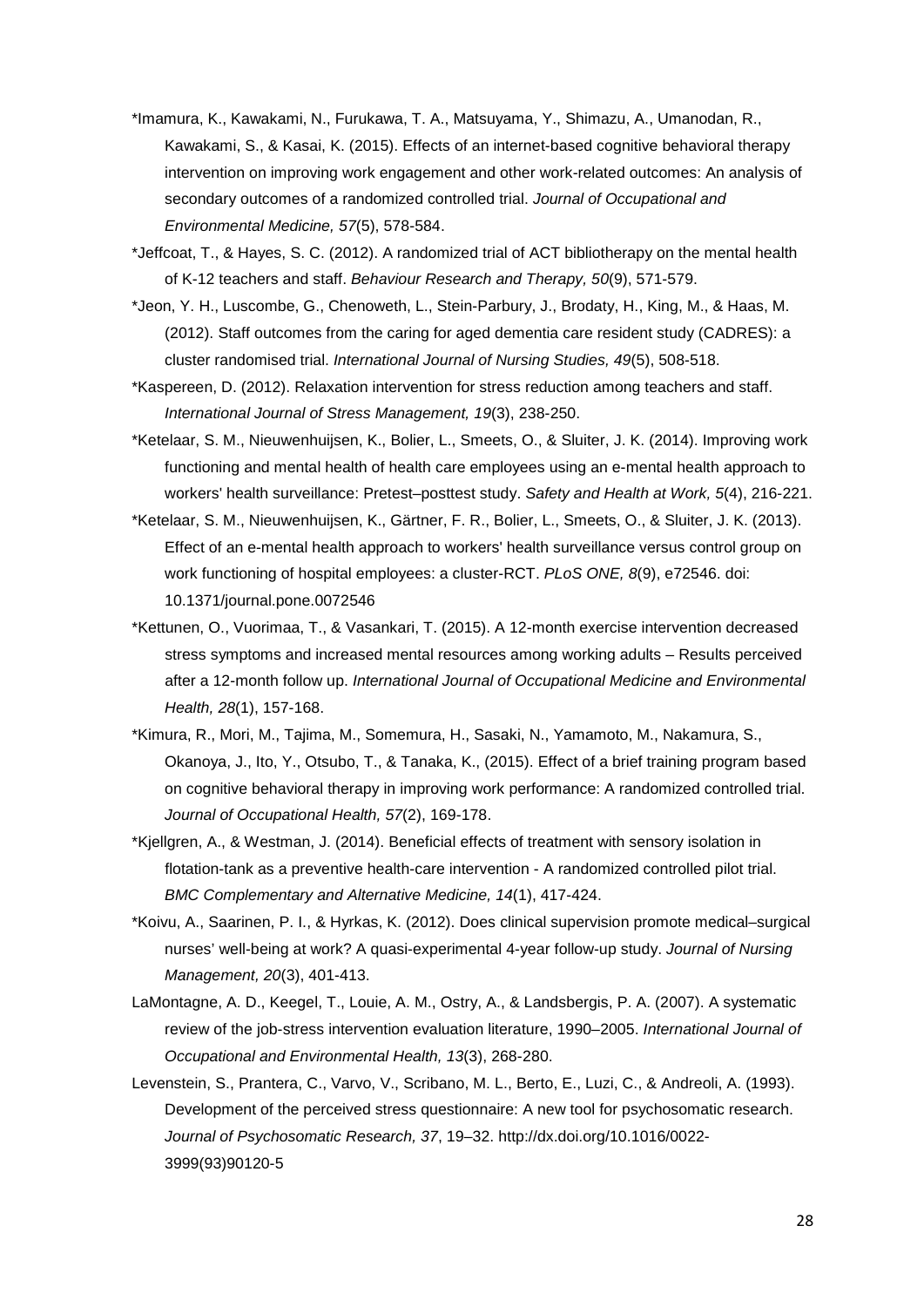- \*Lloyd, J., Bond, F. W., & Flaxman, P. E. (2013). The value of psychological flexibility: Examining psychological mechanisms underpinning a cognitive behavioural therapy intervention for burnout. *Work & Stress, 27*(2), 181-199.
- \*Ly, K. H., Asplund, K., & Andersson, G. (2014). Stress management for middle managers via an acceptance and commitment-based smartphone application: A randomized controlled trial. *Internet Interventions, 1*(3), 95-101.
- \*Malarkey, W. B., Jarjoura, D., & Klatt, M. (2013). Workplace based mindfulness practice and inflammation: a randomized trial. *Brain, Behavior, and Immunity, 27*, 145-154.
- \*Marx, R., Strauss, C., Williamson, C., Karunavira, & Taravajra, (2014). The eye of the storm: A feasibility study of an adapted Mindfulness-based Cognitive Therapy (MBCT) group intervention to manage NHS staff stress. *The Cognitive Behaviour Therapist, 7*(18), 1-17.
- Maslach, C., Jackson, S. E., Leiter, M. P. (1996): *Maslach Burnout Inventory Manual.* Palo Alto, CA: Consulting Psychologists Press.
- \*Mazaheri, M. A., Darani, F. M., & Eslami, A. A. (2012). Effect of a brief stress management intervention on work-related stress in employees of Isfahan Steel Company, Iran. *Journal of Research in Medical Sciences, 17*(1), 87-92.
- Melloh, M., Elfering, A., Chapple, C. M., Käser, A., Salathé, C. R., Barz, T., Röder, C., & Theis, J. C. (2013). Prognostic occupational factors for persistent low back pain in primary care. *International Archives of Occupational and Environmental Health, 86*(3), 261-269.
- \*Michel, A., Bosch, C., & Rexroth, M. (2014). Mindfulness as a cognitive–emotional segmentation strategy: An intervention promoting work–life balance. *Journal of Occupational and Organizational Psychology, 87*(4), 733-754.
- Montano, D., Hoven, H., & Siegrist, J. (2014). Effects of organisational-level interventions at work on employees' health: a systematic review. *BMC public health, 14*(1), 135.
- \*Moyle, W., Cooke, M., T O'Dwyer, S., Murfield, J., Johnston, A., & Sung, B. (2013). The effect of foot massage on long-term care staff working with older people with dementia: a pilot, parallel group, randomized controlled trial. *BMC Nursing, 12*(1), 5-13.
- Murphy, L.R. & Sauter, S.L. (2004). Work organization interventions: State of knowledge and future directions. *Social and Preventive Medicine, 49*, 79-86.
- \*Nooryan, K., Gasparyan, K., Sharif, F., & Zoladl, M. (2012). Controlling anxiety in physicians and nurses working in intensive care units using emotional intelligence items as an anxiety management tool in Iran. *International Journal of General Medicine, 5*, 5-10.
- \*Orly, S., Rivka, B., Rivka, E., & Dorit, S. E. (2012). Are cognitive–behavioral interventions effective in reducing occupational stress among nurses?. *Applied Nursing Research, 25*(3), 152-157.
- \*Oude Hengel, K. M., Blatter, B. M., Joling, C. I., van der Beek, A. J., & Bongers, P. M. (2012). Effectiveness of an intervention at construction worksites on work engagement, social support, physical workload, and need for recovery: Results from a cluster randomized controlled trial. *BMC Public Health, 12*(1), 1008-1017. doi:10.1186/1471-2458-12-1008.
- \*Oude Hengel, K. M., Blatter, B. M., van der Molen PhD, H. F., Bongers, M., & van der Beek PhD, A. J. (2013). The effectiveness of a construction worksite prevention program on work ability,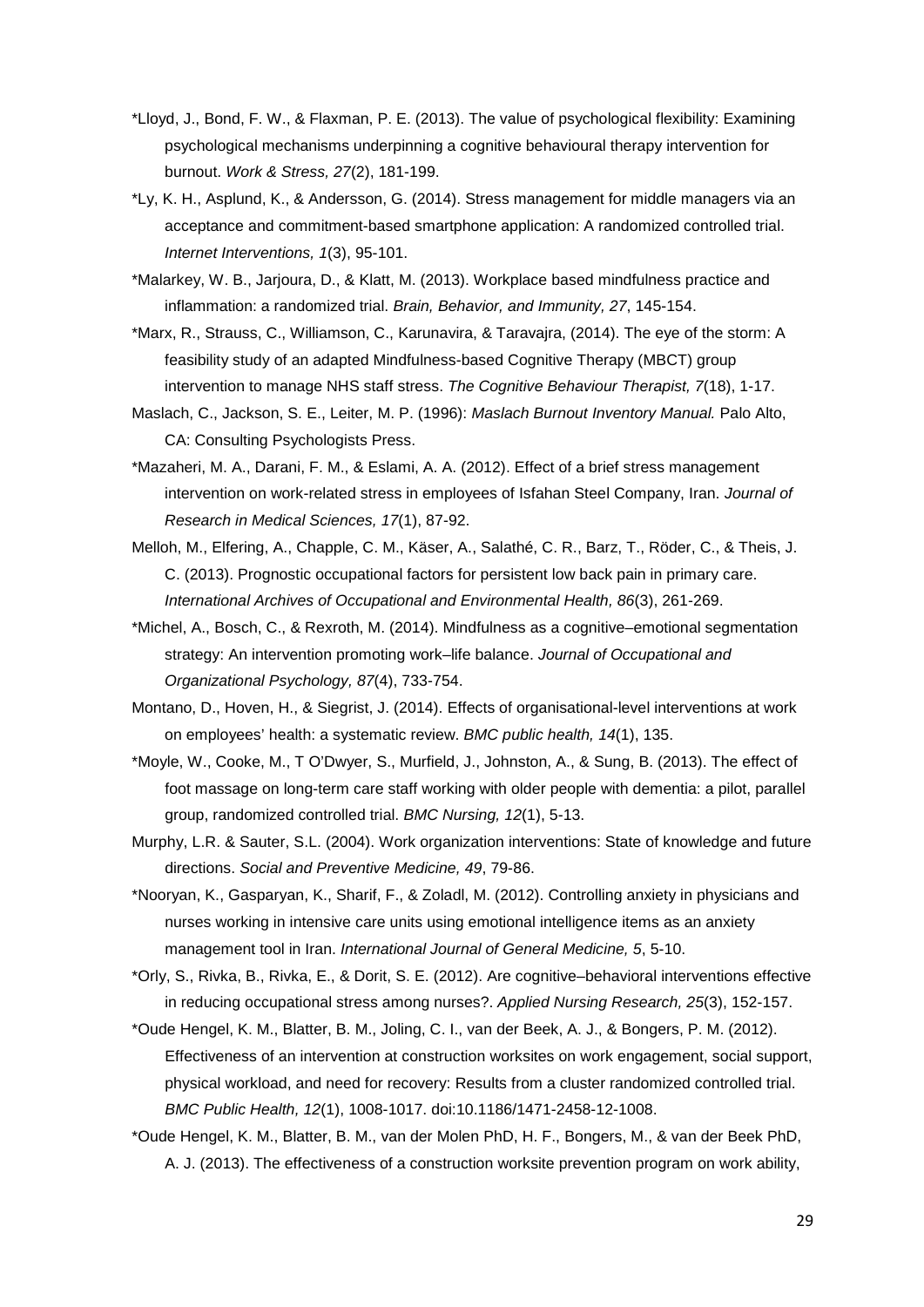health, and sick leave: results from a cluster randomized controlled trial. *Scandinavian Journal of Work, Environment & Health, 39*(5), 456-467.

- \*Ouweneel, E., Le Blanc, P. M., & Schaufeli, W. B. (2013). Do-it-yourself: An online positive psychology intervention to promote positive emotions, self-efficacy, and engagement at work. *Career Development International, 18*(2), 173-195.
- \*Page, K. M., & Vella-Brodrick, D. A. (2013). The working for wellness program: RCT of an employee well-being intervention. *Journal of Happiness Studies, 14*(3), 1007-1031.
- \*Palumbo, M. V., Wu, G., Shaner-McRae, H., Rambur, B., & McIntosh, B. (2012). Tai Chi for older nurses: a workplace wellness pilot study*. Applied Nursing Research, 25*(1), 54-59.
- \*Pidgeon, A. M., Ford, L., & Klaassen, F. (2014). Evaluating the effectiveness of enhancing resilience in human service professionals using a retreat-based Mindfulness with Metta Training Program: A randomised control trial. *Psychology, Health & Medicine, 19*(3), 355-364.
- \*Rajaratnam, A. S., Sears, L. E., Shi, Y., Coberley C. R, & Pope, J. E., (2014). Well-being, health, and productivity improvement after an employee well-being intervention in large retail distribution centers. *Journal of Occupational and Environmental Medicine, 56*(12), 1291-1296.
- Richardson, K. M., & Rothstein, H. R. (2008). Effects of occupational stress management intervention programs: A meta-analysis. *Journal of Occupational Health Psychology, 13*, 69- 93.
- \*Roessler, K. K., Rugulies, R., Bilberg, R., Andersen, L. L., Zebis, M. K., & Sjøgaard, G. (2013). Does work-site physical activity improve self-reported psychosocial workplace factors and job satisfaction? A randomized controlled intervention study. *International Archives of Occupational and Environmental Health, 86*(8), 861-864.
- \*Saadat, H., Snow, D. L., Ottenheimer, S., Dai, F., & Kain, Z. N. (2012). Wellness program for anesthesiology residents: a randomized, controlled trial. *Acta Anaesthesiologica Scandinavica, 56*(9), 1130-1138.
- \*Saganha, J. P., Doenitz, C., Greten, T., Efferth, T., & Greten, H. J. (2012). Qigong therapy for physiotherapists suffering from burnout: a preliminary study. *Journal of Chinese Integrative Medicine, 10*(11), 1233-1239.
- Semmer, N. K. (2006). Job stress interventions and the organization of work. *Scandinavian Journal of Work, Environment and Health, 32*, 515-527.
- Semmer N. K. (2003). Job stress interventions and organization of work. In: L. E. Tetrick & J. C. Quick (eds.), *Handbook of occupational health psychology* (p 325–353). Washington (DC): APA.
- Semmer, N.K. & Zapf, D. (2004). Gesundheits- und verhaltensbezogene Interventionen in Organisationen. In H. Schuler (Hrsg.), *Organisationspsychologie – Gruppe und Organisation* (Enzyklopädie der Psychologie, Themenbereich D, Serie III, Band 4, S. 773-843). Göttingen: Hogrefe.
- \*Sharif, F., Rezaie, S., Keshavarzi, S., Mansoori, P., & Ghadakpoor, S. (2013). Teaching emotional intelligence to intensive care unit nurses and their general health: a randomized clinical trial. *The international Journal of Occupational and Environmental Medicine, 4*(3), 208-141.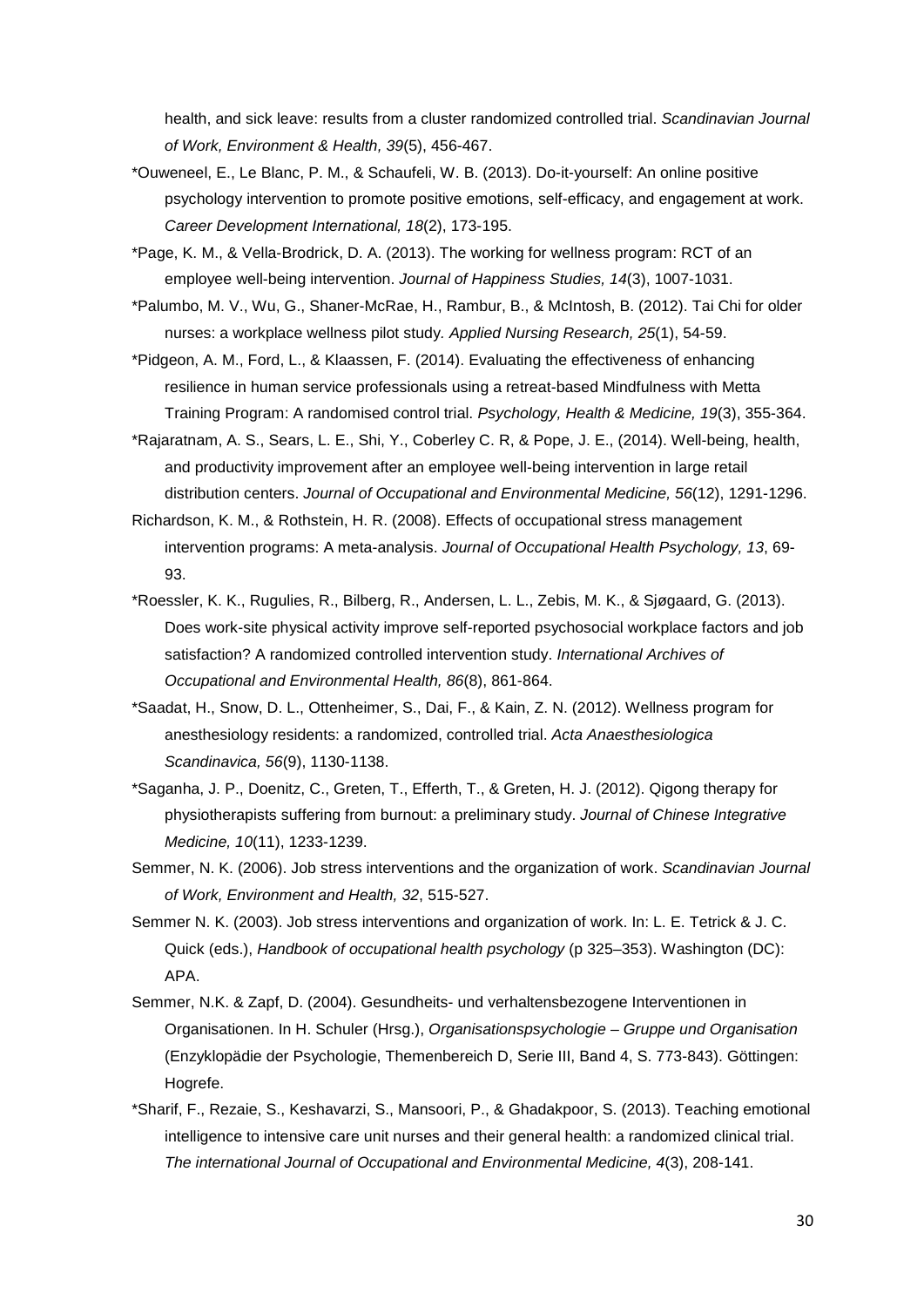- \*Sørensen, O. H., & Holman, D. (2014). A participative intervention to improve employee well-being in knowledge work jobs: A mixed-methods evaluation study. *Work & Stress, 28*(1), 67-86.
- \*Sprangers, S., Dijkstra, K., & Romijn-Luijten, A. (2015). Communication skills training in a nursing home: Effects of a brief intervention on residents and nursing aides. *Clinical Interventions in Aging, 10*, 311-319.
- \*Strijk, J. E., Proper, K. I., van Mechelen, W., & van der Beek, A. J. (2013). Effectiveness of a worksite lifestyle intervention on vitality, work engagement, productivity, and sick leave: Results of a randomized controlled trial. *Scandinavian Journal of Work, Environment & Health, 39*(1), 66-75.
- \*Sun, J., Buys, N., & Wang, X., (2013). Effectiveness of a workplace-based intervention program to promote mental health among employees in privately owned enterprises in China. *Population Health Management, 16*(6), 406-414.
- \*Thiart, H., Lehr, D., Ebert, D. D., Berking, M., & Riper, H. (2015). Log in and breathe out: internetbased recovery training for sleepless employees with work-related strain–results of a randomized controlled trial. *Scandinavian Journal of Work, Environment & Health, 41*(2), 164- 174.
- \*Thøgersen-Ntoumani, C., Loughren, E. A., Taylor, I. M., Duda, J. L., & Fox, K. R. (2014). A step in the right direction? Change in mental well-being and self-reported work performance among physically inactive university employees during a walking intervention. *Mental Health and Physical Activity, 7*(2), 89-94.
- \*Uchiyama, A., Odagiri, Y., Ohya, Y., Takamiya, T., Inoue, S., & Shimomitsu, T. (2013). Effect on mental health of a participatory intervention to improve psychosocial work environment: a cluster randomized controlled trial among nurses. *Journal of Occupational Health, 55*(3), 173- 183.
- \*Van Berkel, J., Boot, C. R. L, Proper, K. Il, Bongers, P. M., & van der Beek, A. J., (2014). Effectiveness of a worksite mindfulness-related multi-component health promotion intervention on work engagement and mental health: Results of a randomized controlled trial. *PLoS ONE, 9*(1): e84118. doi:10.1371/ journal.pone.0084118
- \*Van den Heuvel, M., Demerouti, E., & Peeters, M. C. W., (2015). The job crafting intervention: Effects on job resources, self-efficacy, and effective well-being. *Journal of Occupational and Organizational Psychology, 88*, 511-532.
- Van der Klink, J.J.L., Blonk, R.W.B., Schene, A.H., & van Dijk, F.J.H. (2001). The benefits of interventions for work-related stress. *American Journal of Public Health, 91*, 270-276.
- \*Villani, D., Grassi, A., Cognetta, C., Toniolo, D., Cipresso, P., & Riva, G. (2013). Self-help stress management training through mobile phones: An experience with oncology nurses. *Psychological Services, 10*(3), 315.
- \*von Thiele Schwarz, U., Augustsson, H., Hasson, H., & Stenfors-Hayes, T. (2015). Promoting employee health by integrating health protection, health promotion, and continuous improvement: A longitudinal quasi-experimental intervention study. *Journal of Occupational and Environmental Medicine, 57*(2), 217-225.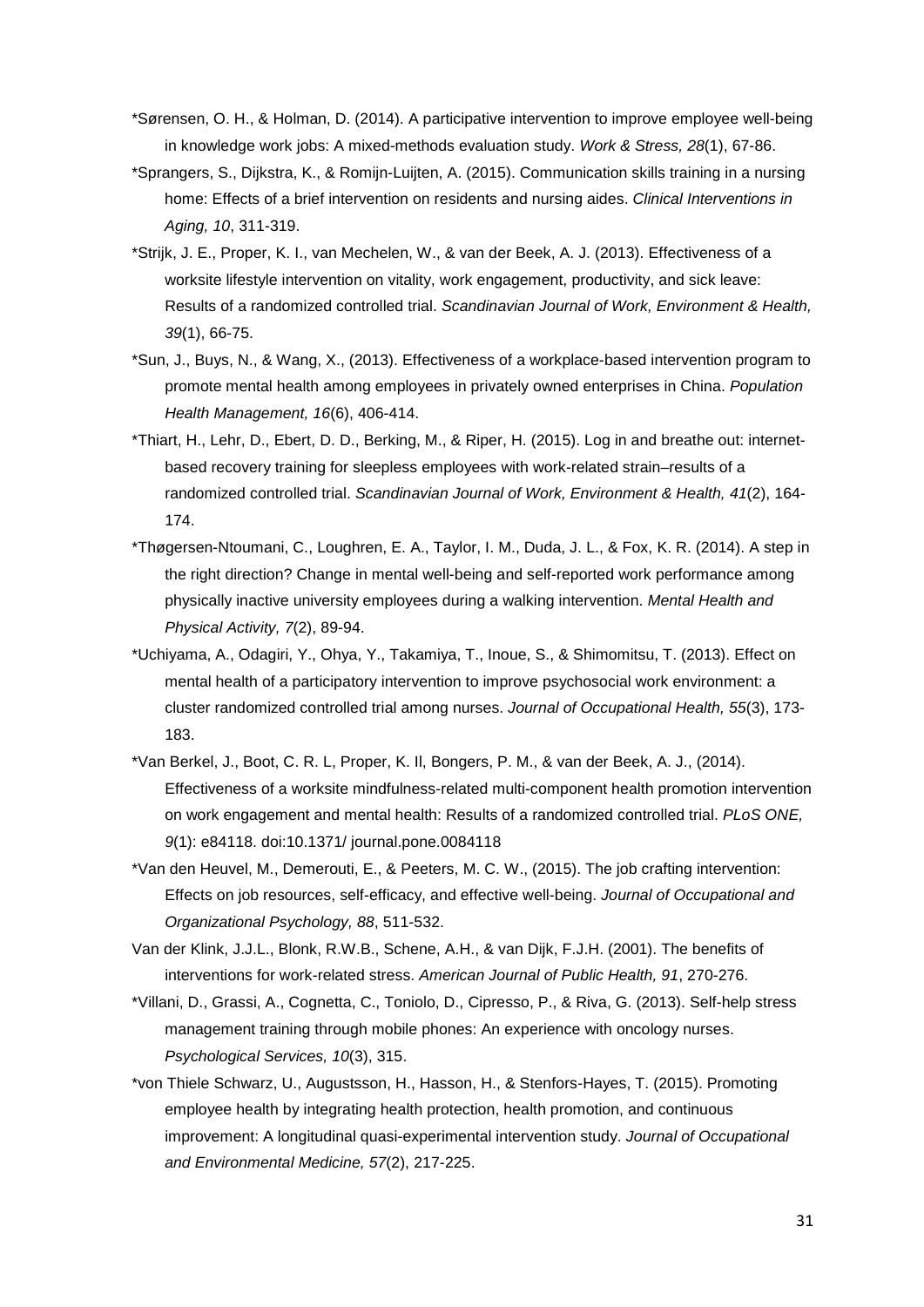\*Vuori, J., Toppinen-Tanner, S., & Mutanen, P. (2012). Effects of resource-building group intervention on career management and mental health in work organizations: randomized controlled field trial. *Journal of Applied Psychology, 97*(2), 273-286.

World Health Organisation. *Basic documents*. 39th ed. Geneva: WHO, 1992.

- \*Zhang, X., Li, Y., Ma, S., Hu, J., & Jiang, L., (2014). A structured reading materials-based intervention program to develop the psychological capital of chinese employees. *Social Behavior and Personality, 42*(3), 503-516.
- \*Zhu, C., Geng, Q., Yang, H., Chen, L., Fu, X., & Jiang, W. (2013). Quality of life in China rural-tourban female migrant factory workers: a before-and-after study. *Health and Quality of Life Outcomes, 11*(1), 1-9.
- \*Zohar, D., & Polachek, T. (2014). Discourse-based intervention for modifying supervisory communication as leverage for safety climate and performance improvement: A randomized field study. *Journal of Applied Psychology, 99*(1), 113.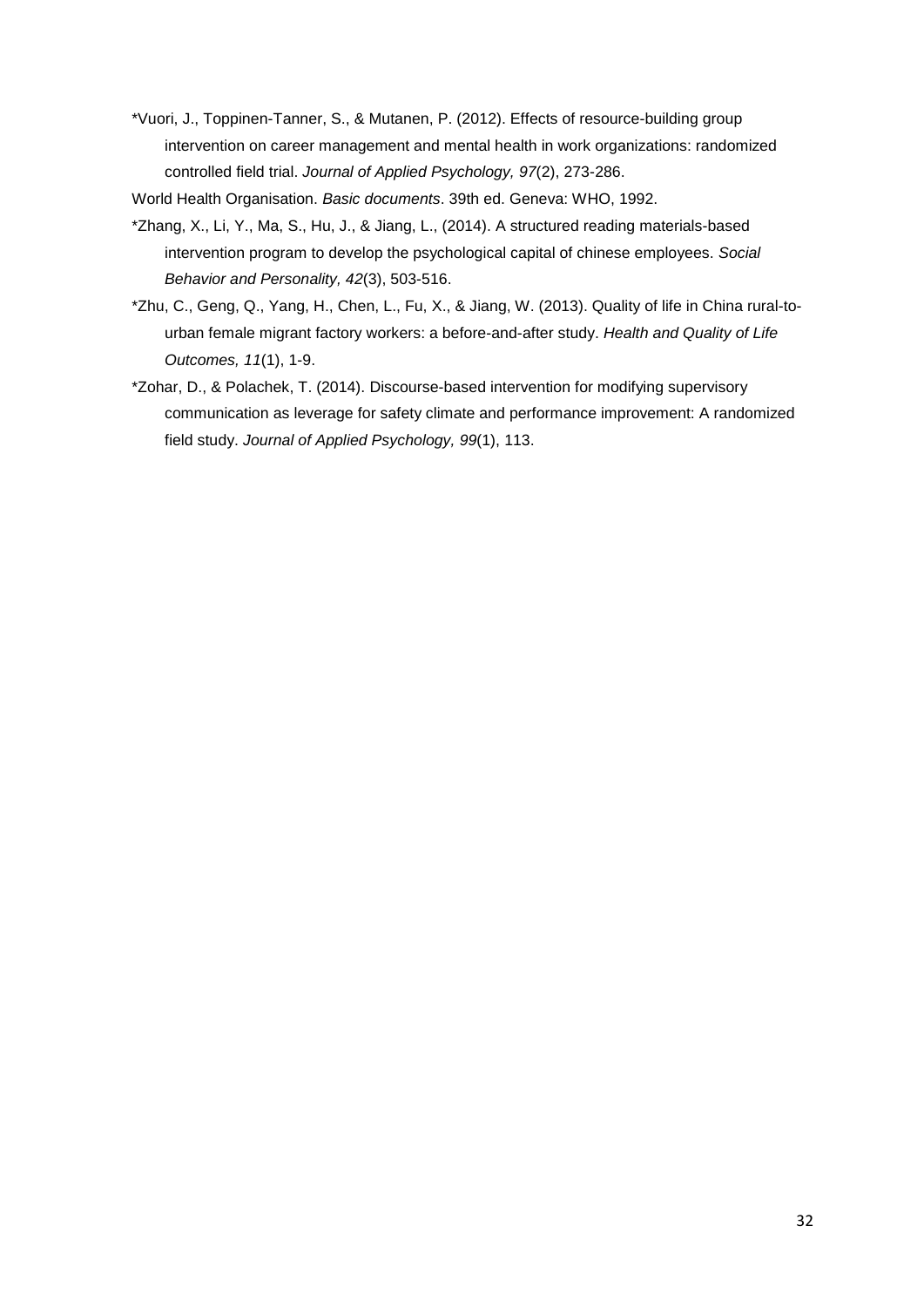# <span id="page-32-0"></span>**Appendix 1**

#### <span id="page-32-1"></span>**PMC (PUBMED)**

(("health"[All Fields] OR ("subjective"[All Fields] AND "health"[All Fields]) OR ("health"[All Fields] AND ("manpower"[All Fields] OR "worker\*"[All Fields])) OR ("physical"[All Fields] AND "health"[All Fields]) OR ("mental"[All Fields] AND "health"[All Fields]) OR ("general"[All Fields] AND "health"[All Fields]) OR ("functioning"[All Fields] AND "health"[All Fields]) OR functioning[All Fields] OR functional limitations[All Fields] OR "absenteeism"[All Fields] OR ("sickness"[All Fields] AND "absence"[All Fields]) OR ("depressive"[All Fields] AND "disorder"[All Fields]) OR ("affective"[All Fields] AND "disorder"[All Fields]) OR depression[All Fields] OR "disease\*"[All Fields] OR cardiovascular[All Fields] OR ("cardiovascular"[All Fields] AND "disease\*"[All Fields]) OR ("heart"[All Fields] AND "disease\*"[All Fields]) OR coronary[All Fields] OR "stroke"[All Fields] OR (ischaemia[All Fields] OR "ischemia"[All Fields] OR "ischem\*"[All Fields]) OR myocard\*[All Fields] OR "hypertension"[All Fields] OR "obesity"[All Fields] OR diabetes[All Fields] OR "overweight"[All Fields] OR "cholesterol"[All Fields] OR musculoskeletal[All Fields] OR ("musculoskeletal"[All Fields] AND "disorder"[All Fields]) OR "blood pressure"[All Fields] OR ("back"[All Fields] AND "pain"[All Fields]) OR "disability"[All Fields] OR ("wound\*"[All Fields] AND "injur\*"[All Fields]) OR "injur\*"[All Fields] OR "wounds"[All Fields] OR ("work"[All Fields] AND ("accidents"[All Fields] OR "accidents"[MeSH Terms])) OR morbidity[All Fields] OR mortality[All Fields] OR burnout[All Fields] OR ("all-cause"[All Fields] AND "mortality"[All Fields]) OR illness[All Fields] OR fear[All Fields] OR anxi\*[All Fields] OR somatoform[All Fields] OR psychosomat\*[All Fields] OR sleep[All Fields] OR headache[All Fields] OR dizziness[All Fields] OR pain[All Fields]) AND (("psychosocial"[All Fields] AND ("stress"[All Fields] OR "stressors"[All Fields] OR "risk"[All Fields] OR "conditions"[All Fields])) OR ("psychological"[All Fields] AND ("stress"[All Fields] OR "stressors"[All Fields])) OR "demand-control"[All Fields] OR ("support"[All Fields] AND work[All Fields]) OR ("demand"[All Fields] AND "control"[All Fields]) OR ("effort"[All Fields] AND "reward"[All Fields]) OR ("effort-reward"[All Fields] AND "imbalance"[All Fields]) OR ("organizational"[All Fields] AND "justice"[All Fields]) OR ("organisational"[All Fields] AND "justice"[All Fields]) OR ("strain"[All Fields] AND (work[All Fields] OR job[All Fields])) OR ("job"[All Fields] AND "task"[All Fields] AND "control"[All Fields]) OR ("work\*"[ All Fields] AND "conditions"[All Fields]) OR "psychosocial"[All Fields] OR "workplace"[All Fields] OR "job\*"[All Fields] OR "downsizing"[All Fields] OR "overtime"[All Fields] OR "ergonomic"[All Fields] OR (("physical"[All Fields] OR "chemical"[All Fields]) AND "hazard\*"[All Fields]) OR (("night"[All Fields] OR "day"[All Fields]) AND "work"[All Fields]) OR ("occupation\*"[All Fields] AND "stress\*"[All Fields]) OR ("work\*"[All Fields] AND "characteristics"[All Fields])) AND (intervention[Title/Abstract]) AND ("management"[All Fields] OR "organization"[All Fields] OR "organisation"[All Fields] OR "firm"[All Fields] OR "company"[All Fields] OR "enterprise"[All Fields] OR "business"[All Fields] OR ("disease"[All Fields] AND "management"[All Fields]) OR ("health"[All Fields] AND "circles"[All Fields]) OR "amigo"[All Fields] OR ("primary"[All Fields] AND "intervention"[All Fields]) OR "prima-ef"[All Fields] OR ("health"[All Fields] AND "management"[All Fields]) OR ("return to"[All Fields] AND "work"[All Fields]) OR ("return-to"[All Fields] AND "work"[All Fields]) OR ("workplace"[All Fields] AND "health"[All Fields]) OR ("health"[All Fields] AND "promotion"[All Fields]) OR ("shift"[All Fields] AND "work"[All Fields]) OR ("psychosocial"[All Fields] AND "risk"[All Fields]) OR "risk management"[All Fields] OR "self-scheduling"[All Fields] OR ("flexible"[All Fields] AND "scheduling"[All Fields]) OR ("work"[All Fields] AND "schedule\*"[All Fields]) OR ("flexible"[All Fields] AND "work"[All Fields]) OR ("compressed"[All Fields] AND ("hour"[All Fields] OR "work"[All Fields])) OR ("compressed"[All Fields] AND "week"[All Fields]) OR ("flexible"[All Fields] AND "salary"[All Fields]) OR ("life"[All Fields] AND "balance"[All Fields]) OR ("work"[All Fields] AND "life"[All Fields] AND "balance"[All Fields]) OR ("life"[All Fields] AND "family"[All Fields]) OR ("reconciling"[All Fields] AND "work"[All Fields]) OR "employee\*"[All Fields] OR "employer\*"[All Fields] OR ("quality"[All Fields] AND "life"[All Fields]) OR "quality of life"[All Fields] OR OR wellness[All Fields] OR mindfulness[All Fields] OR prevention[All Fields] OR hardening[All Fields] OR resistance[All Fields]) OR (("cognitive"[All Fields] AND "therapy"[All Fields]) AND "behavi\*"[All Fields]))) AND ("2012"[PubDate] : "3000"[PubDate]) AND (((control[All Fields] OR condition[All Fields] OR comparison[All Fields] OR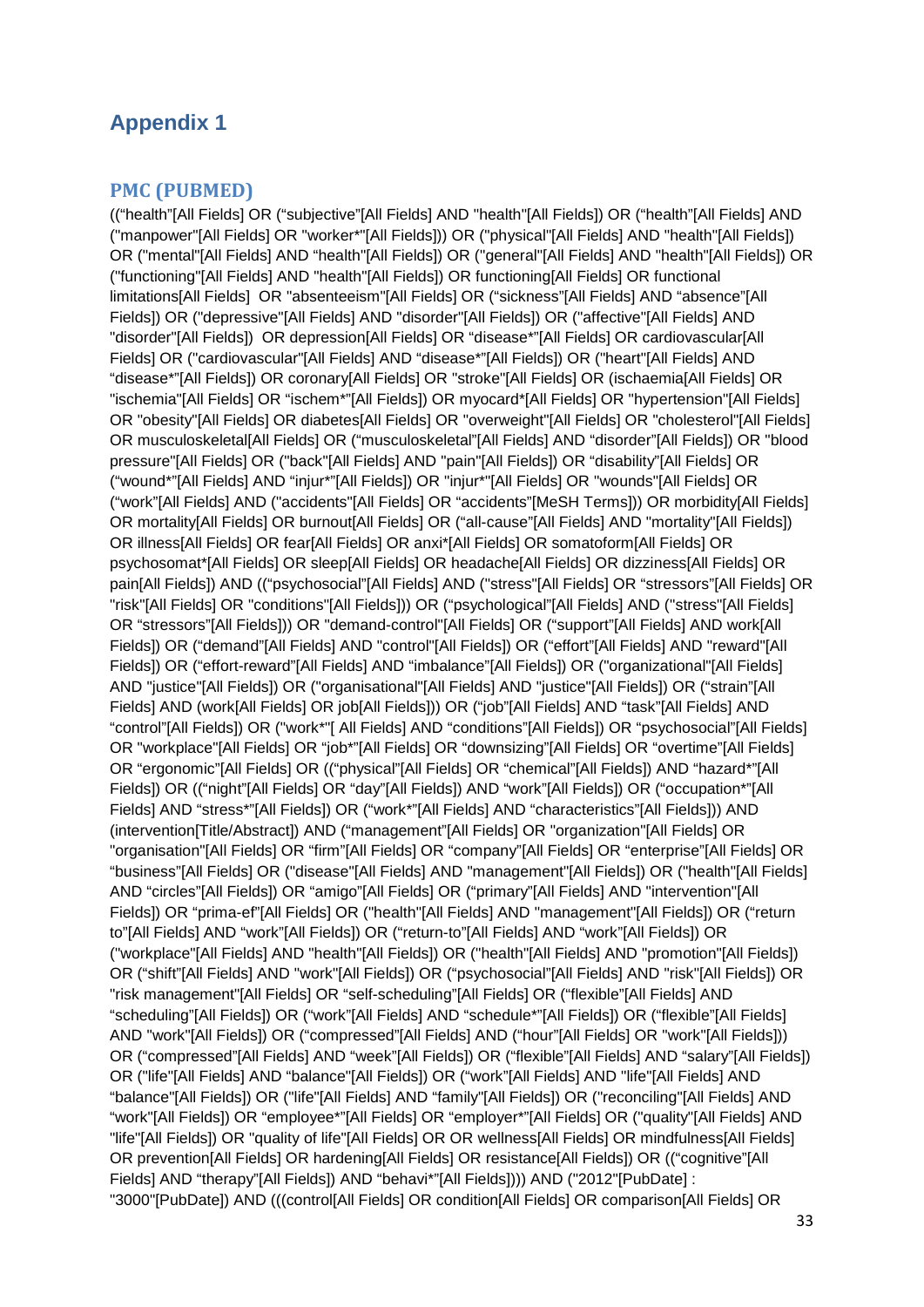intervention[All Fields] OR waiting[All Fields]) AND (group[All Fields] OR trial[All Fields] OR list[All Fields])) OR RCT[All Fields] OR random switched[All Fields] OR Solomon design[All Fields] OR staggered design[All Fields]) NOT (cancer[Title/Abstract] OR oncology[Title/Abstract] OR amygdala[Title/Abstract] OR brain[Title/Abstract] OR surgery[Title/Abstract] OR infant[Title/Abstract] OR baby[Title/Abstract] OR tumor[Title/Abstract] OR tumour[Title/Abstract] OR tuberculosis[Title/Abstract] OR newborns[Title/Abstract] OR Alzheimer[Title/Abstract] OR demen\*[Title/Abstract] OR hippocamp\*[Title/Abstract] OR frontal[Title/Abstract] OR striatum[Title/Abstract] OR cadaver[Title/Abstract] OR Parkinson[Title/Abstract] OR HIV[Title/Abstract] OR \*plegia[Title/Abstract] OR Down's syndrome[Title/Abstract] OR Trisom\*[Title/Abstract] OR Asperger\*[Title/Abstract] OR learning disability[Title/Abstract] OR ADHD[Title/Abstract] OR birth\*[Title/Abstract] OR poisoning[Title/Abstract])

#### <span id="page-33-0"></span>**SCOPUS**

(TITLE-ABS-KEY(health AND (subjective OR mental OR physical OR general)) OR TITLE-ABS-KEY(manpower) OR TITLE-ABS-KEY(worker) OR TITLE-ABS-KEY(functioning AND health) OR TITLE-ABS-KEY(functioning) OR TITLE-ABS-KEY(functional AND limitations) OR TITLE-ABS-KEY(absenteeism) OR TITLE-ABS-KEY(sickness AND absence) OR TITLE-ABS-KEY(depressive AND disorder) OR TITLE-ABS-KEY(affective AND disorder) OR TITLE-ABS-KEY(depression) OR TITLE-ABS-KEY(disease) OR TITLE-ABS-KEY(cardiovascular AND disease\*) OR TITLE-ABS-KEY(heart AND disease) OR TITLE-ABS-KEY(coronary) OR TITLE-ABS-KEY(stroke) OR TITLE-ABS-KEY(ischem\*) OR TITLE-ABS-KEY(ischaemia) OR TITLE-ABS-KEY(myocard\*) OR TITLE-ABS-KEY(hypertension) OR TITLE-ABS-KEY(obesity) OR TITLE-ABS-KEY(diabetes) OR TITLE-ABS-KEY(overweight) OR TITLE-ABS-KEY(cholesterol) OR TITLE-ABS-KEY(musculoskeletal AND disorder) OR TITLE-ABS-KEY(blood AND pressure) OR TITLE-ABS-KEY(back AND pain) OR TITLE-ABS-KEY(disability) OR TITLE-ABS-KEY(wound) OR TITLE-ABS-KEY(injur\*) OR TITLE-ABS-KEY(work AND accidents) OR TITLE-ABS-KEY(accidents) OR TITLE-ABS-KEY(morbidity) OR TITLE-ABS-KEY(mortality) OR TITLE-ABS-KEY(burnout) OR TITLE-ABS-KEY(all-cause AND mortality) OR TITLE-ABS-KEY(illness) OR TITLE-ABS-KEY(fear) OR TITLE-ABS-KEY(anxi\*) OR TITLE-ABS-KEY (somatoform) OR TITLE-ABS-KEY (psychosomat\*) OR TITLE-ABS-KEY (sleep) OR TITLE-ABS-KEY(headache) OR TITLE-ABS-KEY(dizziness) OR TITLE-ABS-KEY(pain)) AND (TITLE-ABS-KEY(psychosocial AND (stress OR stressors OR conditions OR risk)) OR TITLE-ABS-KEY(psychological AND (stress OR stressors)) OR TITLE-ABS-KEY(demand-control) OR TITLE-ABS-KEY(support AND work) OR TITLE-ABS-KEY(work AND control) OR TITLE-ABS-KEY(effort AND reward) OR TITLE-ABS-KEY(effort-reward AND imbalance) OR TITLE-ABS-KEY(organizational AND justice) OR TITLE-ABS-KEY(organisational AND justice) OR TITLE-ABS-KEY(strain AND (work AND job)) OR TITLE-ABS-KEY(work\* AND conditions) OR TITLE-ABS-KEY(psychosocial) OR TITLE-ABS-KEY(workplace) OR TITLE-ABS-KEY(job\*) OR TITLE-ABS-KEY(downsizing) OR TITLE-ABS-KEY(overtime) OR TITLE-ABS-KEY(ergonomic) OR TITLE-ABS-KEY((physical OR chemical) AND hazards) OR TITLE-ABS-KEY((night OR day) AND work) OR TITLE-ABS-KEY(occupation\* AND stress) OR TITLE-ABS-KEY(work\* AND characteristics)) OR TITLE-ABS-KEY(resource) OR TITLE-ABS-KEY(resilienc\*) OR TITLE-ABS-KEY(autonomy) OR TITLE-ABS-KEY(variety) OR TITLE-ABS-KEY(decision latitude) OR TITLE-ABS-KEY(recognition) AND (TITLE-ABS-KEY(intervention\*) AND TITLE-ABS-KEY(work\*)) AND (TITLE-ABS-KEY(disease AND management) OR TITLE-ABS-KEY(health AND circles) OR TITLE-ABS-KEY(amigo) OR TITLE-ABS-KEY(primary AND intervention) OR TITLE-ABS-KEY(prima-ef) OR TITLE-ABS-KEY(health AND management) OR TITLE-ABS-KEY(workplace AND health) OR TITLE-ABS-KEY(health AND promotion) OR TITLE-ABS-KEY(shift AND work) OR TITLE-ABS-KEY(psychosocial AND risk) OR TITLE-ABS-KEY(risk management) OR TITLE-ABS-KEY(self-scheduling) OR TITLE-ABS-KEY(flexible AND scheduling) OR TITLE-ABS-KEY(work AND schedule\*) OR TITLE-ABS-KEY(reconciling AND work) OR TITLE-ABS-KEY(family AND life) OR TITLE-ABS-KEY(return to AND work) OR TITLE-ABS-KEY(return-to AND work) OR TITLE-ABS-KEY(flexible AND work) OR TITLE-ABS-KEY(flexibility) OR TITLE-ABS-KEY(compressed AND (hour OR work)) OR TITLE-ABS-KEY(compressed AND week) OR TITLE-ABS-KEY(flexible AND salary) OR TITLE-ABS-KEY(life AND balance) TITLE-ABS-KEY(work AND life AND balance) OR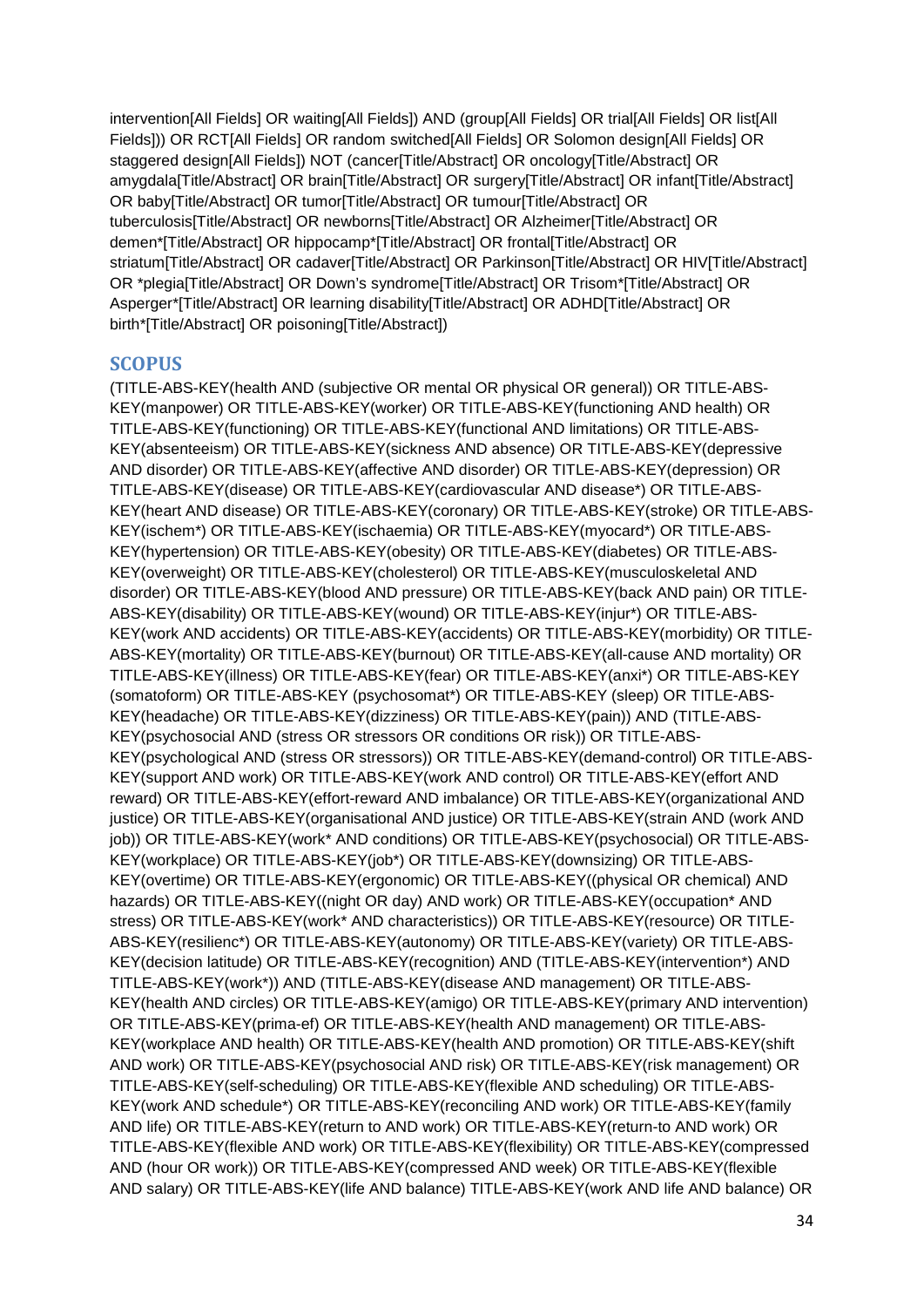TITLE-ABS-KEY(employee\*) OR TITLE-ABS-KEY(employer\*) OR TITLE-ABS-KEY(quality AND life) OR TITLE-ABS-KEY(quality of life) OR TITLE-ABS-KEY(cognitive AND (therapy OR behav\*)) OR TITLE-ABS-KEY(wellness) OR TITLE-ABS-KEY(mindfulness) OR TITLE-ABS-KEY(prevention) OR TITLE-ABS-KEY(hardening) OR TITLE-ABS-KEY(resistance)) AND (PUBYEAR > 2011 AND PUBYEAR < 3000 ) AND (((TITLE-ABS-KEY(control) OR TITLE-ABS-KEY(condition) OR TITLE-ABS-KEY(comparison) OR TITLE-ABS-KEY(intervention) OR TITLE-ABS-KEY(waiting)) AND (TITLE-ABS-KEY(group) OR TITLE-ABS-KEY(trial) OR TITLE-ABS-KEY(list))) OR TITLE-ABS-KEY(RCT) OR TITLE-ABS-KEY(random switched) OR TITLE-ABS-KEY(Solomon design) OR TITLE-ABS-KEY(staggered design)) AND (LANGUAGE(german) OR LANGUAGE (English) OR LANGUAGE(Dutch)) AND NOT (TITLE-ABS(cancer) OR TITLE-ABS(oncology) OR TITLE-ABS(amygdala) OR TITLE-ABS(brain) OR TITLE-ABS(surgery) OR TITLE-ABS(infant) OR TITLE-ABS(baby) OR TITLE-ABS(tumor) OR TITLE-ABS(tumour) OR TITLE-ABS(tuberculosis) OR TITLE-ABS(newborns) OR TITLE-ABS(Alzheimer) OR TITLE-ABS(demen\*) OR TITLE-ABS(hippocamp\*) OR TITLE-ABS(frontal) OR TITLE-ABS(stratum) OR TITLE-ABS(cadaver) OR TITLE-ABS(Parkinson) OR TITLE-ABS(HIV) OR TITLE-ABS(\*plegia) OR TITLE-ABS(Down's syndrome) OR TITLE-ABS(Trisom\*) OR TITLE-ABS(Asperger\*) OR TITLE-ABS(learning disability) OR TITLE-ABS(ADHD) OR TITLE-ABS(birth\*) OR TITLE-ABS(poisoning))

# <span id="page-34-0"></span>**EBSCO (PsychInfo, Business Source Premier, Econlit)**

(TX (health AND (subjective OR mental OR physical OR general)) OR manpower OR worker OR (functioning AND health) OR functioning OR (functional AND limitations) OR absenteeism OR (sickness AND absence) OR (depressive AND disorder) OR (affective AND disorder) OR depression OR disease OR (cardiovascular AND disease) OR (heart AND disease) OR coronary OR stroke OR ischem OR ischaemia OR myocard OR hypertension OR obesity OR diabetes OR overweight OR cholesterol OR (musculoskeletal AND disorder) OR musculoskeletal OR (blood AND pressure) OR (back AND pain) OR disability OR wound OR injury OR (work AND accidents) OR accidents OR morbidity OR mortality OR burnout OR (all-cause AND mortality) OR illness OR fear OR anxi\* OR somatoform OR psychosomat\* OR sleep OR headache OR dizziness OR pain) AND (TX ((psychosocial AND (stress OR stressors OR conditions OR risk)) OR (psychological AND (stress OR stressors)) OR demand-control OR (support AND work) OR (work AND control) OR (effort AND reward) OR (effort-reward AND imbalance) OR (organizational AND justice) OR (organisational AND justice) OR (strain AND (work AND job)) OR (work AND conditions) OR psychosocial OR workplace OR job OR downsizing OR overtime OR ergonomic OR (hazard AND (physical AND chemical)) OR (work AND (night OR day)) OR (occupation AND stress) OR (work AND characteristics) OR resource OR resilienc\* OR autonomy OR variety OR decision latitude OR recognition)) AND (TX (disease AND management) OR (health AND circles) OR amigo OR (primary AND intervention) OR prima-ef OR (health AND management) OR (workplace AND health) OR (health AND promotion) OR (shift AND work) OR risk management OR self-scheduling OR (flexible AND scheduling) OR (work AND schedule) OR (reconciling AND work) OR (family AND life) OR (return-to AND work) OR (flexible AND work) OR flexibility OR (compressed AND (hour OR work OR week)) OR (flexible AND salary) OR (life AND balance) OR (work AND (life OR balance)) OR employee OR employer OR (quality AND life) OR (cognitive AND (therapy OR behavioral)) OR wellness OR mindfulness OR prevention OR hardening OR resistance)) AND ((TI intervention\*) OR (AB intervention\*)) AND (TX(((control OR condition OR comparison OR intervention OR waiting) AND (group OR trial OR list)) OR RCT OR random switched OR Solomon design OR staggered design)) NOT (TI/AB(cancer OR oncology OR amygdala OR brain OR surgery OR infant OR baby OR tumor OR tumour OR tuberculosis OR newborns OR Alzheimer OR demen\* OR hippocamp\* OR frontal OR striatum OR cadaver OR Parkinson OR HIV OR \*plegia OR Down's syndrome OR Trisom\* OR Asperger\* OR learning disability OR ADHD OR birth\* OR poisoning))

#### <span id="page-34-1"></span>**WEB OF SCIENCE (KNOWLEDGE)**

(TS=((health AND (subjective OR mental OR physical OR general)) OR manpower OR worker OR (functioning AND health) OR functioning OR (functional AND limitations) OR absenteeism OR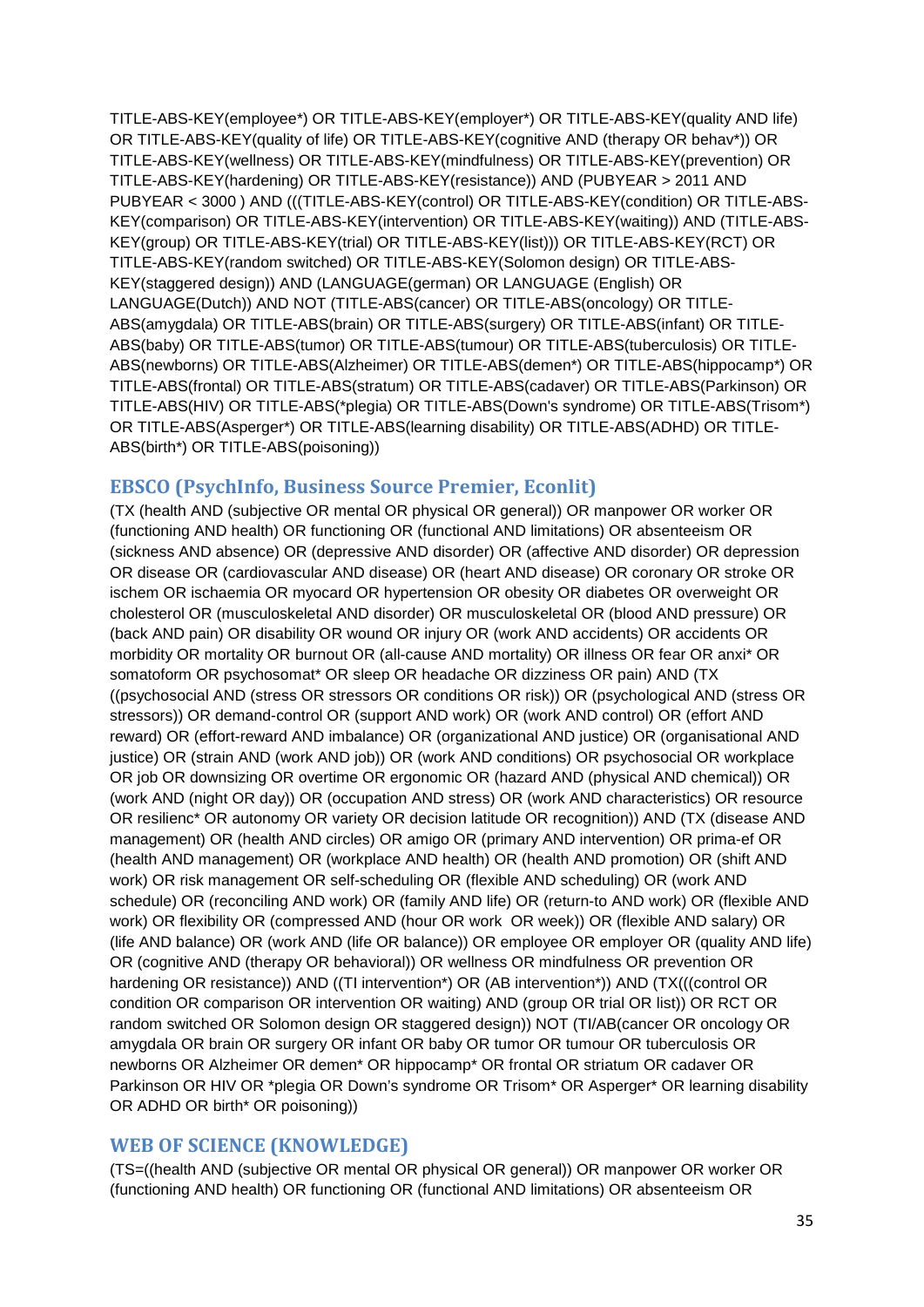(sickness AND absence) OR (depressive AND disorder) OR (affective AND disorder) OR depression OR disease OR (cardiovascular AND disease) OR (heart AND disease) OR coronary OR stroke OR ischem OR ischaemia OR myocard OR hypertension OR obesity OR diabetes OR overweight OR cholesterol OR (musculoskeletal AND disorder) OR musculoskeletal OR (blood AND pressure) OR (back AND pain) OR disability OR wound OR injury OR (work AND accidents) OR accidents OR morbidity OR mortality OR burnout OR (all-cause AND mortality) OR illness OR fear OR anxi\* OR somatoform OR psychosomat\* OR sleep OR headache OR dizziness OR pain)) AND (TS=((psychosocial AND (stress OR stressors OR conditions OR risk)) OR (psychological AND (stress OR stressors)) OR demand-control OR (support AND work) OR (work AND control) OR (effort AND reward) OR (effort-reward AND imbalance) OR (organizational AND justice) OR (organisational AND justice) OR (strain AND (work AND job)) OR (work AND conditions) OR psychosocial OR workplace OR job OR downsizing OR overtime OR ergonomic OR (hazard AND (physical AND chemical)) OR (work AND (night OR day)) OR (occupation AND stress) OR (work AND characteristics) OR resource OR resilienc\* OR autonomy OR variety OR decision latitude OR recognition)) AND (TS=((disease AND management) OR (health AND circles) OR amigo OR (primary AND intervention) OR prima-ef OR (health AND management) OR (workplace AND health) OR (health AND promotion) OR (shift AND work) OR risk management OR self-scheduling OR (flexible AND scheduling) OR (work AND schedule) OR (reconciling AND work) OR (family AND life) OR (return-to AND work) OR (flexible AND work) OR flexibility OR (compressed AND (hour OR work OR week)) OR (flexible AND salary) OR (life AND balance) OR (work AND (life OR balance)) OR employee OR employer OR (quality AND life) OR (cognitive AND (therapy OR behavi\*)) OR wellness OR mindfulness OR prevention OR hardening OR resistance)) AND (TI=(intervention\*)) AND (TS=(((control OR condition OR comparison OR intervention OR waiting) AND (group OR trial OR list)) OR RCT OR random switched OR Solomon design OR staggered design)) NOT (TI=(cancer OR oncology OR amygdala OR brain OR surgery OR infant OR baby OR tumor OR tumour OR tuberculosis OR newborns OR Alzheimer OR Demen\* OR hippocamp\* OR frontal OR striatum OR cadaver OR Parkinson OR HIV OR \*plegia OR Down's syndrome OR Trisom\* OR Asperger\* OR learning disability OR ADHD OR birth\* OR poisoning))

#### <span id="page-35-0"></span>**COCHRANE**

((health AND (subjective OR mental OR physical OR general)) OR manpower OR worker OR (functioning AND health) OR functioning OR (functional AND limitations) OR absenteeism OR (sickness AND absence) OR (depressive AND disorder) OR (affective AND disorder) OR depression OR disease OR (cardiovascular AND disease) OR (heart AND disease) OR coronary OR stroke OR ischem OR ischaemia OR myocard OR hypertension OR obesity OR diabetes OR overweight OR cholesterol OR (musculoskeletal AND disorder) OR musculoskeletal OR (blood AND pressure) OR (back AND pain) OR disability OR wound OR injury OR (work AND accidents) OR accidents OR morbidity OR mortality OR burnout OR (all-cause AND mortality) OR illness OR fear OR anxi\* OR somatoform OR psychosomat\* OR sleep OR headache OR dizziness OR pain) AND ((psychosocial AND (stress OR stressors OR conditions OR risk)) OR (psychological AND (stress OR stressors)) OR demand-control OR (support AND work) OR (work AND control) OR (effort AND reward) OR (effortreward AND imbalance) OR (organizational AND justice) OR (organisational AND justice) OR (strain AND (work AND job)) OR (work AND conditions) OR psychosocial OR workplace OR job OR downsizing OR overtime OR ergonomic OR (hazard AND (physical AND chemical)) OR (work AND (night OR day)) OR (occupation AND stress) OR (work AND characteristics) OR resource OR resilienc\* OR autonomy OR variety OR decision latitude OR recognition) AND ((disease AND management) OR (health AND circles) OR amigo OR (primary AND intervention) OR "prima-ef" OR (health AND management) OR (workplace AND health) OR (health AND promotion) OR (shift AND work) OR risk management OR self-scheduling OR (flexible AND scheduling) OR (work AND schedule) OR (reconciling AND work) OR (family AND life) OR ("return-to" AND work) OR (flexible AND work) OR flexibility OR (compressed AND (hour OR work OR week)) OR (flexible AND salary) OR (life AND balance) OR (work AND (life OR balance)) OR employee OR employer OR (quality AND life) OR (cognitive AND (therapy OR behavioural)) OR wellness OR mindfulness OR prevention OR hardening OR resistance) AND "intervention\*" AND (((control OR condition OR comparison OR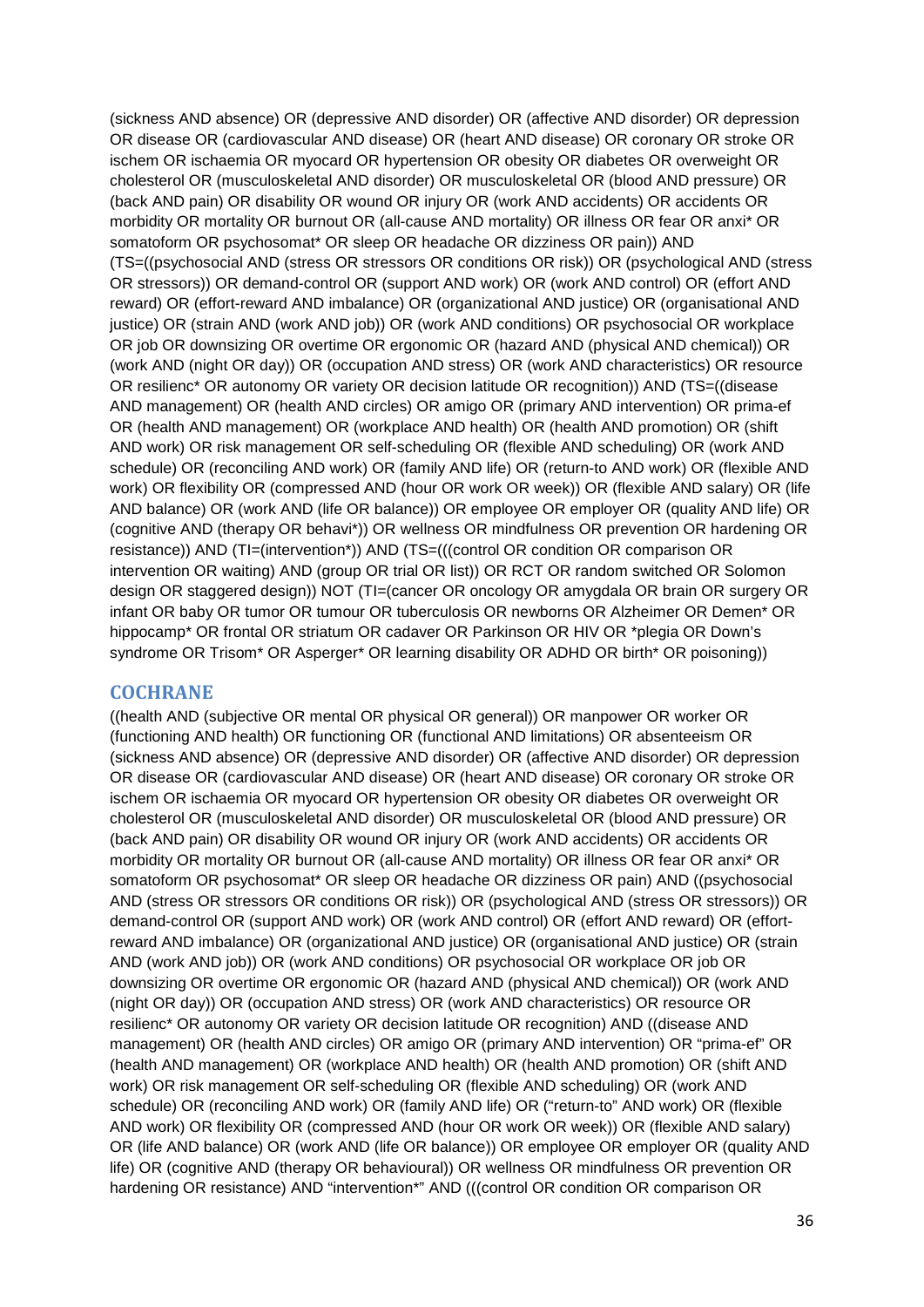intervention OR waiting) AND (group OR trial OR list)) OR RCT OR random switched OR Solomon design OR staggered design) NOT (cancer OR oncology OR amygdala OR brain OR surgery OR infant OR baby OR tumor OR tumour OR tuberculosis OR newborns OR Alzheimer OR demen\* OR hippocamp\* OR frontal OR striatum OR cadaver OR Parkinson OR HIV OR \*plegia OR Down's syndrome OR Trisom\* OR Asperger\* OR learning disability OR ADHD OR birth\* OR poisoning)

## **OVID (PSYCINFO)**

((health and (subjective or mental or physical or general)) or manpower or worker or (functioning and health) or functioning or (functional and limitations) or absenteeism or (sickness and absence) or (depressive and disorder) or (affective and disorder) or depression or disease or (cardiovascular and disease) or (heart and disease) or coronary or stroke or ischem or ischaemia or myocard or hypertension or obesity or diabetes or overweight or cholesterol or (musculoskeletal and disorder) or musculoskeletal or (blood and pressure) or (back and pain) or disability or wound or injury or (work and accidents) or accidents or morbidity or mortality or burnout or (all-cause and mortality) or illness or fear or anxi\* or somatoform or psychosomat\* or sleep or headache or dizziness or pain).af. and ((psychosocial and (stress or stressors or conditions or risk)) or (psychological and (stress or stressors)) or demand-control or (support and work) or (work and control) or (effort and reward) or (effort-reward and imbalance) or (organizational and justice) or (organisational and justice) or (strain and (work and job)) or (work and conditions) or psychosocial or workplace or job or downsizing or overtime or ergonomic or (hazard and (physical and chemical)) or (work and (night or day)) or (occupation and stress) or (work and characteristics) or resource or resilienc\* or autonomy or variety or decision latitude or recognition).af. and ((disease and management) or (health and circles) or amigo or (primary and intervention) or prima-ef or (health and management) or (workplace and health) or (health and promotion) or (shift and work) or risk management or self-scheduling or (flexible and scheduling) or (work and schedule) or (reconciling and work) or (family and life) or (return-to and work) or (flexible and work) or flexibility or (compressed and (hour or work or week)) or (flexible and salary) or (life and balance) or (work and (life or balance)) or employee or employer or (quality and life) or (cognitive and (therapy or behavioral)) or wellness or mindfulness or prevention or hardening or resistance).af. and intervention\*.ti. and (((control or condition or comparison or intervention or waiting) and (group or trial or list)) or RCT or random switched or Solomon design or staggered design).af. not (cancer or oncology or amygdala or brain or surgery or infant or baby or tumor or tumour or tuberculosis or newborns or Alzheimer or demen\* or hippocamp\* or frontal or striatum or cadaver or Parkinson or HIV or \*plegia or Down`s syndrome or trisom or asperger\* or learning disability or ADHD or birth\* or poisoning).af.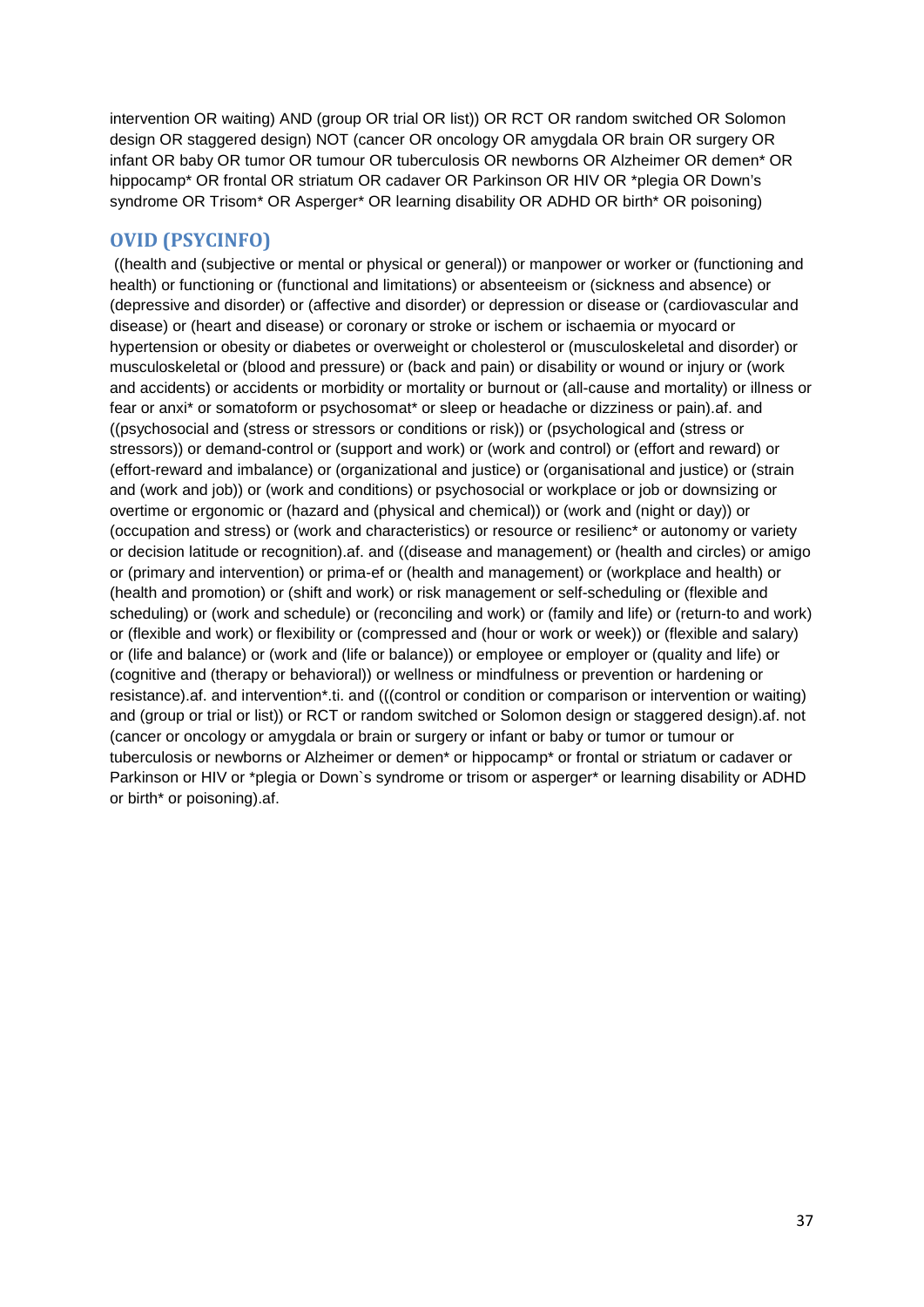## **Appendix 2**

**Identifier = First author and publication year. Designs: RCT = Randomized controlled trial, QE = Quasi-experimental, QE prospective = Quasi-experimental with control group. NA = not available or not applicable, FU= follow up, O= large-sized organization, 1= small- and medium-sized organization, 2=estimated small- and mediumsized organization**

Table 3 Detailed Description of Studies Reviewed

| Identifier         | baseline<br>$\blacksquare$ | $\frac{1}{2}$<br>n follow | 읔<br>(months)<br>Follow | n control | Occupation                                | Country    | Design     | Evidence<br>level | <b>Effect</b> | calculation<br><b>Effect</b>   | Intervention<br>type | conditions<br>changed<br>Working | Organization<br>size |
|--------------------|----------------------------|---------------------------|-------------------------|-----------|-------------------------------------------|------------|------------|-------------------|---------------|--------------------------------|----------------------|----------------------------------|----------------------|
| Aikens<br>2014     | 89                         | 63                        | 6                       | 45        | Employees in a<br>chemical company        | <b>USA</b> | <b>RCT</b> | medium            | yes           | between<br>post                | mindfulness          | person                           | 0                    |
| Altenhöner<br>2015 | 59                         | 59                        | none                    | none      | Shift workers in an<br>industrial company | Germany    | QE         | low               | yes           | within<br>pre-post             | informational        | person                           | 0                    |
| Angelo<br>2013     | 104                        | 104                       | none                    | 37        | Fire fighters                             | Portugal   | <b>RCT</b> | medium            | yes           | between<br>post                | skills at work       | work<br>organization/<br>person  | $\overline{2}$       |
| Arnetz<br>2013     | 75                         | 75                        | 18                      | 38        | Police Cadets                             | Sweden     | <b>RCT</b> | medium            | yes           | between<br><b>FU</b>           | relaxation           | person                           | $\overline{2}$       |
| Ashley<br>2013     | 126                        | 77                        | 6                       | 25        | Teachers                                  | England    | <b>RCT</b> | high              | yes           | between<br>post +<br><b>FU</b> | coping               | person                           |                      |
| Bazarko<br>2013    | 41                         | 36                        | 6                       | none      | <b>Nurses</b>                             | <b>USA</b> | QE         | low               | Yes           | within<br>post +<br><b>FU</b>  | mindfulness          | person                           | $\overline{2}$       |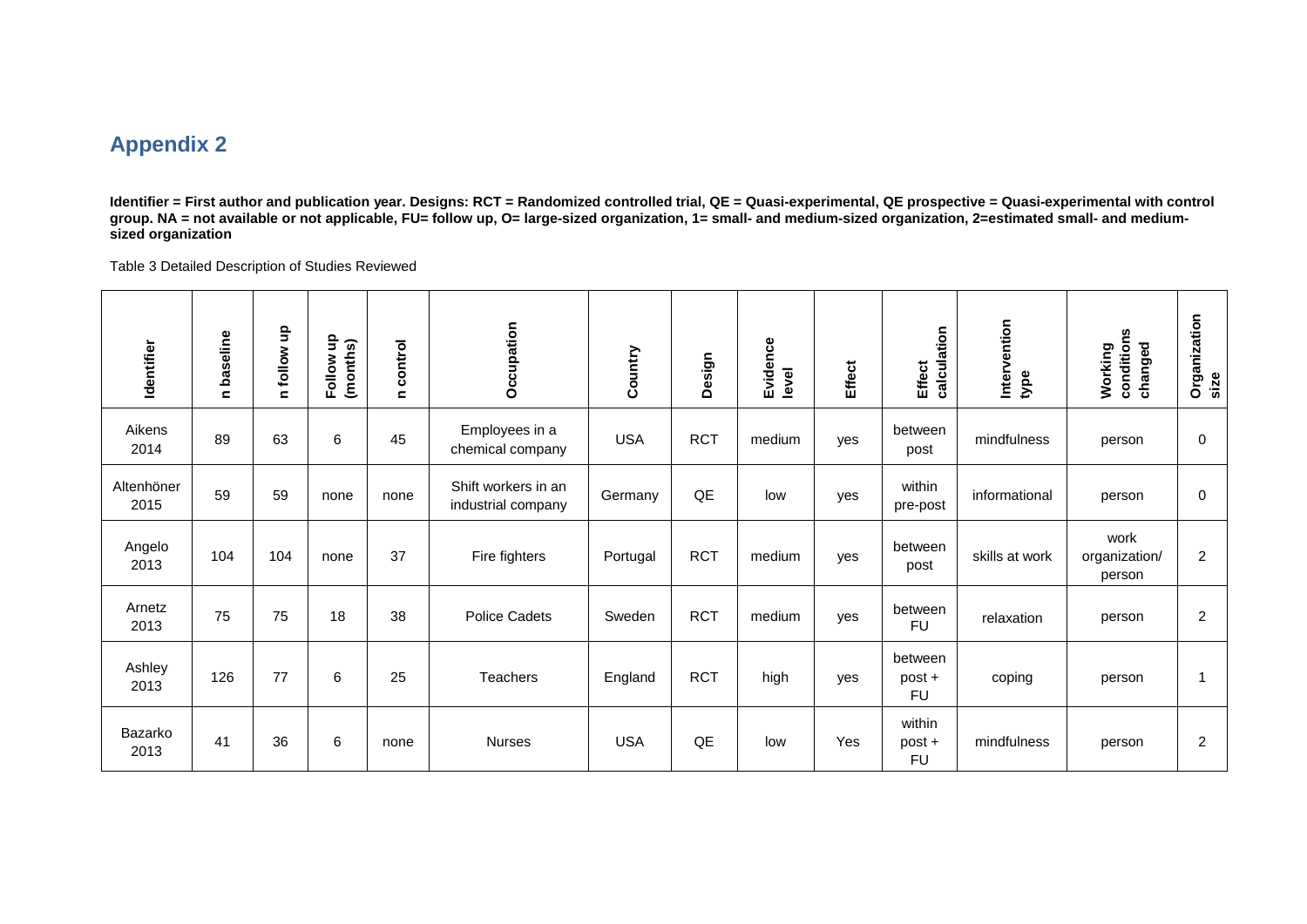| Identifier        | n baseline | n follow up | 음<br>(months)<br>Follow I | n control | Occupation                                                                                                                                             | Country                 | Design                | Evidence<br>level | <b>Effect</b> | calculation<br><b>Effect</b>   | Intervention<br>type                                   | conditions<br>changed<br>Working | Organization<br>size |
|-------------------|------------|-------------|---------------------------|-----------|--------------------------------------------------------------------------------------------------------------------------------------------------------|-------------------------|-----------------------|-------------------|---------------|--------------------------------|--------------------------------------------------------|----------------------------------|----------------------|
| <b>Bellé 2013</b> | 138        | none        | none                      | 23        | <b>Nurses</b>                                                                                                                                          | Italy                   | <b>RCT</b>            | medium            | yes           | between<br>post                | education/<br>leadership<br>style/ self-<br>persuasion | work<br>organisation/<br>person  | $\mathbf 0$          |
| Bharadwaj<br>2013 | 50         | none        | none                      | 25        | Working woman from<br>DAV Girls Degree<br>College                                                                                                      | India                   | QE<br>prospe<br>ctive | low               | yes           | between<br>post                | yoga                                                   | person                           | $\overline{c}$       |
| <b>Biggs 2014</b> | 853        | 368         | none                      | 222       | <b>Police Officers</b>                                                                                                                                 | Australia               | QE<br>prospe<br>ctive | medium            | yes           | between<br>post                | leadership<br>style                                    | person/work<br>Organization      | $\mathbf 0$          |
| Bolier 2014       | 266        | 203         | 6                         | 188       | Nurses and allied<br>health professionals<br>such as<br>physiotherapists and<br>radiotherapists                                                        | The<br>Nether-<br>lands | <b>RCT</b>            | medium            | yes           | between<br>post +<br><b>FU</b> | <b>CBT</b>                                             | person                           | 0                    |
| Brady 2012        | 23         | 16          | 3                         | none      | Psychiatric nurses,<br>social workers, mental<br>health technologists,<br>psychiatrists,<br>recreational therapists<br>and health unit<br>coordinators | <b>USA</b>              | QE                    | low               | yes           | within<br>pre-post             | mindfulness                                            | person                           | $\overline{c}$       |
| Cheema<br>2013    | 37         | 34          | none                      | 19        | University staff<br>(administrative staff,<br>technical support,<br>post-graduate<br>students, academic<br>staff & research staff                      | Australia               | <b>RCT</b>            | medium            | yes           | between<br>post                | yoga                                                   | person                           | 0                    |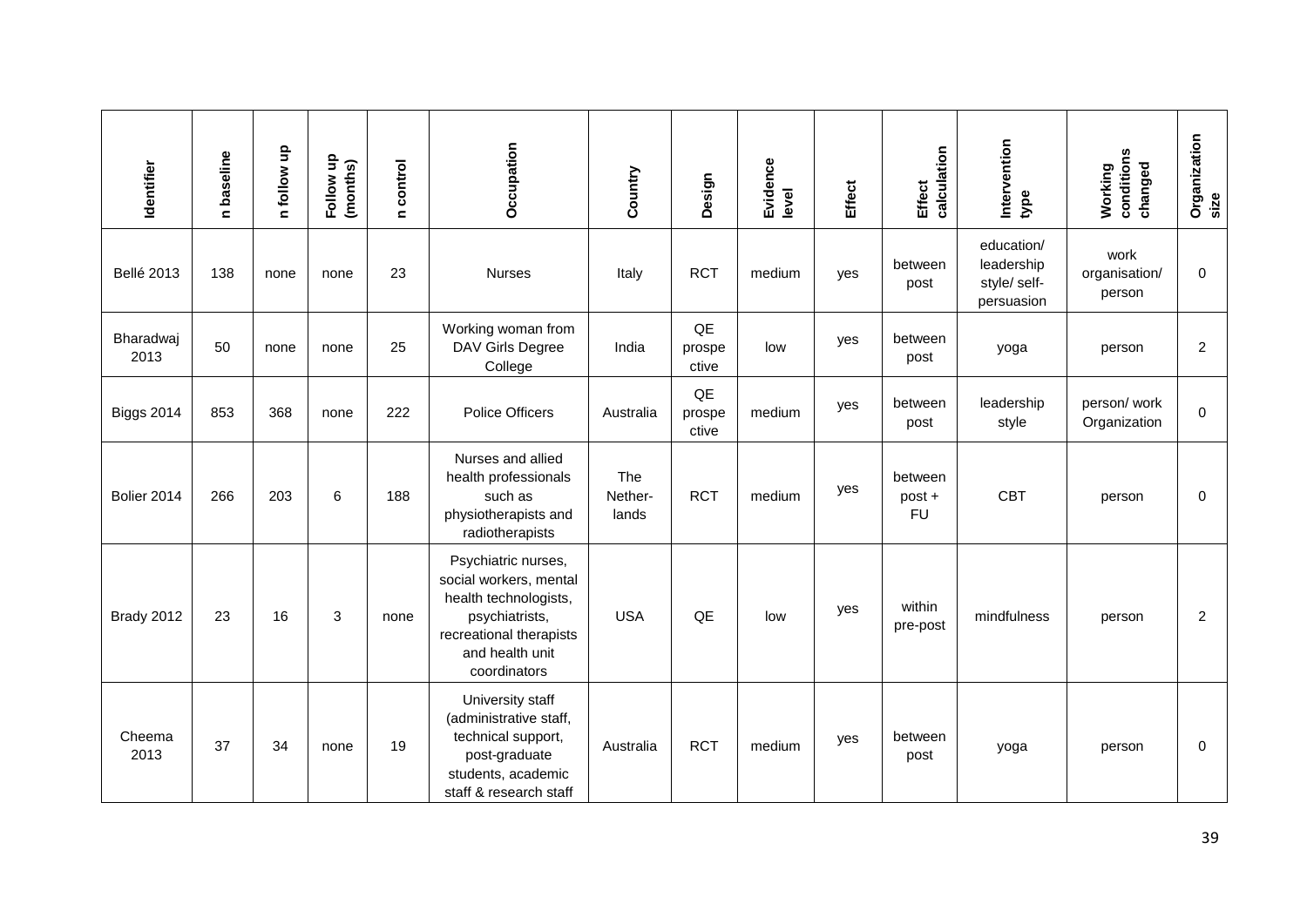| Identifier                     | n baseline | n follow up | Follow up<br>(months)          | control<br>$\blacksquare$ | Occupation                                                     | Country                | Design                | Evidence<br>level | <b>Effect</b> | calculation<br><b>Effect</b>          | Intervention<br>type                                            | Working<br>conditions<br>changed | Organization<br>size |
|--------------------------------|------------|-------------|--------------------------------|---------------------------|----------------------------------------------------------------|------------------------|-----------------------|-------------------|---------------|---------------------------------------|-----------------------------------------------------------------|----------------------------------|----------------------|
| Cheng<br>2014                  | 102        | 94          | 3                              | 34                        | Nurses, physicians,<br>occupational and<br>physical therapists | China                  | <b>RCT</b>            | high              | yes           | within<br>post +<br><b>FU</b>         | mindfulness                                                     | person                           | $\mathbf 0$          |
| Chesak<br>2015                 | 51         | 40          | 3                              | 21                        | New nurses                                                     | <b>USA</b>             | <b>RCT</b>            | medium            | yes           | between<br><b>FU</b>                  | mindfulness                                                     | person                           | 0                    |
| Clayton<br>2012                | 22         | 21          | none                           | none                      | Junior-doctors                                                 | Australia              | QE                    | low               | yes           | within<br>pre-post                    | communi-<br>cation                                              | person                           | $\mathbf 0$          |
| Coffeng,<br>Boot 2014          | 412        | 329         | 12                             | 106                       | Financial office<br>employees                                  | The<br>Netherlan<br>ds | <b>RCT</b>            | high              | yes           | between<br>post +<br><b>FU</b>        | social and/or<br>physical<br>environmental<br>change            | work material                    | 0                    |
| Coffeng,<br>Hendriksen<br>2014 | 412        | 329         | 12                             | 106                       | Office employees                                               | The<br>Netherlan<br>ds | QE<br>prospe<br>ctive | medium            | yes           | between<br><b>FU</b>                  | leadership<br>behaviour/<br>physical<br>environmental<br>change | work material/<br>person         | $\Omega$             |
| Dollard<br>2014                | 605        | 679         | none                           | 511                       | Employees of public<br>sector organization                     | Australia              | QE<br>prospe<br>ctive | medium            | yes           | between<br>post                       | participatory                                                   | organization                     | $\mathbf 0$          |
| <b>Ebert 2014</b>              | 150        | 66          | $\ensuremath{\mathsf{3}}$<br>6 | 75                        | teachers                                                       | Germany                | <b>RCT</b>            |                   | yes           | between<br><b>FU</b>                  | coping                                                          | person                           | $\mathbf 1$          |
| <b>Elder 2014</b>              | 40         | 40          | none                           | 20                        | Teachers and<br>supported staff                                | <b>USA</b>             | <b>RCT</b>            | high              | yes           | between<br>post<br>based on<br>change | mindfulness/<br>meditation                                      | person                           | $\mathbf{1}$         |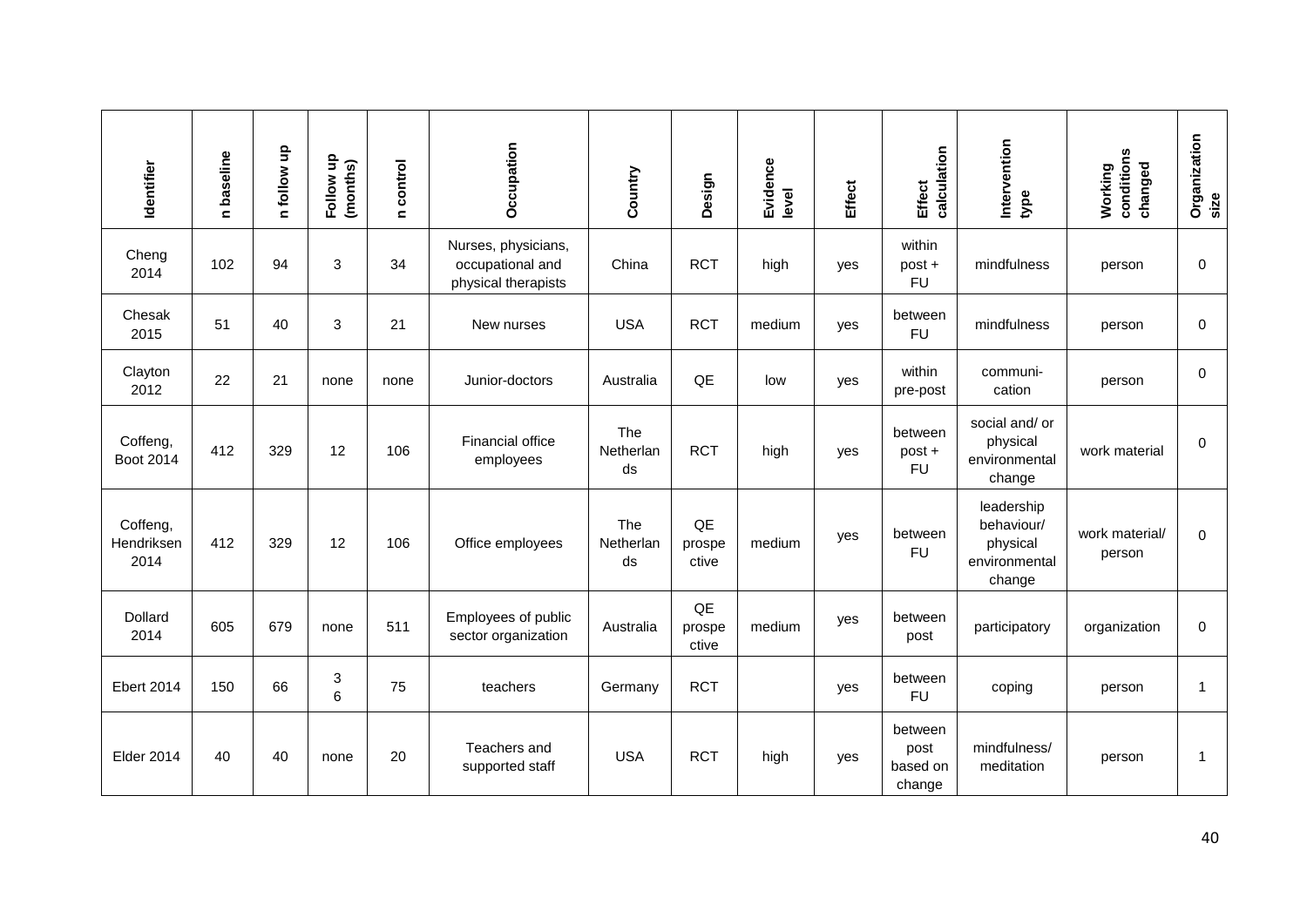| Identifier        | n baseline | n follow up | Follow up<br>(months) | n control | Occupation                                                                                                                            | Country                 | Design                                                                                                                                          | Evidence<br>level | <b>Effect</b> | calculation<br><b>Effect</b> | Intervention<br>type      | Working<br>conditions<br>changed | Organization<br>size |
|-------------------|------------|-------------|-----------------------|-----------|---------------------------------------------------------------------------------------------------------------------------------------|-------------------------|-------------------------------------------------------------------------------------------------------------------------------------------------|-------------------|---------------|------------------------------|---------------------------|----------------------------------|----------------------|
|                   |            |             |                       |           |                                                                                                                                       |                         |                                                                                                                                                 |                   |               | scores                       |                           |                                  |                      |
| Foureur<br>2013   | 40         | 28          | none                  | none      | <b>Nurses and Midwives</b>                                                                                                            | Australia               | QE                                                                                                                                              | low               | yes           | within<br>pre-post           | mindfulness               | person                           | $\pmb{0}$            |
| Garde<br>2012     | 299        | 297         | 12                    | 183       | Health care workers                                                                                                                   | Denmark                 | QE<br>prospe<br>ctive                                                                                                                           | medium            | no            | between<br>pre-post          | shift schedules           | time                             | 0                    |
| Gaudine<br>2013   | 69         | 62          | $\mathbf 1$           | 24        | <b>Nurses</b>                                                                                                                         | Canada                  | <b>RCT</b>                                                                                                                                      | medium            | yes           | between<br><b>FU</b>         | feedback/<br>goal-setting | person                           | $\pmb{0}$            |
| Geraedts<br>2014  | 231        | 125         | 6<br>12               | 115       | Employees of 2<br>banking companies, 2<br>research institutes, a<br>security company, and<br>an university                            | The<br>Nether-<br>lands | <b>RCT</b>                                                                                                                                      | high              | no            | between<br>post              | coping/ CT                | person                           | 0                    |
| Gillespie<br>2014 | 227        | 120         | 6                     | 6         | Emergency<br>department employees<br>(nurses, social<br>workers, child life<br>specialists, and<br>unlicensed assistive<br>personnel) | <b>USA</b>              | QE<br>prospe<br>ctive                                                                                                                           | medium            | yes           | within<br>pre-post           | education                 | person                           | 0                    |
| Goodman<br>2012   | 93         | 90          | none                  | none      | Health care providers                                                                                                                 | <b>USA</b>              | $\mathsf{QE}% _{T}=\mathsf{KL}_{T}\!\left( a,b\right) ,\ \mathsf{KL}_{T}=\mathsf{KL}_{T}\!\left( a,b\right) ,\ \mathsf{KL}_{T}=\mathsf{KL}_{T}$ | low               | yes           | within<br>pre-post           | mindfulness/<br>education | person                           | 0                    |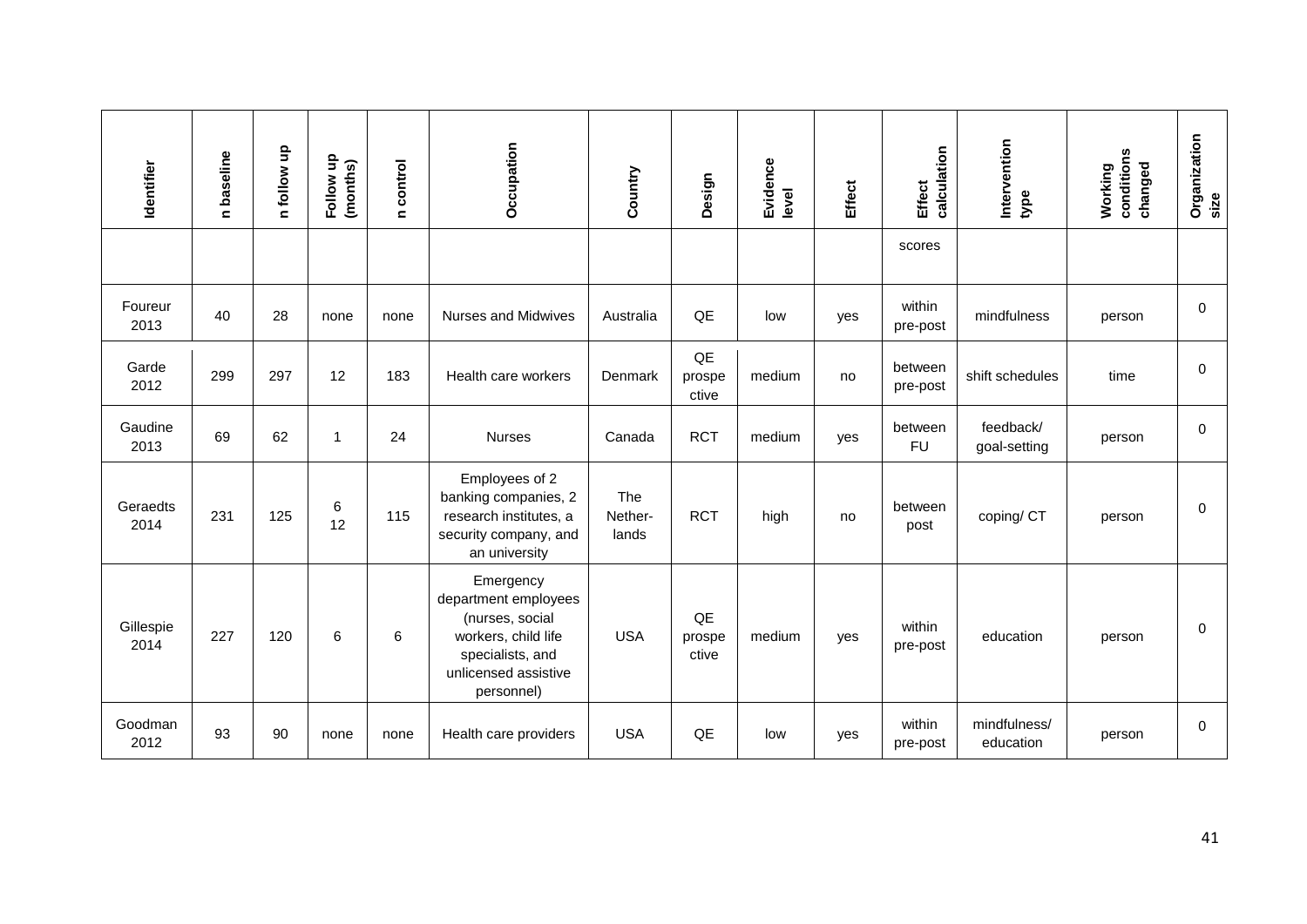| Identifier             | n baseline | n follow up | Follow up<br>(months) | n control | Occupation                                                                                                                                                                                                                                            | Country | Design                                                                                                                                                             | Evidence<br>level | Effect | calculation<br>Effect                    | Intervention<br>type                              | Working<br>conditions<br>changed | Organization<br>size |
|------------------------|------------|-------------|-----------------------|-----------|-------------------------------------------------------------------------------------------------------------------------------------------------------------------------------------------------------------------------------------------------------|---------|--------------------------------------------------------------------------------------------------------------------------------------------------------------------|-------------------|--------|------------------------------------------|---------------------------------------------------|----------------------------------|----------------------|
| Grégoire<br>2015       | 49         | 43          | 1,5                   | 25        | Call center agents,<br>managers                                                                                                                                                                                                                       | Canada  | <b>RCT</b>                                                                                                                                                         | medium            | yes    | between<br>post                          | mindfulness/<br>meditation                        | person                           | 0                    |
| Hansen<br>2015         | 840        | 785         | 12                    | 347       | Health care<br>professionals and call<br>center employees                                                                                                                                                                                             | Denmark | QE<br>prospe<br>ctive                                                                                                                                              | medium            | yes    | between<br>post                          | self-rostering                                    | time                             | $\mathbf{1}$         |
| Hasson<br>2014         | 1084       | 1084        | 6                     | none      | Managers,<br>professionals,<br>technicians and office<br>workers                                                                                                                                                                                      | Canada  | $\mathsf{QE}% _{T}=\mathsf{KL}_{T}\!\left( a,b\right) ,\ \mathsf{KL}_{T}=\mathsf{KL}_{T}\!\left( a,b\right) ,\ \mathsf{KL}_{T}=\mathsf{KL}_{T}$                    | medium            | no     | within<br>pre-post                       | participative                                     | organization                     | 0                    |
| Hirokawa<br>2012       | 91         | 55          | none                  | 44        | <b>Hospital staff</b>                                                                                                                                                                                                                                 | Japan   | $\mathsf{QE}% _{T}=\mathsf{KL}_{T}\!\left( a,b\right) ,\ \mathsf{KL}_{T}=\mathsf{KL}_{T}\!\left( a,b\right) ,\ \mathsf{KL}_{T}=\mathsf{KL}_{T}$<br>prospe<br>ctive | medium            | yes    | pre-post<br>based on<br>change<br>scores | education/<br>coping/<br>relaxation<br>techniques | person                           | 0                    |
| Hosseina-<br>badi 2013 | 56         | 40          | none                  | 23        | Emergency medical<br>staff                                                                                                                                                                                                                            | Iran    | QE<br>prospe<br>ctive                                                                                                                                              | low               | yes    | between<br>post                          | participatory/<br>education                       | organization/<br>person          | $\mathbf 0$          |
| Hülsheger<br>2015      | 148        | 140         | none                  | 73        | Clerks, hairdressers,<br>merchants,<br>consultants,<br>kindergarten teachers,<br>pedagogues, health<br>care professionals,<br>civil servants, police<br>officers, nurses,<br>managers HR-<br>professionals,<br>physicians, engineers,<br>secretaries, | Germany | <b>RCT</b><br>(rando<br>mized<br>field<br>experi<br>ment)                                                                                                          | medium            | yes    | correla-<br>tion                         | mindfulness                                       | recovery from<br>work            | $\mathbf 0$          |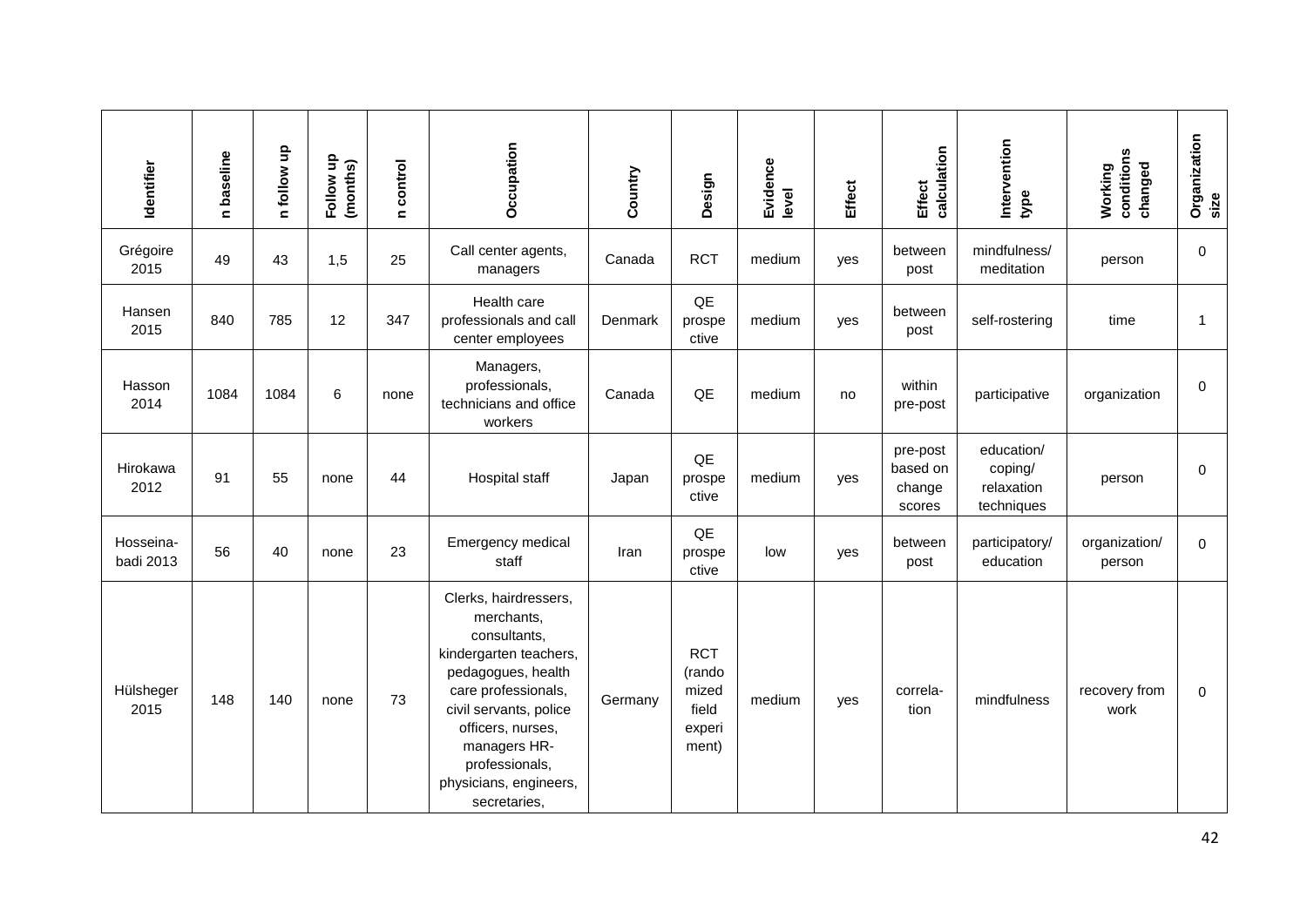| Identifier        | n baseline | n follow up | Follow up<br>(months) | n control | Occupation                                                                                                                  | Country                       | Design                                                                                                                                                             | Evidence<br>level | <b>Effect</b> | calculation<br><b>Effect</b>   | Intervention<br>type  | conditions<br>changed<br>Working | Organization<br>size |
|-------------------|------------|-------------|-----------------------|-----------|-----------------------------------------------------------------------------------------------------------------------------|-------------------------------|--------------------------------------------------------------------------------------------------------------------------------------------------------------------|-------------------|---------------|--------------------------------|-----------------------|----------------------------------|----------------------|
|                   |            |             |                       |           | salespersons,<br>physiotherapists,<br>athletic trainers,<br>waiters and other                                               |                               |                                                                                                                                                                    |                   |               |                                |                       |                                  |                      |
| Imamura<br>2015   | 850        | 592         | 6                     | 381       | Employees of an<br>information technology<br>company                                                                        | Japan                         | <b>RCT</b>                                                                                                                                                         | high              | yes           | between<br>post +<br><b>FU</b> | <b>CBT</b>            | person                           | $\mathbf 0$          |
| Jeffcoat<br>2012  | 236        | 117         | none                  | 115       | Teachers                                                                                                                    | America                       | <b>RCT</b>                                                                                                                                                         | high              | yes           | between<br>post                | mindfulness           | person                           | 0                    |
| Jeon 2012         | 194        | 124         | $\overline{4}$        | 47        | Healthcare personnel                                                                                                        | Australia                     | $\mathsf{QE}% _{T}=\mathsf{KL}_{T}\!\left( a,b\right) ,\ \mathsf{KL}_{T}=\mathsf{KL}_{T}\!\left( a,b\right) ,\ \mathsf{KL}_{T}=\mathsf{KL}_{T}$<br>prospe<br>ctive | medium            | yes           | between<br>post +<br><b>FU</b> | other                 | organization/<br>person          | $\overline{c}$       |
| Kaspereen<br>2012 | 54         | 54          | none                  | 27        | High school teachers<br>and staff members                                                                                   | <b>USA</b>                    | <b>RCT</b>                                                                                                                                                         | medium            | yes           | between<br>post                | relaxation<br>therapy | person                           | $\mathbf{1}$         |
| Ketelaar<br>2013  | 366        | 253         | 6                     | 188       | Nurses and allied<br>health professionals                                                                                   | <b>The</b><br>Netherlan<br>ds | <b>RCT</b>                                                                                                                                                         | high              | no            | between<br>post +<br><b>FU</b> | <b>CBT</b>            | person                           | 0                    |
| Ketelaar<br>2014  | 128        | 128         | none                  | none      | Nurses and allied<br>health professionals                                                                                   | <b>The</b><br>Netherlan<br>ds | QE                                                                                                                                                                 | low               | yes           | within<br>pre-post             | <b>CBT</b>            | person                           | 0                    |
| Kettunen<br>2015  | 371        | 206         | 12                    | 33        | Skilled employees:<br>teaching, journalism,<br>bank and insurance<br>work<br>Unskilled employees:<br>kitchen, cleaning, and | Finland                       | QE<br>prospe<br>ctive                                                                                                                                              | medium            | yes           | between<br>post +<br><b>FU</b> | physical<br>activity  | person                           | $\overline{2}$       |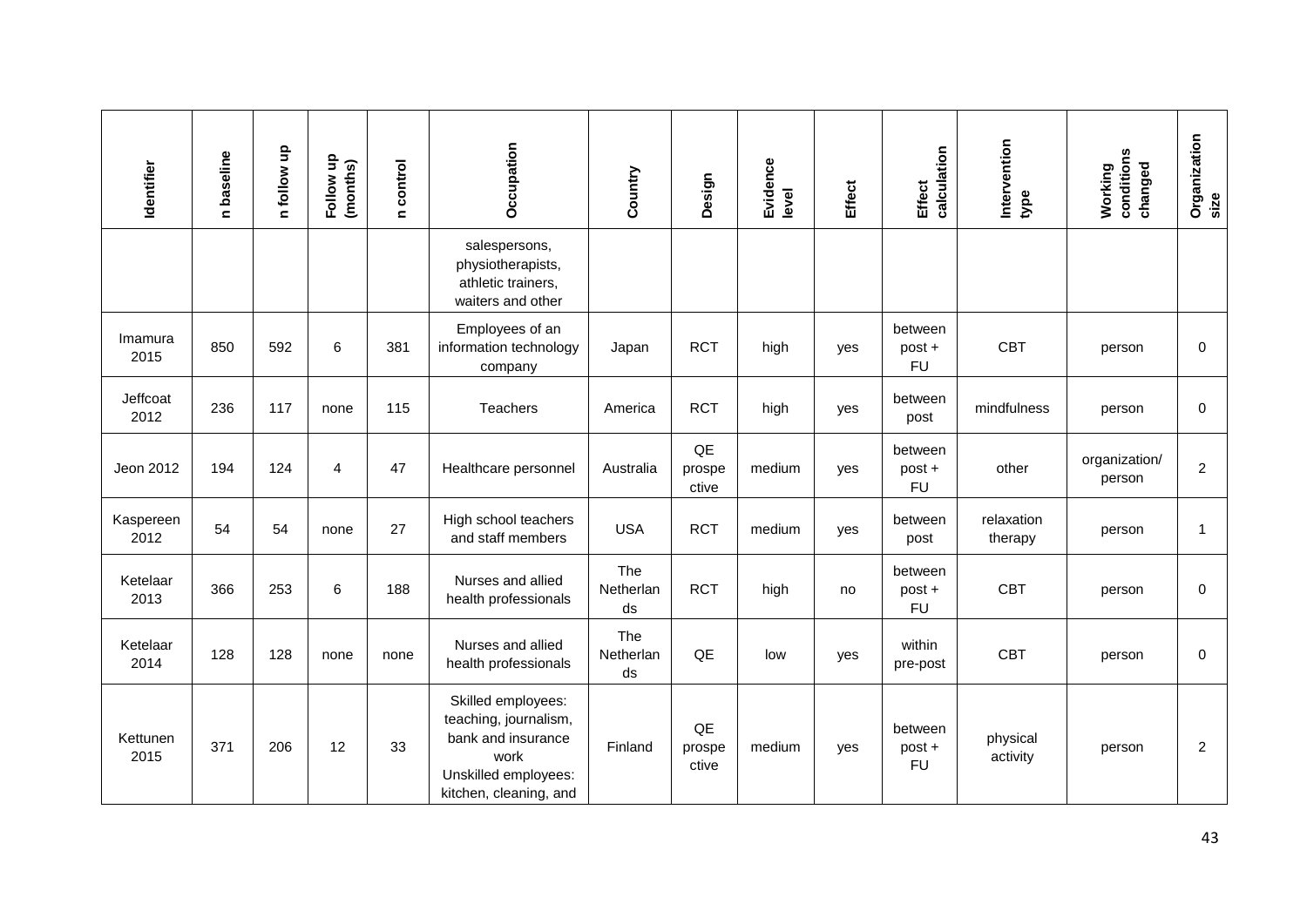| Identifier        | n baseline | n follow up | Follow up<br>(months) | n control | Occupation                                                                                                                | Country                 | Design                | Evidence<br>level | <b>Effect</b> | calculation<br>Effect | Intervention<br>type | conditions<br>changed<br>Working | Organization<br>size |
|-------------------|------------|-------------|-----------------------|-----------|---------------------------------------------------------------------------------------------------------------------------|-------------------------|-----------------------|-------------------|---------------|-----------------------|----------------------|----------------------------------|----------------------|
|                   |            |             |                       |           | construction work                                                                                                         |                         |                       |                   |               |                       |                      |                                  |                      |
| Kimura<br>2015    | 196        | 136         | 3                     | 99        | Managers, engineers,<br>and office workers                                                                                | Japan                   | <b>RCT</b>            | medium            | yes           | between<br>post       | <b>CBT</b>           | person                           | 0                    |
| Kjellgren<br>2014 | 65         | 65          | none                  | 28        | Wide variation of<br>occupational groups<br>varying from mangers,<br>employers and<br>employees in the retail<br>industry | Sweden                  | <b>RCT</b>            | medium            | yes           | within<br>pre-post    | mindfulness/<br>yoga | person                           | 0                    |
| Koivu 2012        | 166        | 166         | none                  | 82        | Registered nurses and<br>assistant nurses                                                                                 | Finland                 | QE<br>prospe<br>ctive | medium            | yes           | between<br>post       | work                 | organization                     | 0                    |
| <b>Lloyd 2013</b> | 100        | 100         | none                  | 57        | Employees of<br>government                                                                                                | Great<br><b>Britain</b> | <b>RCT</b>            | medium            | yes           | between<br>post       | <b>CBT</b>           | person                           | 0                    |
| Ly 2014           | 73         | 73          | 1.5                   | 37        | Middle managers with<br>staff responsibilities at<br>a company in the<br>private sector.                                  | Sweden                  | <b>RCT</b>            | medium            | yes           | between<br>post       | <b>CBT</b>           | person                           | $\overline{c}$       |
| Malarkey<br>2013  | 186        | 170         | 12                    | 93        | University faculty and<br>staff                                                                                           | <b>USA</b>              | <b>RCT</b>            | medium            | yes           | between<br>post       | mindfulness          | person                           | $\mathbf 0$          |
| <b>Marx 2014</b>  | 42         | 27          | 3                     | none      | Health care<br>professionals (nurses,<br>ward mangers,<br>cognitive behavioural                                           | Great<br><b>Britain</b> | QE                    | low               | yes           | within<br>pre-post    | mindfulness          | person                           | 0                    |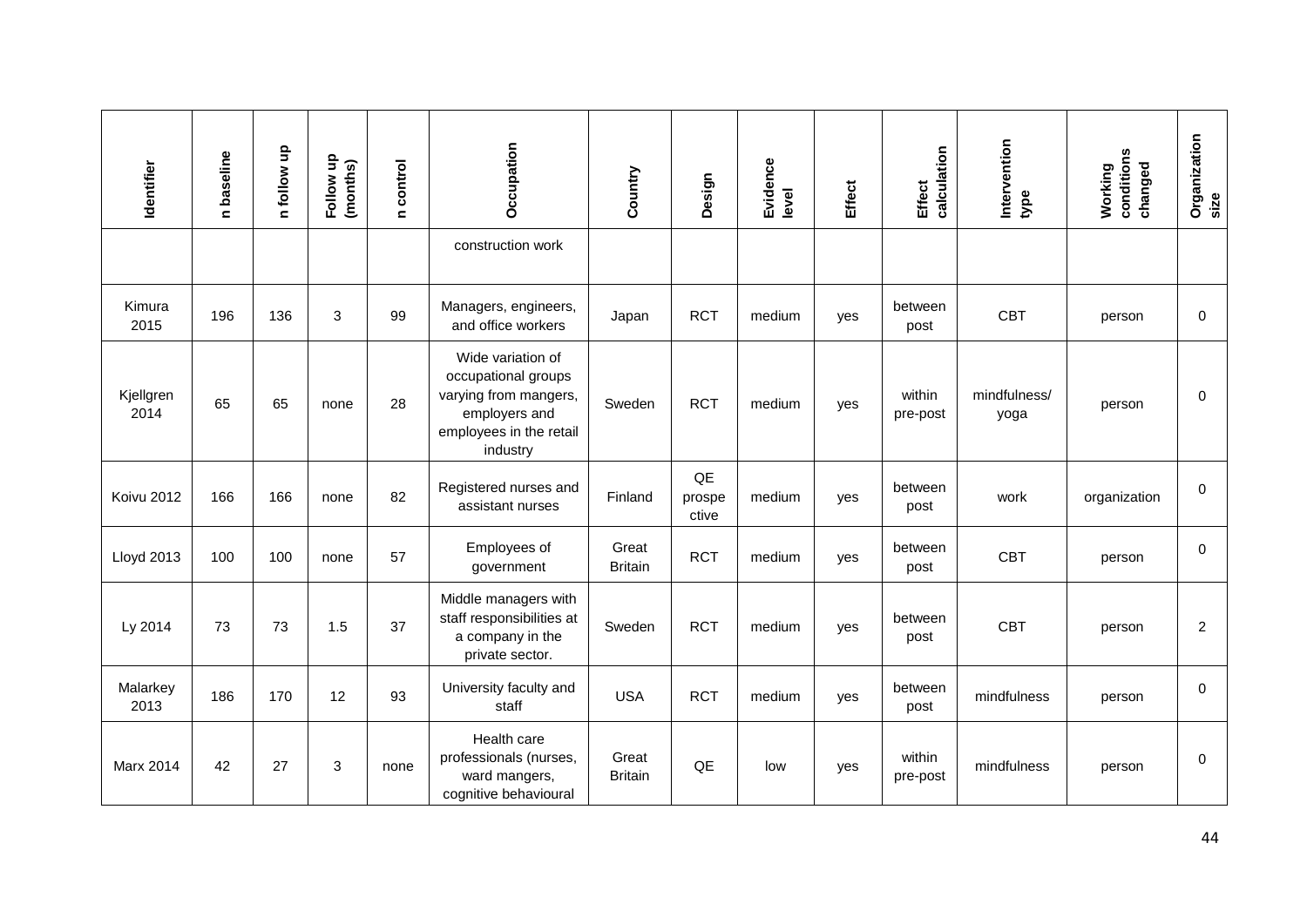| Identifier       | n baseline | n follow up | Follow up<br>(months) | n control | Occupation                                                                                                                                                                                           | Country   | Design                                                   | Evidence<br>level | <b>Effect</b> | calculation<br>Effect          | Intervention<br>type | conditions<br>changed<br>Working | Organization<br>size |
|------------------|------------|-------------|-----------------------|-----------|------------------------------------------------------------------------------------------------------------------------------------------------------------------------------------------------------|-----------|----------------------------------------------------------|-------------------|---------------|--------------------------------|----------------------|----------------------------------|----------------------|
|                  |            |             |                       |           | therapists, healthcare<br>assistants,<br>occupational<br>therapists, clinical or<br>counselling<br>psychologists,<br>recovery support<br>workers, trainee<br>psychological<br>wellbeing practioners) |           |                                                          |                   |               |                                |                      |                                  |                      |
| Mazaheri<br>2012 | 88         | 84          | none                  | 44        | Employees of a Steel<br>Company                                                                                                                                                                      | Iran      | QE<br>prospe<br>ctive                                    | medium            | yes           | between<br>post                | relaxation           | person                           | 0                    |
| Michel<br>2014   | 412        | 191         | 0.5                   | 204       | Various occupations                                                                                                                                                                                  | Germany   | Rando<br>mized<br>waitlist<br>control<br>group<br>design | high              | yes           | between<br>post +<br><b>FU</b> | mindfulness          | person                           | $\overline{2}$       |
| Moyle 2013       | 19         | 19          | none                  | 10        | <b>Nurses</b>                                                                                                                                                                                        | Australia | <b>RCT</b>                                               | medium            | yes           | between<br>post                | foot massage         | person                           | 0                    |
| Nooryan<br>2012  | 150        | 150         | none                  | 75        | Nurses and physicians<br>from intensive care<br>units                                                                                                                                                | Iran      | Cluster<br>ed RCT                                        | medium            | yes           | between<br>post                | coping               | person                           | 0                    |
| Orly 2012        | 36         | 36          | none                  | 16        | <b>Nurses</b>                                                                                                                                                                                        | Iran      | <b>RCT</b>                                               | medium            | yes           | between<br>post                | <b>CBT</b>           | person                           | $\pmb{0}$            |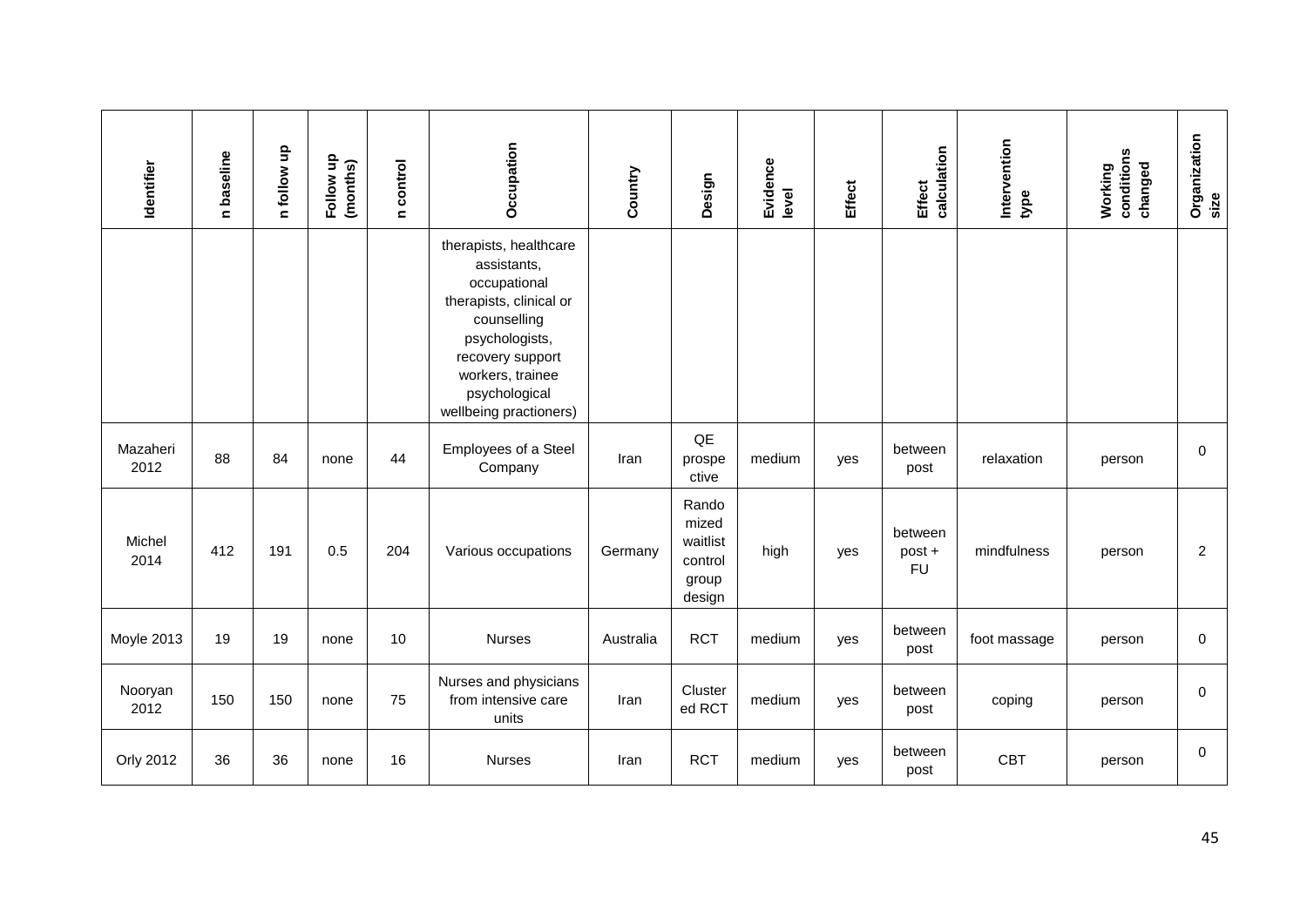| Identifier             | n baseline | n follow up | Follow up<br>(months) | n control      | Occupation                                                            | Country                 | Design                                       | Evidence<br>level | Effect | calculation<br><b>Effect</b>   | Intervention<br>type       | conditions<br>changed<br>Working | Organization<br>size |
|------------------------|------------|-------------|-----------------------|----------------|-----------------------------------------------------------------------|-------------------------|----------------------------------------------|-------------------|--------|--------------------------------|----------------------------|----------------------------------|----------------------|
| Oude<br>Hengel<br>2012 | 293        | 213         | 3<br>6<br>12          | 122            | <b>Construction workers</b>                                           | The<br>Nether-<br>lands | <b>RCT</b>                                   | high              | yes    | between<br>post +<br><b>FU</b> | time                       | work                             | 0                    |
| Oude<br>Hengel<br>2013 | 291        | 213         | 3<br>6<br>12          | 121            | <b>Construction workers</b>                                           | The<br>Nether-<br>lands | <b>RCT</b><br>(cluster<br>random<br>ization) | high              | yes    | between<br>post +<br><b>FU</b> | time                       | work                             | 0                    |
| Ouweneel<br>2013       | 878        | 86          | none                  | 225            | Various occupations                                                   | The<br>Nether-<br>lands | $\mathsf{Q}\mathsf{E}$<br>prospe<br>ctive    | medium            | yes    | between<br>post                | mindfulness                | person                           | 0                    |
| Page 2013              | 50         | 23          | 6                     | 30             | Government<br>employees                                               | Australia               | <b>RCT</b>                                   | medium            | yes    | between<br>post +<br><b>FU</b> | other                      | person                           | $\mathbf 0$          |
| Palumbo<br>2012        | 14         | 11          | none                  | $\overline{7}$ | Older nurses                                                          | <b>USA</b>              | <b>RCT</b>                                   | medium            | yes    | between<br>post                | Tai Chi                    | person                           | 0                    |
| Pidgeon<br>2013        | 44         | 16          | 1<br>$\overline{4}$   | 22             | Human service<br>professionals                                        | <b>NA</b>               | <b>RCT</b>                                   | medium            | yes    | within<br>pre-post<br>$+ FU$   | mindfulness                | person                           | $\overline{c}$       |
| Rajaratnam<br>2014     | 677        | 677         | 6                     | 1404           | Employees of three<br>distribution centers;<br>daily work: hard labor | <b>USA</b>              | QE<br>prospe<br>ctive                        | medium            | yes    | within<br>pre-post             | other                      | person                           | $\overline{c}$       |
| Roessler<br>2012       | 537        | 427         | none                  | 228            | Laboratory technicians                                                | Denmark                 | <b>RCT</b>                                   | medium            | yes    | between<br>pre-post            | health-related<br>behavior | person                           | $\overline{c}$       |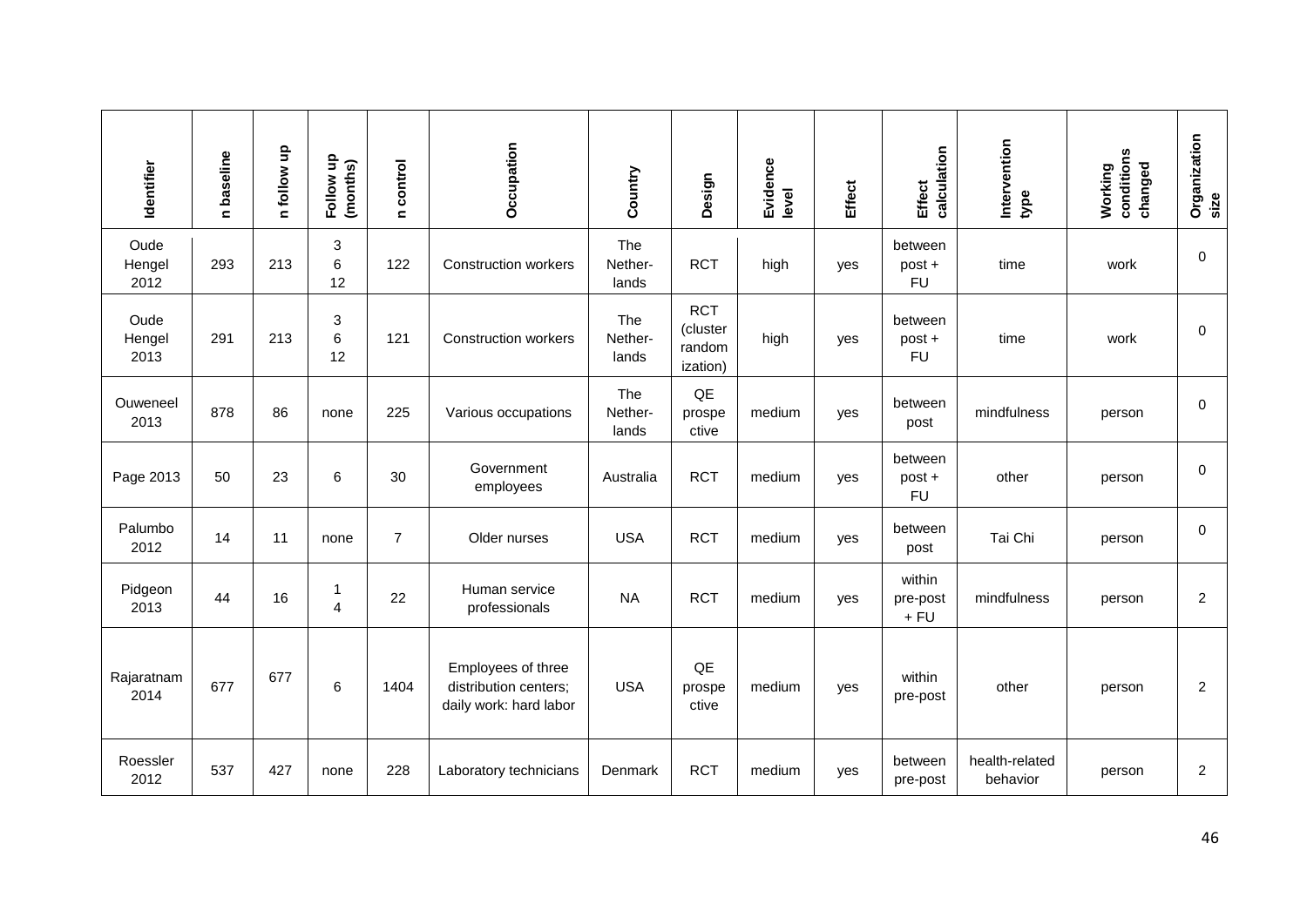| Identifier        | n baseline | n follow up | Follow up<br>(months) | n control | Occupation                                                                                                                                                                          | Country                 | Design                        | Evidence<br>level | <b>Effect</b> | calculation<br><b>Effect</b>   | Intervention<br>type | conditions<br>changed<br>Working | Organization<br>size |
|-------------------|------------|-------------|-----------------------|-----------|-------------------------------------------------------------------------------------------------------------------------------------------------------------------------------------|-------------------------|-------------------------------|-------------------|---------------|--------------------------------|----------------------|----------------------------------|----------------------|
| Saadat<br>2012    | 60         | 58          | none                  | 40        | Anaesthesiology<br>residents                                                                                                                                                        | <b>USA</b>              | <b>RCT</b>                    | medium            | yes           | between<br>post                | coping               | person                           | $\mathbf 0$          |
| Saganha<br>2012   | 16         | 16          | none                  | 8         | physiotherapists                                                                                                                                                                    | Portugal                | <b>RCT</b><br>prospe<br>ctive | medium            | yes           | between<br>post                | Quigong              | person                           | 0                    |
| Sharif 2013       | 56         | 52          | $\overline{1}$        | 27        | Intensive care unit<br>nurses                                                                                                                                                       | Iran                    | <b>RCT</b>                    | medium            | yes           | between<br>post +<br><b>FU</b> | coping               | person                           | $\mathbf 0$          |
| Sørensen<br>2014  | 157        | 99          | 1.75                  | 38        | Employees of private<br>engineering<br>companies, of a<br>negotiation<br>department,<br>municipality's financial<br>department, and of a<br>municipality's political<br>secretariat | Denmark                 | QE<br>prospe<br>ctive         | medium            | yes           | within<br>pre-post             | participatory        | work<br>organization             | 0                    |
| Sprangers<br>2015 | 24         | 22          | none                  | 12        | Nursing aides                                                                                                                                                                       | The<br>Nether-<br>lands | QE<br>prospe<br>ctive         | low               | yes           | between<br>post                | communi-<br>cation   | person                           | $\overline{c}$       |
| Strijk 2013       | 730        | 500         | 12                    | 363       | Hospital staff                                                                                                                                                                      | The<br>Nether-<br>lands | <b>RCT</b>                    | high              | no            | between<br>post +<br><b>FU</b> | others               | person                           | 0                    |
| Sun 2013          | 2768       | 1652        | 30                    | none      | Employees of a retail<br>enterprise (sales/<br>marketing, clerical/<br>administrative support,                                                                                      | China                   | QE                            | medium            | yes           | Pre-post                       | others               | organization/<br>person          | 0                    |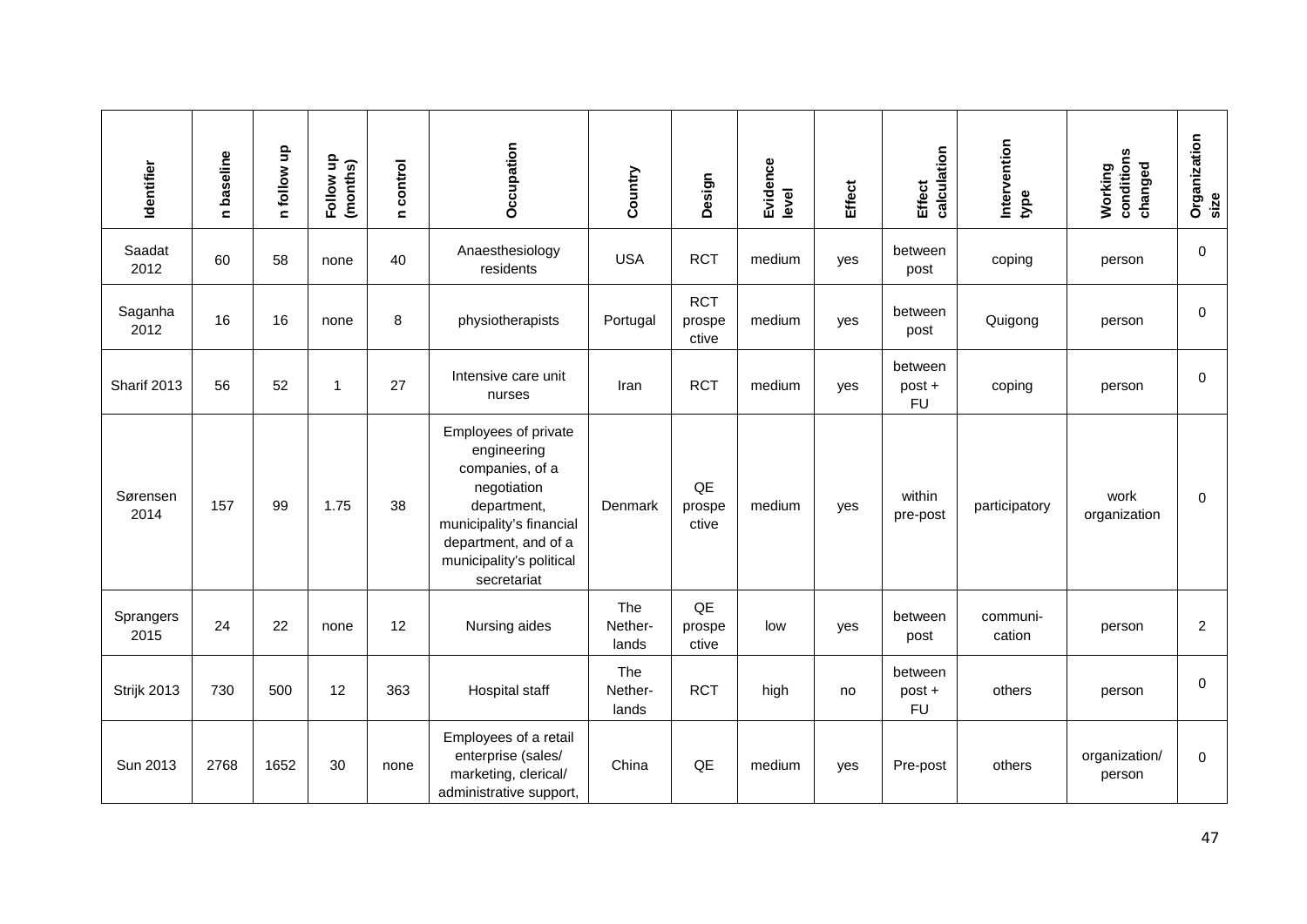| Identifier                            | n baseline | n follow up | Follow up<br>(months) | n control | Occupation                                                                                                | Country                 | Design                | Evidence<br>level | <b>Effect</b> | calculation<br><b>Effect</b>                         | Intervention<br>type           | conditions<br>changed<br>Working | Organization<br>size |
|---------------------------------------|------------|-------------|-----------------------|-----------|-----------------------------------------------------------------------------------------------------------|-------------------------|-----------------------|-------------------|---------------|------------------------------------------------------|--------------------------------|----------------------------------|----------------------|
|                                       |            |             |                       |           | middle- and top-level<br>management,<br>professional/ technical,<br>first-level management<br>and others) |                         |                       |                   |               |                                                      |                                |                                  |                      |
| Thiart 2015                           | 128        | 128         | 6                     | 64        | Teachers                                                                                                  | Germany                 | <b>RCT</b>            | medium            | yes           | between<br>post +<br><b>FU</b>                       | <b>CBT</b>                     | person                           | $\mathbf{1}$         |
| Thorgen-<br>sen-<br>Ntounmani<br>2014 | 75         | 46          | $\overline{4}$        | none      | University employees                                                                                      | UK                      | QE                    | low               | yes           | between<br>post                                      | lunchtime<br>walks             | person                           | 0                    |
| Uchiyama<br>2013                      | 401        | 319         | none                  | 218       | <b>Nurses</b>                                                                                             | Japan                   | QE<br>prospe<br>ctive | medium            | yes           | between<br>post                                      | participatory                  | organization                     | 0                    |
| Van Berkel<br>2014                    | 257        | 233         | 12                    | 128       | Employees from<br>research institutes                                                                     | The<br>Nether-<br>lands | <b>RCT</b>            | high              | no            | between<br>post +<br><b>FU</b>                       | mindfulness                    | person                           | 0                    |
| Van den<br>Heuvel<br>2015             | 86         | 39          | none                  | 47        | Police officers                                                                                           | The<br>Nether-<br>lands | QE<br>prospe<br>ctive | low               | yes           | between<br>post                                      | job redesign<br>(job crafting) | work-<br>organization            | $\mathbf 0$          |
| Villani 2013                          | 30         | <b>NA</b>   | none                  | 15        | Oncology nurses                                                                                           | Italy                   | QE<br>prospe<br>ctive | low               | yes           | between<br>post<br>(based<br>on<br>change<br>scores) | skills                         | person                           | 0                    |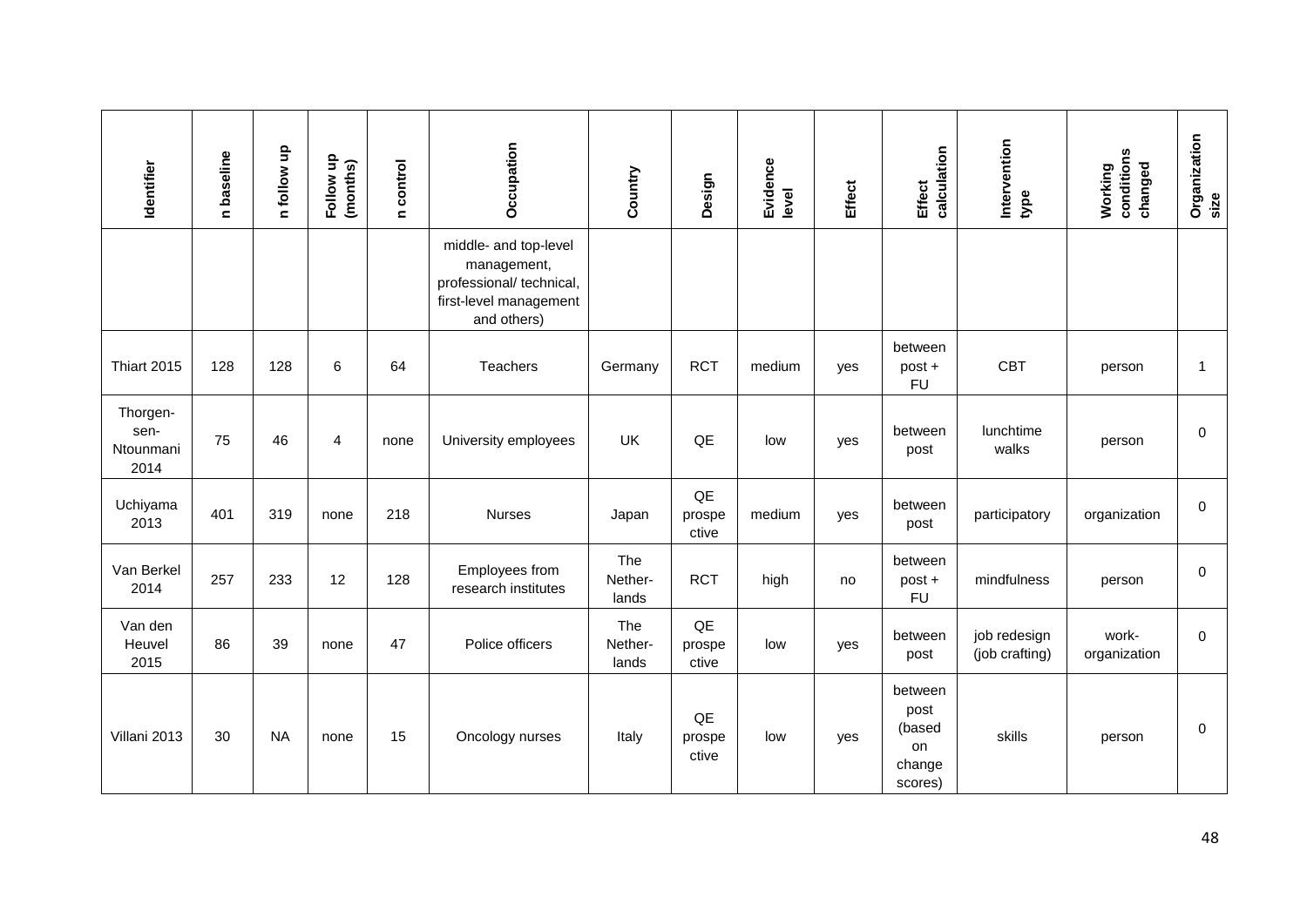| Identifier                    | n baseline | ę<br>n follow | 음<br>(months)<br>Follow | n control | Occupation                                                                                  | Country | Design                | Evidence<br>level | <b>Effect</b> | calculation<br><b>Effect</b>   | Intervention<br>type | conditions<br>changed<br>Working | Organization<br>size |
|-------------------------------|------------|---------------|-------------------------|-----------|---------------------------------------------------------------------------------------------|---------|-----------------------|-------------------|---------------|--------------------------------|----------------------|----------------------------------|----------------------|
| Von Thiele<br>Schwarz<br>2015 | 202        | <b>NA</b>     | 24                      | 91        | Nurse, assistant<br>nurse, manager,<br>physiotherapist,<br>physician, medical<br>secretary. | Sweden  | QE<br>prospe<br>ctive | medium            | yes           | between<br>post +<br><b>FU</b> | participatory        | organization                     | 0                    |
| Vuori 2012                    | 718        | 616           | $\overline{7}$          | 349       | Employees in the<br>public sector                                                           | Finland | QE<br>prospe<br>ctive | medium            | yes           | between<br><b>FU</b>           | coping               | person                           | 0                    |
| Zhang<br>2014                 | 278        | 234           | 3                       | 129       | Marketing jobs,<br>technical jobs,<br>manufacturing jobs<br>and administrative<br>jobs      | China   | QE<br>prospe<br>ctive | medium            | yes           | between<br>post +<br><b>FU</b> | education            | person                           | 0                    |
| Zhu 2013                      | 3344       | 1740          | 6                       | none      | Rural-to-urban migrant<br>workers                                                           | China   | QE                    | medium            | yes           | within<br>pre-post             | educational          | person                           | 0                    |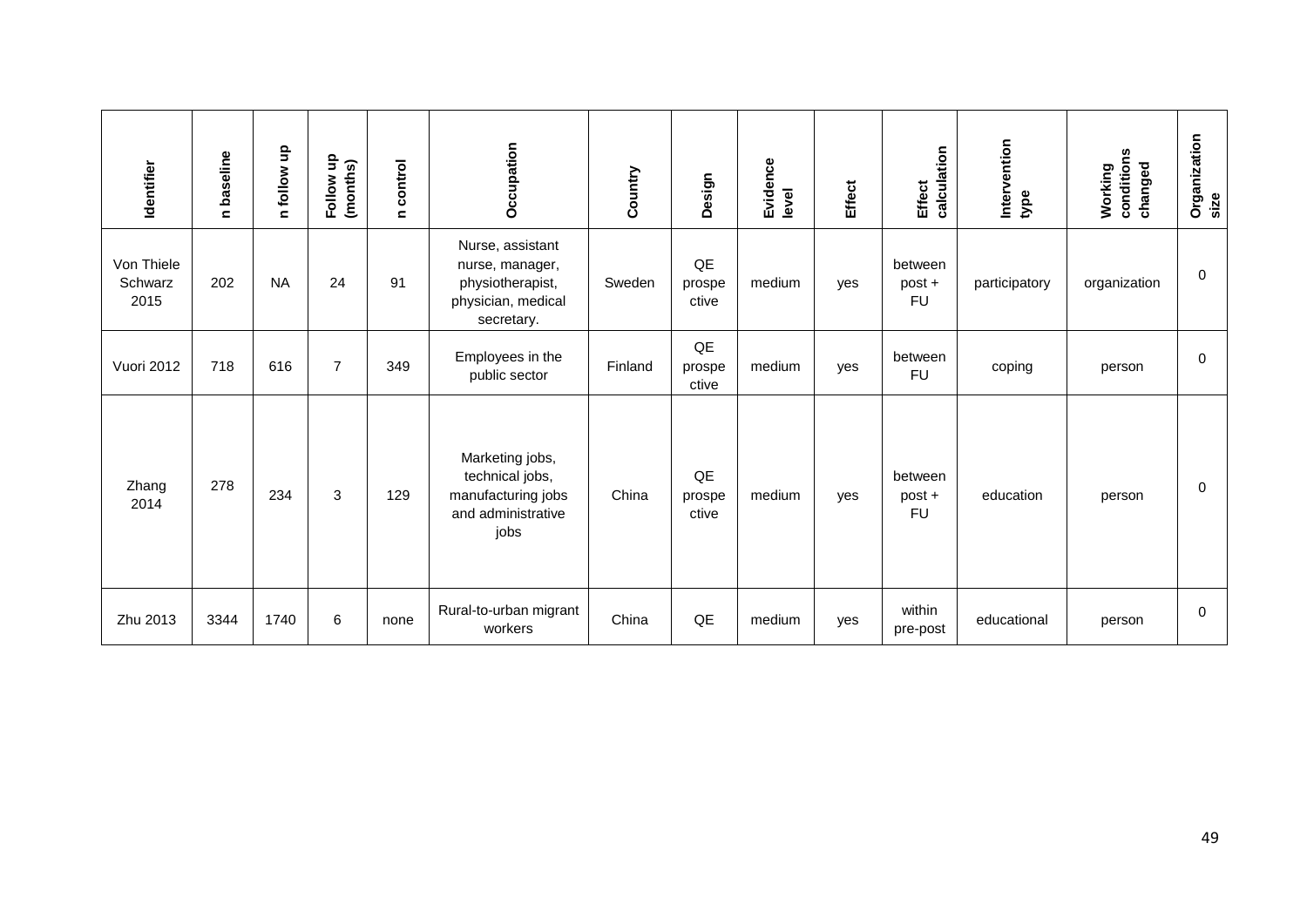| Identifier | baseline<br>$\blacksquare$       | $\frac{1}{2}$<br>follow<br>$\mathbf{C}$ | 읔<br>Follow up<br>(months) | control<br>$\mathbf{C}$ | pation<br>ő           | ntry<br>ت | Design                           | Evidence<br>level | <b>Effect</b> | calculation<br>Effect | vention<br>Inter<br>type        | ပ္က<br>condition<br>changed<br>Working | Organization<br>size |
|------------|----------------------------------|-----------------------------------------|----------------------------|-------------------------|-----------------------|-----------|----------------------------------|-------------------|---------------|-----------------------|---------------------------------|----------------------------------------|----------------------|
| Zohar 2014 | 364<br>(16)<br>super-<br>visors) | 313                                     | none                       | 13<br>superv<br>isors   | Manufacturing workers | Israel    | Rando<br>mized<br>field<br>study | medium            | yes           | between<br>post       | communi-<br>cation/<br>feedback | person                                 | $\mathbf 0$          |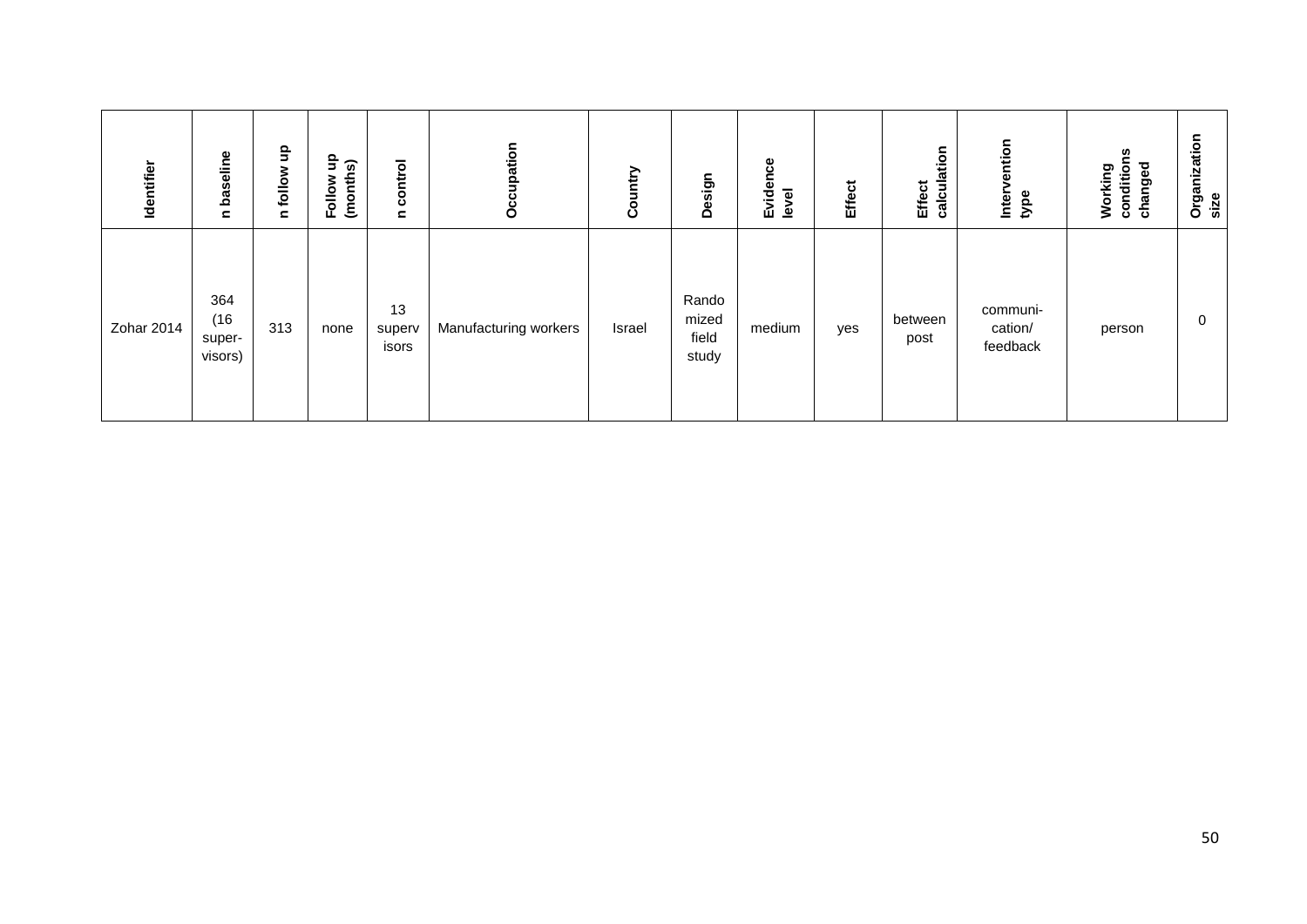Table 4 Detailed Description of Implementation and Results. Identifier= First Author and Publication Year.

| <b>Identifier</b> | Implementation                                                                                                                                                                                                                                                                                                                                    | <b>Outcomes</b>                                                                                | <b>Measures</b>                                                                                                                                             | <b>Results</b>                                                                                                                                                                                                                                                                                                                                                                                                                                        |
|-------------------|---------------------------------------------------------------------------------------------------------------------------------------------------------------------------------------------------------------------------------------------------------------------------------------------------------------------------------------------------|------------------------------------------------------------------------------------------------|-------------------------------------------------------------------------------------------------------------------------------------------------------------|-------------------------------------------------------------------------------------------------------------------------------------------------------------------------------------------------------------------------------------------------------------------------------------------------------------------------------------------------------------------------------------------------------------------------------------------------------|
| Aikens 2014       | Mindfulness Based Stress Reduction Program<br>including three parts. In the first part participants<br>completed various mindfulness audio exercises,<br>the second part consisted of a survey to assess<br>the understanding of the exercises and the<br>progress of the participants. Finally, customized<br>texts were sent to participants.   | mindfulness,<br>perceived stress,<br>resilience,<br>vigor                                      | Five Facets of<br><b>Mindfulness</b><br>Questionnaire,<br>Perceived Stress Scale,<br>Connor-Davidson<br>Resilience Scale,<br>Shirom Vigor Scale             | Lower perceived stress and higher<br>resiliency (d=0.685, $p<0.001$ and<br>d=0.623, p<0.001).<br>Increases were found on all<br>components of vigor including<br>physical strength (d=0.301,<br>p=0.021), cognitive liveliness<br>$(d=0.416, p<0.001)$ , and emotional<br>energy (d=0.427, p=0.027).<br>More mindfulness (average<br>$d=0.6128$ ).<br>All compared to control group, after<br>intervention.                                           |
| Altenhöner 2015   | Education about sleep and stress in groups of 8<br>to 12 persons including: how to better deal with<br>stress, how stress influences sleep and how one<br>can optimize its sleep pattern.                                                                                                                                                         | perceived health-related<br>self-leadership,<br>quality of life,<br>perceived quality of sleep | <b>Health Orientation</b><br>Leadership<br>Questionnaire.<br>Short Form-8 Health<br>Survey,<br>Profile of Mood States                                       | Positive changes on self-efficacy<br>$(M(SD) T0= 3.35(1.04); M(SD) T1 =$<br>3.68 (0.57); T=-2.77, p=0.083,<br>d=0.258) and on behavioral health<br>(M(SD)T0=3.35 (1.04); M(SD)<br>T1=3.60 (0.89); T=-1.77, p= 0.007,<br>d=0.333). Furthermore better sleep<br>quality (d=0.319), psychological<br>quality of life (d=0,141), and higher<br>vitality (affective, d=0.261) were<br>found.<br>No effect for mindfulness and<br>physical quality of life. |
| Angelo 2013       | 3-days training with educational and action part:<br>Stress and its behavioural, physiological and<br>psychological impact, importance of occupational<br>health in everyday scenarios and critical<br>interventions, coping strategies, adaptive and<br>promoters of psychological well-being, managing<br>impact of incidents, role of support. | demands,<br>social support of<br>colleagues and<br>supervisors,<br>burnout,<br>engagement      | Portugese Rescue<br>Mission Firefighters-<br><b>Professional Demands</b><br>Scale.<br>Job Content<br>Questionnaire,<br><b>Maslach Burnout</b><br>Inventory, | Chronic demands (d=0,608) and<br>acute demands (d=0.4) increased<br>compared to control group, social<br>support from supervisors (d=0.279)<br>increased. Vigor (engagement,<br>d=0,13) and emotional exhaustion<br>$(d=0.127)$ increased compared to<br>control.                                                                                                                                                                                     |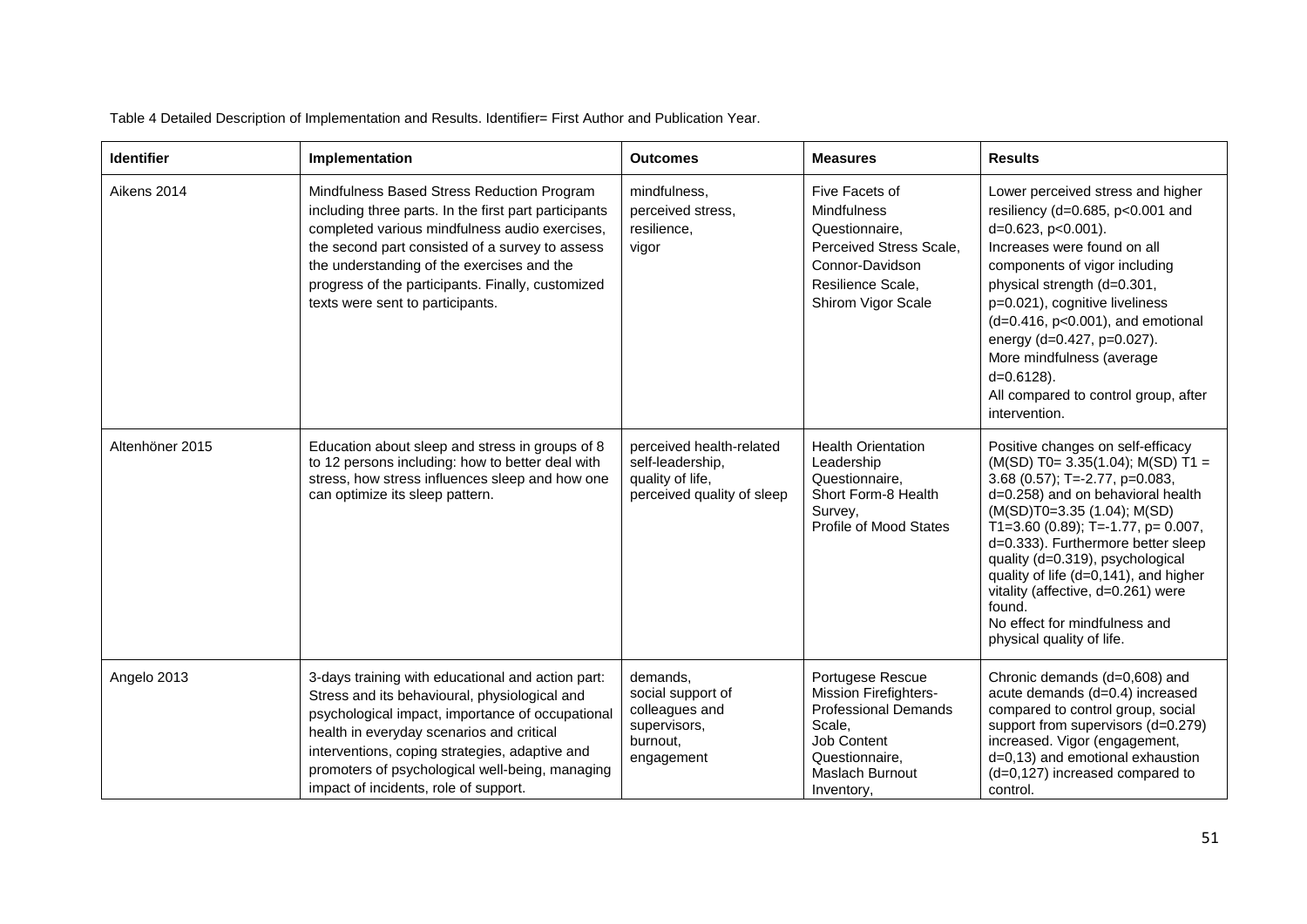| <b>Identifier</b> | Implementation                                                                                                                                                                                                                                                                                                                                                                                                                                                                   | <b>Outcomes</b>                                                                                      | <b>Measures</b>                                                                                                                                                                                                                                                    | <b>Results</b>                                                                                                                                                                                                                                                                                                                                                                                                                                                                                                                                     |
|-------------------|----------------------------------------------------------------------------------------------------------------------------------------------------------------------------------------------------------------------------------------------------------------------------------------------------------------------------------------------------------------------------------------------------------------------------------------------------------------------------------|------------------------------------------------------------------------------------------------------|--------------------------------------------------------------------------------------------------------------------------------------------------------------------------------------------------------------------------------------------------------------------|----------------------------------------------------------------------------------------------------------------------------------------------------------------------------------------------------------------------------------------------------------------------------------------------------------------------------------------------------------------------------------------------------------------------------------------------------------------------------------------------------------------------------------------------------|
|                   | Mixed problem-solving teams to design and<br>implement action plans to manage stressful<br>situations.                                                                                                                                                                                                                                                                                                                                                                           |                                                                                                      | <b>Utrecht Work</b><br><b>Engagement Scale</b>                                                                                                                                                                                                                     | No effect for dedication<br>(engagement) and cynism (BO).                                                                                                                                                                                                                                                                                                                                                                                                                                                                                          |
| Arnetz 2013       | A presentation was given followed by a<br>discussion to enhance knowledge about the<br>theory of stress and the impact of stress on<br>health and performance, followed by teaching a<br>variety of relaxation techniques to reduce anxiety<br>in stressful situations.                                                                                                                                                                                                          | somatic symptoms,<br>coping,<br>mental well-being,<br>sleep quality,<br>exhaustion,<br>blood hormone | Bodily Symptom Scale,<br>3-item measure of<br>coping, General Health<br>Questionnaire,<br>Karolinska Institute Sleep<br>Questionnaire,<br>Appels Maastricht<br>Questionnaire to<br>measure exhaustion,<br>Blood hormone sampling<br>(prolactin, cortisol,<br>DHEA) | Increase in coping skills (d=0.943),<br>vital exhaustion (d=0.594), GHQ<br>(d=0.343), sleep (d=0.516).<br>Decrease in cortisol (d=0,371),<br>bodily symptoms (d=0.307) and<br>gastric pain (d=0.435).<br>No effects for cardiovascular<br>complaints, gastric symptoms,<br>prolactin and DHEA. All compared<br>with control group.                                                                                                                                                                                                                 |
| Ashley 2013       | An intervention was implemented in which<br>participants had to write about stressful or<br>traumatic experiences (written emotional<br>disclosure intervention). The study included<br>three conditions, the first was normal written<br>emotional disclosure, and the second was<br>written disclosure including writing about one<br>stressful or traumatic event. The third included<br>written emotional disclosure about stressful or<br>traumatic events related to work. | psychological health,<br>physical health,<br>job satisfaction                                        | Intervention fidelity,<br>benefit expectancies,<br><b>Brief Symptom Inventory</b><br>$(BSI)$ ,<br>Pennebaker's Inventory<br>of Limbic Languidness,<br>job satisfaction                                                                                             | Psychological health (affective)<br>increased in group 3 (d=0,657) post<br>treatment, and in group 1 (d=0,13)<br>and $3$ (d=0,369) at follow up.<br>Physical health increased in group 2<br>(d=0.146) and 3 (d=0.397), and<br>decreased in group 1 (d=0.25) post<br>treatment. It also increased in group<br>1 (d=0,15) and 3 (d=0,555) at follow<br>up.<br>Job satisfaction decreased in group<br>2 (d=0,158) and 3 (d=0,406) post<br>treatment, and increased in all<br>groups (d=0.174/0.184/0.394) at<br>follow up.<br>No other effects found. |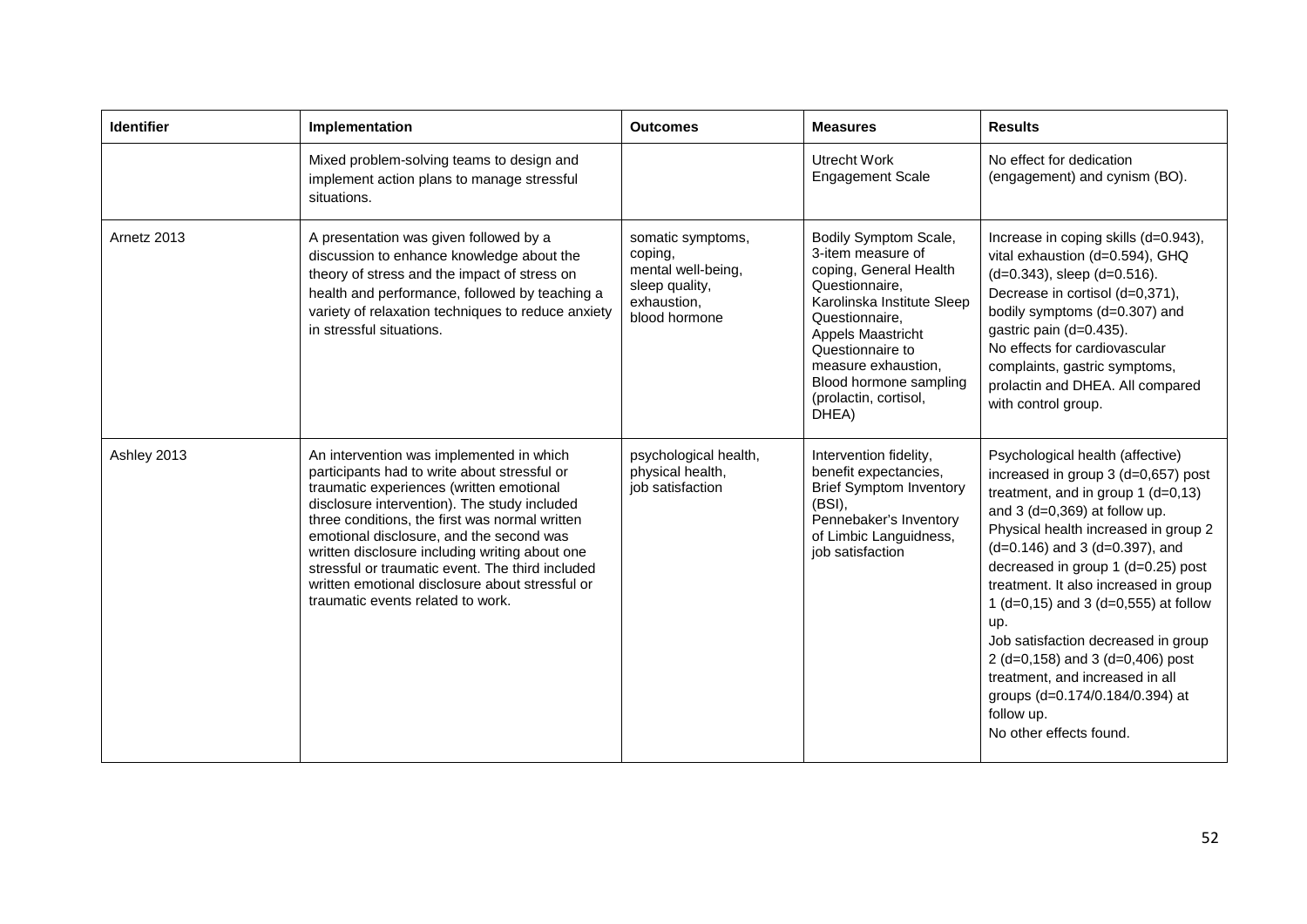| <b>Identifier</b> | Implementation                                                                                                                                                                                                                                                                                                                                                                 | <b>Outcomes</b>                                                                                                                | <b>Measures</b>                                                                                                                                                                            | <b>Results</b>                                                                                                                                                                                                                                                                                                                                                                                                                                                                                                                                                                                                                                                                                                                                                                                                                                                                                                                                                                                                                                                                                                                                                                                                                                                                                                                         |
|-------------------|--------------------------------------------------------------------------------------------------------------------------------------------------------------------------------------------------------------------------------------------------------------------------------------------------------------------------------------------------------------------------------|--------------------------------------------------------------------------------------------------------------------------------|--------------------------------------------------------------------------------------------------------------------------------------------------------------------------------------------|----------------------------------------------------------------------------------------------------------------------------------------------------------------------------------------------------------------------------------------------------------------------------------------------------------------------------------------------------------------------------------------------------------------------------------------------------------------------------------------------------------------------------------------------------------------------------------------------------------------------------------------------------------------------------------------------------------------------------------------------------------------------------------------------------------------------------------------------------------------------------------------------------------------------------------------------------------------------------------------------------------------------------------------------------------------------------------------------------------------------------------------------------------------------------------------------------------------------------------------------------------------------------------------------------------------------------------------|
| Bazarko 2013      | Mindfulness-Based Stress Reduction was<br>delivered by an experienced instructor and<br>involved: a full-day-in-person retreat at the<br>beginning of the 8-week program, 6 weekly 1.5<br>hour group teleconference calls at a regularly<br>scheduled day and time, email contact with the<br>instructor between sessions and a full-day<br>retreat at the end of the program. | perceived stress,<br>burnout,<br>physical and mental<br>health,<br>spirituality and well-being,<br>empathy,<br>self-compassion | Perceived Stress Scale,<br>Copenhagen Burnout<br>Inventory,<br>SF-12v2 Health Survey,<br><b>Brief Serenity Scale,</b><br>Jefferson Scale of<br>Physician Empathy,<br>Self-Compassion Scale | Results between baseline and post<br>treatment: Lower perceived stress<br>(t=6,39, p<0.001, d=1,226), lower<br>burnout (personal d=0,981, work<br>$d=0,674$ , client $d=0,308$ ) higher<br>general health (t=2.58, p<0.05,<br>d=0,377), higher lack of bodily pain<br>$(d=0,289)$ , higher vitality $(t=4,6,$<br>p<0.001, d=0,896), higher social<br>functioning $(t=4.12, p<0.001,$<br>$d=0,723$ ), higher role emotional (t=<br>5.56, p<0.001, d=0,967), higher<br>mental health (t=8.12, p<0.001,<br>$d=1,564$ , higher serenity $(d=1,491)$ ,<br>higher empathy (d=0,765), Higher<br>scores on all self-compassion scales<br>$(d>0, 871)$ .<br>No effects on physical functioning,<br>role physical.<br>Results between baseline and FU:<br>Lower perceived stress (t=6,39,<br>p<0.001, d=1,221), lower burnout<br>(personal d=1,063, work d=1,008,<br>client d=0,386) higher general health<br>(t=2.58, p<0.05, d=0,588), higher<br>physical functioning (d=0,208),<br>higher role physical (d=0,201),<br>higher lack of bodily pain (d=0,381),<br>higher vitality ( $t=4,6$ , $p<0.001$ ,<br>d=0,849), higher social functioning<br>(t=4.12, p<0.001, d=0,873), higher<br>role emotional (t= $5.56$ , $p < 0.001$ ,<br>d=1,13), higher mental health<br>(t=8.12, p<0.001, d=1,686), higher<br>serenity (d=1,623), higher empathy |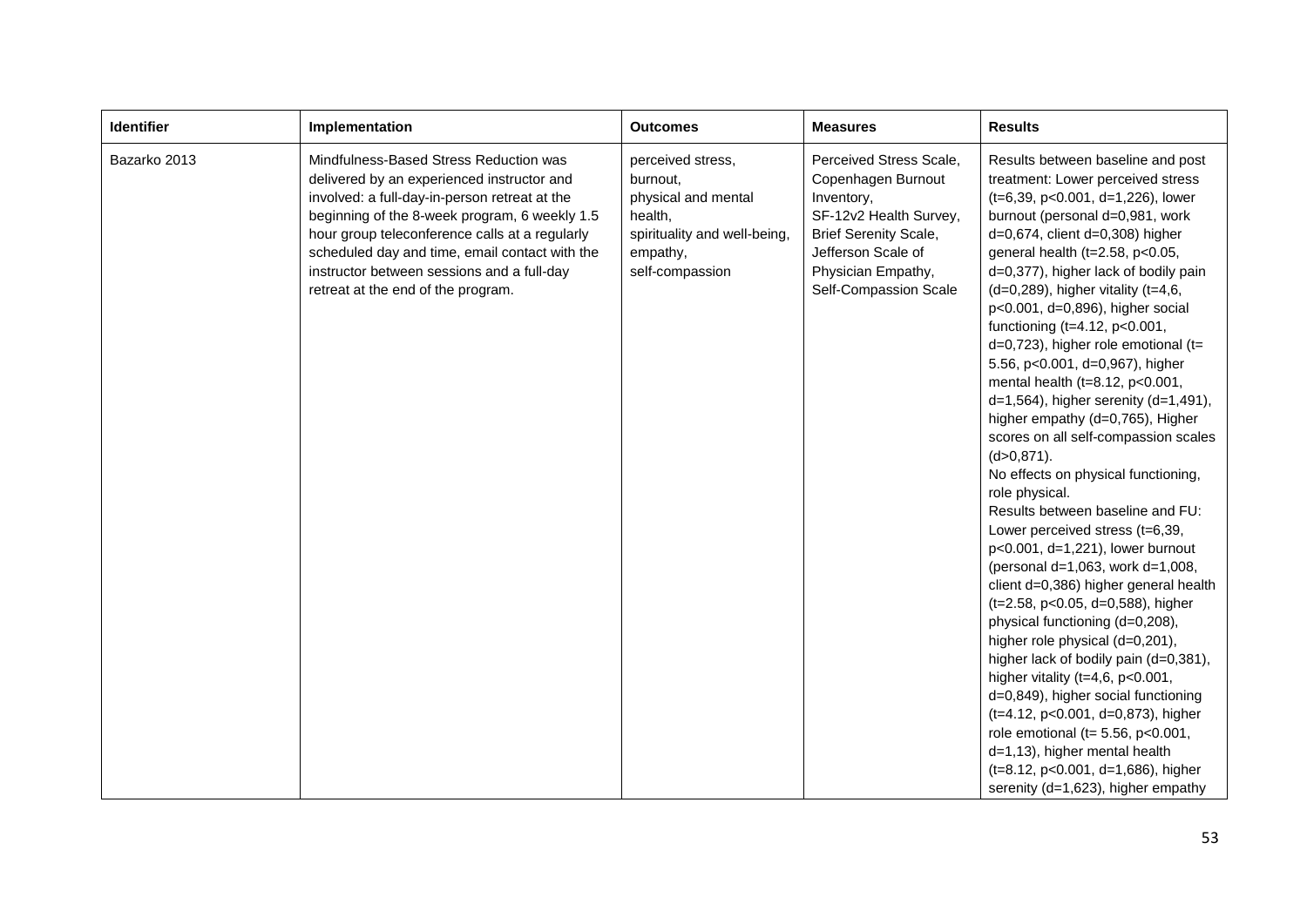| <b>Identifier</b> | Implementation                                                                                                                                                                                                                                                                                                                                                                                                                                                                                                                        | <b>Outcomes</b>                                                              | <b>Measures</b>                                                                                                   | <b>Results</b>                                                                                                                                                                                                                                                                                                                                                                                                                  |
|-------------------|---------------------------------------------------------------------------------------------------------------------------------------------------------------------------------------------------------------------------------------------------------------------------------------------------------------------------------------------------------------------------------------------------------------------------------------------------------------------------------------------------------------------------------------|------------------------------------------------------------------------------|-------------------------------------------------------------------------------------------------------------------|---------------------------------------------------------------------------------------------------------------------------------------------------------------------------------------------------------------------------------------------------------------------------------------------------------------------------------------------------------------------------------------------------------------------------------|
|                   |                                                                                                                                                                                                                                                                                                                                                                                                                                                                                                                                       |                                                                              |                                                                                                                   | $(d=0,657)$ ,<br>Higher scores on all self-compassion<br>scales (d>1,039).                                                                                                                                                                                                                                                                                                                                                      |
| <b>Bellé 2013</b> | Beneficiary contact and self-persuasion<br>intervention; 6 groups: control (welcome and<br>short video), transformational leadership (15 min<br>talk, enthusiasm, practical tips), beneficiary<br>contact (15 min meeting with former patient),<br>combined transformational leadership and<br>beneficiary contact, self-persuasion (control + 30<br>min brainstorming how efforts influence patients<br>who receive kits), combined transformational<br>leadership and self-persuasion (+ speech);<br>different sessions for groups. | performance,<br>perceived pro-social<br>impact,<br>public service motivation | Surgical kits correctly<br>assembled,<br>3 PPSI-items by Grant<br>$(2008)$ ,<br>Perry's original<br>questionnaire | No effects for public service<br>motivation for 5 intervention groups<br>compared to control. Only<br>transformational leadership<br>(d=0,126) and mixture with self-<br>persuassion (d=0,108) had really<br>small effects on intrinsic motivation<br>(no effects for 3 other groups).<br>Medium to large effects in<br>performance for TL (d=0,542), BC<br>(d=0,93), TLxBC (d=2,29), SP<br>$(d=0,803)$ and TLxSP $(d=2,211)$ . |
| Bharadwaj 2013    | 60 minute yoga intervention for a duration of 45<br>days                                                                                                                                                                                                                                                                                                                                                                                                                                                                              | physical variables                                                           | Systolic blood pressure,<br>Diastolic blood pressure,<br>Alpha<br>electroencephalograph<br>level                  | Higher systolic blood pressure<br>(t=6.86, p<0.01, d=1,858), higher<br>diastolic blood pressure (t=5.33,<br>$p<0.01$ , d=1,57) and higher EEG<br>level (t=4.77, p<0.01, d=1,731)<br>compared to control group after<br>treatment. (blood pressure was to<br>low in the beginning)                                                                                                                                               |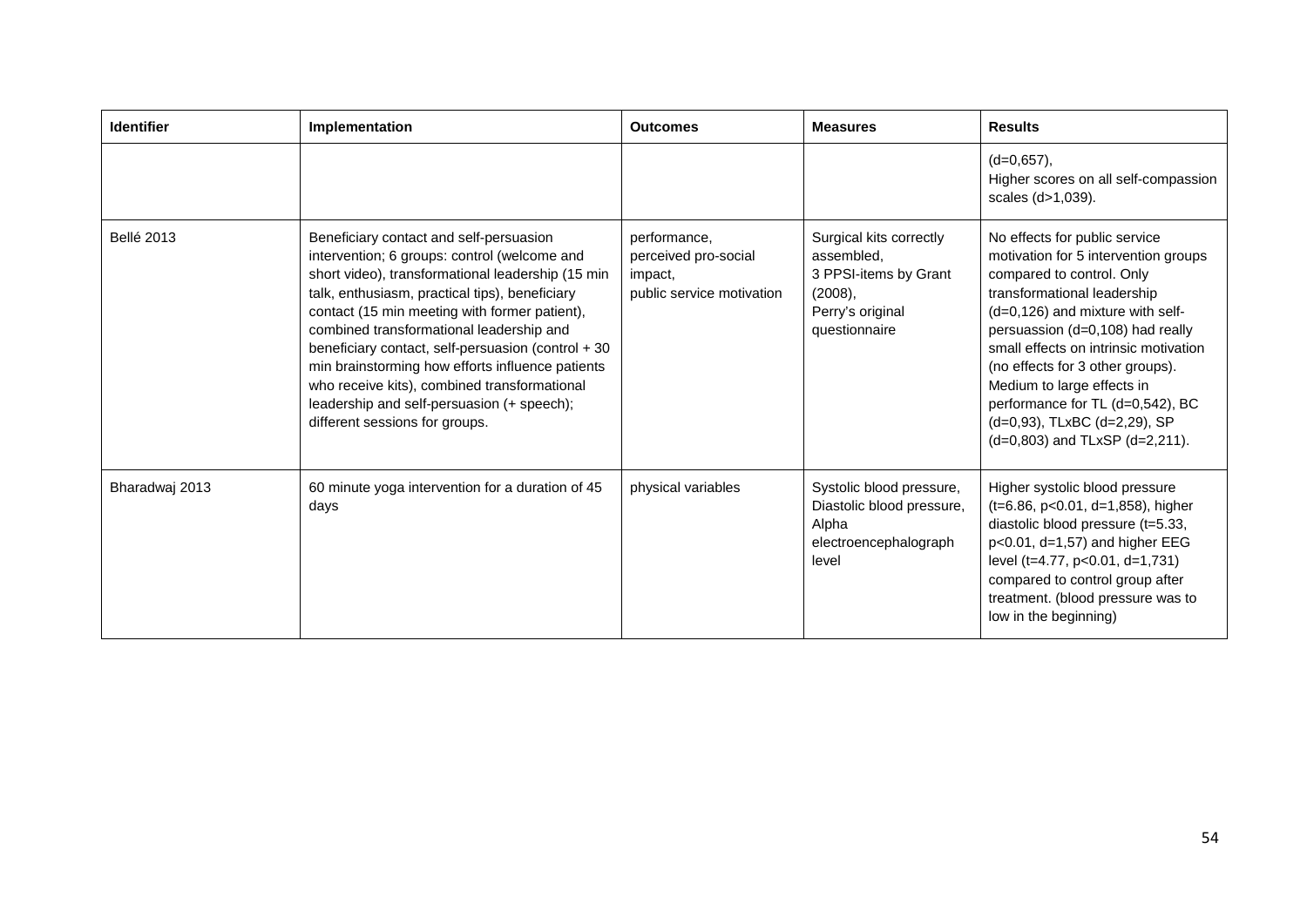| <b>Identifier</b> | Implementation                                                                                                                                                                                                                                                                                                                                                                                                                                                                                                                                                                                                                                                                                          | <b>Outcomes</b>                                                                                                                                                                                                     | <b>Measures</b>                                                                                                                                                                                                                                                                                                                                                                                                                                                                                                                                  | <b>Results</b>                                                                                                                                                                                                                                                                                                  |
|-------------------|---------------------------------------------------------------------------------------------------------------------------------------------------------------------------------------------------------------------------------------------------------------------------------------------------------------------------------------------------------------------------------------------------------------------------------------------------------------------------------------------------------------------------------------------------------------------------------------------------------------------------------------------------------------------------------------------------------|---------------------------------------------------------------------------------------------------------------------------------------------------------------------------------------------------------------------|--------------------------------------------------------------------------------------------------------------------------------------------------------------------------------------------------------------------------------------------------------------------------------------------------------------------------------------------------------------------------------------------------------------------------------------------------------------------------------------------------------------------------------------------------|-----------------------------------------------------------------------------------------------------------------------------------------------------------------------------------------------------------------------------------------------------------------------------------------------------------------|
| <b>Biggs 2014</b> | Leadership-development intervention: The<br>program aimed to support leaders in developing<br>effective leadership styles and behaviors.<br>Specific topics included education about<br>leadership styles (e.g., transformational<br>leadership), effective communication, and<br>strategic leadership. First, a 360° review process<br>was completed and second, action-learning<br>workshops were conducted over five days<br>including theoretical training (on the topics<br>mentioned above) and practical resources to<br>enhance leadership capabilities. Finally,<br>participants (leaders) received three individual<br>coaching sessions, which were conducted by an<br>external facilitator. | job demands,<br>perceptions of work<br>culture support,<br>perceived supportiveness<br>and effectiveness of<br>leadership,<br>work engagement,<br>job satisfaction,<br>psychological strain,<br>turnover intentions | Job demands (Wall,<br>Jackson, & Mullarkey,<br>1995), strategic<br>alignment (Biggs et al., in<br>press),<br>individual perceptions of<br>work-culture support<br>(Gracia, 2007),<br>individual perceptions of<br>organizational leadership<br>(Gracia, 2007), job<br>satisfaction (Warr, Cook,<br>& Wall, 1979), Utrecht<br>Work Engagement Scale<br>(UWES; Schaufeli,<br>Bakker, & Salanova,<br>2006),<br>3 items on turnover<br>intentions (Brough, &<br>Frame, 2004), General<br><b>Health Questionnaire</b><br>(GHQ-12, Goldberg,<br>1972). | Small effects on work engagement<br>$(d=0,169)$ and turnover intention<br>$(d=0,197)$ in favour of treatment<br>group. Small effect on supportive<br>leadership (d=0,172) in favour of<br>control group.<br>No effects for job demands, work-<br>culture support, job satisfaction and<br>psychological strain. |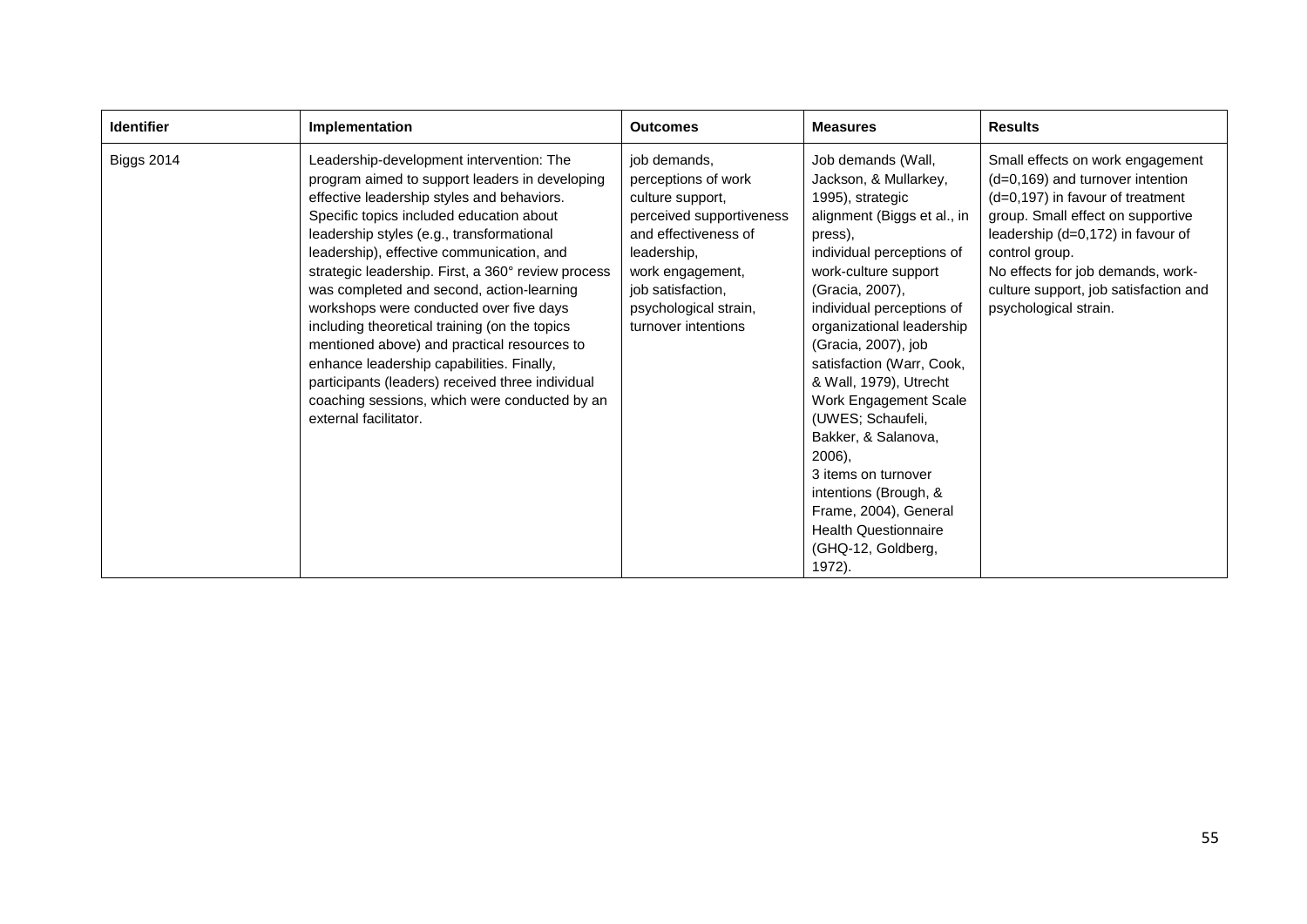| <b>Identifier</b> | Implementation                                                                                                                                                                                                                                                                                                                                                                                                                                                                                                                                                                                                                                                                                      | <b>Outcomes</b>                                                                      | <b>Measures</b>                                                                                                                                                      | <b>Results</b>                                                                                                                                                                                                                                                                                                                                                                                                                                                                                                                                                                   |
|-------------------|-----------------------------------------------------------------------------------------------------------------------------------------------------------------------------------------------------------------------------------------------------------------------------------------------------------------------------------------------------------------------------------------------------------------------------------------------------------------------------------------------------------------------------------------------------------------------------------------------------------------------------------------------------------------------------------------------------|--------------------------------------------------------------------------------------|----------------------------------------------------------------------------------------------------------------------------------------------------------------------|----------------------------------------------------------------------------------------------------------------------------------------------------------------------------------------------------------------------------------------------------------------------------------------------------------------------------------------------------------------------------------------------------------------------------------------------------------------------------------------------------------------------------------------------------------------------------------|
| Bolier 2014       | Workers' health surveillance (WHS) module that<br>offers screening, tailored feedback and online<br>interventions targeting positive mental health and<br>mental health complaints was implemented.<br>Based on the screening, participants were<br>offered the following online courses : Psyfit, a<br>course aimed at enhancing well-being and<br>mental fitness, based on principles stemming<br>from positive psychology, cognitive behavioural<br>therapy and mindfulness; colour your life<br>(tackling depressive symptoms based on CBT);<br>strong at work (reducing stress, how to cope);<br>don't panic online (reducing panic symptoms);<br>drinking less (reduction of risky drinking). | positive mental health,<br>work engagement,<br>well-being,<br>anxiety,<br>depression | <b>Mental Health</b><br>Continuum-Short Form,<br>Utrecht Work<br>Engagement scale,<br><b>WHO-5.</b><br>Brief symptom inventory                                       | Post treatment: Large effects on<br>positive mental health (enhanced,<br>d=0,541), small effects on work<br>engagement (enhanced, d=0,242),<br>small effect on well-being (d=0,195).<br>No effects on depression and<br>anxiety.<br>All effects in favour of treatment<br>group.<br>Follow Up: Large effects on positive<br>mental health (enhanced, d=0,456),<br>small effects on work engagement<br>(enhanced, d=0,141), depression<br>(decreased, d=0,208), and anxiety<br>(decreased, d=0,176).<br>All effects in favour of treatment<br>group.<br>No effects on well-being. |
| Brady 2012        | Mindfulness-based Stress Reduction: Learning<br>and practising meditation, didactic presentations,<br>group discussions, and homework assignments.<br>Formal meditation utilized sitting meditation, with<br>posture and breathing exercises emphasized.<br>Informal meditation included applying<br>mindfulness to activities in daily life such as<br>driving or eating.                                                                                                                                                                                                                                                                                                                          | stress.<br>mindfulness practise,<br>burnout.<br>intrapersonal presence               | <b>Mental Health</b><br><b>Professionals Stress</b><br>Scale.<br>Sense of Self Scale,<br><b>Toronto Mindfulness</b><br>Scale.<br><b>Maslach Burnout</b><br>Inventory | Small decrease in depersonalization<br>(d=0,237), medium decrease in<br>emotional exhaustion (d=0,508).<br>Small increase in personal<br>accomplishment (d=0,296). Medium<br>increase in sense of self (d=0,551)<br>and mindfulness (d=0,661). Medium<br>to large decrease in stress levels<br>$(d=0.722)$ .                                                                                                                                                                                                                                                                     |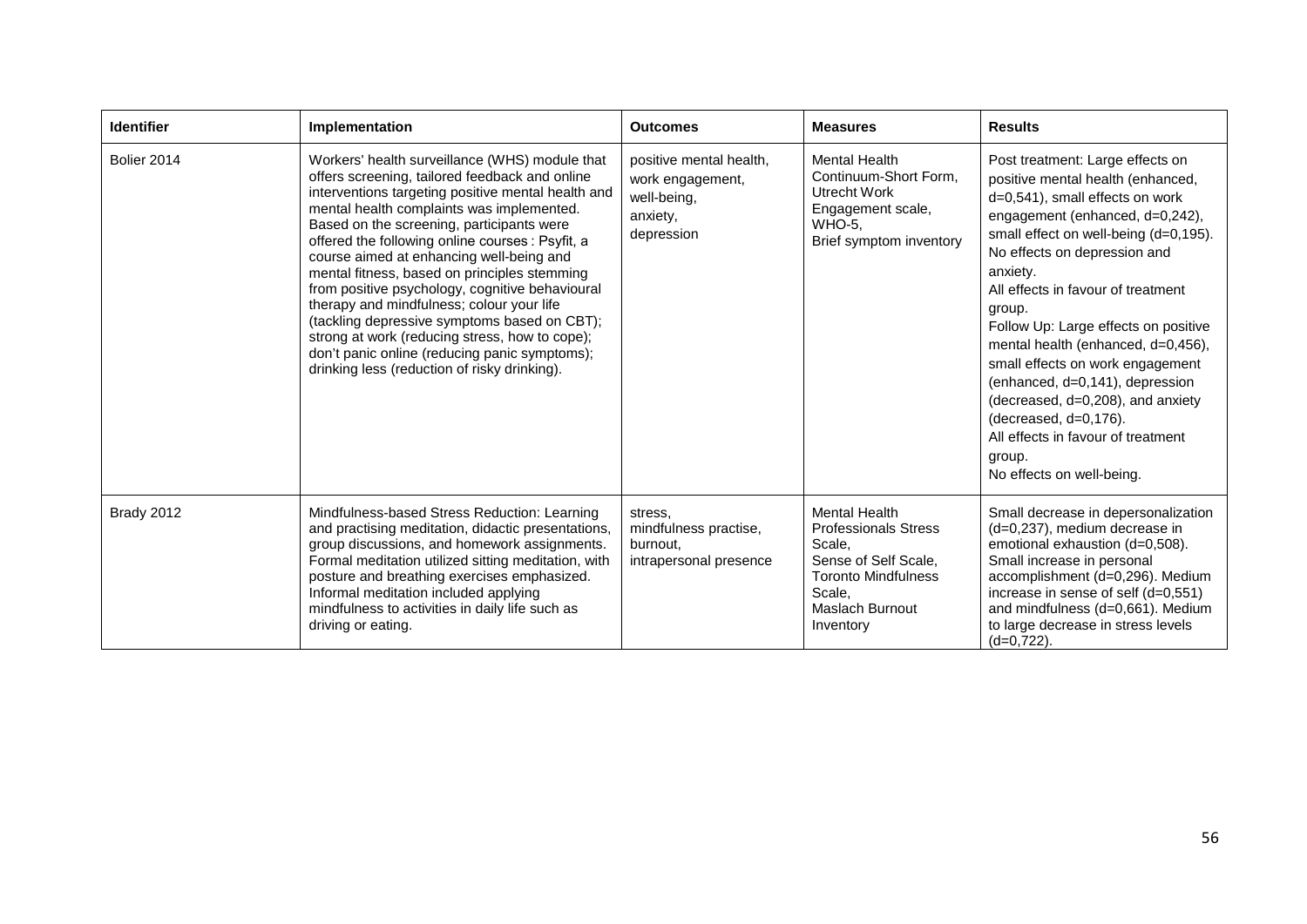| <b>Identifier</b> | Implementation                                                                                                                                                                                                                                                                                                                                                         | <b>Outcomes</b>                                                                                                                                      | <b>Measures</b>                                                                                                                                                                                                                                                                                                                                                                                                                                                            | <b>Results</b>                                                                                                                                                                                                                                                                                                                                                                                                                                                                                                                                                                                          |
|-------------------|------------------------------------------------------------------------------------------------------------------------------------------------------------------------------------------------------------------------------------------------------------------------------------------------------------------------------------------------------------------------|------------------------------------------------------------------------------------------------------------------------------------------------------|----------------------------------------------------------------------------------------------------------------------------------------------------------------------------------------------------------------------------------------------------------------------------------------------------------------------------------------------------------------------------------------------------------------------------------------------------------------------------|---------------------------------------------------------------------------------------------------------------------------------------------------------------------------------------------------------------------------------------------------------------------------------------------------------------------------------------------------------------------------------------------------------------------------------------------------------------------------------------------------------------------------------------------------------------------------------------------------------|
| Cheema 2013       | Three times per week hatha yoga during lunch<br>hour at their place of work led by an experienced<br>instructor in a group-based setting.                                                                                                                                                                                                                              | HRV (heart rate<br>variability),<br>heart rate,<br>musculoskeletal fitness.<br>psychological health<br>status,<br>state anxiety,<br>job satisfaction | procedures developed by<br>the Task Force for Pacing<br>and Electrophysiology<br>(1996),<br>procedures outlined by<br>the American College of<br>Sports Medicine (2010),<br>The Medical Outcomes<br>Trust Short-form 36<br><b>Health Status</b><br>Questionnaire (SF36;<br>Stewart, Hays, & Ware,<br>1998),<br><b>State-Trait Anxiety</b><br>Inventory (STAI;<br>Spielberger, & Reheiser,<br>$2004$ ).<br>Job Descriptive Index<br>(JDI),<br>Job in General (JIG)<br>scale | Small effect on 3 effects of heart rate<br>$(d=0,222-0,336)$ , medium effects on<br>2 measures of heart rate (d=0,501-<br>0,765), no effect on 3 measures.<br>Medium effects on sit and reach<br>$(d=0,479)$ and side bridge $(d=0,555)$<br>as measures of musculoskeletal<br>fitness. 3 <sup>rd</sup> measure (push-ups) had<br>no effect.<br>Very small to small effects on mental<br>health (d=0,108), physical health<br>$(d=0, 153)$ and trait anxiety<br>(d=0,259). Medium effect on state<br>anxiety (d=0,545), no effect on job<br>satisfaction.<br>All effects in favor of treatment<br>group. |
| <b>Cheng 2014</b> | Diary intervention. Participants wrote about<br>work-related events twice a week for four weeks.<br>In the gratitude condition participants received<br>the instruction to write about thankful events that<br>happened during the work day. In the hassle<br>condition, participants had to write about<br>negative events (events that made them angry/<br>annoyed). | perceived stress,<br>depression                                                                                                                      | Chinese version of the<br>Center of Epidemiologic<br>Studies-Depression<br>Scale, Chinese version of<br>the Perceived Stress<br>scale                                                                                                                                                                                                                                                                                                                                      | Gratitude lowered depressive<br>symptoms ( $d = -0.49$ at follow up)<br>and perceived stress (d=0,7 post<br>treatment and d=0.95 follow up). No<br>effect on depressive symptoms at<br>post treatment.                                                                                                                                                                                                                                                                                                                                                                                                  |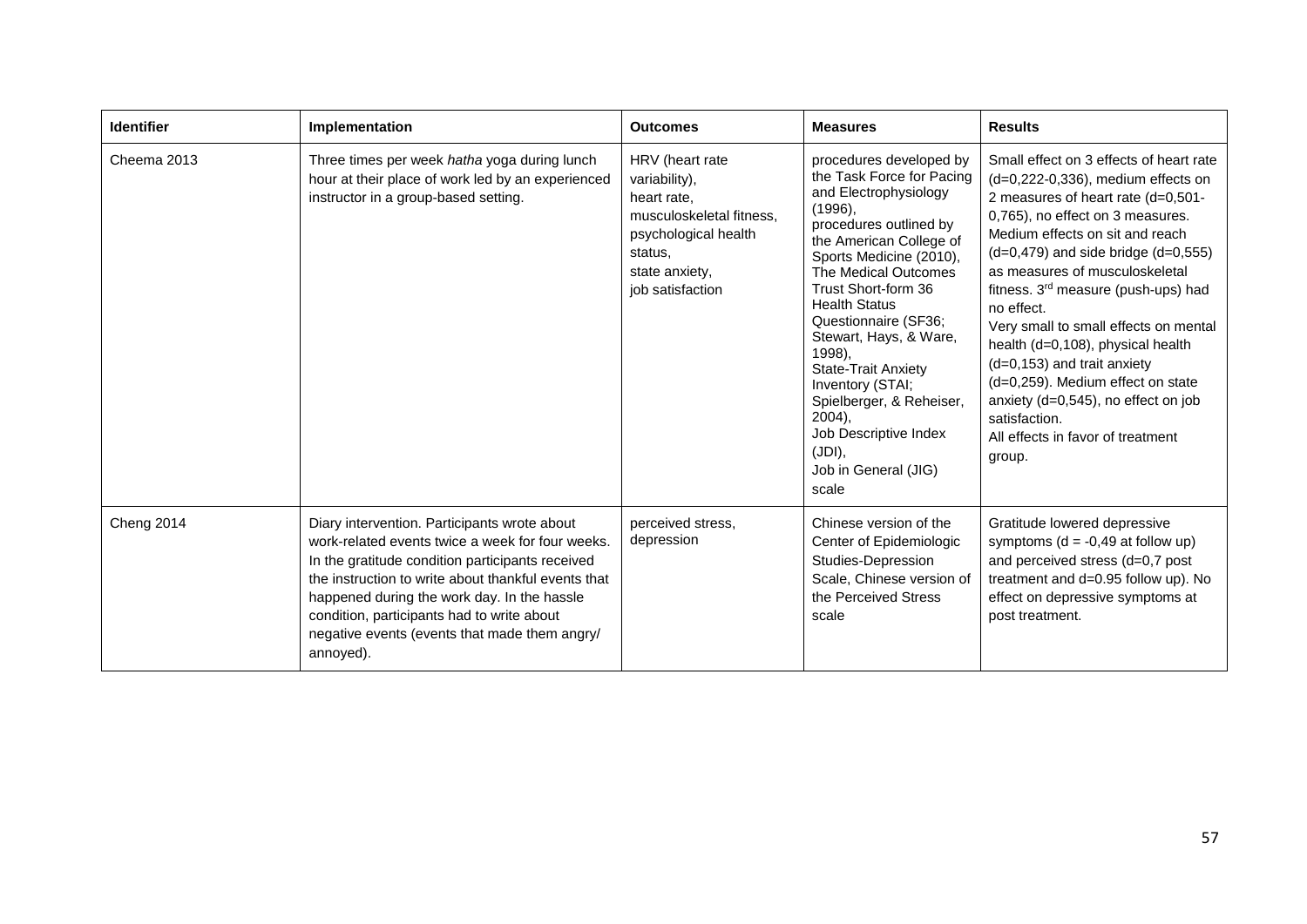| <b>Identifier</b> | Implementation                                                                                                                                                                                                                                                                                                                                                                                                                                                                                                                                          | <b>Outcomes</b>                                                                                                       | <b>Measures</b>                                                                                                                                                         | <b>Results</b>                                                                                                                                                                                                                                                                                                                                      |
|-------------------|---------------------------------------------------------------------------------------------------------------------------------------------------------------------------------------------------------------------------------------------------------------------------------------------------------------------------------------------------------------------------------------------------------------------------------------------------------------------------------------------------------------------------------------------------------|-----------------------------------------------------------------------------------------------------------------------|-------------------------------------------------------------------------------------------------------------------------------------------------------------------------|-----------------------------------------------------------------------------------------------------------------------------------------------------------------------------------------------------------------------------------------------------------------------------------------------------------------------------------------------------|
| Chesak 2015       | Stress management and resiliency training<br>program (SMART). An investigator presented a<br>model of stress and resilience, integrating<br>neuroscience and biology. Based on this model,<br>mind-body approaches to managing stress were<br>discussed, including developing intentional<br>attention and practicing gratitude, compassion,<br>acceptance, forgiveness, and higher meaning. A<br>follow-up session was offered to address<br>individual questions. Participants also received<br>biweekly handouts on each of the topics via<br>email. | stress.<br>mindfulness,<br>anxiety,<br>resilience                                                                     | Perceived Stress Scale.<br><b>Mindful Attention</b><br>Awareness Scale.<br><b>Generalized Anxiety</b><br>Disorder 7 item scale,<br>Connor-Davidson<br>Resilience Scale, | Mindfulness $(d=1,085)$ and resilience<br>(d=0,695) higher compared to<br>control. Lower stress (d=0,815) and<br>anxiety (d=0,822) compared to<br>control.                                                                                                                                                                                          |
| Clayton 2012      | Junior Doctors received three one-hour on-site<br>training sessions regarding end-of-life<br>communication including take-home training<br>materials. The first session was provided in a<br>small group, all other sessions were offered<br>individually.                                                                                                                                                                                                                                                                                              | confidence in<br>communication skills,<br>attitudes towards<br>psychosocial aspects of<br>care,<br>stress.<br>burnout | Self-assessed confidence<br>in communication skills,<br>attitudes towards<br>psychosocial aspects of<br>care,<br>Maslach Burnout<br>Inventory                           | Improved self-assessed confidence<br>in communication (d=1,806),<br>attitudes towards psychosocial<br>aspects of care (d=0,699), and<br>personal accomplishment (d=0,42).<br>Decrease of emotional exhaustion<br>(d=0,133) and depersonalization<br>(d=0,169). Enhanced self-assessed<br>confidence in communication skills<br>(average $d=1,33$ ). |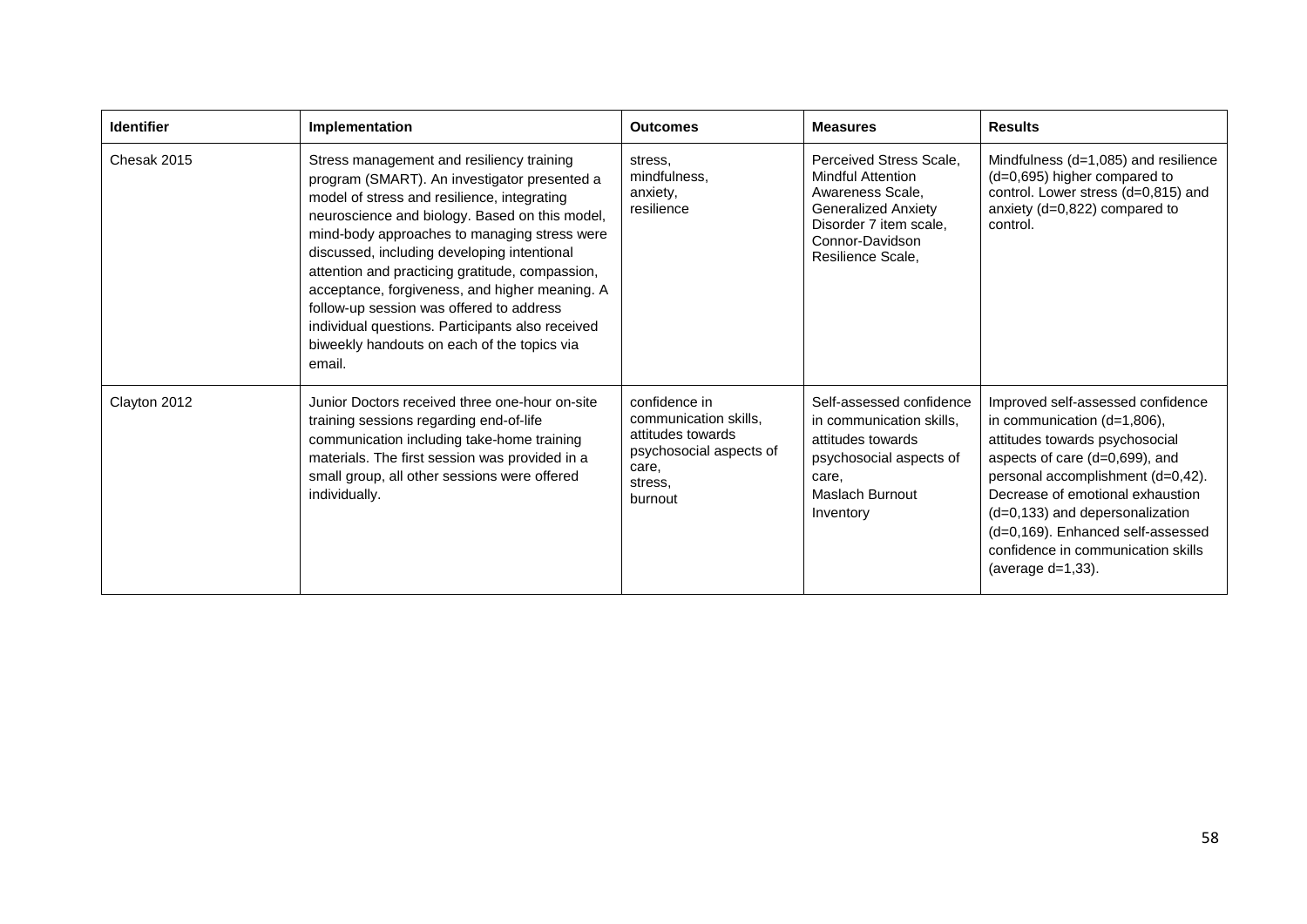| <b>Identifier</b>  | Implementation                                                                                                                                                                                                                                                                                                                                                                                                                                                                                                                                                                                                                                                                                                                                                                            | <b>Outcomes</b>                                                                                                                                         | <b>Measures</b>                                                                                                                                                                                                                                                                                                                                                   | <b>Results</b>                                                                                                                                                                                                                                                                                                                                                                                                                                                                                                                                                                                                                                                                                                                                                                                                                                                                                   |
|--------------------|-------------------------------------------------------------------------------------------------------------------------------------------------------------------------------------------------------------------------------------------------------------------------------------------------------------------------------------------------------------------------------------------------------------------------------------------------------------------------------------------------------------------------------------------------------------------------------------------------------------------------------------------------------------------------------------------------------------------------------------------------------------------------------------------|---------------------------------------------------------------------------------------------------------------------------------------------------------|-------------------------------------------------------------------------------------------------------------------------------------------------------------------------------------------------------------------------------------------------------------------------------------------------------------------------------------------------------------------|--------------------------------------------------------------------------------------------------------------------------------------------------------------------------------------------------------------------------------------------------------------------------------------------------------------------------------------------------------------------------------------------------------------------------------------------------------------------------------------------------------------------------------------------------------------------------------------------------------------------------------------------------------------------------------------------------------------------------------------------------------------------------------------------------------------------------------------------------------------------------------------------------|
| Coffeng, Boot 2014 | Participants were allocated to the combined<br>social and physical intervention, to the social<br>intervention only, to the physical intervention<br>only or to the control group.<br>For the social environmental intervention team<br>leaders of the departments were trained in<br>Group Motivational Interviewing (GIM) to<br>stimulate employees' physical activity and<br>relaxation. Sessions were held during work<br>hours.<br>The physical environmental changes consisted<br>of "Vitality in Practice" zones; e.g. the coffee<br>corner was given a more relaxing atmosphere<br>and tennis tables and lounge chairs were added<br>in the hall. Participants where either assigned to<br>the group motivational interviewing, to the<br>physical environmental changes or both. | need for recovery,<br>exhaustion,<br>detachment and<br>relaxation,<br>small breaks at work,<br>stair climbing at work,<br>sedentary behavior at<br>work | Need for Recovery after<br>Work scale (Van<br>Veldhoven, & Broersen,<br>$2003$ ),<br>Oldenburg Burnout<br>Inventory (OLBI,<br>Demerouti, Bakker,<br>Vardakou, & Kantas,<br>$2003$ ),<br><b>Recovery Experience</b><br>Questionnaire<br>(Sonnentag et al., 2007),<br>Newly developed Items:<br>1 for "small breaks at<br>work", 1 for "stair climbing"<br>at work" | Decreased need for recovery in<br>combined intervention after 12<br>months $(d=0,175)$ .<br>Decreased emotional exhaustion in<br>combined condition after 6 months<br>(d=0,216), in social condition after 12<br>months (d=0,22), and in physical<br>condition after $6$ (d=0,2) and 12<br>months $(d=0,2)$ .<br>Decreased detachment at work in<br>combined condition after 6 (d=0,144)<br>and 12 months $(d=0,133)$ , and in<br>physical condition after 6 months<br>$(d=0, 133)$ .<br>Decreased detachment after work in<br>combined condition after 12 months<br>$(d=0, 147)$ , increased in social<br>condition after 6 months (d=0,159).<br>Decreased relaxation (cogn.) at work<br>in combined condition after 6<br>(d=0,227) and 12 months (d=0,295),<br>and in physical condition after 12<br>months (d=0,217).<br>All effects compared to control<br>group.<br>No other effects found. |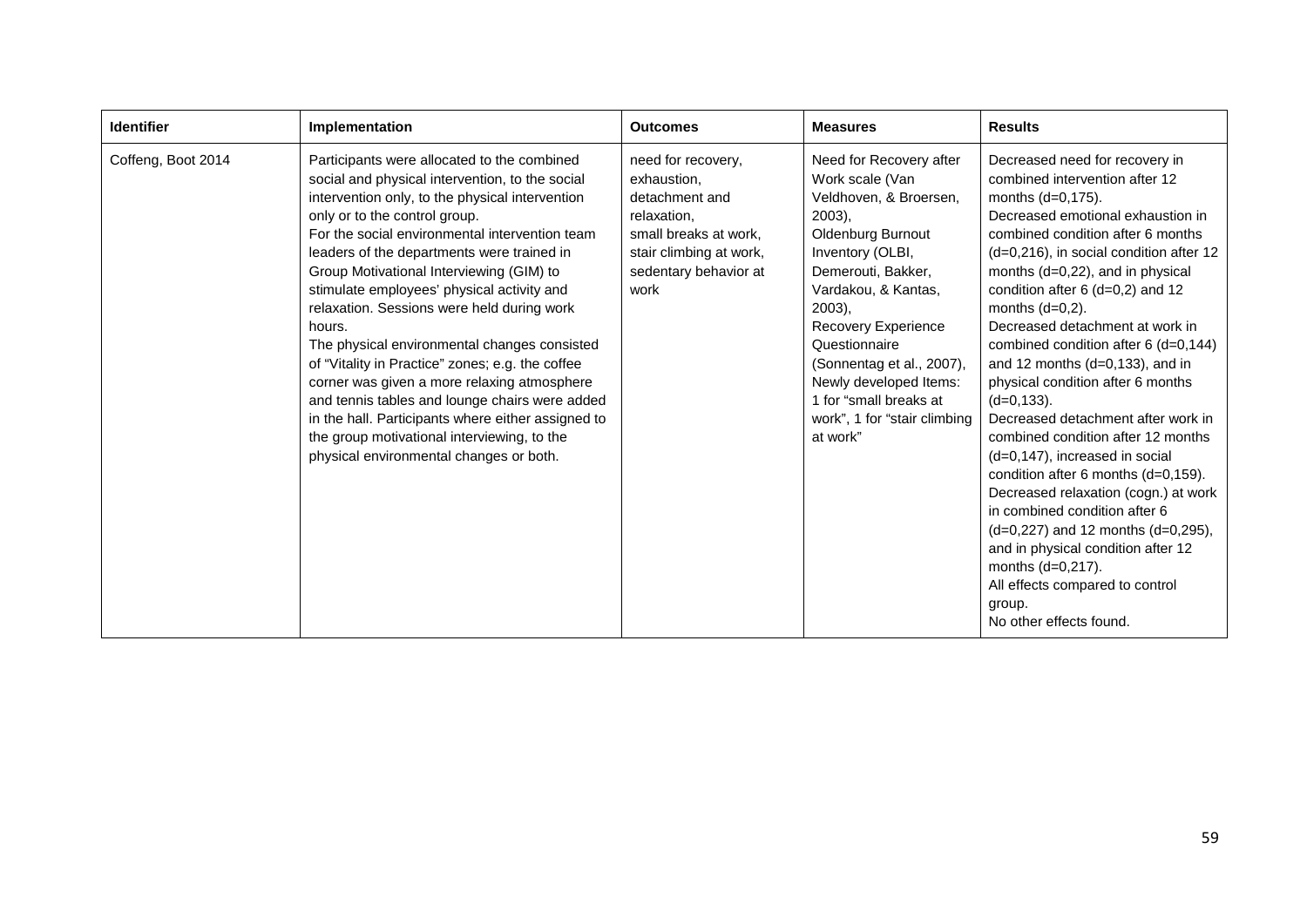| <b>Identifier</b>        | Implementation                                                                                                                                                                                                                                                                                                                                                                                                                                                                                                                                                                                                                                                                                                                                                                            | <b>Outcomes</b>                                                                                          | <b>Measures</b>                                                                                                                                                      | <b>Results</b>                                                                                                                                                                                                                                                                                                                                                                                                                                                                                                                                                                                                                                                                                                                                                                                                                                                                                                                                                                                                                                                                       |
|--------------------------|-------------------------------------------------------------------------------------------------------------------------------------------------------------------------------------------------------------------------------------------------------------------------------------------------------------------------------------------------------------------------------------------------------------------------------------------------------------------------------------------------------------------------------------------------------------------------------------------------------------------------------------------------------------------------------------------------------------------------------------------------------------------------------------------|----------------------------------------------------------------------------------------------------------|----------------------------------------------------------------------------------------------------------------------------------------------------------------------|--------------------------------------------------------------------------------------------------------------------------------------------------------------------------------------------------------------------------------------------------------------------------------------------------------------------------------------------------------------------------------------------------------------------------------------------------------------------------------------------------------------------------------------------------------------------------------------------------------------------------------------------------------------------------------------------------------------------------------------------------------------------------------------------------------------------------------------------------------------------------------------------------------------------------------------------------------------------------------------------------------------------------------------------------------------------------------------|
| Coffeng, Hendriksen 2014 | Participants were allocated to the combined<br>social and physical intervention, to the social<br>intervention only, to the physical intervention<br>only or to the control group.<br>For the social environmental intervention team<br>leaders of the departments were trained in<br>Group Motivational Interviewing (GIM) to<br>stimulate employees' physical activity and<br>relaxation. Sessions were held during work<br>hours.<br>The physical environmental changes consisted<br>of "Vitality in Practice" zones; e.g. the coffee<br>corner was given a more relaxing atmosphere<br>and tennis tables and lounge chairs were added<br>in the hall. Participants where either assigned to<br>the group motivational interviewing, to the<br>physical environmental changes or both. | relative presenteeism,<br>absolute presenteeism,<br>absenteeism.<br>work performance,<br>work engagement | <b>Health and Work</b><br>Performance<br>Questionnaire (HPQ,<br>WHO).<br>Individual Work<br>Performance<br>Questionnaire,<br>Utrecht Work<br><b>Engagement Scale</b> | Absolute presenteeism decreased in<br>combined group at 6 months<br>(d=0,141), and increased in social<br>condition (d=0,139/0,134) and<br>physical condition at 6 months<br>$(d=0,104)$ .<br>Relative presenteeism increased in<br>combined $(d=0,409)$ , social $(d=0,5)$<br>and physical (d=0,602) condition<br>after 6 months.<br>Absenteeism also increased in<br>combined condition after 6 months<br>$(d=0, 144)$ .<br>Contextual performance decreased<br>in combined (d=0,5/0,524), social<br>(d=0,463/0,375) and physical<br>(d=0,25/0,25) condition.<br>Counterproductive work behaviour<br>increased in combined condition<br>after 6 months $(d=0, 125)$ , and<br>physical condition after 6 months<br>(d=0,138). It decreased in social<br>condition after 12 months (d=0,153).<br>Decrease in work engagement in<br>combined $(d=0,208/0,3)$ and<br>increase in social (d=0,2/0,221) and<br>physical (d=0,208/0,109) condition.<br>No other effects. All compared to<br>control group.<br>No effects on task performance in all<br>groups at both measurement points. |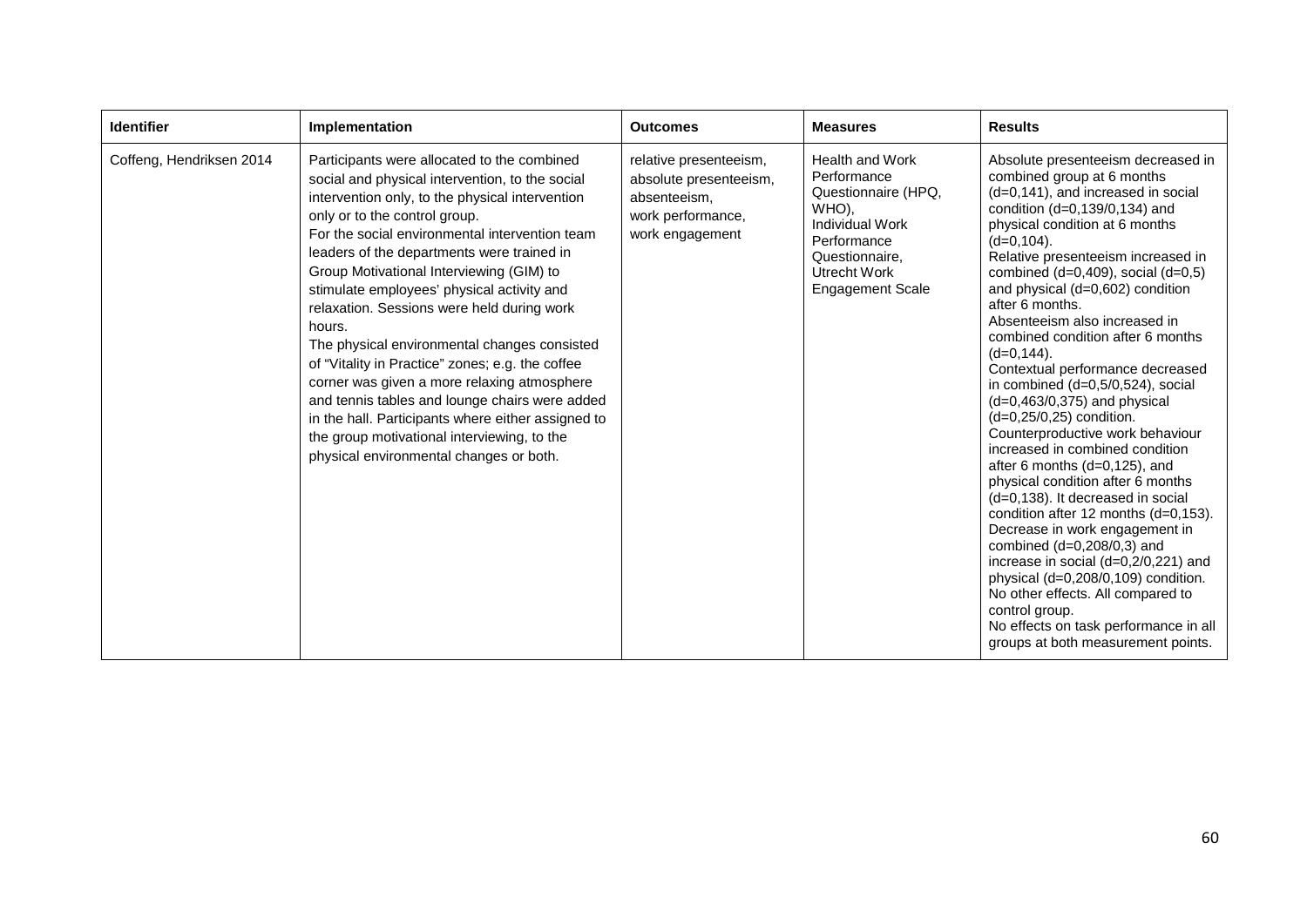| Identifier        | Implementation                                                                                                                                                                                                                                                                                                                                                                         | <b>Outcomes</b>                                                                                                                                              | <b>Measures</b>                                                                                                                                                                                                                                                                                       | <b>Results</b>                                                                                                                                                                                                                                                                                                                                                                                                                                                                                                                                                                                                                                                                                                                                                                                                                                                                                                                                              |
|-------------------|----------------------------------------------------------------------------------------------------------------------------------------------------------------------------------------------------------------------------------------------------------------------------------------------------------------------------------------------------------------------------------------|--------------------------------------------------------------------------------------------------------------------------------------------------------------|-------------------------------------------------------------------------------------------------------------------------------------------------------------------------------------------------------------------------------------------------------------------------------------------------------|-------------------------------------------------------------------------------------------------------------------------------------------------------------------------------------------------------------------------------------------------------------------------------------------------------------------------------------------------------------------------------------------------------------------------------------------------------------------------------------------------------------------------------------------------------------------------------------------------------------------------------------------------------------------------------------------------------------------------------------------------------------------------------------------------------------------------------------------------------------------------------------------------------------------------------------------------------------|
| Dollard 2014      | Participatory risk management intervention<br>including: capacity building workshops and the<br>development and implementation of action plans<br>to reduce work and organizational stress risk<br>factors (e.g., job design, performance<br>management, work quality, and organizational<br>change) and stress outcomes (e.g. work stress,<br>morale, and sickness absence duration). | organization & job design<br>factors.<br>stress                                                                                                              | Local empowerment,<br>job design,<br>training and<br>development, positive<br>performance<br>management,<br>positive organizational<br>change,<br>quality,<br>work stress,<br>employee moral,<br>sickness absence<br>duration                                                                         | Less local empowerment (d=0,146),<br>enhanced job design (d=0,174),<br>more positive organizational change<br>$(d=0,1)$ , more quality $(d=0,232)$ and<br>more sickness absence (d=0,192)<br>for intervention group compared with<br>control.                                                                                                                                                                                                                                                                                                                                                                                                                                                                                                                                                                                                                                                                                                               |
| <b>Ebert 2014</b> | Internet-based problem-solving training: five<br>lessons, in which participants acquire different<br>problem-solving techniques; behavioural<br>activation; techniques for coping with rumination,<br>video introductions for every lesson with<br>example teacher characters.                                                                                                         | depressive symptoms,<br>general and work-specific<br>self-efficacy,<br>burnout,<br>stress.<br>worrying,<br>health-related quality of<br>life,<br>absenteeism | CES-D,<br><b>General Self-Efficacy</b><br>Scale (GSE),<br><b>Teacher Self-Efficacy</b><br>Scale,<br>Maslach Burnout<br>Inventory for people<br>working in human<br>services (MBI-D),<br><b>Perceived Stress</b><br>Questionnaire,<br>Penn State Worry<br>Questionnaire (PSWQ),<br>SF-12 Health Survey | Significantly greater reduction in<br>depressive symptoms after<br>intervention (d=.59), after 3 months<br>$(d=.37)$ , after 6 months $(d=.38)$<br>compared to control group; increase<br>in self-efficacy $(d=.47)$ , after 3<br>months $(d=.38)$ , after 6 months<br>(d=.40); increase in work-specific<br>self-efficacy (d=.56), after 3 months<br>$(d=.47)$ , after 6 months $(d=.40)$ ;<br>reduction in emotional exhaustion<br>$(d=.24)$ , after 3 months $(d=.54)$ , after<br>6 months (d=.38), depersonalization<br>$(d=.23)$ , after 3 months $(d=.12)$ , after<br>6 months (d=.33), and increase in<br>personal accomplishment (d=.25),<br>after 3 months (d=.21), after 6<br>months (d=.29); decrease in<br>worrying $(d=.63)$ , after 3 months<br>$(d=.62)$ , after 6 months $(d=.54)$ , and<br>stress (d=.36), after 3 months<br>$(d=.28)$ , after 6 months $(d=.36)$ ;<br>improvement in physical (d=.19),<br>after 3 months (d=.19), after 6 |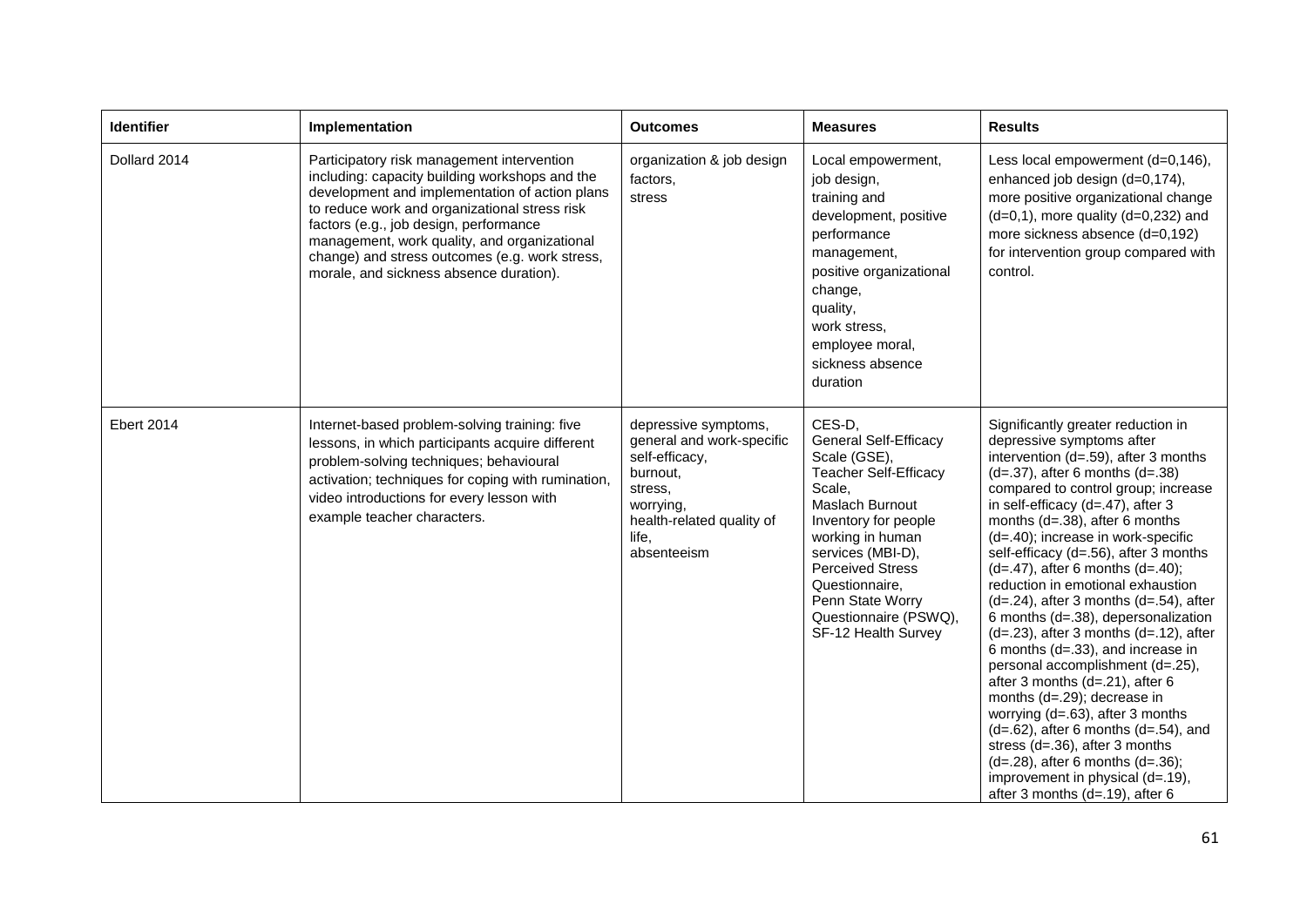| <b>Identifier</b> | Implementation                                                                                                                                                                                                                                                                                                                                                                                                                                                                                                                                                                                                                                                                                                           | <b>Outcomes</b>                                                             | <b>Measures</b>                                                                                               | <b>Results</b>                                                                                                                                                                                                                                                                                                                                                                                                                                                                            |
|-------------------|--------------------------------------------------------------------------------------------------------------------------------------------------------------------------------------------------------------------------------------------------------------------------------------------------------------------------------------------------------------------------------------------------------------------------------------------------------------------------------------------------------------------------------------------------------------------------------------------------------------------------------------------------------------------------------------------------------------------------|-----------------------------------------------------------------------------|---------------------------------------------------------------------------------------------------------------|-------------------------------------------------------------------------------------------------------------------------------------------------------------------------------------------------------------------------------------------------------------------------------------------------------------------------------------------------------------------------------------------------------------------------------------------------------------------------------------------|
|                   |                                                                                                                                                                                                                                                                                                                                                                                                                                                                                                                                                                                                                                                                                                                          |                                                                             |                                                                                                               | months (d=.39) and mental health<br>$(d=.40)$ , after 3 months $(d=.35)$ , after<br>6 months (d=.27); decrease in<br>absenteeism (d=.22), after 3 months<br>$(d=.14)$ , after 6 months $(d=.37)$                                                                                                                                                                                                                                                                                          |
| <b>Elder 2014</b> | Transcendental Mediation program: Participants<br>attended 2 didactic lectures followed by an<br>individual interview with the instructor. After that,<br>the instructor provided individual instruction in<br>the technique to each participant. On top of that,<br>group meetings were organized to review and<br>discuss experiences. Participants were advised<br>to practise the technique twice a day for 15 to 20<br>minutes at home.                                                                                                                                                                                                                                                                             | stress.<br>depression,<br>burnout                                           | Perceived Stress Scale,<br>Mental Health Inventory-<br>5,<br>Maslach Burnout<br>Inventory-Educators<br>Survey | Significant decrease in stress (Glass<br>Delta=0,94), depression (Glass<br>Delta=0,67) and burnout (Glass<br>Delta= $0,4$ ).                                                                                                                                                                                                                                                                                                                                                              |
| Foureur 2013      | A one-day Mindfulness Based Stress Reduction<br>workshop involving mindfulness-based stress<br>reduction taught by an experienced psychologist.                                                                                                                                                                                                                                                                                                                                                                                                                                                                                                                                                                          | general health,<br>sense of coherence,<br>depression,<br>stress,<br>anxiety | <b>General Health</b><br>Questionnaire-12.<br>SOC-Orientation to Life,<br><b>DASS</b>                         | General health (d=0,88), Orientation<br>to life (d=0,739), increased.<br>Depression (d=0,334), anxiety<br>$(d=0,284)$ and stress $(d=0,662)$<br>decreased compared to pretest.                                                                                                                                                                                                                                                                                                            |
| Garde 2012        | Multisite intervention. Three workplaces<br>introduced self-rostering by use of an IT-<br>software. In four workplaces employees were<br>given influence on a fixed rotation schedule.<br>In intervention A, employees were encouraged to<br>reconsider their usual habits and attitudes and<br>instead organize their working hours around their<br>private life. The intervention included also a time<br>bank and a puzzle phase.<br>In intervention B, employees could choose what<br>days they wanted to work and not to work, and<br>could choose between a limited number of<br>predefined types of duties.<br>In Intervention C, employees had the possibility<br>to enter their preferences for specific shifts | sleep quality                                                               | Karolinska Sleep<br>Questionnaire,<br>Symptom Checklist-90,<br>Reports of objective<br>working hours          | Lower need for recovery in group A<br>$(d=0, 182)$ , B $(d=0, 301)$ , and C<br>(d=0,304); less disturbed sleep in<br>group A (d=0,111), B (d=0,229), and<br>C $(d=0, 149)$ ; less awakening in<br>group A (d=0,12) and C (d=0,105);<br>less somatic symptoms in group A<br>$(d=0,88)$ , B $(d=1)$ , and C $(d=0,865)$ ;<br>less mental distress in group A<br>(d=0,741), B (d=0,829), and C<br>(d=0,694); all compared to control<br>group. No effects for awakening<br>index in group B. |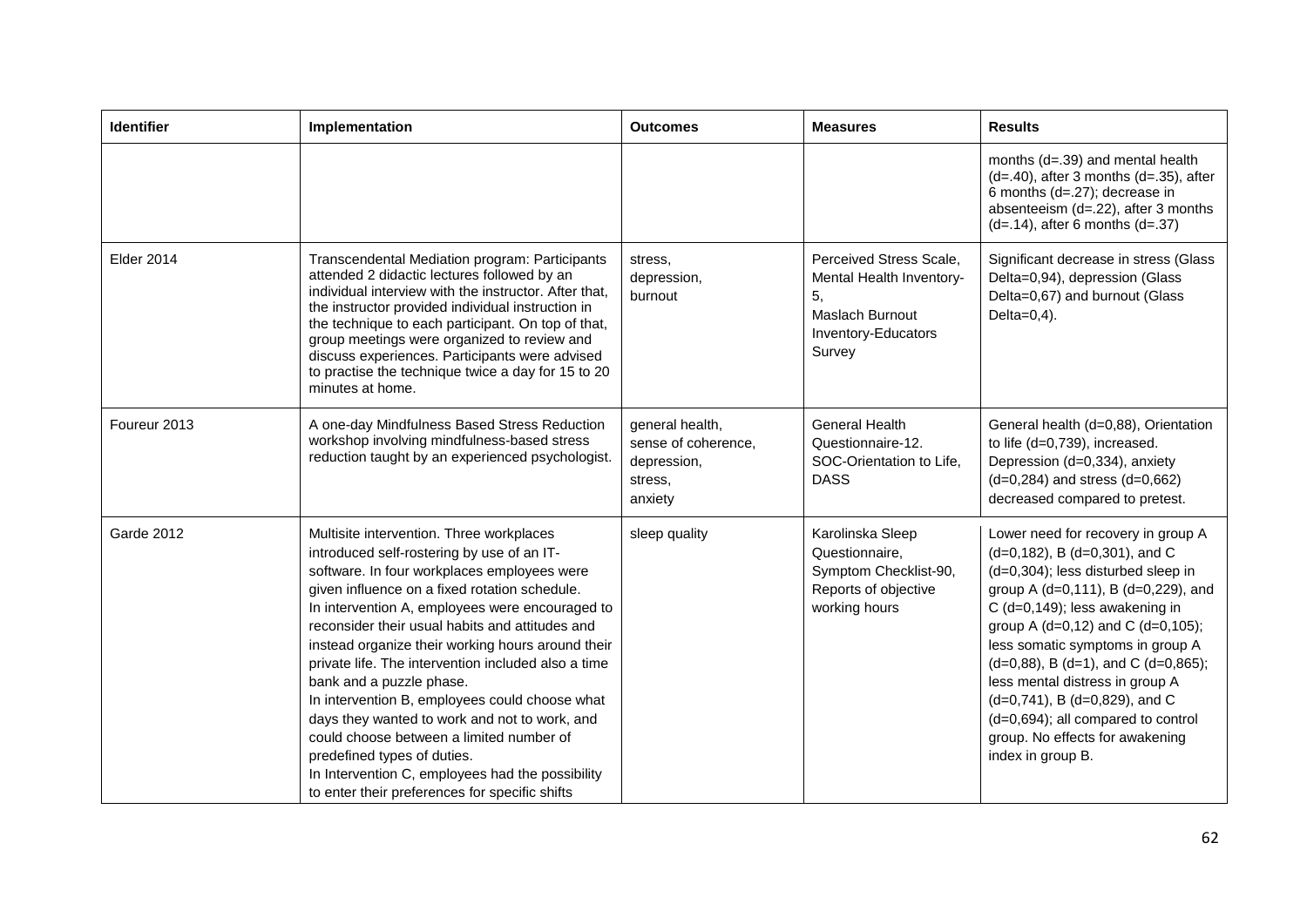| <b>Identifier</b> | Implementation                                                                                                                                                                                                                                                                                                                                                                                                            | <b>Outcomes</b>                                                                              | <b>Measures</b>                                                                                                                                                | <b>Results</b>                                                                                                                                                                                                                                                                                                                                                                                                                                                                                                                                                                                                                                                                                                    |
|-------------------|---------------------------------------------------------------------------------------------------------------------------------------------------------------------------------------------------------------------------------------------------------------------------------------------------------------------------------------------------------------------------------------------------------------------------|----------------------------------------------------------------------------------------------|----------------------------------------------------------------------------------------------------------------------------------------------------------------|-------------------------------------------------------------------------------------------------------------------------------------------------------------------------------------------------------------------------------------------------------------------------------------------------------------------------------------------------------------------------------------------------------------------------------------------------------------------------------------------------------------------------------------------------------------------------------------------------------------------------------------------------------------------------------------------------------------------|
|                   | during the work day. They also had a time bank<br>and a puzzle phase.                                                                                                                                                                                                                                                                                                                                                     |                                                                                              |                                                                                                                                                                |                                                                                                                                                                                                                                                                                                                                                                                                                                                                                                                                                                                                                                                                                                                   |
| Gaudine 2013      | The intervention contained absenteeism<br>feedback with or without individual goal-setting.                                                                                                                                                                                                                                                                                                                               | absenteeism,<br>fairness perceptions,<br>feelings of discomfort                              | Hospital records on<br>absenteeism,<br>Fairness questionnaire<br>developed for this study,<br>five item questionnaire<br>developed for this study              | Effect of individual goal-setting<br>$(d=1,252/ t4 d=0,544)$ and group<br>goal-setting (d=1,266/t4 d=0,555) on<br>lower perception of fairness (T3)<br>compared to control group, and<br>small effect of individual goal-setting<br>on feelings of discomfort (d=0,137)<br>in favour of control group. Large<br>effect of individual goal-setting (t4<br>d=11,579) and group goal-setting (t4<br>d=12,088) on increased feelings of<br>discomfort. Medium effects of group<br>goal-setting on absent days<br>$(d=0,616)$ and periods $(d=0,462)$ in<br>favour of control group.<br>No effects of individual goal-setting<br>on absent days and periods and of<br>group goal-setting on feelings of<br>discomfort. |
| Geraedts 2014     | Happy@Work: brief Web-based intervention<br>delivered with minimal guidance;<br>2 evidence-based treatments: problem-solving<br>treatment, cognitive therapy, guideline for<br>employees to help them prevent work-related<br>stress.<br>6 weekly lessons: problem solving, methods,<br>changing cognitions, dealing with work-related<br>problems, social support, relapse prevention.<br>Feedback was given by Coaches. | depressive symptoms,<br>burnout,<br>work performance,<br>duration of absenteeism,<br>anxiety | CES-D,<br>Maslach Burnout<br>Inventory,<br><b>Health and Work</b><br>Performance<br>Questionnaire HPQ,<br>Hospital Anxiety and<br><b>Depression Scale HADS</b> | Less depression (d=0,253),<br>emotional exhaustion (d=0,25),<br>cynism (BO, d=0,308), absenteeism<br>$(d=0,339)$ and anxiety $(d=0,189)$ in<br>treatment than in control group for t1.<br>Increase in professional efficacy<br>(d=0,105). No effect for work<br>performance.                                                                                                                                                                                                                                                                                                                                                                                                                                      |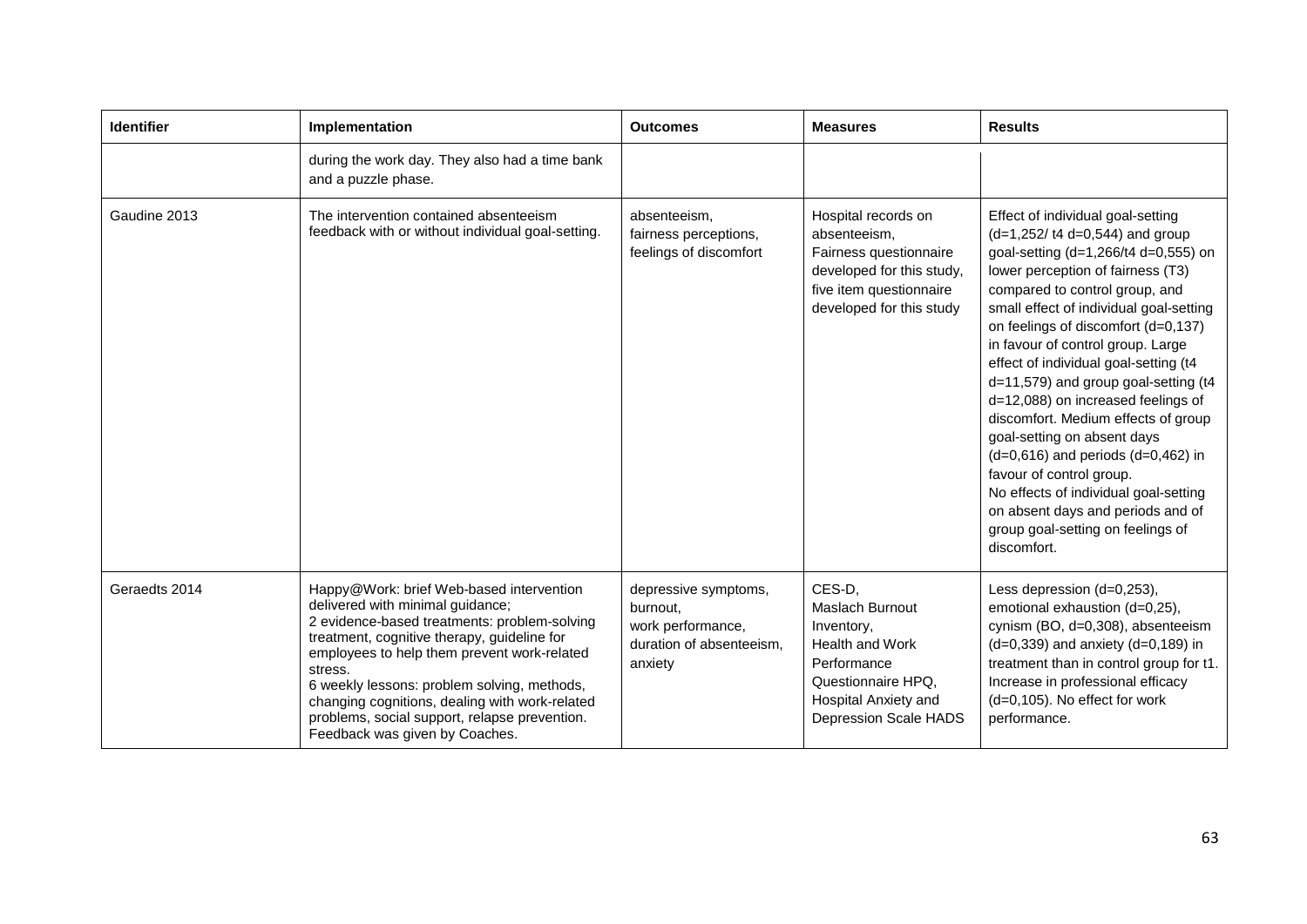| <b>Identifier</b> | Implementation                                                                                                                                                                                                                                                                                                                                                                                                                                                                                            | <b>Outcomes</b>                  | <b>Measures</b>                                                                                                        | <b>Results</b>                                                                                                                                                                                                                                                                                                                                                                                                                                                            |
|-------------------|-----------------------------------------------------------------------------------------------------------------------------------------------------------------------------------------------------------------------------------------------------------------------------------------------------------------------------------------------------------------------------------------------------------------------------------------------------------------------------------------------------------|----------------------------------|------------------------------------------------------------------------------------------------------------------------|---------------------------------------------------------------------------------------------------------------------------------------------------------------------------------------------------------------------------------------------------------------------------------------------------------------------------------------------------------------------------------------------------------------------------------------------------------------------------|
| Gillespie 2014    | Employees received a hybrid educational<br>program with online and classroom components<br>designed to inform emergency department<br>employees about workplace violence by patients<br>and visitors. The first component included three<br>online modules about workplace violence<br>prevention, safe management of workplace<br>violence and post-incident response. The second<br>component was an interactive two-hour<br>classroom-based tabletop exercise with video<br>vignettes and discussions. | workplace violence test<br>score | 20 items workplace<br>violence test (based on<br>Bloom's taxonomy of<br>educational objectives;<br>Bloom et al., 1956) | Increased knowledge about violence<br>at workplace after intervention<br>$(d=0,319)$ and at follow up $(d=0,893)$<br>compared with pre intervention.                                                                                                                                                                                                                                                                                                                      |
| Goodman 2012      | 8-week Mindfulness Based Stress Reduction<br>(MBSR). Classes were taught by both authors,<br>who are experienced teachers. 2.5 hours per<br>week including 7 hours silence retreat between<br>week 6 and 7. Mindfulness practices included<br>body scan, mindful movement, walking<br>meditation, sitting meditation plus presentations<br>by teachers                                                                                                                                                    | stress.<br>burnout               | SF12v2,<br>Maslach Burnout<br>Inventory                                                                                | Decrease in physical health for<br>physicians (d=0,159), increase in<br>mental health for physicians<br>$(d=1,004)$ and others $(d=0,788)$ .<br>Decrease in emotional exhaustion<br>for physicians (d=0,73) and others<br>$(d=0,296)$ . Decrease in<br>depersonalization for physicians<br>$(d=0,442)$ and others $(d=0,27)$ .<br>Increase in personal<br>accomplishment in physicians<br>$(d=0,604)$ and others $(d=0,44)$ . No<br>effect for others on physical health. |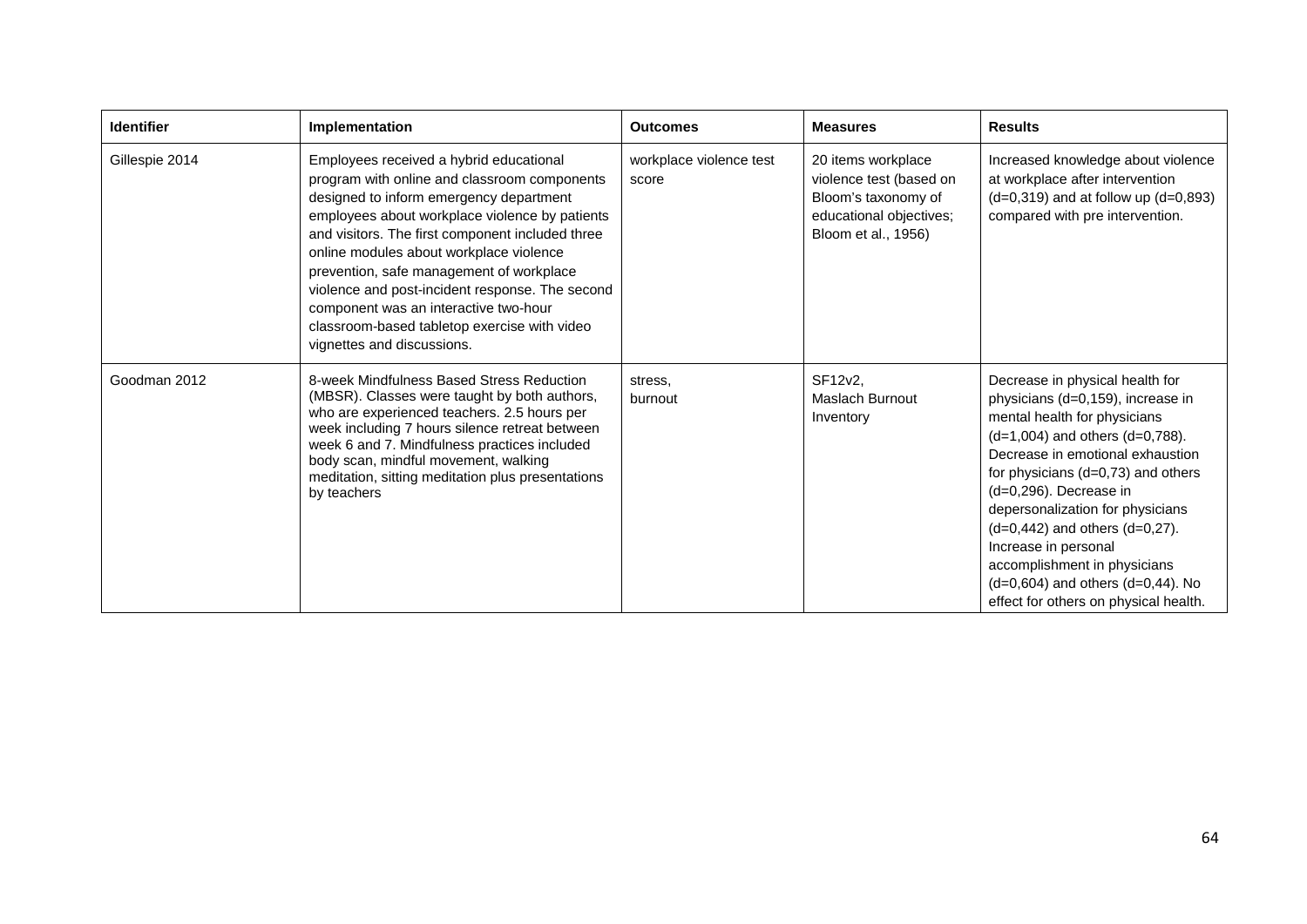| Identifier    | Implementation                                                                                                                                                                                                                                                                                                                                                                                                                                                                                                                                                                                                                                                                                                                                                                                                                             | <b>Outcomes</b>                                                                                                                                                   | <b>Measures</b>                                                                                                                                                                                                                                                                                                                                                                 | <b>Results</b>                                                                                                                                                                                                                                                                                                                                                                                                                                                                                                                                                                                                                                                |
|---------------|--------------------------------------------------------------------------------------------------------------------------------------------------------------------------------------------------------------------------------------------------------------------------------------------------------------------------------------------------------------------------------------------------------------------------------------------------------------------------------------------------------------------------------------------------------------------------------------------------------------------------------------------------------------------------------------------------------------------------------------------------------------------------------------------------------------------------------------------|-------------------------------------------------------------------------------------------------------------------------------------------------------------------|---------------------------------------------------------------------------------------------------------------------------------------------------------------------------------------------------------------------------------------------------------------------------------------------------------------------------------------------------------------------------------|---------------------------------------------------------------------------------------------------------------------------------------------------------------------------------------------------------------------------------------------------------------------------------------------------------------------------------------------------------------------------------------------------------------------------------------------------------------------------------------------------------------------------------------------------------------------------------------------------------------------------------------------------------------|
| Grégoire 2015 | Pretest-post-test control group switching-<br>replication design. 5-week intervention consisting<br>of 15 min (10min in the morning before work and<br>5min just after lunch) daily audio sessions.<br>Participants were guided through brief body<br>scans and sitting meditation sessions. Each<br>week approached a new theme and they were<br>based on attention and awareness, acceptance<br>and openness, decentering, letting go, focusing<br>on the present moment and the practice of being<br>fully aware during everyday activities. At the end<br>of each audio session, employees were<br>encouraged to apply what they had learned<br>throughout the day, both at work and at home.<br>Additional training was provided in mid-training<br>meetings held by the Buddhist nun who has<br>prepared the audio sessions.         | mindfulness,<br>psychological distress,<br>anxiety,<br>depression,<br>fatigue,<br>negative affect,<br>level of satisfaction of<br>clients                         | <b>Mindfulness Attention</b><br>Awareness Scale,<br><b>Psychological Stress</b><br>Measure,<br>Subscale of the<br><b>Psychological Distress</b><br>Manifestation Scale,<br>Fatigue Scale,<br>Subscale 'Negative<br>affect' of the Positive and<br><b>Negative Affect</b><br>Schedule,<br>Survey for level of<br>satisfaction of the clients<br>developed by the<br>organization | Increased mindfulness (d=0,199)<br>and decreased stress (d=0,933),<br>anxiety-depression (d=0,813),<br>fatigue (d=0,676) and negative affect<br>$(d=1, 115)$ in treatment group<br>compared to control (t2).                                                                                                                                                                                                                                                                                                                                                                                                                                                  |
| Hansen 2015   | Self-rostering for at least 9 months by the use of<br>commercially available IT-software chosen by<br>the workplace. Three different software were<br>implemented in three different groups. Focus-<br>group interviews and individual interviews with<br>managers and employees were performed at<br>baseline and after 12 months to collect<br>qualitative data about the involved companies,<br>working conditions, and time schedules.<br>Eligible opportunities of self-rostering were<br>length of shift, starting and ending times,<br>possibility to transfer hours from one period to<br>another (a time-bank), and a point system for<br>distribution of unwanted hours of shifts.<br>Mandatory requirements for the workplaces to<br>participate were, that employees had the<br>possibility to choose what days they wanted or | emotional demands,<br>work pace,<br>influence,<br>social support from<br>colleagues,<br>social support from<br>supervisors,<br>job satisfaction,<br>negative acts | Copenhagen<br>psychosocial<br>Questionnaire,<br>6 items to examine social<br>climate,<br><b>Negative Acts</b><br>Questionnaire                                                                                                                                                                                                                                                  | Emotional demands: more in group a<br>$(d=1,701)$ , less in groups b and c<br>(d=7,233 and 22,988);<br>Quantitative demands: less in all<br>groups (d>0,783);<br>Work pace: less in group a and b<br>$(d>1,808)$ , more in group c<br>$(d=6,347);$<br>Influence: more in group a<br>(d=2,937), less in groups b and c<br>$(d>0, 904)$ ;<br>Job satisfaction: Less in group a<br>(d=1,342), more in groups b and c<br>(d > 4, 517);<br>Social support from colleagues:<br>more in all 3 groups (d>0,969);<br>Social support from supervisors: less<br>in group a $(d=4,007)$ , more in groups<br>b and c $(d>0, 554)$ ;<br>Work-related negative acts: more in |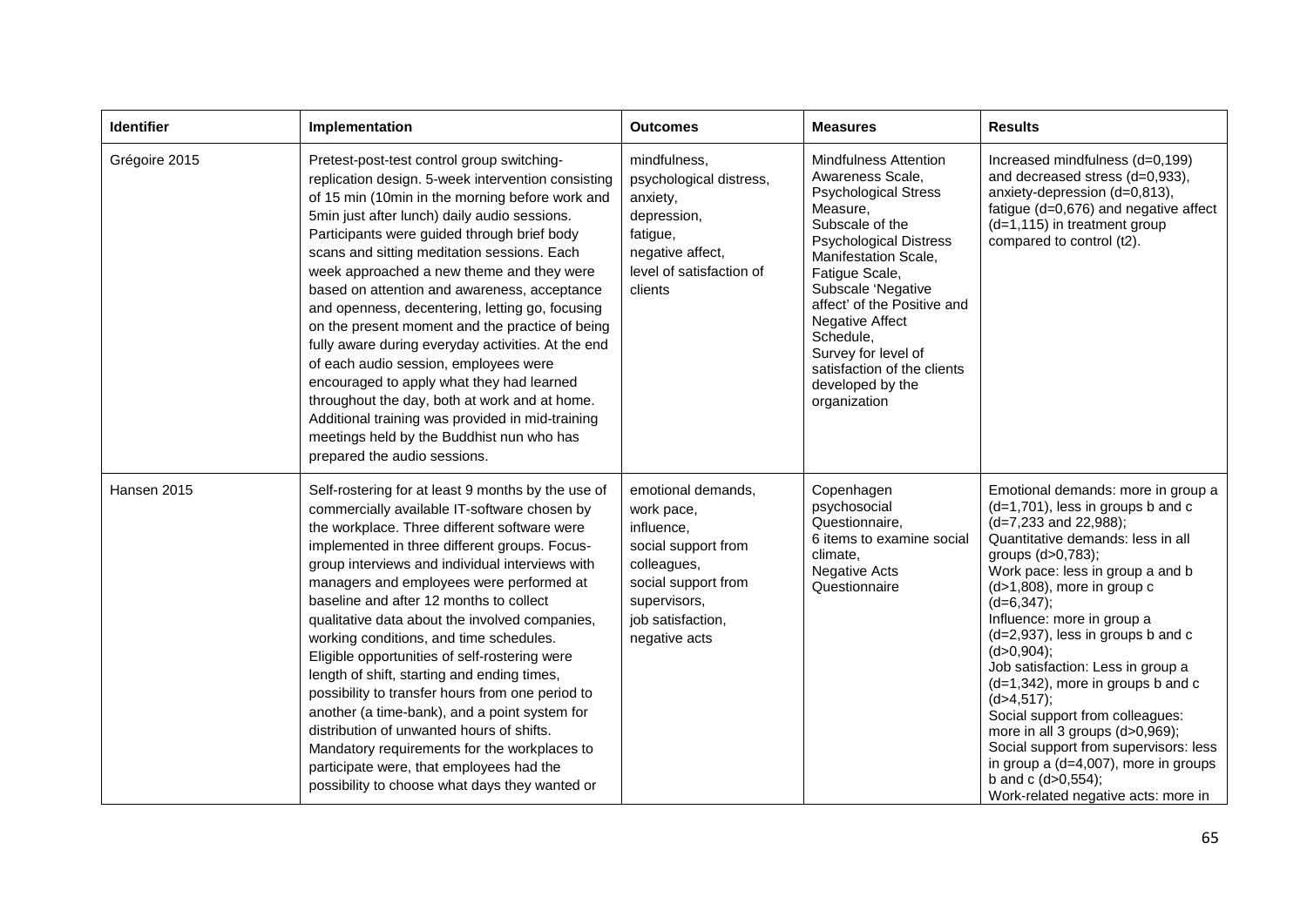| <b>Identifier</b> | Implementation                                                                                                                                                                                                                                                                                                                                                                                                                                                                                                                                                                                                                                                                                                                                                                                                                                                                                                                                                                                                                    | <b>Outcomes</b>                                                                                                                     | <b>Measures</b>                                                                                                                                                                          | <b>Results</b>                                                                                                                      |
|-------------------|-----------------------------------------------------------------------------------------------------------------------------------------------------------------------------------------------------------------------------------------------------------------------------------------------------------------------------------------------------------------------------------------------------------------------------------------------------------------------------------------------------------------------------------------------------------------------------------------------------------------------------------------------------------------------------------------------------------------------------------------------------------------------------------------------------------------------------------------------------------------------------------------------------------------------------------------------------------------------------------------------------------------------------------|-------------------------------------------------------------------------------------------------------------------------------------|------------------------------------------------------------------------------------------------------------------------------------------------------------------------------------------|-------------------------------------------------------------------------------------------------------------------------------------|
|                   | did not want to work.                                                                                                                                                                                                                                                                                                                                                                                                                                                                                                                                                                                                                                                                                                                                                                                                                                                                                                                                                                                                             |                                                                                                                                     |                                                                                                                                                                                          | groups a and b $(d=0,409)$ , less in<br>group $c$ (d=7,5);<br>Person related negative acts: less in<br>all 3 groups (d>8).          |
| Hasson 2014       | A risk assessment of psychosocial risk factors<br>was made by the researchers. In addition, a<br>focus group with employees and researchers<br>was formed to identify prioritized organizational<br>changes targeting the adverse psychosocial<br>factors of each department. These changes were<br>suggested to the managers. Examples of<br>changes implemented: creation of joint union-<br>management committees, mandated to examine<br>and make recommendations on issues related to<br>work organization; the development and<br>implementation of a pilot coaching program to<br>assist in the integration of young recruits and<br>new managers into the organization; an increase<br>in the workforce and long-term leave<br>replacements; the reinstatement of workers after<br>long-term absence, using a multidisciplinary<br>approach. Organizational restructuring aimed at<br>bringing together existing teams working on<br>complementary tasks to facilitate the use of<br>expertise and promote collaboration. | psychological demands,<br>decision latitude,<br>social support from<br>supervisor,<br>social support from<br>colleagues,<br>rewards | Employee perceptions of<br>exposure to and impact<br>of changes (adapted by<br>Eklöf and Hagberg,<br>2006),<br>Job Content<br>Questionnaire.<br>Effort-Reward Imbalance<br>Questionnaire | There were no effects on<br>psychological demand, decision<br>latitude, social support from<br>supervisors or colleague, or reward. |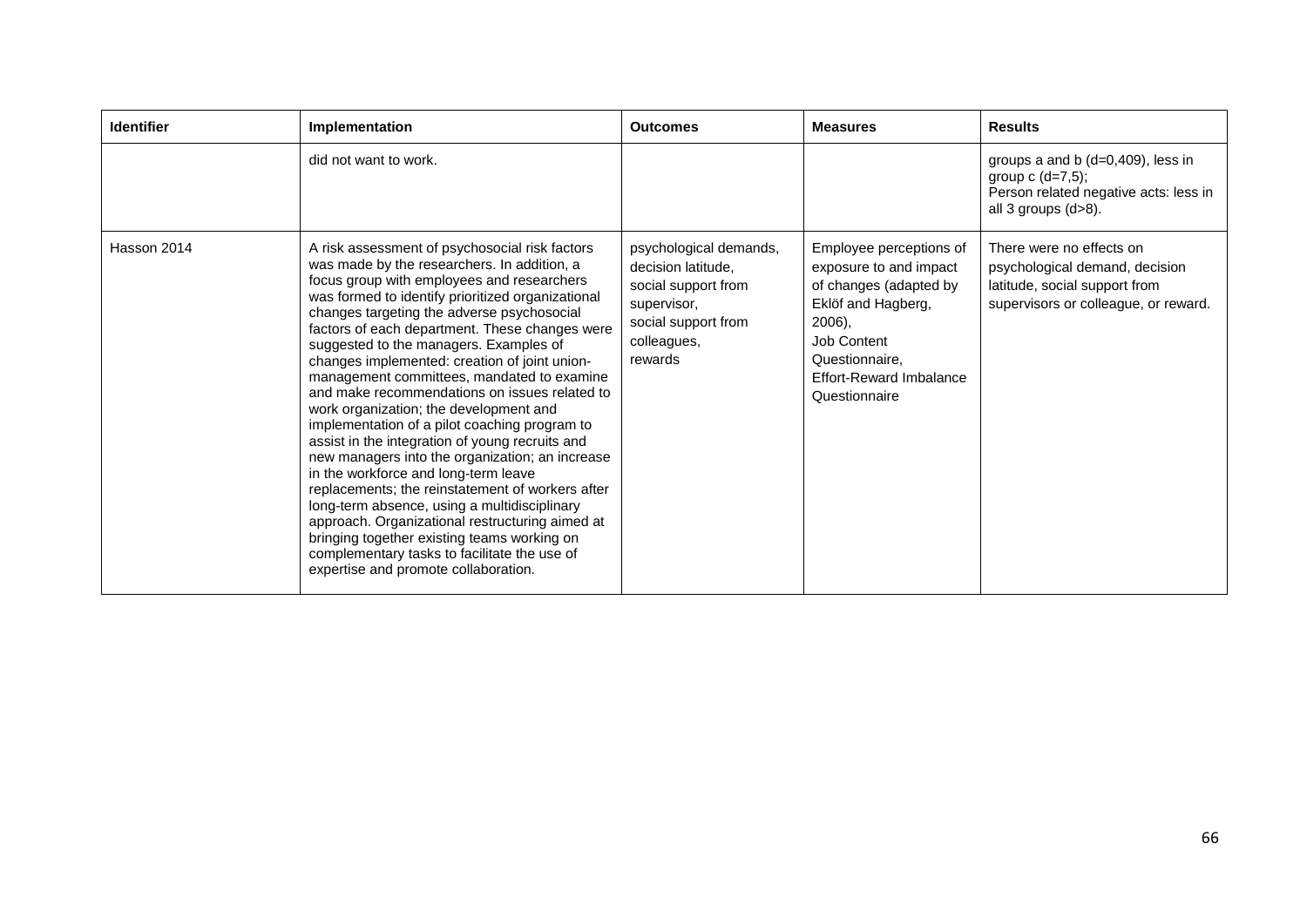| Identifier        | Implementation                                                                                                                                                                                                                                                                                                                                                                                                                                                                                                                                                                                                                                                                                             | <b>Outcomes</b>                                                               | <b>Measures</b>                                                                                                                                                                                                  | <b>Results</b>                                                                                                                                                                                                                                                                                                                                                                                                                   |
|-------------------|------------------------------------------------------------------------------------------------------------------------------------------------------------------------------------------------------------------------------------------------------------------------------------------------------------------------------------------------------------------------------------------------------------------------------------------------------------------------------------------------------------------------------------------------------------------------------------------------------------------------------------------------------------------------------------------------------------|-------------------------------------------------------------------------------|------------------------------------------------------------------------------------------------------------------------------------------------------------------------------------------------------------------|----------------------------------------------------------------------------------------------------------------------------------------------------------------------------------------------------------------------------------------------------------------------------------------------------------------------------------------------------------------------------------------------------------------------------------|
| Hirokawa 2012     | Employees of a Japanese hospital participated in<br>an educational program about stress<br>management. This Stress management program<br>included a lecture about stress, relaxation<br>training and assertive training.                                                                                                                                                                                                                                                                                                                                                                                                                                                                                   | job stress,<br>coping strategies,<br>mental health,<br>interpersonal behavior | <b>Job Content</b><br>Questionnaire,<br>Stress-coping scale,<br>Communion-agency<br>scale                                                                                                                        | Support from supervisor lower in<br>intervention (d=0.15) and support<br>from coworker higher in intervention<br>group (d=0.26).<br>Active (d=0.41) and passive coping<br>(d=0.15) higher in intervention group.<br>Mental health better in intervention<br>group (d=0.22).<br>Higher assertiveness (d=0.57),<br>cooperativeness (d=0.12),<br>aggressiveness (d=0.36) and lower<br>dependency (d=0.56) in intervention<br>group. |
| Hosseinabadi 2013 | Two educational sessions were held to make<br>participants familiar with the issues of group<br>dynamics, problem-solving training, techniques<br>of quality circles, role of each member, and<br>procedures of the circles. Employees were then<br>divided into three circles. The members of the<br>circles convened once a week, identified<br>problems, and discussed their causes through<br>brainstorming. Then, in subsequent sessions<br>they prioritized the problems and suggested and<br>discussed possible solutions. Best solutions<br>were chosen and referred to the manager of the<br>emergency medical service of the city. Solutions<br>were returned back to the circles to be applied. | job satisfaction,<br>work-life quality                                        | Job satisfaction<br>questionnaire,<br>Walton's work-life quality<br>questionnaire                                                                                                                                | More motivation (d=1.194) and job<br>satisfaction (d=1.032) after the<br>intervention compared with the<br>control group. Compared with control<br>group a higher total scores of Quality<br>of work-life (d=0.724).<br>Better health factors (d=0.578)<br>compared with control.                                                                                                                                                |
| Hülsheger 2015    | Self-training interventions based upon key<br>elements and exercises of mindfulness-based<br>cognitive therapy and mindfulness based stress<br>reduction. Participants received some general<br>information about mindfulness and mindfulness<br>mediation along with instruction when and how<br>to perform the exercises. The following<br>mindfulness practices were taught: body scan,                                                                                                                                                                                                                                                                                                                 | trait mindfulness,<br>psychological detachment,<br>sleep quality and duration | <b>Mindfulness Attention</b><br>and Awareness Scale,<br>Recovery Experience<br>Questionnaire,<br>Pittsburgh Sleep Quality<br>Index.<br>Diary survey for 10<br>workdays to investigate<br>whether participate had | Correlation of mindfulness with<br>everyday sleep quality (r=0.13),<br>sleep duration (r=0.15), and<br>psychological detachment (r=0.28).                                                                                                                                                                                                                                                                                        |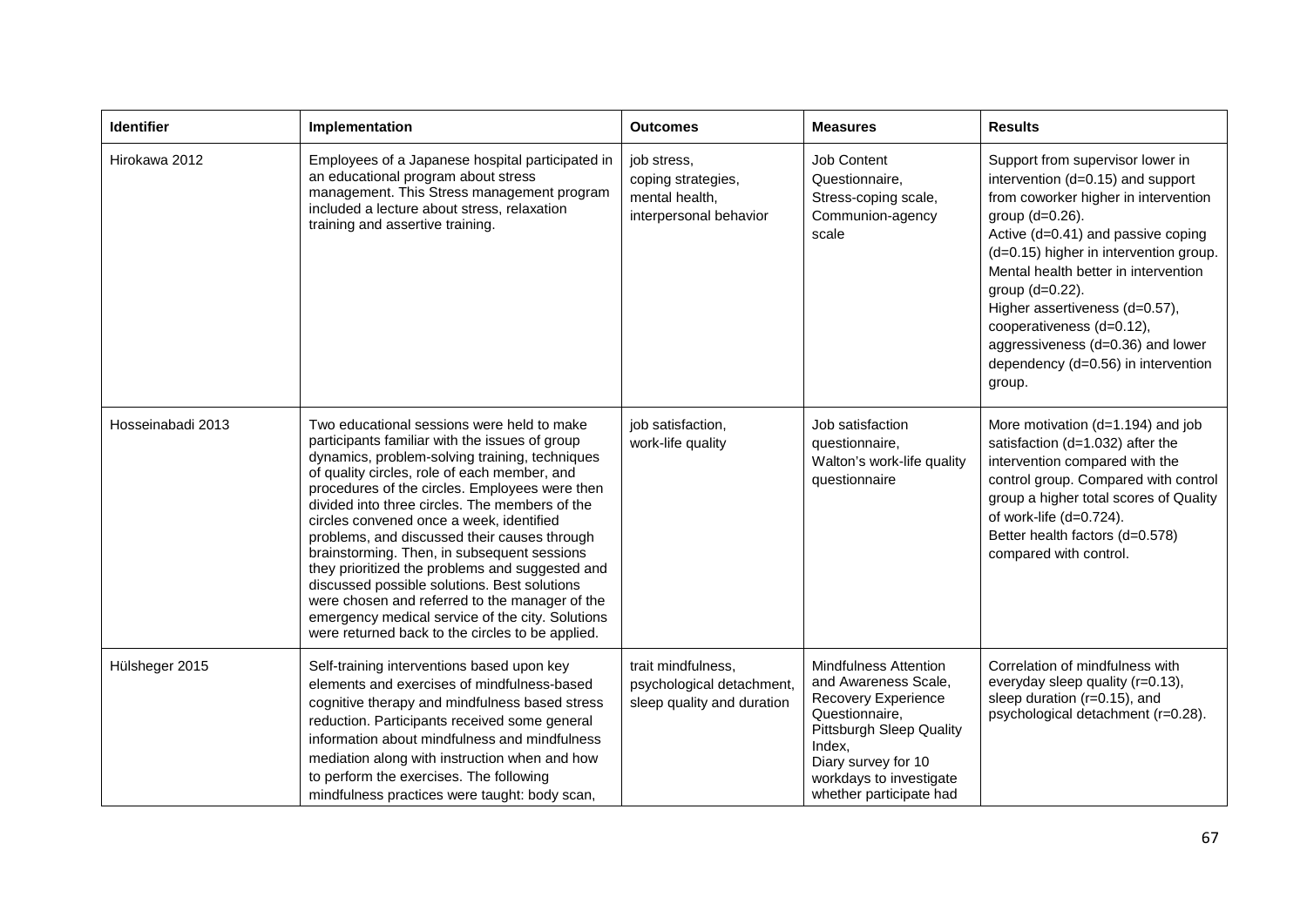| <b>Identifier</b> | Implementation                                                                                                                                                                                                                                                  | <b>Outcomes</b>                                                                                           | <b>Measures</b>                                                                                                                                                                                                                        | <b>Results</b>                                                                                                                                                                                                                                                                                                                                                                                                      |
|-------------------|-----------------------------------------------------------------------------------------------------------------------------------------------------------------------------------------------------------------------------------------------------------------|-----------------------------------------------------------------------------------------------------------|----------------------------------------------------------------------------------------------------------------------------------------------------------------------------------------------------------------------------------------|---------------------------------------------------------------------------------------------------------------------------------------------------------------------------------------------------------------------------------------------------------------------------------------------------------------------------------------------------------------------------------------------------------------------|
|                   | three-minute Breathing Space, the Mindful<br>Routine Activity exercise, and a Loving Kindness<br>Meditation exercise.                                                                                                                                           |                                                                                                           | engaged in their<br>exercises                                                                                                                                                                                                          |                                                                                                                                                                                                                                                                                                                                                                                                                     |
| Imamura 2015      | The intervention group got access to a six week<br>online CBT program. The program consisted of a<br>weekly 30-minute training session on CBT skills,<br>including: self-monitoring, cognitive restructuring,<br>relaxation, assertiveness and problem solving. | work engagement,<br>work performance,<br>sick leave                                                       | Utrecht Work<br>Engagement Scale,<br>WHO Health and Work<br>Performance<br>Questionnaire,<br>Subjective sick leave                                                                                                                     | Increased work performance after 3<br>months (d=0.1) in treatment group.<br>Less sick days after 3 (d=0.141) and<br>6 months $(d=0.717)$ in treatment<br>group.<br>No effect on work engagement and<br>performance after 6 months.                                                                                                                                                                                  |
| Jeffcoat 2012     | Participants read a book about Acceptance and<br>Commitment Therapy for two months, and<br>completed exercises and quizzes.                                                                                                                                     | general health,<br>depression,<br>anxiety,<br>stress.<br>psychological flexibility,<br>mindfulness skills | <b>General Health</b><br>Questionnaire,<br><b>Depression Anxiety</b><br>Stress Scales (only<br>subscales Anxiety,<br>Depression and Stress),<br>Acceptance and Action<br>Questionnaire,<br>Kentucky Inventory of<br>Mindfulness Skills | Less general health (d=0.4), more<br>depression for normal depressed<br>(0.155) and less for much depressed<br>(d=0.435). More anxiety for normal<br>anxious (d=0.19) and less for much<br>anxious (d=0.266). Less stress for<br>much stressed (d=0.347).<br>Increase in psychological flexibility<br>$(d=0.222)$ and mindfulness $(d=0.662)$<br>in intervention group. No effect on<br>stress for normal stressed. |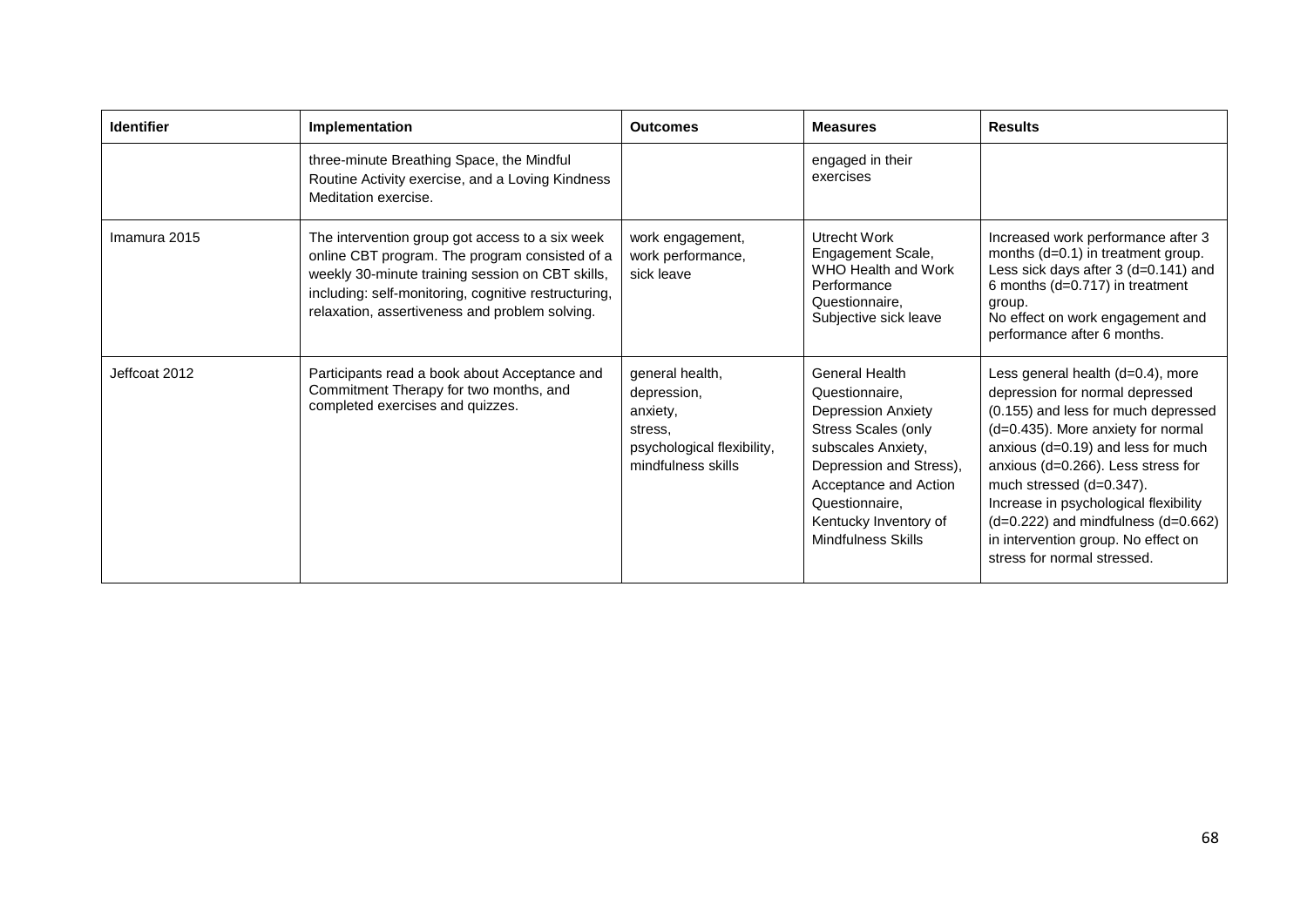| <b>Identifier</b> | Implementation                                                                                                                                                                                                                                                                                                                                                                                                                                                                                                                                                                                                                                                                                                                                              | <b>Outcomes</b>                                                                                                                                                                     | <b>Measures</b>                                                                                                                                                                                        | <b>Results</b>                                                                                                                                                                                                                                                                                                                                                                                                                                                                                                                                                                                                                                                                                                                                        |
|-------------------|-------------------------------------------------------------------------------------------------------------------------------------------------------------------------------------------------------------------------------------------------------------------------------------------------------------------------------------------------------------------------------------------------------------------------------------------------------------------------------------------------------------------------------------------------------------------------------------------------------------------------------------------------------------------------------------------------------------------------------------------------------------|-------------------------------------------------------------------------------------------------------------------------------------------------------------------------------------|--------------------------------------------------------------------------------------------------------------------------------------------------------------------------------------------------------|-------------------------------------------------------------------------------------------------------------------------------------------------------------------------------------------------------------------------------------------------------------------------------------------------------------------------------------------------------------------------------------------------------------------------------------------------------------------------------------------------------------------------------------------------------------------------------------------------------------------------------------------------------------------------------------------------------------------------------------------------------|
| Jeon 2012         | Two interventions: Person Centred Care (PCC)<br>and Dementia Care Mapping (DCM) were<br>provided.<br>PCC: two days off-site education in PCC for two<br>staff members, two full day field visits to assist<br>these staff members with developing individual<br>resident care plans and implementing PCC in the<br>work setting. Followed by ongoing telephone<br>consult.<br>DCM: Three day DCM and PCC education and<br>training for two employees, conduct DCM for all<br>participating residents, advice is given on<br>preparation and implementation for person<br>centred care plans for each mapped resident<br>and guidance for DCM trained staff on how to<br>implement and evaluate resident outcomes.<br>Followed by ongoing telephone support. | burnout.<br>psychological morbidity,<br>attitudes and reactions<br>toward resident<br>behavioural disturbances,<br>perceived managerial<br>support,<br>quality of care interactions | Maslach Burnout<br>Inventory-Human<br><b>Services Survey</b><br><b>General Health</b><br>Questionnaire<br>Neuropsychiatric<br>Inventory for the Nursing<br>Home<br>Quality of Interactions<br>Schedule | Higher emotional exhaustion of DCM<br>$(d=0, 146)$ and PSS $(d=0, 764)$ at post<br>measurement, lower in DCM<br>$(d=1,796)$ and PSS $(d=0,789)$ at<br>follow up.<br>Lower depersonalization in both<br>groups at post measurement and<br>follow up<br>(d=0,28/0,858/2,822/3,015).<br>Higher scores on personal<br>accomplishment for DCM (d=1,572)<br>and PCC $(d=1, 184)$ at post<br>measurement, and lower at follow up<br>(DCM: d=0,539, PCC: d=1,271).<br>Improved general health at post<br>measurement (DCM: d=0,688, PCC:<br>d=0,271) and decreased for follow<br>up (DCM: d=1,147, PCC: d=0,271).<br>Lower perception of support from<br>management in both groups on both<br>measurement points (d>1,101).<br>All compared to control group. |
| Kaspereen 2012    | A relaxation program including mediation, deep<br>breathing and relaxing music was implemented<br>in a school setting. Group sessions were given<br>by an experienced instructor and were held<br>during pre-periods, lunches, and before and after<br>school.                                                                                                                                                                                                                                                                                                                                                                                                                                                                                              | perceived stress.<br>perceived work stress,<br>life satisfaction                                                                                                                    | Perceived Stress Scale,<br><b>Professional Life Stress</b><br>Scale,<br>Satisfaction With Life<br>Scale                                                                                                | Lower stress $(d=1.045)$ , work stress<br>(d=0,788), and higher life satisfaction<br>(d=0,945) in treatment group<br>compared to control.                                                                                                                                                                                                                                                                                                                                                                                                                                                                                                                                                                                                             |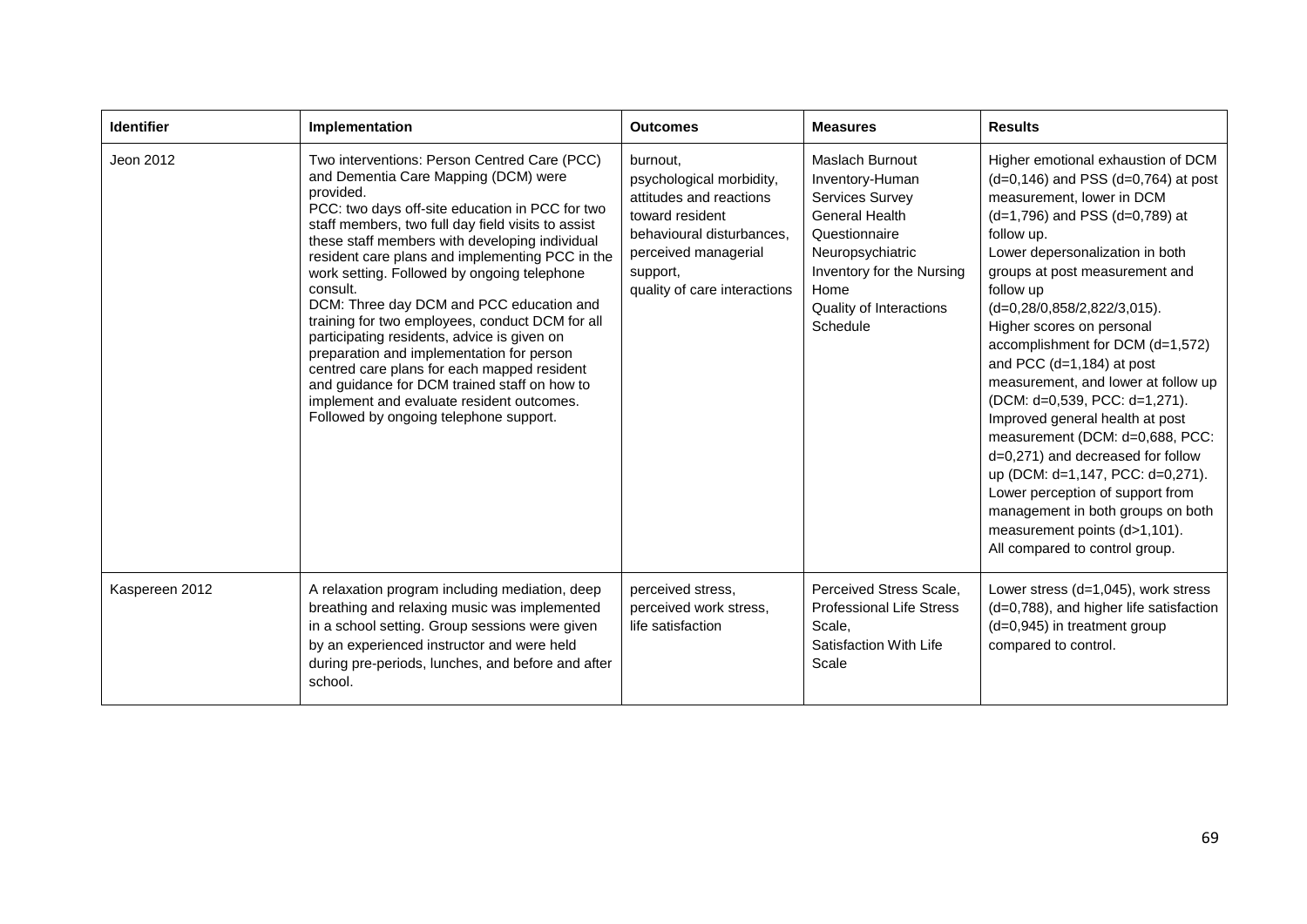| <b>Identifier</b> | Implementation                                                                                                                                                                                                                                                                                                                                                                                                                                                                                                                                                                                                                                                                                                           | <b>Outcomes</b>                                               | <b>Measures</b>                                                                                                                                                                                                                                                                                                                                                                 | <b>Results</b>                                                                                                                                       |
|-------------------|--------------------------------------------------------------------------------------------------------------------------------------------------------------------------------------------------------------------------------------------------------------------------------------------------------------------------------------------------------------------------------------------------------------------------------------------------------------------------------------------------------------------------------------------------------------------------------------------------------------------------------------------------------------------------------------------------------------------------|---------------------------------------------------------------|---------------------------------------------------------------------------------------------------------------------------------------------------------------------------------------------------------------------------------------------------------------------------------------------------------------------------------------------------------------------------------|------------------------------------------------------------------------------------------------------------------------------------------------------|
| Ketelaar 2013     | Participants were screened and based on that<br>screening they got tailored feedback and offered<br>one of the following e-mental health courses:<br>Psyfit: aimed at enhancing mental fitness<br>Strong at work: aimed at gaining insight into<br>work stress and learning skills to cope with it<br>Colour your life: aimed at tackling depressive<br>symptoms<br>Don't panic online: aimed at reducing panic<br>symptoms<br>Drinking less: aimed at reducing risky drinking<br>behaviour.                                                                                                                                                                                                                             | work ability,<br>work-related fatigue                         | Nurses Work functioning<br>Questionnaire,<br>Four-Dimensional<br>Symptoms<br>Questionnaire, Distress<br>subscale,<br>Need for recovery<br>subscale of the Dutch<br>Questionnaire on the<br>Experience and<br>Evaluation of Work,<br>AUDIT-C,<br>Depression and anxiety<br>subscales of<br>Brief Symptom Inventory,<br>Patient health<br>Questionnaire,<br>Impact of Event Scale | No effects for work-related fatigue<br>and work ability between treatment<br>and control in post measurement<br>and follow up.                       |
| Ketelaar 2014     | Participants were screened. All participants<br>received automatically generated feedback on<br>screening results. The personalized feedback<br>was followed by online tailored advice, consisting<br>of an invitation to follow an E-mental health<br>course and (if applicable) the receipt of an<br>onscreen educational leaflet with advice on how<br>to improve work functioning. The following e-<br>mental health courses were offered:<br>Psyfit: aimed at enhancing mental fitness<br>Strong at work: aimed at gaining insight into<br>work stress and learning skills to cope with it<br>Colour your life: aimed at tackling depressive<br>symptoms<br>Don't panic online: aimed at reducing panic<br>symptoms | impaired work functioning,<br>stress,<br>work-related fatigue | <b>Nurses Work Functioning</b><br>Questionnaire,<br>Distress subscale of the<br>Four-Dimensional<br>Symptoms<br>Questionnaire,<br>The need for recovery<br>subscale of the Dutch<br>Questionnaire on the<br>Experience and<br><b>Evaluation of Work</b>                                                                                                                         | Small decrease of impaired work<br>functioning (d=0,17), stress<br>(d=0,141), and work-related fatigue<br>(d=0,179) compared to pre<br>intervention. |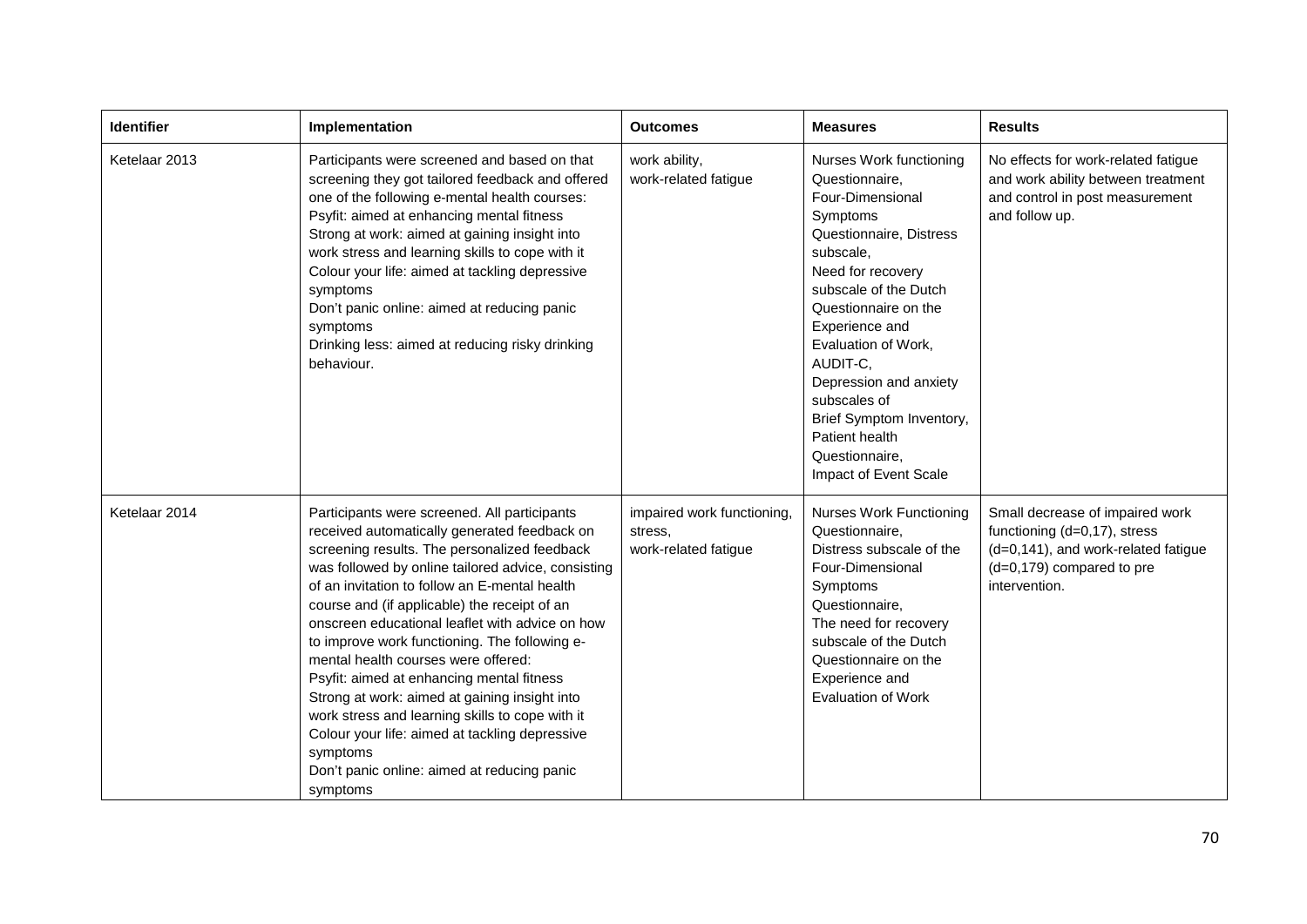| <b>Identifier</b> | Implementation                                                                                                                                                                                                                                                                                                                                                                                                                                                                                                                                                                                                                                                                                                                                                                                                | <b>Outcomes</b>                                                        | <b>Measures</b>                                                                                                                                | <b>Results</b>                                                                                                                                                                  |
|-------------------|---------------------------------------------------------------------------------------------------------------------------------------------------------------------------------------------------------------------------------------------------------------------------------------------------------------------------------------------------------------------------------------------------------------------------------------------------------------------------------------------------------------------------------------------------------------------------------------------------------------------------------------------------------------------------------------------------------------------------------------------------------------------------------------------------------------|------------------------------------------------------------------------|------------------------------------------------------------------------------------------------------------------------------------------------|---------------------------------------------------------------------------------------------------------------------------------------------------------------------------------|
|                   | Drinking less: aimed at reducing risky drinking<br>behaviour.                                                                                                                                                                                                                                                                                                                                                                                                                                                                                                                                                                                                                                                                                                                                                 |                                                                        |                                                                                                                                                |                                                                                                                                                                                 |
| Kettunen 2015     | The exercise group underwent a 12-month<br>exercise program, which contained 2-days<br>training camps at the Sport Institute of Finland.<br>They participated in lessons about health related<br>issues such as physical fitness and muscle care.<br>Groups were formed of 15-20 persons within the<br>same company and each group had a coach.<br>The program consisted of 2 supervised exercise<br>sessions and 3-5 unsupervised sessions per<br>week. Exercise intensity was monitored with<br>polar heart rate microcomputer and self-<br>documented in exercise diaries. The coach<br>viewed the content of these diaries twice a<br>month and gave feedback.                                                                                                                                            | stress symptoms,<br>mental resources,<br>cardiorespiratory fitness     | Lifestyle Questionnaire,<br>Electrically braked bicycle<br>ergometer,<br><b>Occupational Stress</b><br>Questionnaire,<br>Mental Resource Index | Higher mental ressources in exercise<br>compared to control group at post<br>measurement $(d=0,44)$ and follow up<br>$(d=0,31)$ .<br>No effects on stress and oxygen<br>uptake. |
| Kimura 2015       | Participants took part in a group session<br>presented by a CBT specialised. First the basis<br>of CBT (i.e. relationship between emotions,<br>cognition and behaviour) was explained, second<br>the column method was used (situation, mood,<br>automatic thought, evidence supporting and<br>refusing the automatic thought, adaptive<br>thoughts, and mood changes) to gain cognitive<br>restructuring skills followed by a group<br>discussion. Finally web-based CBT homework<br>for 1 month was given to practise the<br>restructuring method at least 3 times by using a<br>self-help-program by reflecting on work-related<br>stress. The "Depression & Anxiety Network -<br>Mental Health Skill-up Training program" was<br>used for homework to familiarize participants<br>with the column method. | Subjective work<br>performance,<br>subjective cognitive<br>flexibility | One item questionnaire<br>on work performance.<br>A two item questionnaire<br>on cognitive flexibility                                         | Higher work performance in<br>intervention group (d=3,012).<br>More subjective cognitive flexibility in<br>treatment group (d=3,227 and<br>$d=2,846$ ).                         |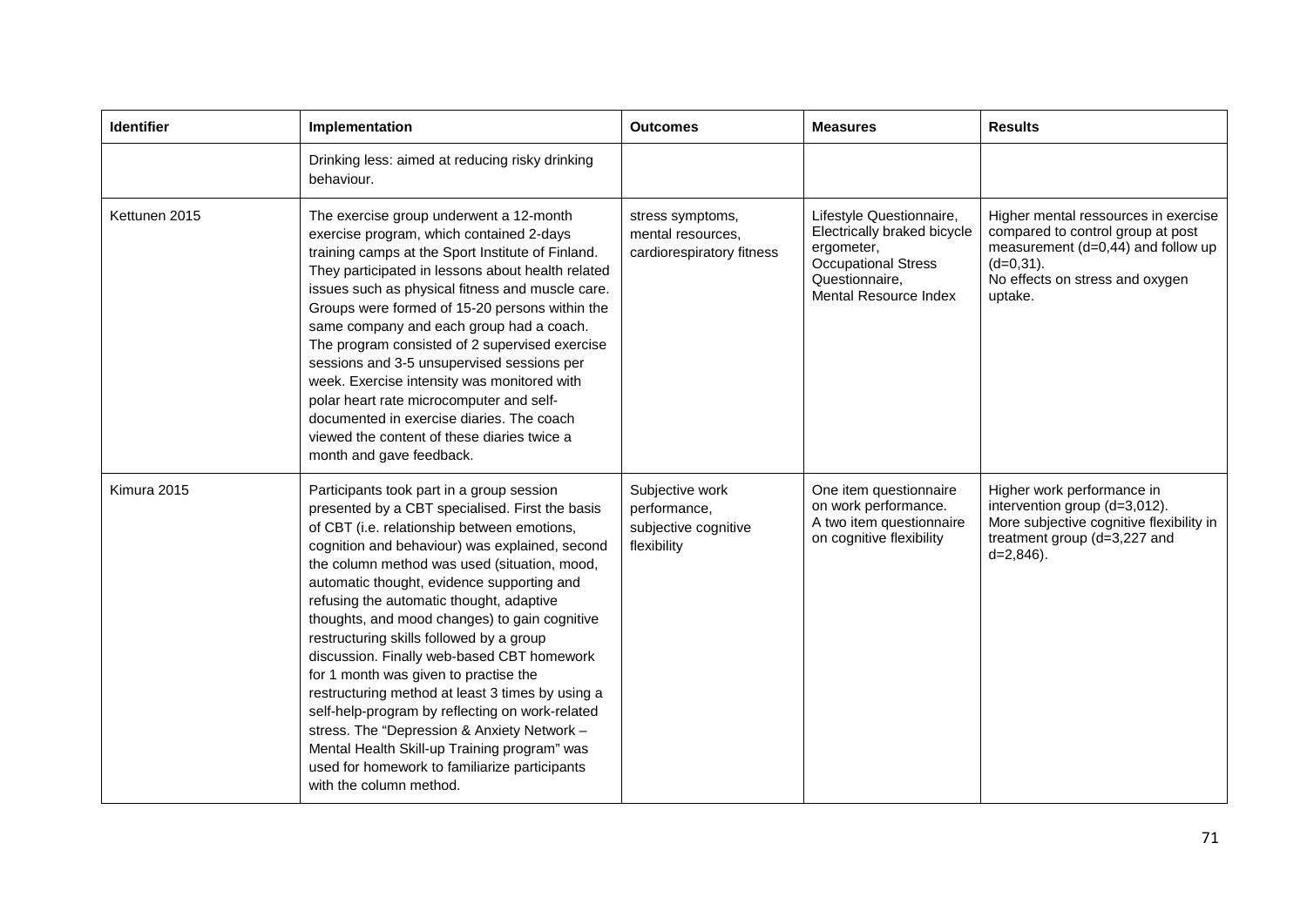| <b>Identifier</b> | Implementation                                                                                                                                                                                                                                                                                                                                                                                                                         | <b>Outcomes</b>                                                                                                         | <b>Measures</b>                                                                                                                                                                                                                                                           | <b>Results</b>                                                                                                                                                                                                                                                                                                                                                                                                                                                                                          |
|-------------------|----------------------------------------------------------------------------------------------------------------------------------------------------------------------------------------------------------------------------------------------------------------------------------------------------------------------------------------------------------------------------------------------------------------------------------------|-------------------------------------------------------------------------------------------------------------------------|---------------------------------------------------------------------------------------------------------------------------------------------------------------------------------------------------------------------------------------------------------------------------|---------------------------------------------------------------------------------------------------------------------------------------------------------------------------------------------------------------------------------------------------------------------------------------------------------------------------------------------------------------------------------------------------------------------------------------------------------------------------------------------------------|
| Kjellgren 2014    | Two off-site sessions for seven weeks in a<br>flotation tank. Participants were treated with<br>flotation-REST sessions (45 min each).                                                                                                                                                                                                                                                                                                 | energy and stress<br>experience,<br>anxiety,<br>depression,<br>dispositional optimism,<br>sleep quality,<br>mindfulness | Stress and Energy,<br>Hospital Anxiety,<br>Depression Scale,<br>Life Orientation Test,<br>Sleep Quality,<br>Mindfulness attention<br>awareness scale<br>(MAAS),<br>Visual Analog Scale,<br><b>Experienced Deviation</b><br>from Normal state                              | Less stress (d=0,994), energy<br>(d=0,172), anxiety (d=0,752),<br>depression (d=0,802) in floating<br>group.<br>More optimism (d=0,464) and sleep<br>quality (d=0,504).<br>All compared to control group.                                                                                                                                                                                                                                                                                               |
| <b>Koivu 2012</b> | Clinical supervisors implemented 19 group<br>processes lasting 1-3 years. 84 nurses<br>participated in the CS, but they were divided into<br>two groups according to their score on the<br>MCSS (high vs. low evaluation of the CS).<br>Control group did not attend any CS.                                                                                                                                                           | job demands,<br>job resources,<br>personal resources,<br>self-rated health,<br>burnout,<br>psychological distress       | Nordic Questionnaire of<br>Psychological and Social<br>Factors at Work,<br>Self-rated health,<br>Maslach Burnout<br>inventory-General<br>Survey,<br>General Health<br>Questionnaire,<br><b>Manchester Clinical</b><br><b>Supervision Scale (Finish</b><br>version) [MCSS] | Less quantitative demands for higher<br>evaluations group (d=0,225).<br>More control of work for higher<br>evaluations (d=0,133) and lower<br>evaluations group (d=0,124). Higher<br>social support for higher evaluations<br>group (d=0,122).<br>Higher intrinsic motivation for higher<br>evaluations (d=0,622) and lower<br>evaluations group (d=0,135).<br>No effects for demands in lower<br>evaluations group, role conflicts in<br>both groups and social support in<br>lower evaluations group. |
| Lloyd 2013        | Participants attended 3 three-hour training<br>sessions of an Acceptance and Commitment<br>Therapy (ACT) intervention. The training was<br>delivered in groups (8-12 persons) and its key<br>objectives were to first increase present moment<br>awareness and undermine unhelpful avoidance<br>of and entanglement with, one's thoughts and<br>emotions. The second objective was to teach<br>people acceptance and mindfulness as an | general mental health,<br>burnout,<br>psychological inflexibility                                                       | GHQ-12,<br>Maslach Burnout<br>Inventory - Human<br>Services Survey (MBI-<br>HSS),<br>Acceptance and Action<br>Questionnaire                                                                                                                                               | Less psychological flexibility<br>(d=0,227), strain (d=0,276), and<br>depersonalization (d=0,179)<br>compared to control group.<br>No effect on emotional exhaustion.                                                                                                                                                                                                                                                                                                                                   |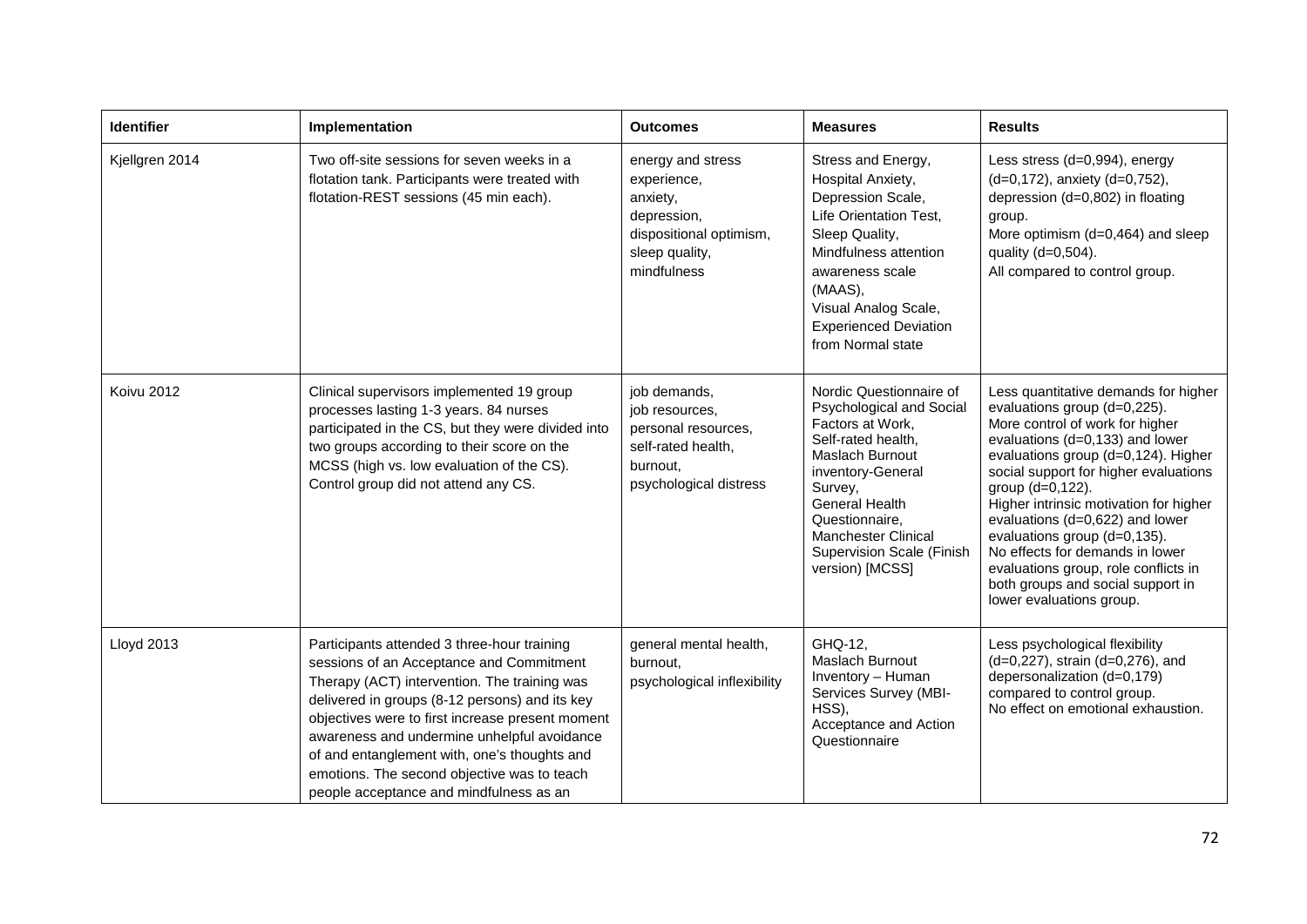| <b>Identifier</b> | Implementation                                                                                                                                                                                                                                                                                                                                                                                                                                                                                                                                                                      | <b>Outcomes</b>                                                                               | <b>Measures</b>                                                                                                                                                                                                                 | <b>Results</b>                                                                                                                                  |
|-------------------|-------------------------------------------------------------------------------------------------------------------------------------------------------------------------------------------------------------------------------------------------------------------------------------------------------------------------------------------------------------------------------------------------------------------------------------------------------------------------------------------------------------------------------------------------------------------------------------|-----------------------------------------------------------------------------------------------|---------------------------------------------------------------------------------------------------------------------------------------------------------------------------------------------------------------------------------|-------------------------------------------------------------------------------------------------------------------------------------------------|
|                   | alternative strategy for dealing with problematic<br>thoughts and feelings, and demonstrate how<br>these may be used to facilitate values-based<br>actions. The training consisted of various<br>metaphors, mindfulness, and cognitive defusion<br>techniques, as well as values and goals<br>clarification exercises.                                                                                                                                                                                                                                                              |                                                                                               |                                                                                                                                                                                                                                 |                                                                                                                                                 |
| Ly 2014           | Acceptance and commitment therapy (ACT) over<br>smartphone app. The intervention consisted of a<br>step-by-step behaviour program with the<br>purpose of educating the participant to use ACT<br>s six basic principles to handle their stress. The<br>intervention consisted of six modules, each<br>module started with a short audio lecture, 2-3<br>texts and 2-4 exercises. The intervention<br>entailed no physical meetings. Each participant<br>worked independently with the application, but<br>with the recommendation of spending about 15<br>min a day on the program. | general health,<br>perceived stress,<br>transformational<br>leadership effectiveness          | <b>General Health</b><br>Questionnaire<br><b>Perceived Stress Scale</b><br>Multifactor Leadership<br>Questionnaire                                                                                                              | Less general health in intervention<br>group (d=0,41), less perceived<br>stress (d=0,5), and higher perceived<br>effective leadership (d=0,49). |
| Malarkey 2013     | Low dose Mindfulness Based Intervention (MBI-<br>Id) to reduce the time committed to meetings and<br>formal mindfulness practice, while conducting<br>the sessions during the workday. The program<br>was delivered on-site and included reflective<br>writing, sharing among participants, mindfulness<br>instruction, yoga, and formal mindfulness<br>meditation, similar to traditional MBSR.                                                                                                                                                                                    | CRP,<br>$IL-6$ ,<br>cortisol,<br>leptin,<br>depression,<br>perceived stress,<br>sleep quality | Physical measurement,<br><b>Perceived Stress Scale</b><br>$(PSS)$ ,<br><b>Pittsburgh Sleep Quality</b><br>Index.<br>Center for<br>Epidemiological Studies -<br>Depression (CES-D),<br><b>Toronto Mindfulness</b><br>Scale (TMS) | CRP decreased in intervention group<br>(ES=0,23). No effect on IL-6 or<br>cortisol.                                                             |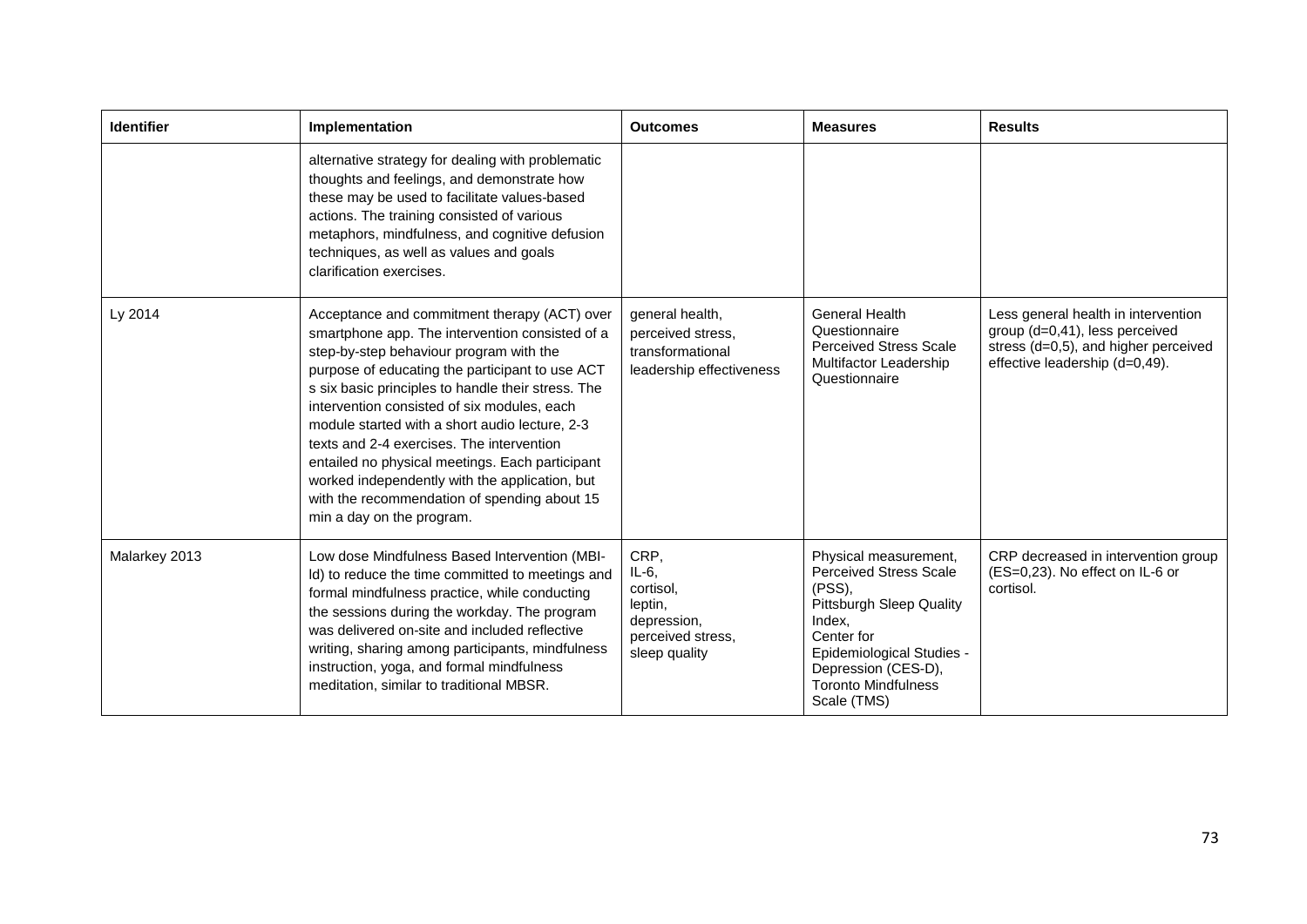| <b>Identifier</b> | Implementation                                                                                                                                                                                                                                                                                                                                                                                                                                                                               | <b>Outcomes</b>                                                                                                                                           | <b>Measures</b>                                                                                                                                                              | <b>Results</b>                                                                                                                                                                                                                                                                                                                                          |
|-------------------|----------------------------------------------------------------------------------------------------------------------------------------------------------------------------------------------------------------------------------------------------------------------------------------------------------------------------------------------------------------------------------------------------------------------------------------------------------------------------------------------|-----------------------------------------------------------------------------------------------------------------------------------------------------------|------------------------------------------------------------------------------------------------------------------------------------------------------------------------------|---------------------------------------------------------------------------------------------------------------------------------------------------------------------------------------------------------------------------------------------------------------------------------------------------------------------------------------------------------|
| Marx 2014         | Mindfulness-based Cognitive Therapy. Five<br>Groups followed a 8-week protocol for MBCT<br>with an additional orientation session to induct<br>the participants to the culture of the group, to aid<br>group bonding. MBCT was complemented with<br>appropriate modifications from MBSR such as<br>education around stress physiology with less<br>focus on depression and an emphasis on mindful<br>and difficult communications.                                                           | perceived stress.<br>self-compassion                                                                                                                      | <b>Perceived Stress Scale</b><br>(PSS; Cohen &<br>Williamson, 1988),<br>Self-Compassion Scale<br>(SCS, Neff, 2003)                                                           | A large effect was found on<br>perceived stress which decreased<br>between pre-test and 3 month follow-<br>up (F(1,40)= 15.73, p<0.001,<br>d=0.98) and between pre- and post-<br>test (d=0,76). Furthermore a large<br>effect was found on self-compassion<br>(F(1, 39)=19.01, p<0.001, d=0.81) at<br>3 months follow up, and d=0,67 at<br>post-test.   |
| Mazaheri 2012     | Education about the causes of stress in the<br>workplace and training in analysing conditions<br>that causes stress. After that, training on<br>relaxation techniques as well as deep muscle<br>relaxation, cue-controlled relaxation, and<br>breathing instruction training and rational<br>reorganization techniques are given.                                                                                                                                                            | stress inducing work roles                                                                                                                                | Occupational Role<br>Questionnaire (ORQ)<br>portion of the<br><b>Occupational Stress</b><br>Inventory-Revised (OSI-<br>R)                                                    | Decrease in role overload (d=0,522),<br>role insufficiency (d=0,565), role<br>ambiguity (d=0,389), role boundary<br>$(d=1,332)$ , responsibility $(d=0,468)$ ,<br>and increase in unpleasant physical<br>environment (d=0,458) compared to<br>control group.                                                                                            |
| Michel 2014       | Intervention to train the use of mindfulness as a<br>cognitive-emotional segmentation strategy. The<br>intervention consisted of exercises related to<br>mindfulness-based cognitive therapy (MBCT)<br>and mindfulness-based stress reduction<br>(MBSR). There were three modules that<br>comprised a part where participants received<br>basic information input combined with practical<br>exercises for the weekend. The second part was<br>a daily task for the following five workdays. | mindfulness,<br>psychological detachment<br>from work during time off;<br>strain-based work-family<br>conflict,<br>satisfaction with work-life<br>balance | Cognitive and Affective<br>Mindfulness Scale-<br>Revised (CAMS-R),<br>Recovery Experience<br>Quesionnaire,<br>WFC,<br>Satisfaction with Work-<br><b>Family Balance Scale</b> | Increase in mindfulness at t2<br>$(d=0,215)$ and t3 $(d=0,196)$ .<br>Increase in psychological<br>detachment at t2 (d=0,268) and t3<br>$(d=0, 247)$ .<br>Decrease in strain-based work-family<br>conflict at t2 ( $d=0,443$ ) and t3<br>$(d=0,356)$ .<br>Increase in satisfaction with work-life<br>balance at $t2$ (d=0,256) and $t3$<br>$(d=0,204)$ . |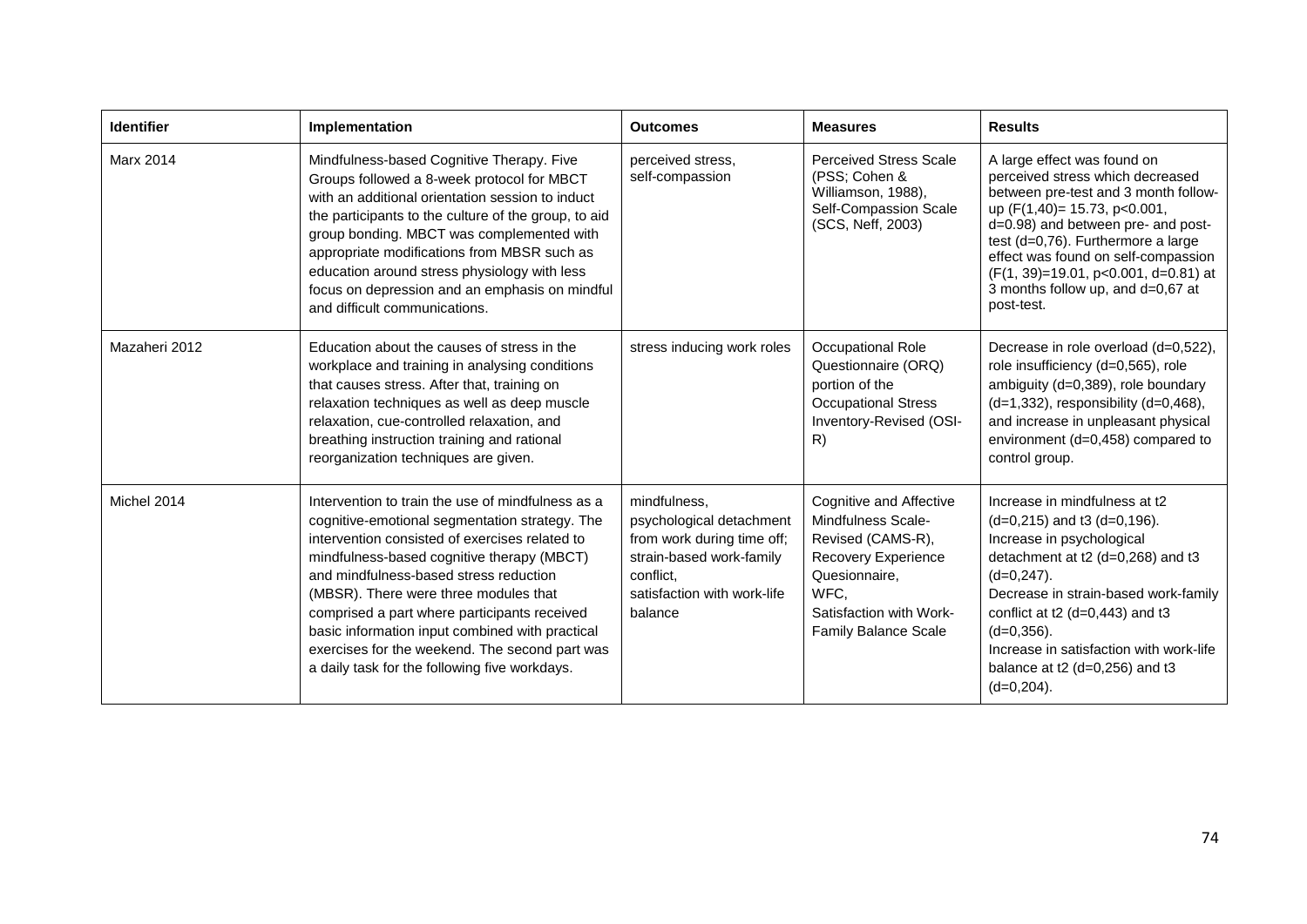| Identifier   | Implementation                                                                                                                                                                                                                                                                                                                                                                                                                                                                                                                                                                                                                                                             | <b>Outcomes</b>                                                                                                                   | <b>Measures</b>                                                                                                                                                                                                      | <b>Results</b>                                                                                                                                                                                                                                                                                                    |
|--------------|----------------------------------------------------------------------------------------------------------------------------------------------------------------------------------------------------------------------------------------------------------------------------------------------------------------------------------------------------------------------------------------------------------------------------------------------------------------------------------------------------------------------------------------------------------------------------------------------------------------------------------------------------------------------------|-----------------------------------------------------------------------------------------------------------------------------------|----------------------------------------------------------------------------------------------------------------------------------------------------------------------------------------------------------------------|-------------------------------------------------------------------------------------------------------------------------------------------------------------------------------------------------------------------------------------------------------------------------------------------------------------------|
| Moyle 2013   | Foot massage took place in a separate room<br>with a closed door. Each session lasted 10<br>minutes and staff could receive up to three<br>sessions a week.                                                                                                                                                                                                                                                                                                                                                                                                                                                                                                                | positive and negative<br>affect, staff experiences<br>and satisfaction,<br>blood pressure (systolic<br>and diastolic),<br>anxiety | Profile of Mood States-<br>Bipolar (POMS-Bipolar),<br>Staff Experience of<br>Working with Demented<br><b>Residents Questionnaire</b><br>(SWEDRQ),<br>Digital Wrist Blood<br>Pressure Monitor,<br>Faces Anxiety scale | Increase in positive affect in<br>massage group $(d=1, 145)$ , and also<br>in satisfaction (d=0,975) compared<br>to silent rest group.<br>Greater decrease in diastolic blood<br>pressure (Eta2=0,22), and anxiety<br>(Eta2=0,31) in massage group.                                                               |
| Nooryan 2012 | Training of emotional intelligence: 2 sessions<br>lasting 2 hours per week. First, definitions were<br>presented on emotional intelligence. Second,<br>training was undergone on empathy, problem-<br>solving methods, flexibility, thought control<br>methods, and methods of replacing negative<br>thought with positive thoughts, relaxation<br>techniques and methods of controlling anxiety.<br>Finally, required training was undergone on the<br>methods of identification of oneself and others,<br>and relationships with the others, independence,<br>self-concept and impulse control. Training was<br>supported through educational pamphlets and<br>booklets. | situational anxiety,                                                                                                              | 20-question Berger<br>situational anxiety (overt)<br>questionnaire,<br>Bar-on emotional<br>intelligence questionnaire                                                                                                | Increased anxiety in physicians<br>(d=0,514) compared to control. No<br>effect for nurses.                                                                                                                                                                                                                        |
| Orly 2012    | Cognitive behavioural intervention including:<br>teaching and practicing of breathing techniques<br>and progressive muscle relaxation, provision of<br>information regarding potential reactions to<br>stressors, identification of irrational ways of<br>thinking, skills for modifying negative ways of<br>thinking and acquiring problem-solving skills.<br>Each meeting started with a theoretical<br>presentation followed by practicing the relevant<br>skill(s).                                                                                                                                                                                                    | personality resources,<br>transitory mood variables                                                                               | SOC.<br>perceived Stress Scale,<br>profile of Mood states                                                                                                                                                            | Increase of sense of coherence<br>(d=0,757), less perceived stress<br>(d=0,382), increased tension-anxiety<br>(0,463), increased depression<br>(d=0,364), increased anger<br>(d=0,257), increased vigor<br>(d=0,725), increased fatigue<br>(d=3,442). No effect on confusion.<br>All effects compared to control. |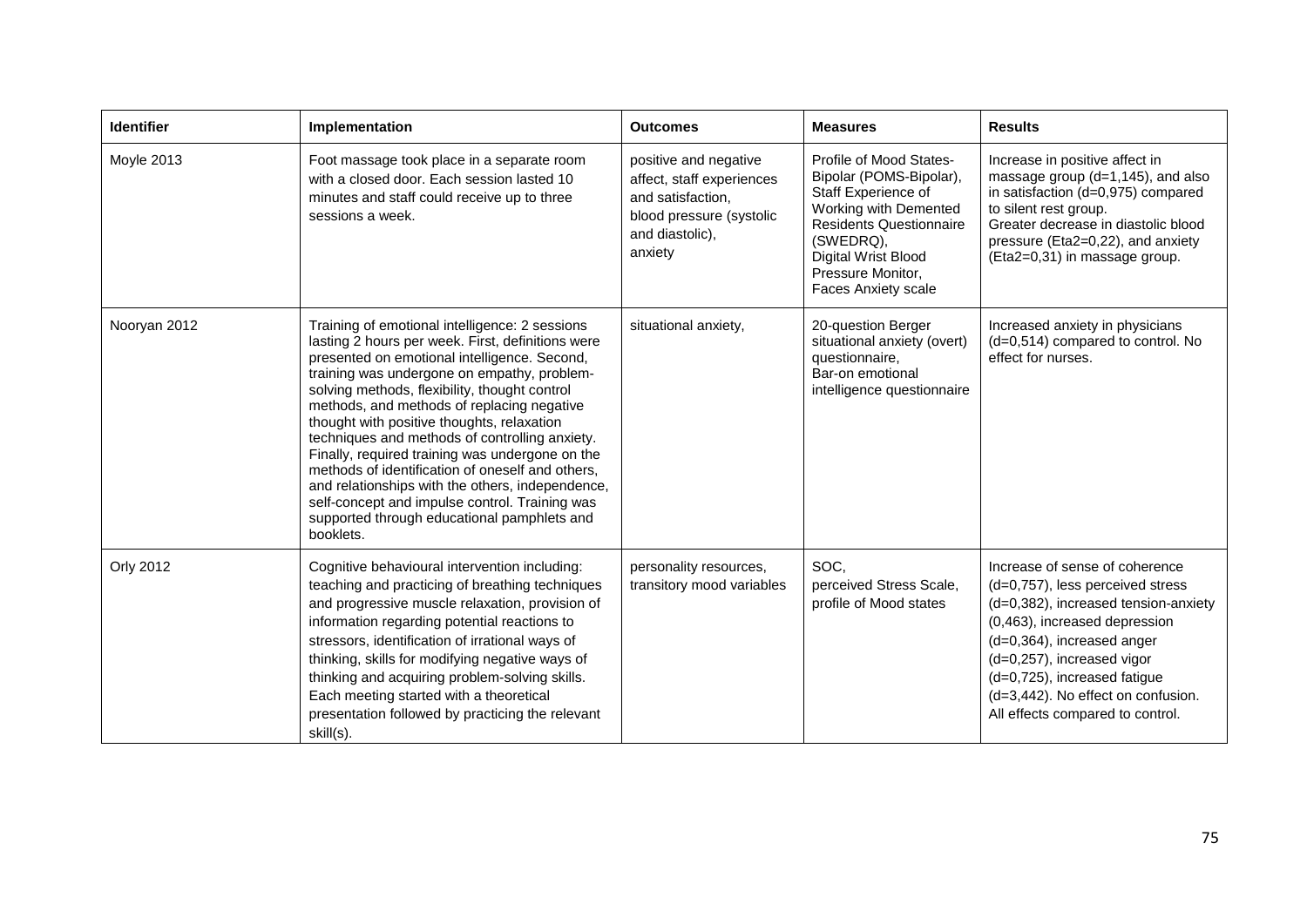| <b>Identifier</b> | Implementation                                                                                                                                                                                                                                                                                                                                                                                                                                                                                | <b>Outcomes</b>                                                                                                                      | <b>Measures</b>                                                                                                                                                                                                                                                                                                                                                                                             | <b>Results</b>                                                                                                                                                                                                                                                                            |
|-------------------|-----------------------------------------------------------------------------------------------------------------------------------------------------------------------------------------------------------------------------------------------------------------------------------------------------------------------------------------------------------------------------------------------------------------------------------------------------------------------------------------------|--------------------------------------------------------------------------------------------------------------------------------------|-------------------------------------------------------------------------------------------------------------------------------------------------------------------------------------------------------------------------------------------------------------------------------------------------------------------------------------------------------------------------------------------------------------|-------------------------------------------------------------------------------------------------------------------------------------------------------------------------------------------------------------------------------------------------------------------------------------------|
| Oude Hengel 2012  | Intervention combines theoretical information<br>with practical information from stakeholders. The<br>intervention consisted of two individual physical<br>training sessions, a rest-break tool for improving<br>balance between work and recovery, and two<br>empowerment training sessions to increase the<br>influence of the construction workers at the<br>worksite.                                                                                                                     | general health,<br>social support at work,<br>work engagement,<br>physical workload,<br>social support at work,<br>need for recovery | Need for recovery,<br>Job Content<br>Questionnaire (Karasek,<br>1998),<br>Modified version of the<br>Utrecht Work<br><b>Engagement Scale</b><br>(UWES-9; Schaufeli,<br>Bakker, & Salanova,<br>2006),<br>3 Items of the Periodical<br><b>Health Screenings survey</b><br>in the construction<br>industry<br>VBBA (Dutch<br>questionnaire on<br>Experience and<br>Assessment of Work;<br>Van Veldhoven, 2002) | Decrease in work engagement<br>$(d=0,266)$ after 3 months, and<br>increase (d=0,117) after 12 months.<br>No effects on social support for 3 or<br>12 months.<br>Slightly increase in physical<br>workload after 3 (d=0,125) and 12<br>months (d=0,125).<br>All compared to control group. |
| Oude Hengel 2013  | Two individual training sessions with a physical<br>therapist aimed at lowering the physical<br>workload, a rest-break tool to improve the<br>balance between work and recovery.<br>Furthermore, two empowerment training<br>sessions were given to increase the workers<br>influence at the worksite including: taking<br>responsibility for own health, discussing with<br>colleagues about the responsibility for own<br>behaviour and improving the communication with<br>the supervisor. | work ability,<br>physical and mental<br>health status                                                                                | Work Ability Index,<br>Short-Form Health<br>Survey (SF-12)                                                                                                                                                                                                                                                                                                                                                  | Increase in work ability after<br>$3(d=0, 152)$ and 12 months<br>(d=0,183), and mental health after 3<br>$(d=0,239)$ and 12 months $(d=0,299)$ ,<br>compared to control group.<br>No effect for physical health at post<br>measurement or 12 months follow<br>up.                         |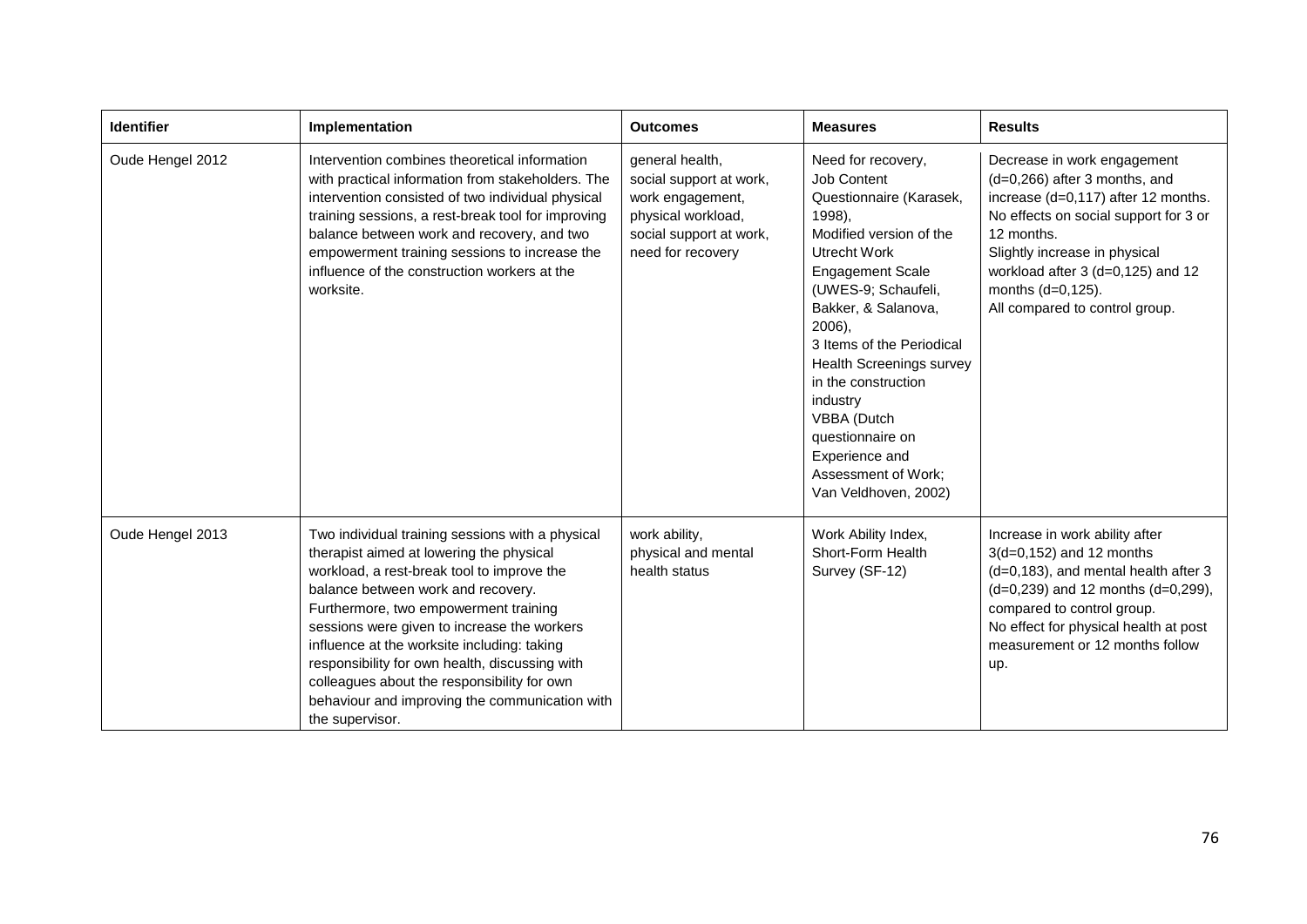| <b>Identifier</b> | Implementation                                                                                                                                                                                                                                                                                                                                                                                                                                                                                | <b>Outcomes</b>                                                                                         | <b>Measures</b>                                                                                                                                                                            | <b>Results</b>                                                                                                                                                                                                                                                                                                                                                                                                                                                                              |
|-------------------|-----------------------------------------------------------------------------------------------------------------------------------------------------------------------------------------------------------------------------------------------------------------------------------------------------------------------------------------------------------------------------------------------------------------------------------------------------------------------------------------------|---------------------------------------------------------------------------------------------------------|--------------------------------------------------------------------------------------------------------------------------------------------------------------------------------------------|---------------------------------------------------------------------------------------------------------------------------------------------------------------------------------------------------------------------------------------------------------------------------------------------------------------------------------------------------------------------------------------------------------------------------------------------------------------------------------------------|
| Ouweneel 2013     | A web-based intervention was designed to<br>enhance participants' levels of positive emotions,<br>self-efficacy and work engagement. The program<br>consisted of three types of assignments:<br>happiness assignments, goal setting<br>assignments, and resource building<br>assignments. Participants were given three<br>assignments (combination of watching a movie<br>clip, describing something on paper, and actually<br>conducting particular behaviour in the workplace)<br>per week | positive emotions,<br>self-efficacy,<br>work engagement                                                 | Job-related Affective<br><b>Well-Being Scale</b><br>(JAWS),<br>Self-constructed following<br>Bandura,<br>Utrecht Work<br><b>Engagement Scale</b><br>(UWES)                                 | Increase in positive emotions<br>(d=3,195), self-efficacy (d=6,283),<br>and work engagement (d=0,208) in<br>favour of self enhancement group<br>compared to control group.                                                                                                                                                                                                                                                                                                                  |
| Page 2012         | A Working wellness program was implemented<br>including education about what workplace well-<br>being entails, looking for character strengths and<br>applying job crafting, setting of goals and action<br>plans, discussing how to cultivate flow and<br>discussing how to optimize relationships at and<br>outside of work.                                                                                                                                                                | subjective well-being,<br>psychological well-being,<br>affective well-being,<br>work-related well-being | Satisfaction with Life<br>scale,<br>Positive and Negative<br>Affect Schedule,<br>Workplace Well-being<br>Index.<br>Affective Well-Being<br>Scale,<br>Scales of Psychological<br>Well-Being | Improve in psychological well-being<br>post intervention (d=0,21), and after<br>6 months (d=0,155).<br>Improvement in subjective well-being<br>post intervention (d=0,338) and after<br>6 months (d=0,189).<br>Less work-related well-being post<br>intervention (d=0,216).<br>Improvement in affective well-being<br>post intervention (d=1,305) and after<br>6 months (d=0,999).<br>All effects compared to control<br>group.<br>No effect for work-related well-being<br>after 6 months. |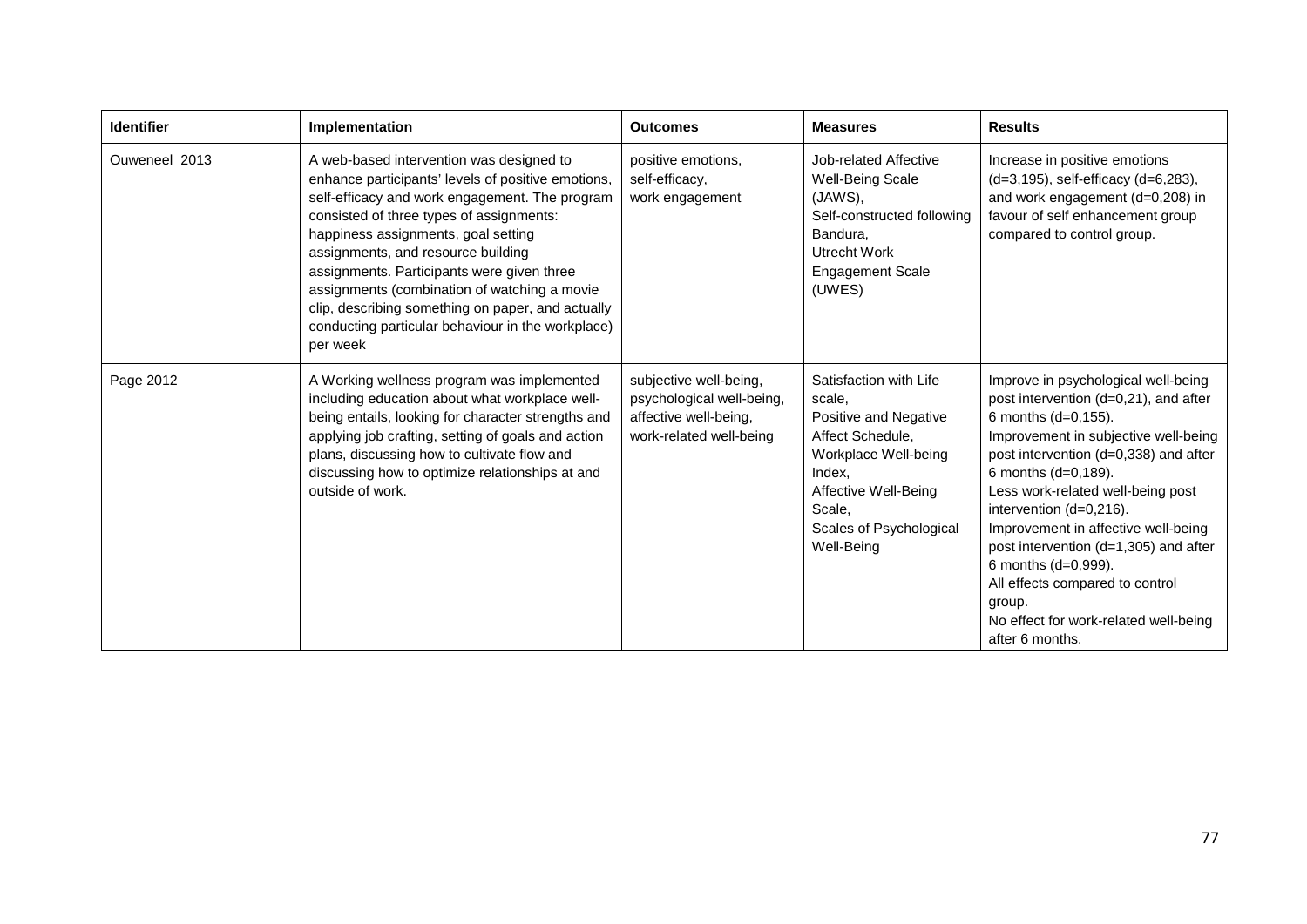| <b>Identifier</b> | Implementation                                                                                                                                                                                                                                                                                                                                                                                                                                        | <b>Outcomes</b>                                                                                                                     | <b>Measures</b>                                                                                                                                                                                                                                                                                                                             | <b>Results</b>                                                                                                                                                                                                                                                                                                                                                               |
|-------------------|-------------------------------------------------------------------------------------------------------------------------------------------------------------------------------------------------------------------------------------------------------------------------------------------------------------------------------------------------------------------------------------------------------------------------------------------------------|-------------------------------------------------------------------------------------------------------------------------------------|---------------------------------------------------------------------------------------------------------------------------------------------------------------------------------------------------------------------------------------------------------------------------------------------------------------------------------------------|------------------------------------------------------------------------------------------------------------------------------------------------------------------------------------------------------------------------------------------------------------------------------------------------------------------------------------------------------------------------------|
| Palumbo 2012      | Participants were asked to attend on-site Tai Chi<br>classes once a week and to practice on their<br>own for 10 minutes each day at least 4 days per<br>week for 15 weeks.                                                                                                                                                                                                                                                                            | health and well-being,<br>physical functions,<br>work limitations,<br>stress.<br>work productivity                                  | SF-36 Health Survey,<br><b>Nursing Stress Scale</b><br>(NS),<br><b>Perceived Stress Scale</b><br>(PSS),<br>Sit-and-Reach test.<br>Isometric knee extensor<br>strength test<br>dynamometer,<br>Functional reach test.<br>Nordic Musculoskeletal<br>Questionnaire Menzel,<br><b>Workload Limitation</b><br>Questionnaire,<br>work absenteeism | Increase in general health (d=0,777),<br>decreased mental health (d=0,489),<br>decreased nursing stress (d=0,742),<br>decreased perceived stress<br>(d=0,444), increase in sit and reach<br>(d=0,101), increase in functional<br>reach (d=3,333), decrease in<br>physical demands (d=0,77),<br>decrease in mental demands<br>$(d=1,273)$ , all compared to control<br>group. |
| Pidgeon 2013      | The Mindfulness with Metta Training Program<br>involved a two and a half day residential retreat<br>consisting of periods of silence nad training in<br>mindfulness and metta skills and cognitive<br>therapy strategies to increase mindfulness and<br>self-compassion. Two booster sessions were<br>employed over a 12-week period. They included<br>a review and practice of mindfulness, metta and<br>cognitive strategies taught at the retreat. | ability to cope effectively<br>when faced with adversity,<br>general tendency to be<br>mindful in everyday life,<br>self-compassion | Resilience Scale (RS-14),<br><b>Five Facet Mindfulness</b><br>Questionnaire (FFMQ),<br>Self-Compassion Scale<br>(SCS)                                                                                                                                                                                                                       | Increased resilience after 4 months<br>$(d=1,377)$ , improvements in<br>mindfulness after 1 month $(d=2,35)$<br>and 4 months (d=2,302), increased<br>self-compassion after 1 month<br>$(d=1,807)$ and 4 months $(d=1,813)$ .<br>No effect for resilience after 1 month.                                                                                                      |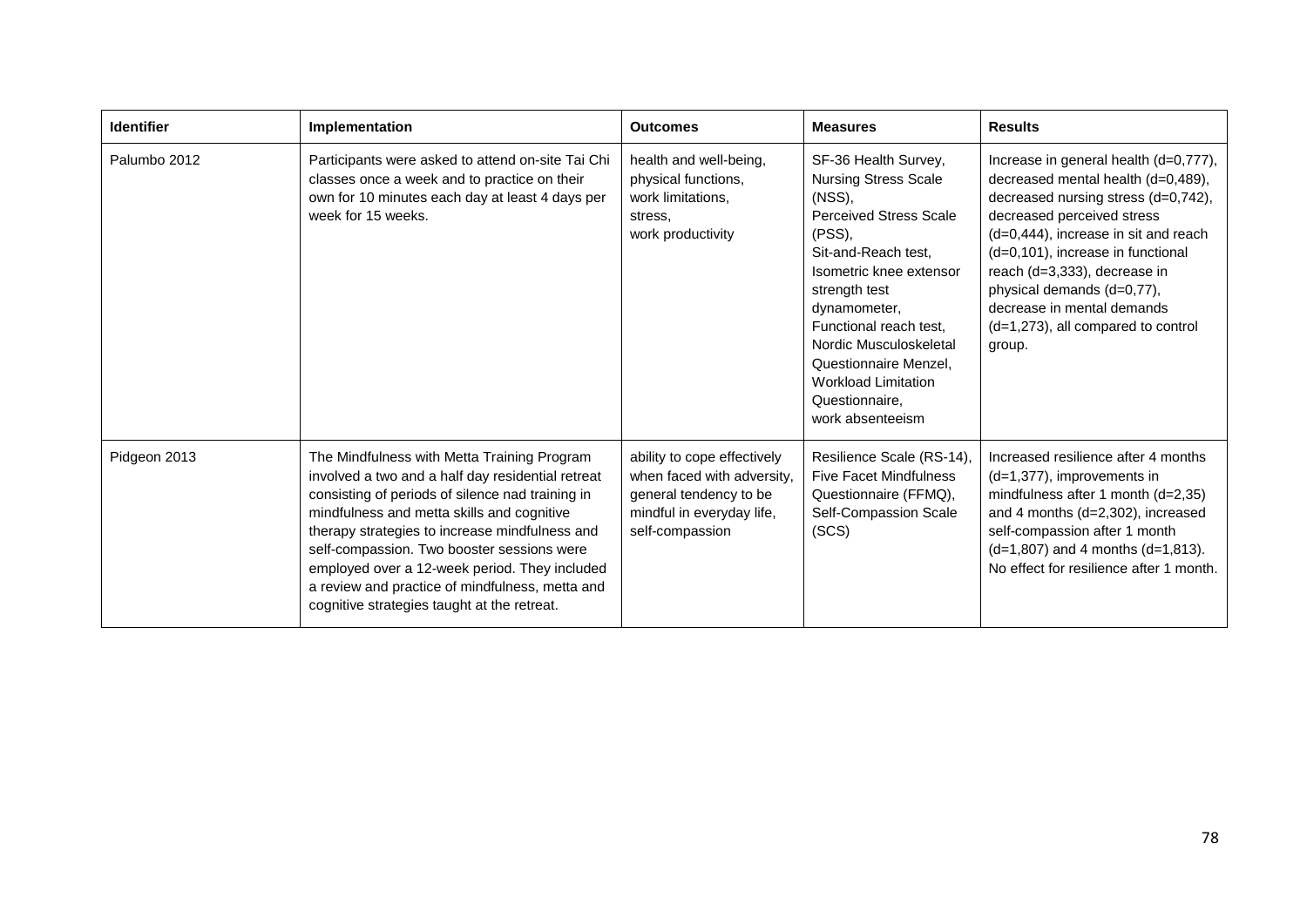| <b>Identifier</b> | Implementation                                                                                                                                                                                                                                                                                                                                                                                                                                                                                                                                                                                                                                                                                                                                                                                                                                                                                    | <b>Outcomes</b>                                                                                                                                                                                                                                                                              | <b>Measures</b>                                                                                                  | <b>Results</b>                                                                                                                                                                                                                                                                                                                                         |
|-------------------|---------------------------------------------------------------------------------------------------------------------------------------------------------------------------------------------------------------------------------------------------------------------------------------------------------------------------------------------------------------------------------------------------------------------------------------------------------------------------------------------------------------------------------------------------------------------------------------------------------------------------------------------------------------------------------------------------------------------------------------------------------------------------------------------------------------------------------------------------------------------------------------------------|----------------------------------------------------------------------------------------------------------------------------------------------------------------------------------------------------------------------------------------------------------------------------------------------|------------------------------------------------------------------------------------------------------------------|--------------------------------------------------------------------------------------------------------------------------------------------------------------------------------------------------------------------------------------------------------------------------------------------------------------------------------------------------------|
| Rajaratnam 2014   | At baseline, participants completed an online<br>well-being and productivity assessment. Then<br>they participated in a biometric screening<br>consisting of height and weight measurement<br>and blood draw. Immediately after this they were<br>given a well-being report that provided a tailored<br>action plan, followed by an on-site well-being<br>coaching session with a coach trained to identify<br>and influence readiness to change and well-<br>being opportunities. During the next 6 months<br>participants received additional wellbeing<br>coaching calls, participated in online daily<br>challenges and were directed to additional Web-<br>based resources that targeted specific well-being<br>areas like healthy and affordable grocery<br>shopping etc. After 6 months, participants<br>completed again the online well-being,<br>productivity and biometric assessments. | well-being (life evaluation,<br>emotional health, physical<br>health, healthy behaviors,<br>work environment, and<br>basic access).<br>biometric measures<br>(systolic blood pressure,<br>diastolic blood pressure,<br>total cholesterol, BMI),<br>productivity (in form of<br>presenteeism) | Individual Well-Being<br>Score.<br>Well-Being Assessment<br>for Productivity (WBA-PP;<br>Prochaska et al., 2011) | Improvement in life evaluation<br>$(d=0, 182)$ , physical health $(d=0, 14)$ ,<br>healthy behaviour (d=0,145). No<br>effect on emotional health and work<br>environment.<br>Decreased diastolic blood pressure<br>$(d=0,234)$ , total cholesterol<br>(d=0,287), and presenteeism<br>$(d=0, 194)$ .<br>No effect on BMI and systolic blood<br>pressure. |
| Roessler 2012     | The participants in the training group trained<br>three times 20 minutes per week during work<br>hours. The training group performed high-<br>intensity-specific strength training locally for the<br>neck and shoulder muscles with four different<br>dumbbell exercises and four exercises for the<br>forearm.                                                                                                                                                                                                                                                                                                                                                                                                                                                                                                                                                                                  | job satisfaction,<br>influence at work,<br>sense of community,<br>time pressure                                                                                                                                                                                                              | Copenhagen<br>Psychosocial<br>Questionnaire                                                                      | Decrease in influence at work<br>$(d=0, 119)$ and job satisfaction<br>(d=0,127) compared to control<br>group. No effects on sense of<br>community and time pressure.                                                                                                                                                                                   |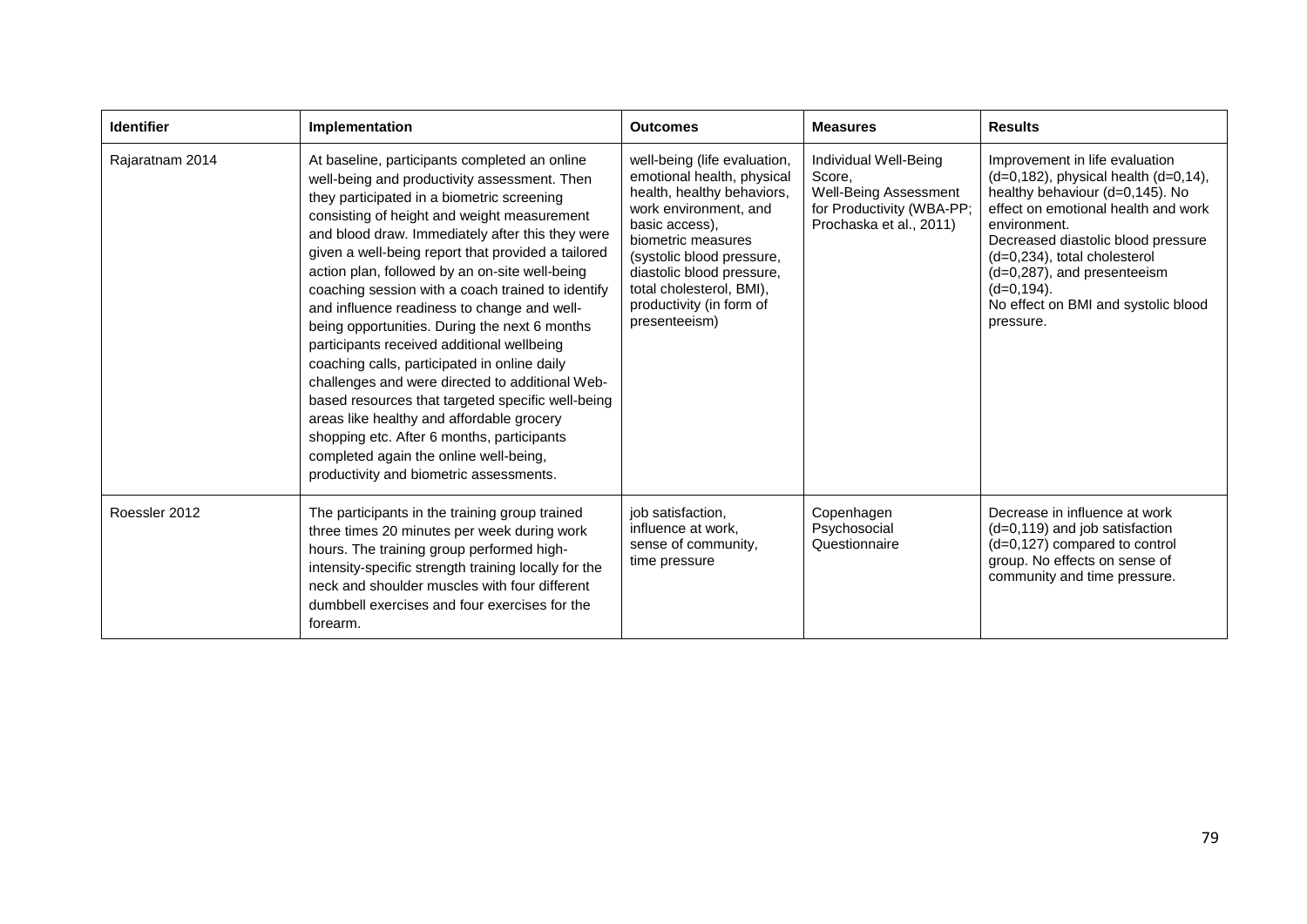| <b>Identifier</b> | Implementation                                                                                                                                                                                                                                                                                                                                                                                                                                                                                                                                                                                                                           | <b>Outcomes</b>                                                                                                                                               | <b>Measures</b>                                                                                                                                                                                                                                                                                                                          | <b>Results</b>                                                                                                                                                                                                                                                                                                                                                                                                                                                                                   |
|-------------------|------------------------------------------------------------------------------------------------------------------------------------------------------------------------------------------------------------------------------------------------------------------------------------------------------------------------------------------------------------------------------------------------------------------------------------------------------------------------------------------------------------------------------------------------------------------------------------------------------------------------------------------|---------------------------------------------------------------------------------------------------------------------------------------------------------------|------------------------------------------------------------------------------------------------------------------------------------------------------------------------------------------------------------------------------------------------------------------------------------------------------------------------------------------|--------------------------------------------------------------------------------------------------------------------------------------------------------------------------------------------------------------------------------------------------------------------------------------------------------------------------------------------------------------------------------------------------------------------------------------------------------------------------------------------------|
| Sadaat 2012       | Coping with work and family stress including a<br>training on the identification of stressful<br>situations and the use of effective problem-<br>solving and communication skills, and strategies<br>for increasing social networks; instruction in<br>approaches to modify cognitive and appraisal<br>processes; emphasizing stress management<br>(e.g. deep breathing, muscle relaxation, healthy<br>eating and exercise) and minimizing the use of<br>avoidance coping (e .g. reducing problem<br>avoidance or use of alcohol to reduce tension,<br>and teaching refusal skills); developing<br>personalized stress management plans. | coping,<br>stressors,<br>social support,<br>psychological symptoms,<br>alcohol use,<br>tobacco use                                                            | Role Quality Scale,<br>Coping strategy indicator,<br>Social support<br>instrument,<br>State-anxiety subscale of<br>the Spielberger State-<br>Trait Anxiety Inventory,<br>Center for Epidemiologic<br><b>Studies Depression</b><br>scale,<br>The Cohen-Hoberman<br>inventory of physical<br>symptoms,<br>National Survey on Drug<br>Abuse | Decreased perceived job stress<br>(d=0,296), perceived stress as<br>spouse (d=0,303), perceived stress<br>as parent $(d=1,022)$ .<br>Increased problem solving<br>(d=0,136), decreased avoidance<br>$(d=0,626)$ .<br>Decreased anxiety (d=0,705),<br>depression (d=0,55), somatic<br>symptoms $(d=0,415)$ .<br>All compared to routine duties<br>control group.<br>No effects on seeking social support,<br>social support from work, social<br>support from home, total alcohol<br>consumption. |
| Saganha 2012      | The intervention group performed a specific<br>qigong intervention ("White Ball") and was taught<br>daily within the first week for 20 min. Self-<br>treatment was carried out twice a day for the<br>next two weeks. The "White Ball" technique<br>includes requirements of posture, breathing and<br>mind focus.                                                                                                                                                                                                                                                                                                                       | burnout                                                                                                                                                       | Maslach Burnout<br>Inventory                                                                                                                                                                                                                                                                                                             | Decrease of emotional exhaustion<br>(d=0,735), depersonalization<br>(d=0,791), and lack of personal<br>accomplishment (d=0,64).                                                                                                                                                                                                                                                                                                                                                                  |
| Sharif 2013       | Two day workshop on emotional intelligence at<br>the College of Nursing and Midwifery, Shiraz<br>University of Medical Sciences, Shiraz, Iran. The<br>workshop included the concept of health, self-<br>awareness skills, stress and its symptoms,<br>stress management, relationship between<br>thoughts and emotions, emotional intelligence,<br>management of emotions, relationship<br>management, and self-management.                                                                                                                                                                                                              | emotional intelligence<br>(interpersonal relationship,<br>intrapersonal relationship,<br>stress management,<br>adaptability, general<br>mood), general health | Bar-on emotional<br>intelligence,<br>Goldberg's general<br>health questionnaire                                                                                                                                                                                                                                                          | Emotional intelligence increased<br>immediately after intervention<br>(d=0,608), and at 1 month follow up<br>$(d=1, 118)$ .<br>General health improved<br>immediately after intervention<br>(d=0,662), and at 1 month follow up<br>$(d=0,984)$ .<br>All effects were compared to control<br>group.                                                                                                                                                                                               |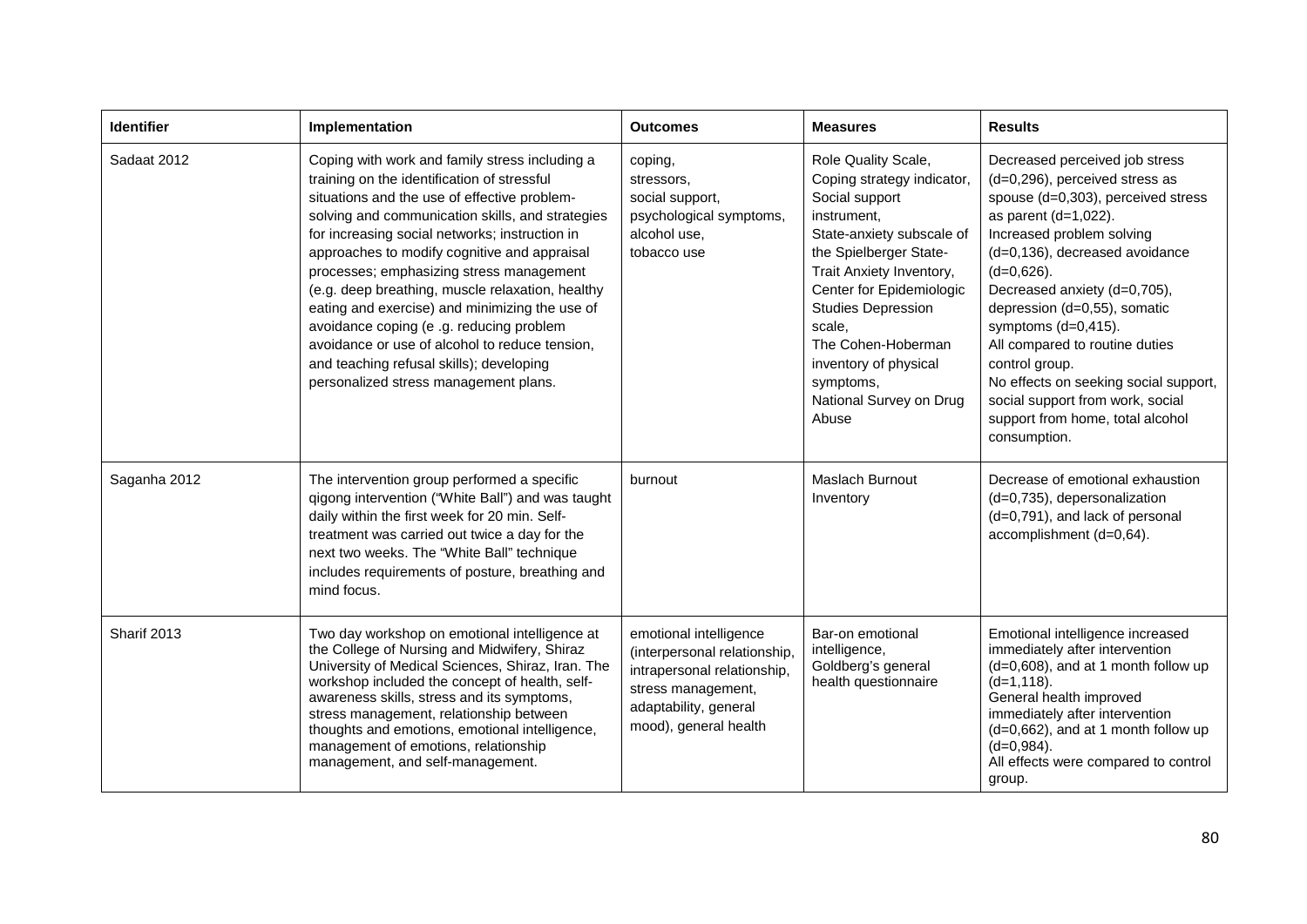| <b>Identifier</b> | Implementation                                                                                                                                                                                                                                                                                                                                                                                                                                                                                                                                                                                                                                 | <b>Outcomes</b>                                                                                | <b>Measures</b>                                                                                                           | <b>Results</b>                                                                                                                                                                                                                      |
|-------------------|------------------------------------------------------------------------------------------------------------------------------------------------------------------------------------------------------------------------------------------------------------------------------------------------------------------------------------------------------------------------------------------------------------------------------------------------------------------------------------------------------------------------------------------------------------------------------------------------------------------------------------------------|------------------------------------------------------------------------------------------------|---------------------------------------------------------------------------------------------------------------------------|-------------------------------------------------------------------------------------------------------------------------------------------------------------------------------------------------------------------------------------|
| Sørensen 2014     | Bottom-up organizational level occupational<br>health intervention. Researchers informed<br>employees about the intervention, and gained<br>acceptance for it. Workshops with employees<br>and managers to discuss work-related issues<br>and come up with possible solution. Employees<br>implanted the solutions and assessed the<br>progress. Finally the intervention was evaluated.                                                                                                                                                                                                                                                       | job characteristics,<br>relationship quality,<br>employee well-being                           | Copenhagen<br>Psychosocial<br>Questionnaire                                                                               | Decrease in work tempo (d=0,179)<br>and in leader support (d=0,169)<br>compared to pre intervention.<br>No effects for job autonomy,<br>workload, manager relationship<br>quality, leader skill, co-worker<br>support, and burnout. |
| Sprangers 2015    | First nurses were observed on their<br>communication skills with residents with<br>dementia. Based on the observation the number<br>of training sessions on communication skills was<br>assessed. The training consisted of feedback<br>based on observations First they were asked<br>how they had experienced the observed<br>interaction. Subsequently they received<br>feedback on which effective communication skills<br>and instruction they had used and which they<br>should have used. They were encouraged to<br>keep using the effective communication skills<br>they had used and to start using the skills they<br>had not used. | severity of<br>psychopathology in<br>residents                                                 | Cohen-Mansfield<br>Agitation Inventory,<br>Neuropsychiatric<br><b>Inventory Questionnaire</b><br>(Dutch version)          | Decreased depression (d=0,382),<br>anxiety (d=0,267), apathy (d=0,764),<br>irritability (d=3,597), and increased<br>disinhibition (d=0,758) compared to<br>control.                                                                 |
| Strijk 2013       | Two weekly guided group sessions: one yoga<br>and one workout, as well as one weekly session<br>of aerobic exercising, without face-to-face<br>instruction, and three individual coach visits<br>aimed at changing workers lifestyle behaviour by<br>goal setting, feedback and problem-solving<br>strategies.                                                                                                                                                                                                                                                                                                                                 | work-related vitality,<br>general vitality,<br>work engagement,<br>productivity,<br>sick leave | UWES vitality scale,<br>RAND-36 vitality scale,<br>UWES,<br>Two single items to<br>measure productivity and<br>sick leave | No effects for vitality (UWES),<br>vitality, work engagement,<br>productivity, at both post intervention<br>and follow up.                                                                                                          |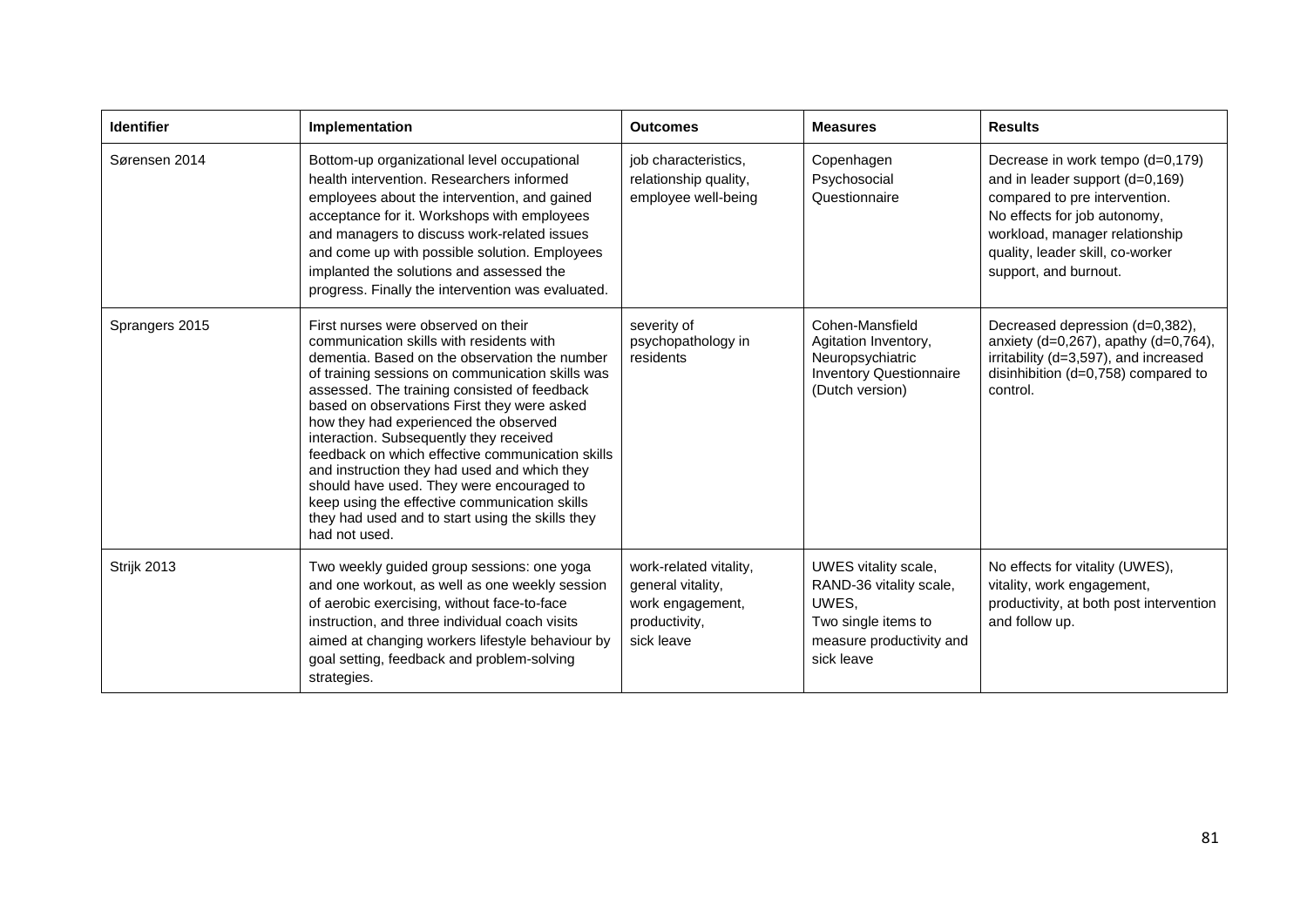| <b>Identifier</b> | Implementation                                                                                                                                                                                                                                                                                                                                                                                                                                                                                                                                                                                                | <b>Outcomes</b>                                                                                                                                                                                                                                         | <b>Measures</b>                                                                                                                                                                                                                                                                                                                                 | <b>Results</b>                                                                                                                                                                                                                                                                                                                                                                                                                                                                                                                                                                                                                                                                                                                                                               |
|-------------------|---------------------------------------------------------------------------------------------------------------------------------------------------------------------------------------------------------------------------------------------------------------------------------------------------------------------------------------------------------------------------------------------------------------------------------------------------------------------------------------------------------------------------------------------------------------------------------------------------------------|---------------------------------------------------------------------------------------------------------------------------------------------------------------------------------------------------------------------------------------------------------|-------------------------------------------------------------------------------------------------------------------------------------------------------------------------------------------------------------------------------------------------------------------------------------------------------------------------------------------------|------------------------------------------------------------------------------------------------------------------------------------------------------------------------------------------------------------------------------------------------------------------------------------------------------------------------------------------------------------------------------------------------------------------------------------------------------------------------------------------------------------------------------------------------------------------------------------------------------------------------------------------------------------------------------------------------------------------------------------------------------------------------------|
| Sun 2013          | A Health Promotion Enterprise Program was<br>implemented which addressed job-related<br>factors to be related to depression, including the<br>workplace physical and psychosocial<br>environment, overtime work hours, conflicts with<br>managers and co-workers, and work stressors.<br>On an organizational-level, managers received a<br>training to empower them with skills and<br>competency to promote resilience and mental<br>health, and build a healthy environment. On an<br>individual level, employees received straining to<br>help the enterprise build a friendly and caring<br>environment. | job stress.<br>resilience,<br>psychological and<br>physical work ability,<br>absenteeism,<br>depression,<br>anxiety,<br>job performance                                                                                                                 | <b>General Health</b><br>Questionnaire (GHQ30;<br>Goldberg & Williams,<br>1988),<br>A needs assessment to<br>measure work-related<br>stress (developed for this<br>study).<br>Work-Ability Index (WAI;<br>Kessler et al., 2003),<br>World Health<br>Organization Health and<br>Work Performance<br>Questionnaire (HPQ;<br>Kessler et al., 2003) | Decreased job change (d=0,202),<br>conflict with manager (d=0,149),<br>increase in job performance<br>(d=0,129) after intervention.<br>No effect on pay, resilience, and<br>work ability.                                                                                                                                                                                                                                                                                                                                                                                                                                                                                                                                                                                    |
| Thiart 2015       | Internet-based guided intervention group vs.<br>waitlist group. GET.ON Recovery uses<br>therapeutic techniques combined in order to<br>foster recovery from work. CBT-I methods, such<br>as sleep restriction, stimulus control, sleep<br>hygiene and cognitive interventions,<br>supplemented by techniques from behavioral<br>activation, metacognitive therapy (MCT),<br>gratitude research and research on boundary<br>management were used.                                                                                                                                                              | insomnia severity,<br>secondary outcomes:<br>rumination,<br>recuperation in sleep,<br>sleep efficiency,<br>worrying,<br>work-related rumination.<br>recovery experiences,<br>recovery activities,<br>absenteeism,<br>presenteeism,<br>user satisfaction | Insomnia Severity Index,<br>Irritation Scale (IS)                                                                                                                                                                                                                                                                                               | Decrease in insomnia severity post<br>intervention $(d=1,453)$ and at follow<br>up (d=1,425), increase of sleep<br>efficiency post intervention (d=0,47),<br>increase of recuperation in sleep<br>post intervention (d=0,769) and at<br>follow up (d=0,847), less work-<br>related rumination (d=0,73) and at<br>follow up (d=0,988), decrease in<br>worrying $(d=0,748)$ and at follow up<br>(d=0,844), increase in recovery<br>control $(d=0,342)$ and at follow up<br>(d=0,392), increase in psychological<br>detachment (d=0,64) and at follow<br>up (d=0,77), increase in relaxation<br>$(d=0, 423)$ and at follow up $(d=0, 719)$ ,<br>less absenteeism at follow up<br>(d=0,11), also less presenteeism at<br>follow up (d=0,343). No effects on<br>recovery mastery. |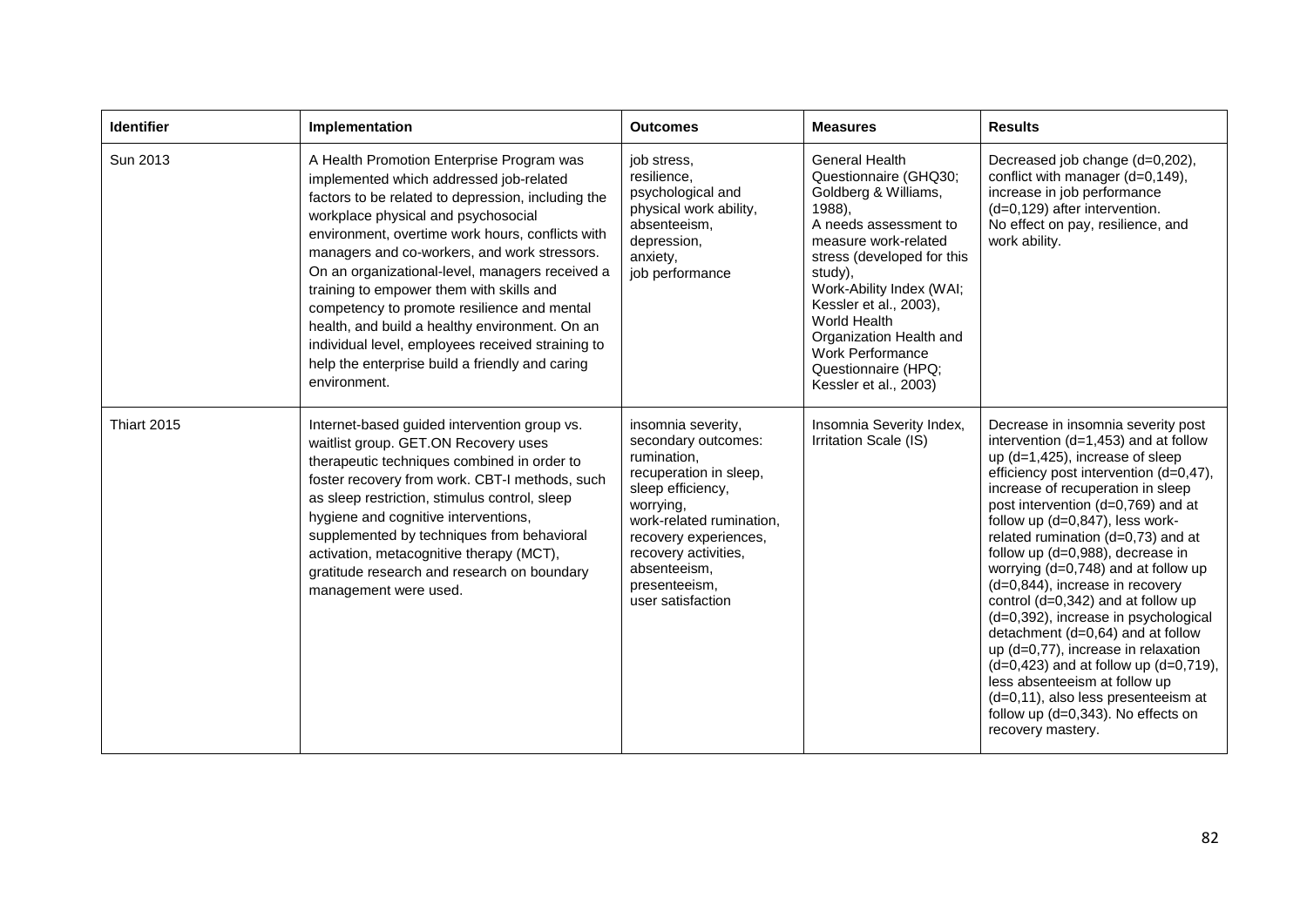| <b>Identifier</b>         | Implementation                                                                                                                                                                                                                                                                                                                                                                                                                                                                                                                                                                                 | <b>Outcomes</b>                                                                 | <b>Measures</b>                                                                                                                                                                                                                          | <b>Results</b>                                                                                                                                                                                                                                                                                                                                                                                                                                           |
|---------------------------|------------------------------------------------------------------------------------------------------------------------------------------------------------------------------------------------------------------------------------------------------------------------------------------------------------------------------------------------------------------------------------------------------------------------------------------------------------------------------------------------------------------------------------------------------------------------------------------------|---------------------------------------------------------------------------------|------------------------------------------------------------------------------------------------------------------------------------------------------------------------------------------------------------------------------------------|----------------------------------------------------------------------------------------------------------------------------------------------------------------------------------------------------------------------------------------------------------------------------------------------------------------------------------------------------------------------------------------------------------------------------------------------------------|
| Thorgensen-Ntounmani 2014 | The intervention consisted of 10 weeks of group-<br>led walks and further 6 weeks of independently<br>organized walks. Participants were requested to<br>take part in three 30-min group-led walks per<br>week and two walks during the weekends which<br>were independently organized. They were<br>encouraged to self-select their own walking<br>intensity/speed for each walk. Twice daily<br>affective reports at work were completed on two<br>randomly chosen days per week.                                                                                                            | well-being,<br>work performance                                                 | SF-36:<br>Subjective Vitality Scale,<br>Job Affect Scale,<br>World Health<br>Organisation Health and<br><b>Work Performance</b><br>Questionnaire (WHO<br>HPQ),<br>Positive and Negative<br><b>Affect Scale</b>                           | Increase in health perceptions<br>$(d=0, 12)$ , less enthusiasm $(d=0, 108)$ ,<br>more relaxation (d=0,287), more<br>fatigue (d=0,139), less global work<br>performance (d=0,157) compared to<br>wait list.<br>No effect on subjective vitality and<br>nervousness.                                                                                                                                                                                      |
| Uchiyama 2013             | Participatory intervention to improve<br>psychosocial work environment. Unit members<br>were asked to come up with workplace<br>interventions and implement them. Examples are<br>team reorganization, delivering a message of<br>support, sharing problems of patients etc.                                                                                                                                                                                                                                                                                                                   | depression,<br>psychosocial work<br>environment                                 | Center for Epidemiologic<br><b>Studies Depression</b><br>Scale,<br>Job Content<br>Questionnaire,<br>Short version of the<br><b>Effort-Reward Imbalance</b><br>Questionnaire,<br><b>Quality Work</b><br>Competence<br>questionnaire       | Decreased job demands (d=0,279),<br>increased job control (d=0,169),<br>increase in supervisor and co-worker<br>support (d=0,13 and d=0,278).<br>Higher goals (d=0,256), more<br>efficiency (d=0,305), more<br>participatory management (d=0,198),<br>better work climate (d=0,176), better<br>competence development (d=0,241),<br>better leadership (d=0,224)<br>compared to control group.<br>No effects for mental health,<br>rewards, and feedback. |
| Van Berkel 2014           | The intervention comprised 8 weeks of in-<br>company mindfulness-related training with<br>homework exercises, followed by 8 session of e-<br>coaching. The weekly mindfulness-related<br>training sessions took 90 minutes and were held<br>in a room at the worksite in a group setting of 4<br>to 17 participants. The sessions weren't held<br>during paid work time. The homework exercises<br>included formal (body scan, mediation, sitting<br>mediation) and informal exercises (small<br>exercises, such as breathing exercises when<br>starting up the computer, and grocery shopping | work engagement,<br>general mental health,<br>need for recovery,<br>mindfulness | <b>Utrecht Work</b><br>Engagement Scale,<br>Mental Health scale from<br>the RAND-36,<br>Need for recovery scale<br>from the Questionnaire<br>on the Experience and<br>Evaluation of Work,<br><b>Mindful Attention</b><br>Awareness Scale | Less mindfulness in intervention<br>group at follow up (d=0,111) and<br>also less in work engagement<br>$(d=0, 154)$ .<br>No effects for work engagement post<br>intervention, mental health at both<br>points, need for recovery at both<br>points, and mindfulness post<br>treatment.                                                                                                                                                                  |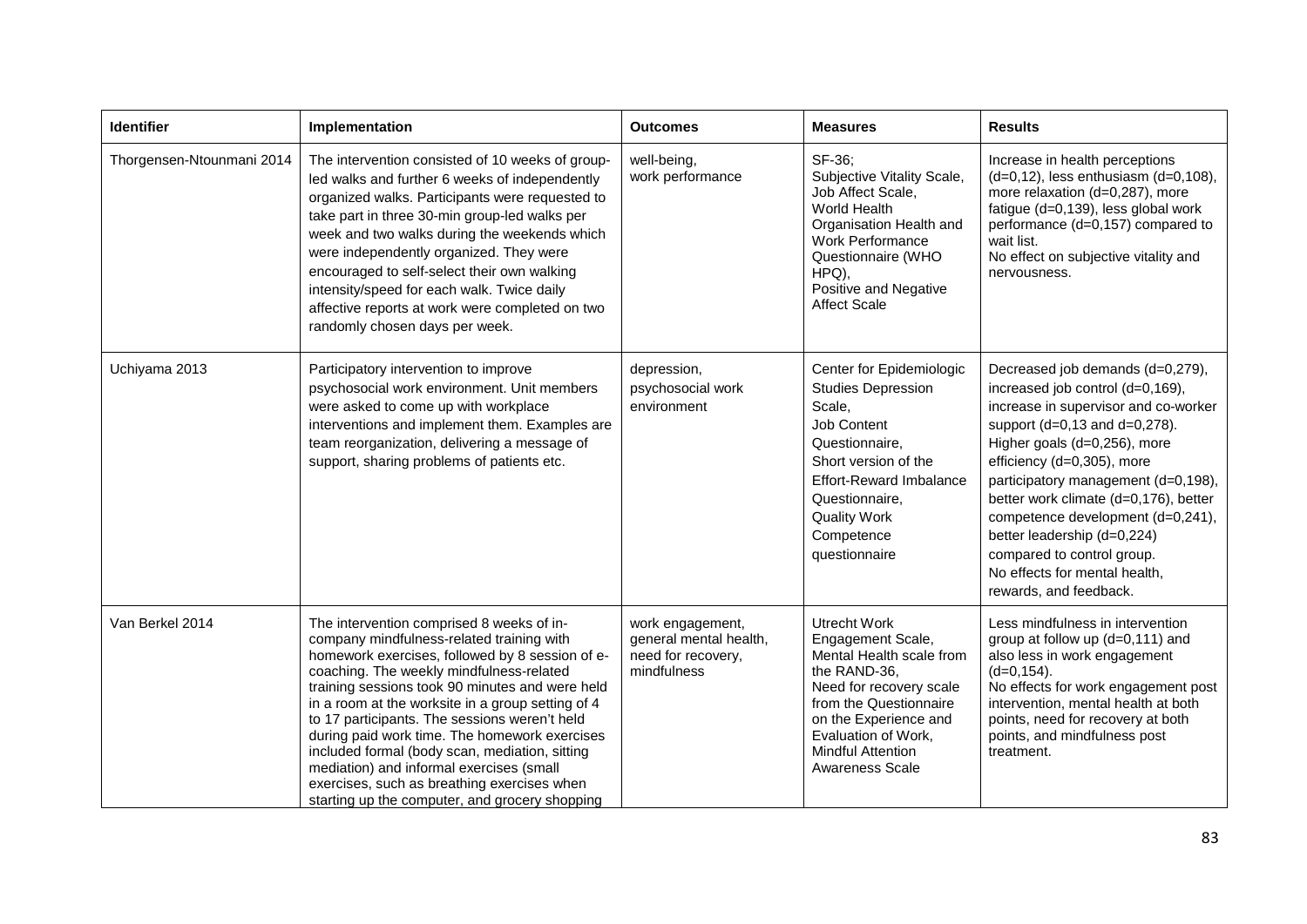| <b>Identifier</b>   | Implementation                                                                                                                                                                                                                                                                                                                                                                                                                                                                                                                                                                                                                                                                                                                             | <b>Outcomes</b>                                                                                                         | <b>Measures</b>                                                                                                                                                                                                                                                                                                                                                                                                    | <b>Results</b>                                                                                                                                                                                                                                                                          |
|---------------------|--------------------------------------------------------------------------------------------------------------------------------------------------------------------------------------------------------------------------------------------------------------------------------------------------------------------------------------------------------------------------------------------------------------------------------------------------------------------------------------------------------------------------------------------------------------------------------------------------------------------------------------------------------------------------------------------------------------------------------------------|-------------------------------------------------------------------------------------------------------------------------|--------------------------------------------------------------------------------------------------------------------------------------------------------------------------------------------------------------------------------------------------------------------------------------------------------------------------------------------------------------------------------------------------------------------|-----------------------------------------------------------------------------------------------------------------------------------------------------------------------------------------------------------------------------------------------------------------------------------------|
|                     | mindfully) and took approximately 30 minutes<br>per day on 5 days per week. Materials included<br>cd's with guided mediation exercises and a<br>booklet with examples of workplace situations<br>background and (workplace) exercises. The e-<br>coaching's key-elements were kindness and<br>awareness.                                                                                                                                                                                                                                                                                                                                                                                                                                   |                                                                                                                         |                                                                                                                                                                                                                                                                                                                                                                                                                    |                                                                                                                                                                                                                                                                                         |
| Van den Heuvel 2015 | Interviews with the management prior to the<br>intervention allowed to design the intervention as<br>such, that it met the organization's and<br>individuals' needs. A Job crafting intervention<br>was implemented. First a training day was given<br>in which participants received information about<br>the JD-R model (Bakker & Demerouti, 2007) job<br>crafting, followed by actively thinking about tasks<br>at work they would like to craft. A plan with<br>specific job crafting goals was drawn up by each<br>participant and at the end of the week they<br>reflected on the achievements in job crafting of<br>the past week. Finally a reflection session was<br>held in which participants could share their<br>experiences. | opportunities for<br>development,<br>leader-member exchange,<br>job -related affective well-<br>being,<br>self-efficacy | Five items of the Dutch<br>adaptation (Le Blanc,<br>1994) of Graen and Uhl-<br>Biens scale for LMX<br>(1991), Scale on<br>opportunities for<br>development (3 items;<br>Bakker et al., 1991),<br>Job Affective Well-being<br>Scale (JAWS; Van<br>Katwyk et al., 2000),<br>Four items of the<br>generalized self-efficacy<br>scale (Schwarzer &<br>Jerusalem, 1995)<br>Job crafting scale (Petrou<br>et al., 2012), | Less seeking ressources (d=0,268),<br>less seeking challenge demands<br>(d=0,112), more self-efficacy<br>(d=0,22) compared to control group.<br>No effects on decreasing demands,<br>opportunities for development,<br>leader-member exchange, positive<br>affect, and negative affect. |
| Villani 2013        | The needs analysis had the aim to explore the<br>communicative and relational competences of<br>nurses, related to bad news communication<br>management and adaptation to work, and to<br>explore perceived stress effects. After this, the<br>self-help intervention phase was completed.<br>During this time, participants watched 8 video<br>clips with a narrative. The skills acquisition and<br>rehearsal phase was combined with two kinds of<br>relaxation techniques.                                                                                                                                                                                                                                                             | denial.<br>active coping,<br>trait anxiety                                                                              | Mesure du Stress<br>Psychologique (MSP),<br><b>State Trait Anxiety</b><br>Inventory (STAI),<br>Italian version of Brief<br>Coping Orientation to<br>Problems Experiences<br>(COPE),<br>Job Content<br>Questionnaire (JCQ)                                                                                                                                                                                          | Less active coping (d=1,528),<br>increased denial (0,28) and<br>increased anxiety (d=0,156)<br>compared to control group.                                                                                                                                                               |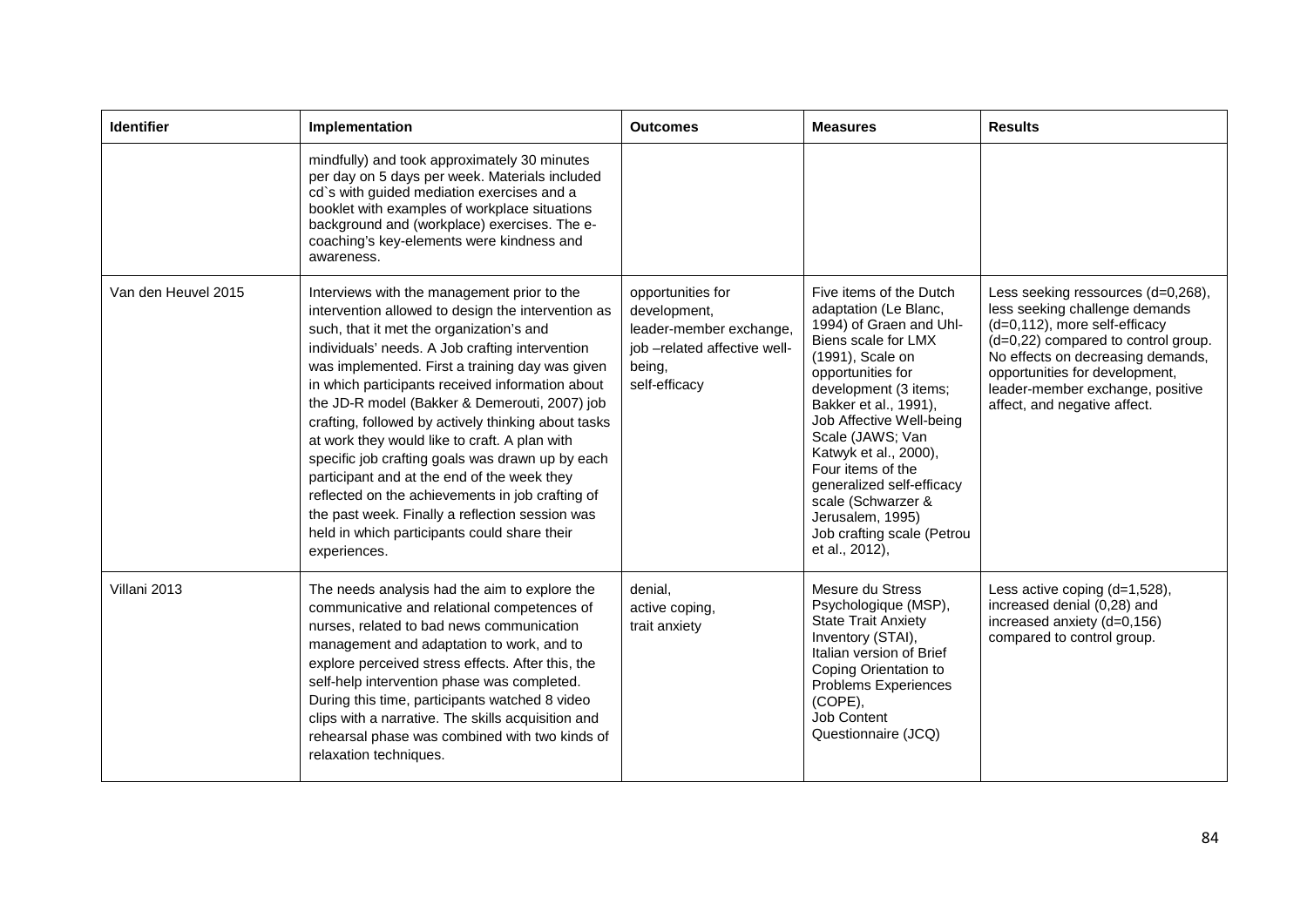| <b>Identifier</b>       | Implementation                                                                                                                                                                                                                                                                                                                                                                                                                                                                                                                                                                                                                                    | <b>Outcomes</b>                                                                                                                                  | <b>Measures</b>                                                                                                                                                                                                                                                                                                                                                                                | <b>Results</b>                                                                                                                                                                                                                                                                                                                                                                                                                                    |
|-------------------------|---------------------------------------------------------------------------------------------------------------------------------------------------------------------------------------------------------------------------------------------------------------------------------------------------------------------------------------------------------------------------------------------------------------------------------------------------------------------------------------------------------------------------------------------------------------------------------------------------------------------------------------------------|--------------------------------------------------------------------------------------------------------------------------------------------------|------------------------------------------------------------------------------------------------------------------------------------------------------------------------------------------------------------------------------------------------------------------------------------------------------------------------------------------------------------------------------------------------|---------------------------------------------------------------------------------------------------------------------------------------------------------------------------------------------------------------------------------------------------------------------------------------------------------------------------------------------------------------------------------------------------------------------------------------------------|
| Von Thiele Schwarz 2015 | "Kaizen" encourages quick identification of<br>problems that arise in work processes as well as<br>discussing and testing potential solutions. It<br>includes workplace health protection, health<br>promotion, and continuous improvement. The<br>structure consists of regular, short meetings at<br>the unit level that all employees are to attend,<br>and where work problems are identified, possible<br>solutions discussed, chosen, tested, and<br>evaluated.                                                                                                                                                                             | health promotion,<br>integration,<br>workability,<br>productivity,<br>self-rated health,<br>self-rated sickness<br>absence                       | five items measuring<br>workplace-based health<br>promotion,<br>four items covering the<br>extent of integration of<br>the program,<br>single item measuring<br>workability,<br>Productivity subscale<br>from the Health and Work<br>Questionnaire,<br>single item on self-rated<br>health,<br>question about frequency<br>of sickness absence,<br>question about the<br>duration of sickness. | Increase in workplace-based health<br>promotion after 12 (d=0,31) and 24<br>months (d=0,284), increase in<br>integration after 12 (d=0,53) and 24<br>months (d=0,457), increase in<br>workability after 24 months<br>(d=0,223), increase in productivity<br>after 24 months (d=0,247) compared<br>to control group.<br>No effects for workability after 12<br>months, self-related health at both<br>points, and productivity after 12<br>months. |
| Vuori 2012              | A 1-week group resource-building intervention to<br>provide employees with a better preparedness to<br>manage their own careers including the use of<br>the following methods: active learning process,<br>social modelling, gradual exposure, and practice<br>through role playing. The following skills were<br>taught: identifying and communicating ones skills<br>and abilities, identifying and using ones social<br>network and solving conflicts in social<br>relationships, developing assertiveness at work,<br>developing stress management skills and<br>building commitment to one's personal work-<br>related plan for near future. | career management,<br>preparedness,<br>depression symptoms,<br>exhaustion.<br>work engagement,<br>mental resources,<br>intention to retire early | Career management self-<br>efficacy,<br>Preparation against<br>setbacks,<br><b>Beck Depression</b><br>inventory,<br><b>Maslach Burnout</b><br>Inventory-General<br>Survey,<br>Utrecht Work<br>Engagement Scale,<br>Work Ability Index,<br>single question about<br>intention to retire early                                                                                                   | Decrease in depressive symptoms<br>$(d=0, 134)$ and intention to retire early<br>(d=0,13) compared to control group.<br>No effects for exhaustion, work<br>engagement, and mental resources<br>(all at follow up).                                                                                                                                                                                                                                |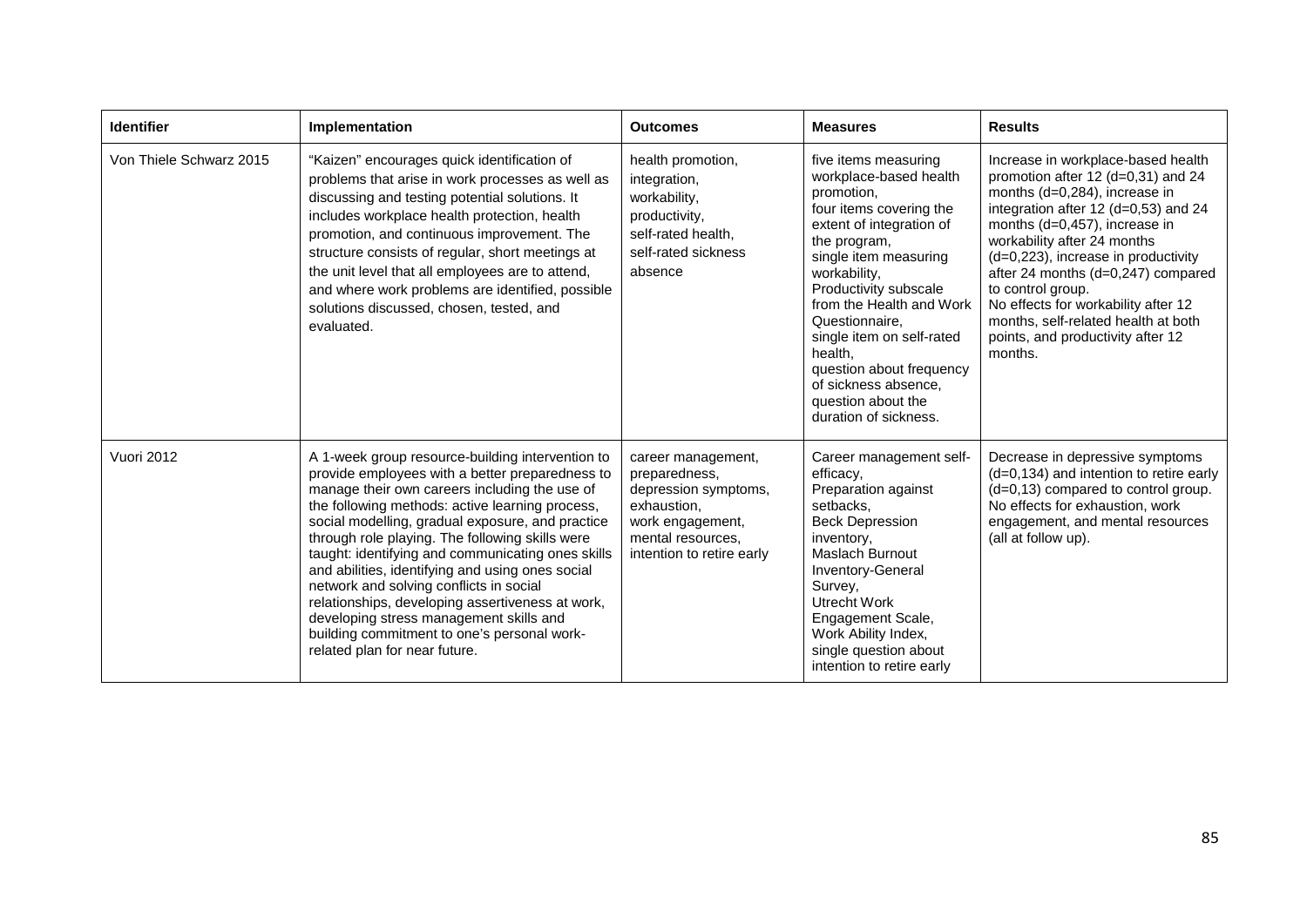| <b>Identifier</b> | Implementation                                                                                                                                                                                                                                                                                                                                                                                                                                                                                                                                                         | <b>Outcomes</b>                                                                                                                                              | <b>Measures</b>                                                                                                                                                                                                                                                                         | <b>Results</b>                                                                                                                                                                                                                                                                                                                                                                                                                                               |
|-------------------|------------------------------------------------------------------------------------------------------------------------------------------------------------------------------------------------------------------------------------------------------------------------------------------------------------------------------------------------------------------------------------------------------------------------------------------------------------------------------------------------------------------------------------------------------------------------|--------------------------------------------------------------------------------------------------------------------------------------------------------------|-----------------------------------------------------------------------------------------------------------------------------------------------------------------------------------------------------------------------------------------------------------------------------------------|--------------------------------------------------------------------------------------------------------------------------------------------------------------------------------------------------------------------------------------------------------------------------------------------------------------------------------------------------------------------------------------------------------------------------------------------------------------|
| Zhang 2014        | PsyCap intervention program was implemented<br>under the cover story of a social survey about<br>the relationship between job characteristics and<br>reading ability. Participants were asked to sit<br>individually in a large conference room and read<br>structured reading material. The material<br>included an introduction of psychological capital<br>and ways to develop hope, optimism, efficacy<br>and resilience in daily life and work. Finally<br>participants read case studies about people<br>successfully increasing their psychological<br>capital. | psychological capital,<br>job performance                                                                                                                    | <b>Psychological Capital</b><br>Questionnaire (PCQ-24;<br>Luthans, Youssef, &<br>Avolio, 2007),<br><b>Contextual Performance</b><br>Questionnaire (CPQ; Van<br>Scotter, & Motowidlo,<br>1996)                                                                                           | Increase in psychological capital<br>$(d=0,499)$ and after 3 months<br>(d=0,537), decrease in efficacy after<br>3 months (d=0,148), increase in<br>resilience (d=0,564) and after 3<br>months (d=0,479), increase of<br>optimism (d=0,721) and after 3<br>months (d=0,405), increase of job<br>performance post intervention<br>(d=0,183), compared to control<br>group.<br>No effect on efficacy post<br>intervention, and job performance at<br>follow up. |
| Zhu 2013          | The intervention package consisted of free<br>access to educational materials and lectures<br>about reproductive health, mental health and<br>occupational health that included the lifestyle<br>and behavioral intervention (especially, physical<br>activity, dietary habits, personal hygiene, sexual<br>behaviors and occupational protection), coping<br>strategies and stress management, video<br>educational materials and propaganda column.                                                                                                                  | health-related quality of<br>life.<br>gynaecological diseases,<br>job satisfaction                                                                           | Health Survey Short<br>Form (SF-36),<br>yes/no gynaecological<br>disease,<br>question about job<br>satisfaction                                                                                                                                                                         | Increase in mental health (d=0,167)<br>compared to pre intervention.<br>No effect for physical component.                                                                                                                                                                                                                                                                                                                                                    |
| Zohar 2014        | Modification of daily messages in supervisor-<br>member communications to improve safety<br>climate and resultant safety performance.<br>Supervisors in the experimental group received 2<br>individualized feedback sessions regarding the<br>extent to which they integrated safety and<br>productivity-related issues in daily verbal<br>exchanges with their members; those in the<br>control group received no feedback.                                                                                                                                          | safety climate,<br>perceived supervisory<br>messages,<br>safety behaviour,<br>workload,<br>teamwork.<br>corrective leadership<br>behaviour,<br>safety audits | Group level scale by<br>Zohar and Luria (2005),<br>Structured phone<br>interviews.<br>Scale by Griffin and Neal<br>(2000),<br>Scale developed by<br>Caplan, Cobb, French,<br>Van Harrison, and<br>Pinneau (1980),<br>Team Climate Inventory,<br>Multifactor Leadership<br>Questionnaire | Increase in safety climate (d=0,858),<br>decrease in workload (d=0,389),<br>increase in teamwork (d=0,96),<br>safety behaviour (d=0,372), and<br>safety audits (d=1,494) compared to<br>control.                                                                                                                                                                                                                                                             |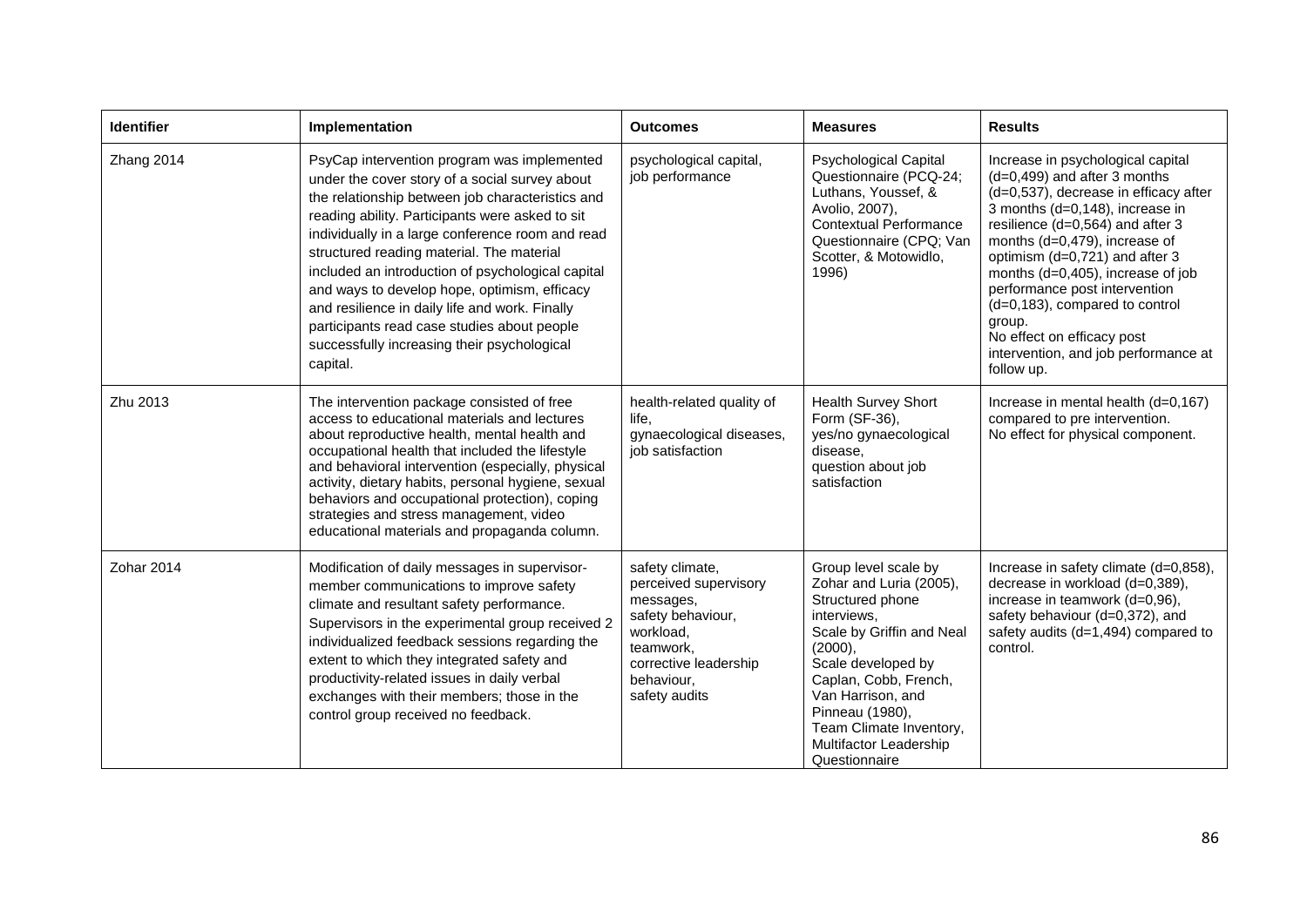# **Appendix 3**

Table 5 Outcome Categories

| General health                      | General health, well-being                                                                                                                                                                                                                                                                                                                                                                                                        |
|-------------------------------------|-----------------------------------------------------------------------------------------------------------------------------------------------------------------------------------------------------------------------------------------------------------------------------------------------------------------------------------------------------------------------------------------------------------------------------------|
| Perceived stress                    |                                                                                                                                                                                                                                                                                                                                                                                                                                   |
| Physical outcomes                   | Physical strength, sleep quality, exhaustion, cortisol, bodily<br>symptoms, gastric pain, biomarker, cardiovascular, blood pressure,<br>heart rate, need for recovery, somatic symptoms, fatigue,<br>musculoskeletal function                                                                                                                                                                                                     |
| Mental/ cognitive outcomes          | Cognitive liveliness, mindfulness, resilience, self-efficacy, coping<br>skills, psychological health, detachment, relaxation, worrying,<br>orientation to life, goal-setting, knowledge, flexibility, confusion,<br>avoidance, disinhibition, denial                                                                                                                                                                              |
| Emotional/ motivational<br>outcomes | Public service motivation, depression, anxiety, vitality, vigor, sense of<br>coherence, satisfaction, quality of work life, life evaluation, payment,<br>reward, emotional energy, dedication, empathy, self-compassion,<br>work attitude, absorption, feelings of discomfort, affect, motivation,<br>apathy, gratitude, optimism, anger, emotional intelligence,<br>enthusiasm, nervousness, engagement, sense of self, serenity |
| <b>Burnout</b>                      | Emotional exhaustion, depersonalization, personal accomplishment,<br>cynism                                                                                                                                                                                                                                                                                                                                                       |
| Interpersonal outcomes              | Support, social functioning, confidence in communication, perception<br>of fairness, assertiveness, cooperativeness, dependency, role<br>conflicts, perceived leadership, role insufficiency, work climate, safety<br>climate, teamwork, negative acts                                                                                                                                                                            |
| Work-related behavior               | Behavioral health, performance, presenteeism, absenteeism,<br>organizational change, sickness absence, work ability, work<br>functioning, competence development, opportunity for development,<br>intention to retire early                                                                                                                                                                                                       |
| Work conditions                     | participatory management, control of work, responsibility, autonomy,<br>work pace, work environment, role overload, unpleasant, physical<br>environment, work-family-conflict, workload, safety audits, decision<br>latitude, influence, empowerment, job design, quality                                                                                                                                                         |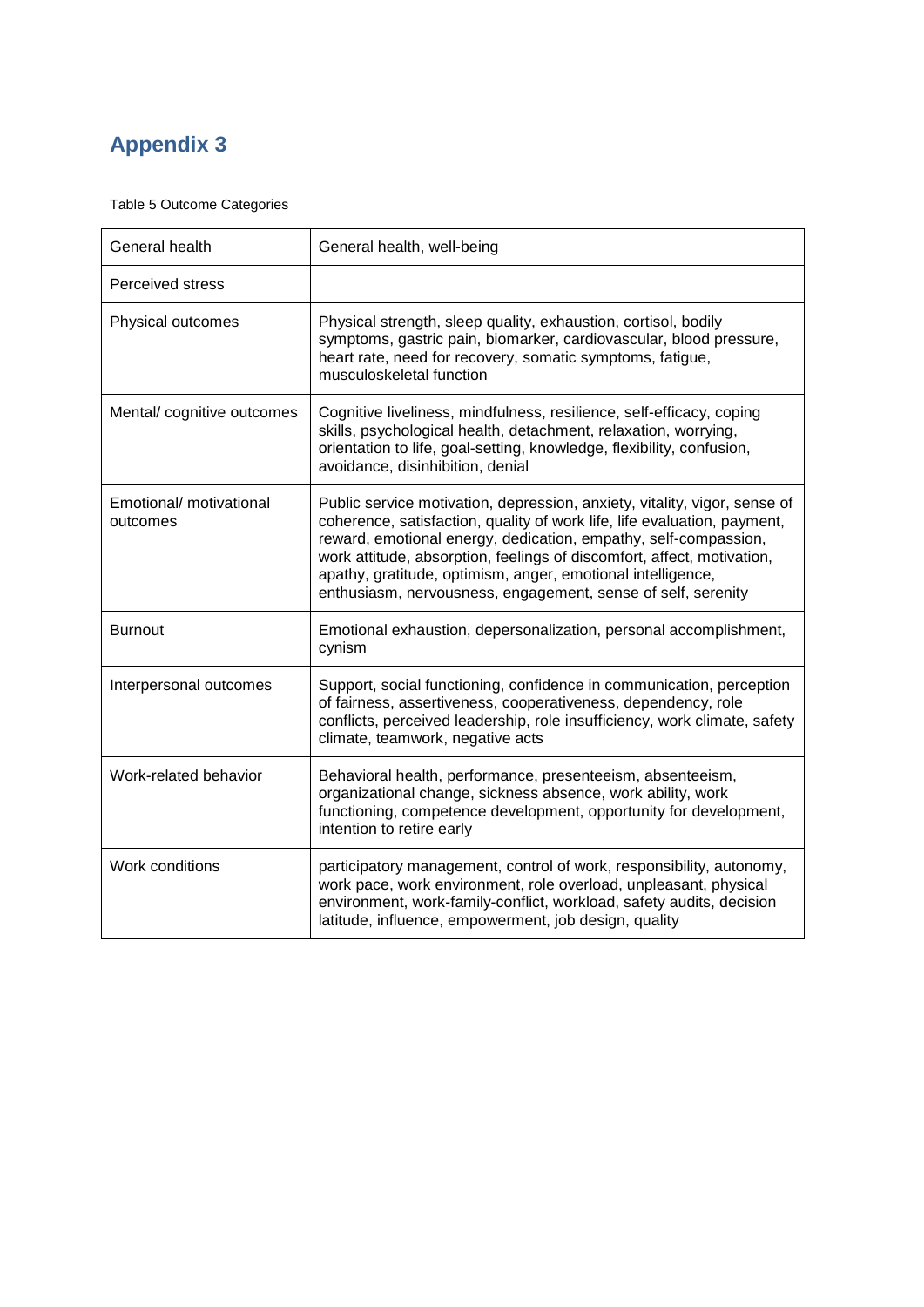## **Appendix 4**

### **Results for Small- and Medium-Sized Organizations**

| Mindfulness and<br>relaxation<br>interventions |                |       |                | Hypothesized direction |   |       |      |       | Inverse direction |       |                |
|------------------------------------------------|----------------|-------|----------------|------------------------|---|-------|------|-------|-------------------|-------|----------------|
| Outcome                                        |                | large |                | medium                 |   | small | none | small | medium            | large | Total          |
| <b>General Health</b>                          |                |       |                |                        |   |       |      |       |                   |       |                |
| Perceived stress                               | $\overline{2}$ |       | 1              |                        |   |       |      |       |                   |       | 3              |
| Physical                                       |                |       |                |                        |   |       |      |       |                   |       |                |
| Mental/cognitive                               |                |       |                |                        |   |       |      |       |                   |       |                |
| Emotional/<br>motivational                     | 1              |       | 1              |                        |   |       |      |       |                   |       | $\overline{2}$ |
| <b>Burnout</b>                                 |                |       |                |                        | 1 |       |      |       |                   |       | 1              |
| Interpersonal                                  |                |       |                |                        |   |       |      |       |                   |       |                |
| Work-related<br>behavior                       |                |       |                |                        |   |       |      |       |                   |       |                |
| Work conditions                                |                |       |                |                        |   |       |      |       |                   |       |                |
| Total                                          | 3              |       | $\overline{2}$ |                        | 1 |       |      |       |                   |       | 6              |

Table 6 Results for Mindfulness and Relaxation Interventions in Small- and Medium -Sized Organizations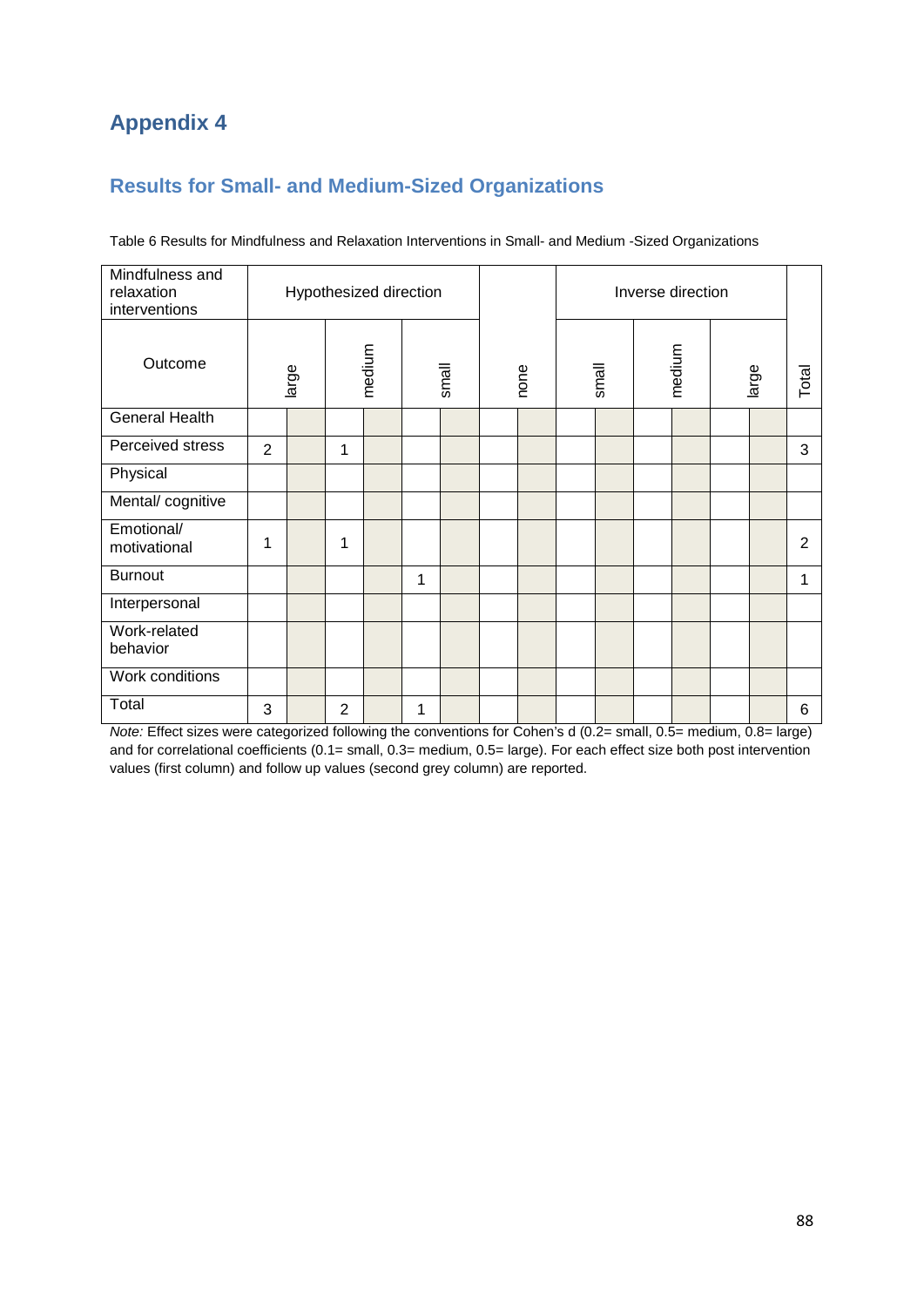| Table 7 Results for Cognitive Behavioral Therapy in Small- and Medium -Sized Organizations |  |  |
|--------------------------------------------------------------------------------------------|--|--|
|--------------------------------------------------------------------------------------------|--|--|

| Cognitive<br>Behavioral<br>Therapy (CBT) |                               | Hypothesized direction |   |   |       |              |      |                |       |              |  |       |       |    |
|------------------------------------------|-------------------------------|------------------------|---|---|-------|--------------|------|----------------|-------|--------------|--|-------|-------|----|
| Outcome                                  |                               | medium<br>large        |   |   | small |              | none |                | small | medium       |  | large | Total |    |
| <b>General Health</b>                    |                               |                        |   |   |       |              |      |                |       |              |  |       |       |    |
| Perceived stress                         |                               |                        |   |   |       |              |      |                |       |              |  |       |       |    |
| Physical                                 | $\overline{2}$<br>1<br>1<br>1 |                        |   |   | 3     | $\mathbf{1}$ | 1    | $\mathbf{1}$   |       |              |  |       |       | 11 |
| Mental/cognitive                         |                               | 2                      | 3 | 1 |       |              |      |                |       |              |  |       |       | 6  |
| Emotional/<br>motivational               |                               |                        |   |   |       |              |      |                |       |              |  |       |       |    |
| <b>Burnout</b>                           |                               |                        |   |   |       |              |      |                |       |              |  |       |       |    |
| Interpersonal                            |                               |                        |   |   |       |              |      |                |       |              |  |       |       |    |
| Work-related<br>behavior                 |                               |                        |   |   |       |              |      | 1              |       | $\mathbf{1}$ |  |       |       | 2  |
| Work conditions                          |                               |                        |   |   |       |              |      |                |       |              |  |       |       |    |
| Total                                    | 1                             | 4                      | 4 | 2 | 3     | 1            | 1    | $\overline{2}$ |       | $\mathbf 1$  |  |       |       | 19 |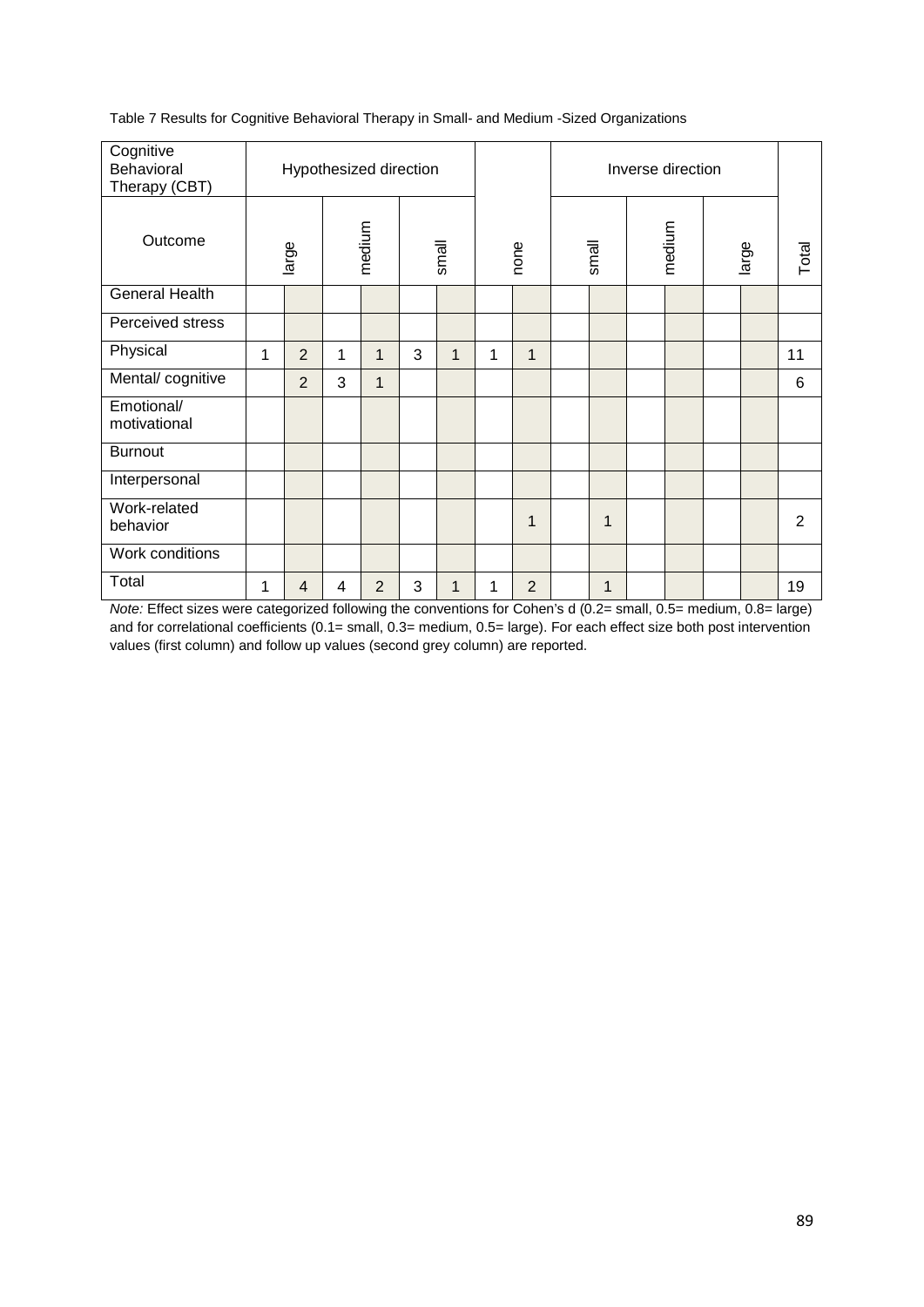| Skills at work-<br>interventions |       |                | Hypothesized direction |                |                |                |                |                |       | Inverse direction |       |       |
|----------------------------------|-------|----------------|------------------------|----------------|----------------|----------------|----------------|----------------|-------|-------------------|-------|-------|
| Outcome                          | large | medium         |                        |                | small          |                | none           |                | small | medium            | large | Total |
| <b>General Health</b>            |       |                |                        |                |                |                |                |                |       |                   |       |       |
| Perceived stress                 |       |                |                        | 1              | $\overline{2}$ |                |                |                |       |                   |       | 3     |
| Physical                         |       |                | $\mathbf{1}$           | 1              | $\mathbf 1$    | $\overline{2}$ | 3              | 1              |       |                   |       | 9     |
| Mental/cognitive                 |       | 3              | 2                      | 1              | 6              |                |                |                |       |                   |       | 12    |
| Emotional/<br>motivational       |       | $\overline{2}$ |                        |                | $\overline{4}$ | $\overline{4}$ | $\overline{4}$ | 1              |       |                   |       | 15    |
| <b>Burnout</b>                   |       |                | $\mathbf 1$            | 3              | $\overline{4}$ |                | 1              |                |       |                   |       | 9     |
| Interpersonal                    |       |                |                        |                |                |                |                |                |       |                   |       |       |
| Work-related<br>behavior         |       |                |                        | 1              | 1              |                | 1              |                |       |                   |       | 3     |
| Work conditions                  |       |                |                        |                |                |                |                |                |       |                   |       |       |
| Total                            |       | 5              | $\overline{4}$         | $\overline{7}$ | 18             | 6              | 9              | $\overline{2}$ |       |                   |       | 51    |

Table 8 Results for Skills at Work-Interventions in Small- and Medium -Sized Organizations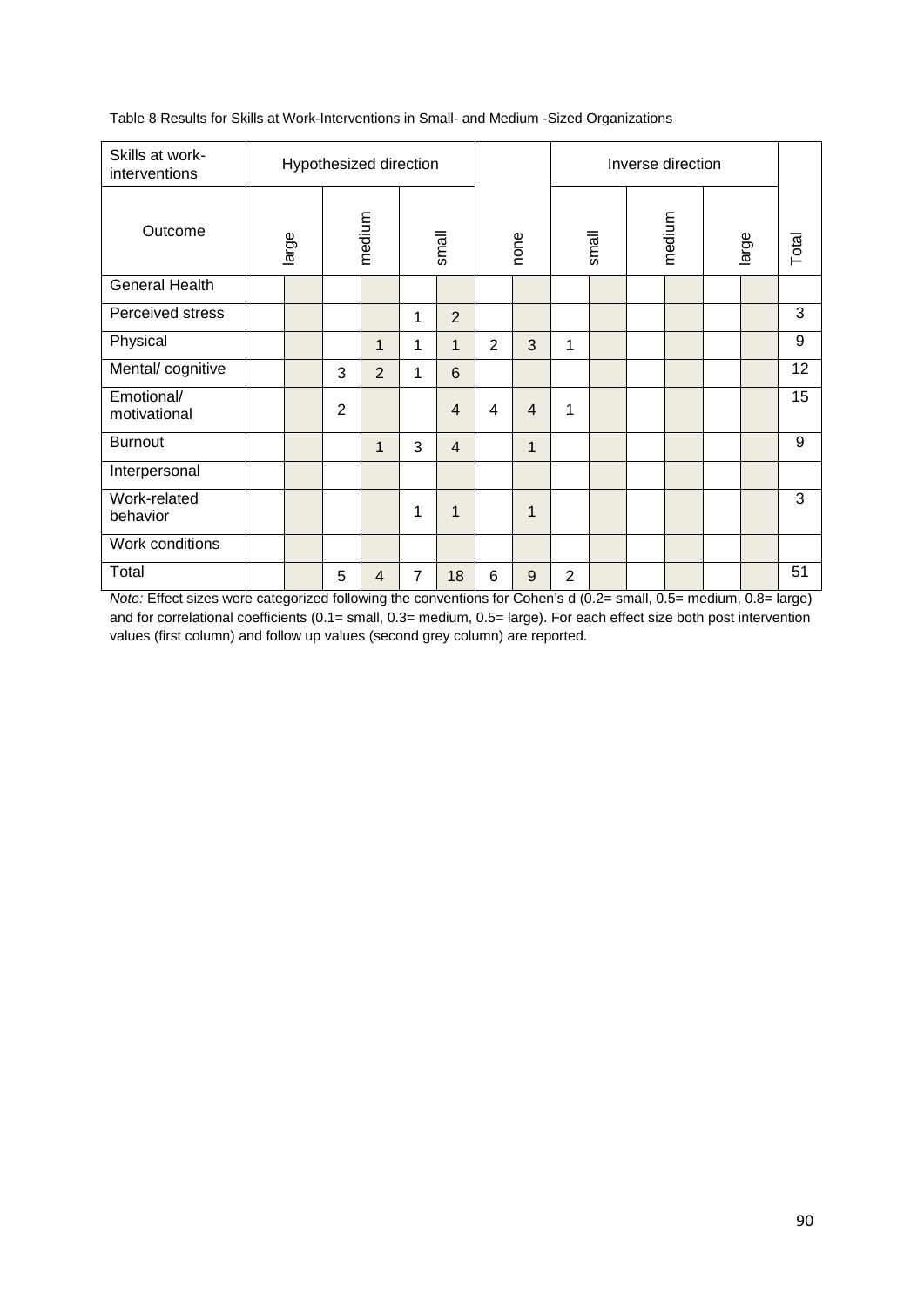Table 9 Results for Work-Oriented Interventions in Small- and Medium -Sized Organizations

| Work-oriented<br>interventions |                 | Hypothesized direction |       |  |      |  |                |        | Inverse direction |                |       |    |
|--------------------------------|-----------------|------------------------|-------|--|------|--|----------------|--------|-------------------|----------------|-------|----|
| Outcome                        | medium<br>large |                        | small |  | none |  | small          | medium |                   | large          | Total |    |
| <b>General Health</b>          |                 |                        |       |  |      |  |                |        |                   |                |       |    |
| Perceived stress               |                 |                        |       |  |      |  |                |        |                   |                |       |    |
| Physical                       |                 |                        |       |  |      |  |                |        |                   |                |       |    |
| Mental/cognitive               |                 |                        |       |  |      |  |                |        |                   |                |       |    |
| Emotional/<br>motivational     | $\overline{2}$  |                        |       |  |      |  |                |        |                   | 1              |       | 3  |
| <b>Burnout</b>                 |                 |                        |       |  |      |  |                |        |                   |                |       |    |
| Interpersonal                  | $\overline{7}$  |                        | 2     |  |      |  | $\overline{2}$ |        |                   | 1              |       | 12 |
| Work-related<br>behavior       |                 |                        |       |  |      |  |                |        |                   |                |       |    |
| Work conditions                | $\overline{7}$  |                        | 1     |  |      |  |                |        |                   | $\overline{4}$ |       | 12 |
| Total                          | 16              |                        | 3     |  |      |  | $\overline{2}$ |        |                   | 6              |       | 27 |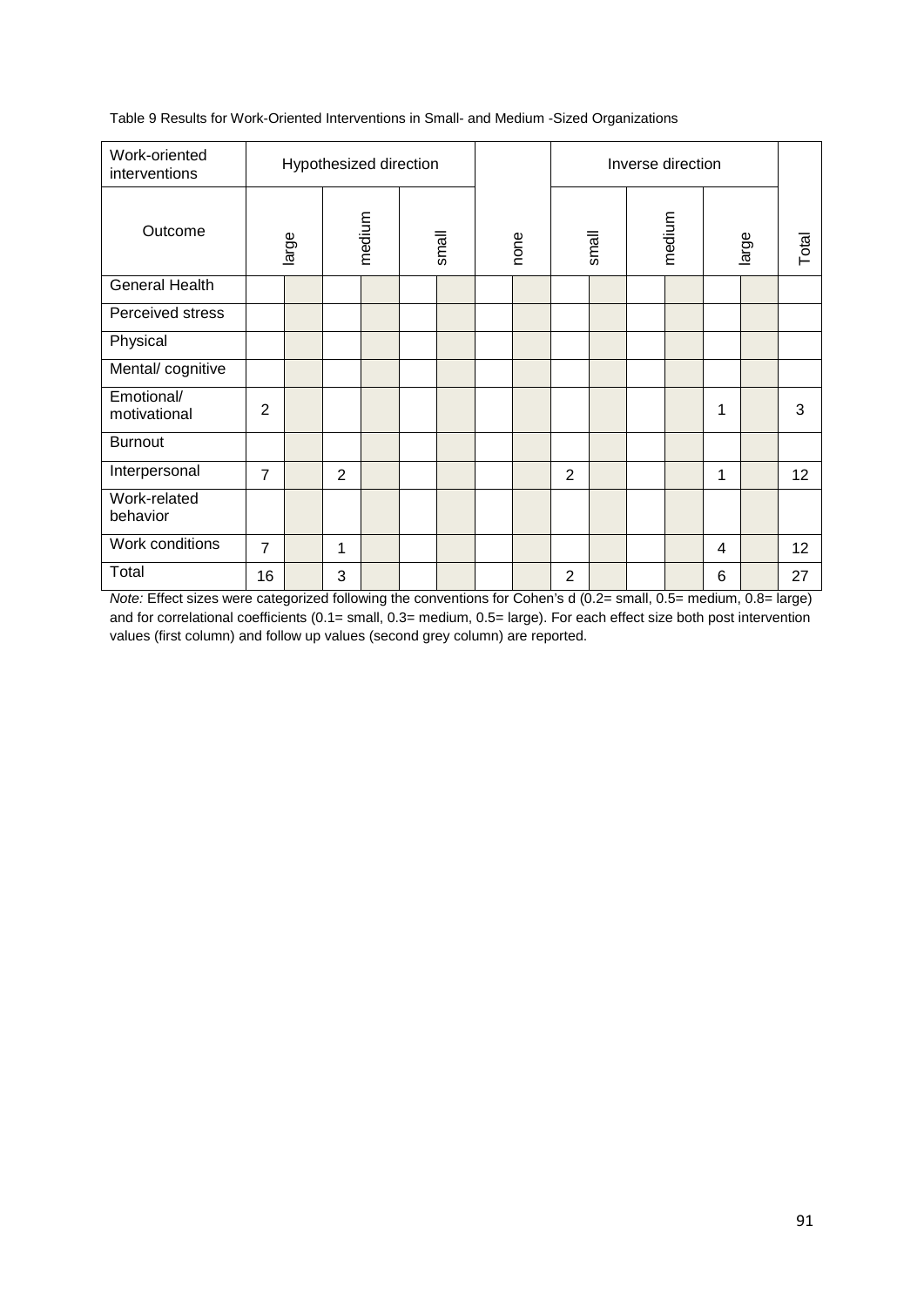### **Results for Large-Sized Organizations**

| Mindfulness and<br>relaxation<br>interventions |                           | Hypothesized direction |                |  |                |              |    |                |   |       | Inverse direction |       |       |
|------------------------------------------------|---------------------------|------------------------|----------------|--|----------------|--------------|----|----------------|---|-------|-------------------|-------|-------|
| Outcome                                        | medium<br>large<br>1<br>1 |                        |                |  |                | small        |    | none           |   | small | medium            | large | Total |
| <b>General Health</b>                          |                           |                        |                |  |                |              |    |                | 1 |       |                   |       | 3     |
| Perceived stress                               | 3                         | $\overline{2}$         | 6              |  | 1              |              | 1  |                |   |       |                   |       | 13    |
| Physical                                       | $\overline{2}$            |                        | 5              |  | 8              |              | 12 | $\mathbf{1}$   |   |       |                   |       | 28    |
| Mental/cognitive                               | $\overline{2}$            |                        | $\overline{7}$ |  | $\overline{2}$ |              | 4  | $\overline{2}$ | 1 |       |                   |       | 18    |
| Emotional/<br>motivational                     | 9                         | $\overline{2}$         | 3              |  | 8              | $\mathbf{1}$ | 5  | $\mathbf{1}$   |   |       |                   |       | 29    |
| <b>Burnout</b>                                 | 1                         |                        | 4              |  | 4              |              |    |                |   |       |                   |       | 9     |
| Interpersonal                                  | 1                         |                        | 1              |  | 1              |              |    |                |   |       |                   |       | 3     |
| Work-related<br>behavior                       |                           |                        | 1              |  |                |              |    |                |   |       |                   |       |       |
| Work conditions                                | 1                         |                        | 1              |  | 1              |              |    |                | 1 |       |                   |       | 4     |
| Total                                          | 20                        | $\overline{4}$         | 29             |  | 25             | $\mathbf 1$  | 22 | $\overline{4}$ | 3 |       |                   |       | 108   |

Table 10 Results for Mindfulness and Relaxation Interventions in Large-Sized Organizations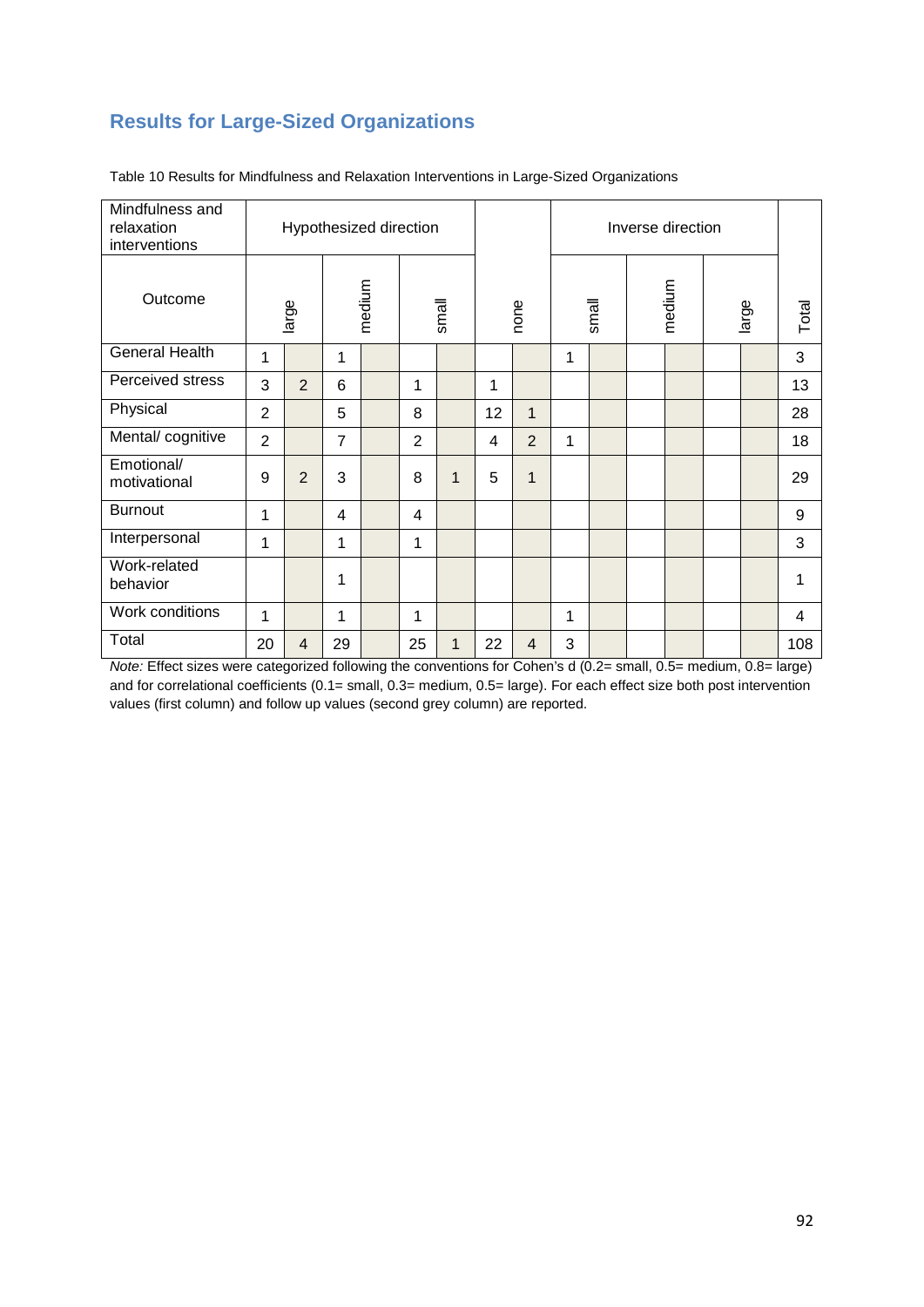| Cognitive<br>Behavioral<br>Therapy (CBT) |       | Hypothesized direction |   |       |      |       | Inverse direction |       |       |
|------------------------------------------|-------|------------------------|---|-------|------|-------|-------------------|-------|-------|
| Outcome                                  | large | medium                 |   | small | none | small | medium            | large | Total |
| <b>General Health</b>                    |       |                        |   |       | и    |       |                   |       | 2     |
| Perceived stress                         |       |                        | 2 |       |      |       |                   |       | 3     |
|                                          |       |                        |   |       |      |       |                   |       |       |

Physical 1 1 2 2 1 7 Mental/ cognitive 2 1 1 1 1 1 1 1 1 1 5

 $\frac{2}{\text{motivational}}$  1 1 1 1 1 3 2 3 1 1 1

Burnout 2 2

behavior | 1 | | | 1 | | | | 6 | 3 | | | | | | | | | | 11

Total 3 3 1 4 2 15 8 4 1 41

Table 11 Results for Cognitive Behavioral Therapy in Large-Sized Organizations

Emotional/

Interpersonal

Work-related<br>behavior

Work conditions

*Note:* Effect sizes were categorized following the conventions for Cohen's d (0.2= small, 0.5= medium, 0.8= large) and for correlational coefficients (0.1= small, 0.3= medium, 0.5= large). For each effect size both post intervention values (first column) and follow up values (second grey column) are reported.

Total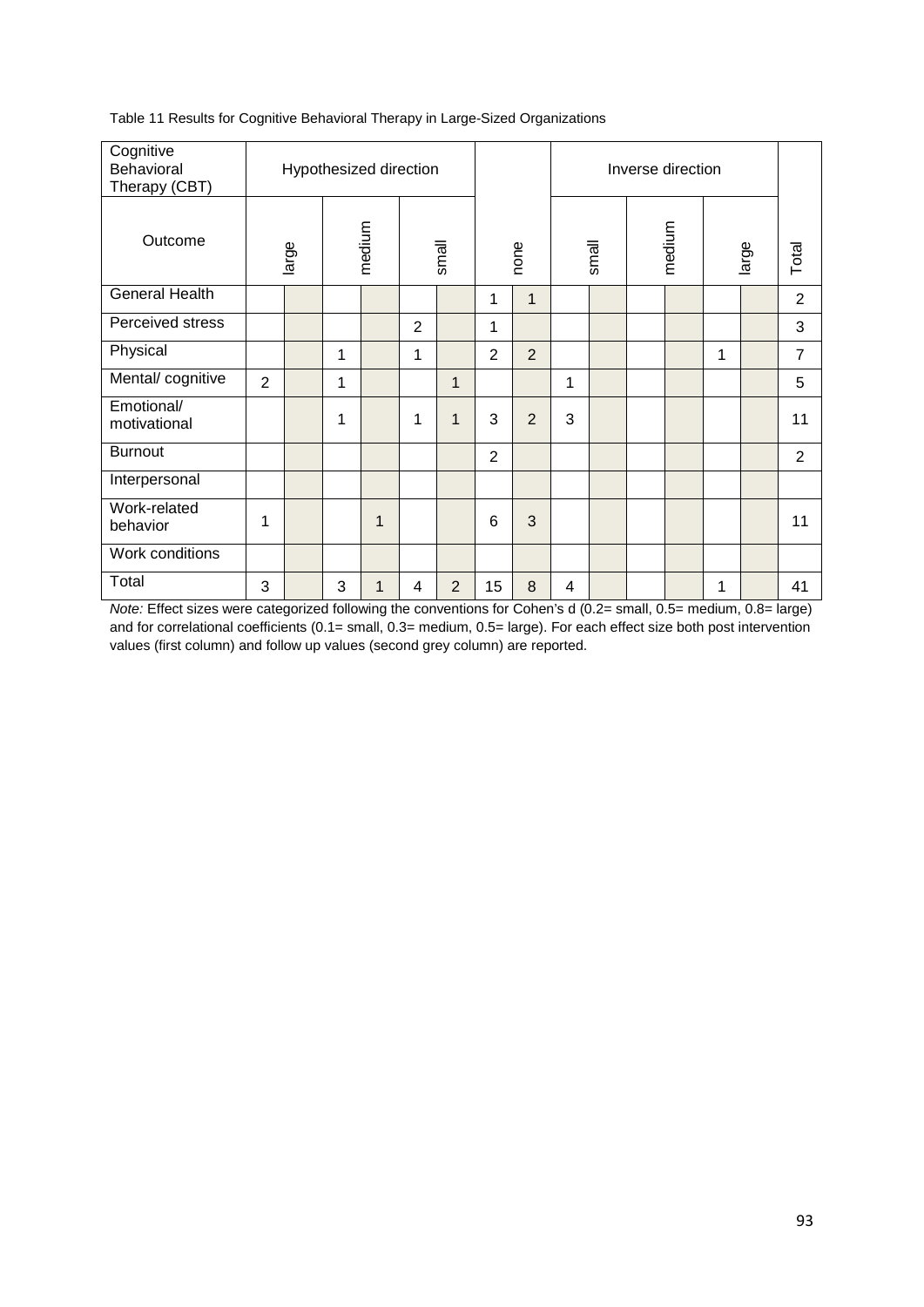| Skills at work-<br>interventions |                                      |                |   | Hypothesized direction |                |       |    |      |                |       |   | Inverse direction |   |       |                |
|----------------------------------|--------------------------------------|----------------|---|------------------------|----------------|-------|----|------|----------------|-------|---|-------------------|---|-------|----------------|
| Outcome                          | medium<br>large<br>$\mathbf{1}$<br>1 |                |   |                        |                | small |    | none |                | small |   | medium            |   | large | Total          |
| General Health                   |                                      |                |   |                        |                |       |    |      |                |       |   |                   |   |       | $\overline{2}$ |
| Perceived stress                 | 1                                    |                |   |                        | $\overline{2}$ |       |    |      |                |       |   |                   |   |       | 3              |
| Physical                         |                                      |                |   |                        | 1              |       |    |      | 1              |       |   |                   |   |       | 2              |
| Mental/cognitive                 |                                      |                |   |                        | 1              |       | 3  |      | 1              |       |   |                   | 1 |       | 6              |
| Emotional/<br>motivational       |                                      | 1              | 4 |                        | 1              |       | 6  | 1    |                |       | 1 |                   |   |       | 14             |
| <b>Burnout</b>                   |                                      |                |   |                        | 3              |       | 4  |      |                |       |   |                   |   |       | $\overline{7}$ |
| Interpersonal                    | 4                                    |                |   |                        |                |       | 5  |      |                |       |   |                   |   |       | 9              |
| Work-related<br>behavior         |                                      |                |   |                        | $\overline{2}$ |       | 4  |      |                |       |   |                   |   |       | 6              |
| Work conditions                  | 1                                    |                |   |                        | 1              |       | 1  |      |                |       |   |                   |   |       | 3              |
| Total                            | 6                                    | $\overline{2}$ | 5 |                        | 11             |       | 23 | 1    | $\overline{2}$ |       | 1 |                   | 1 |       | 52             |

Table 12 Results for Skills at Work-Interventions in Large-Sized Organizations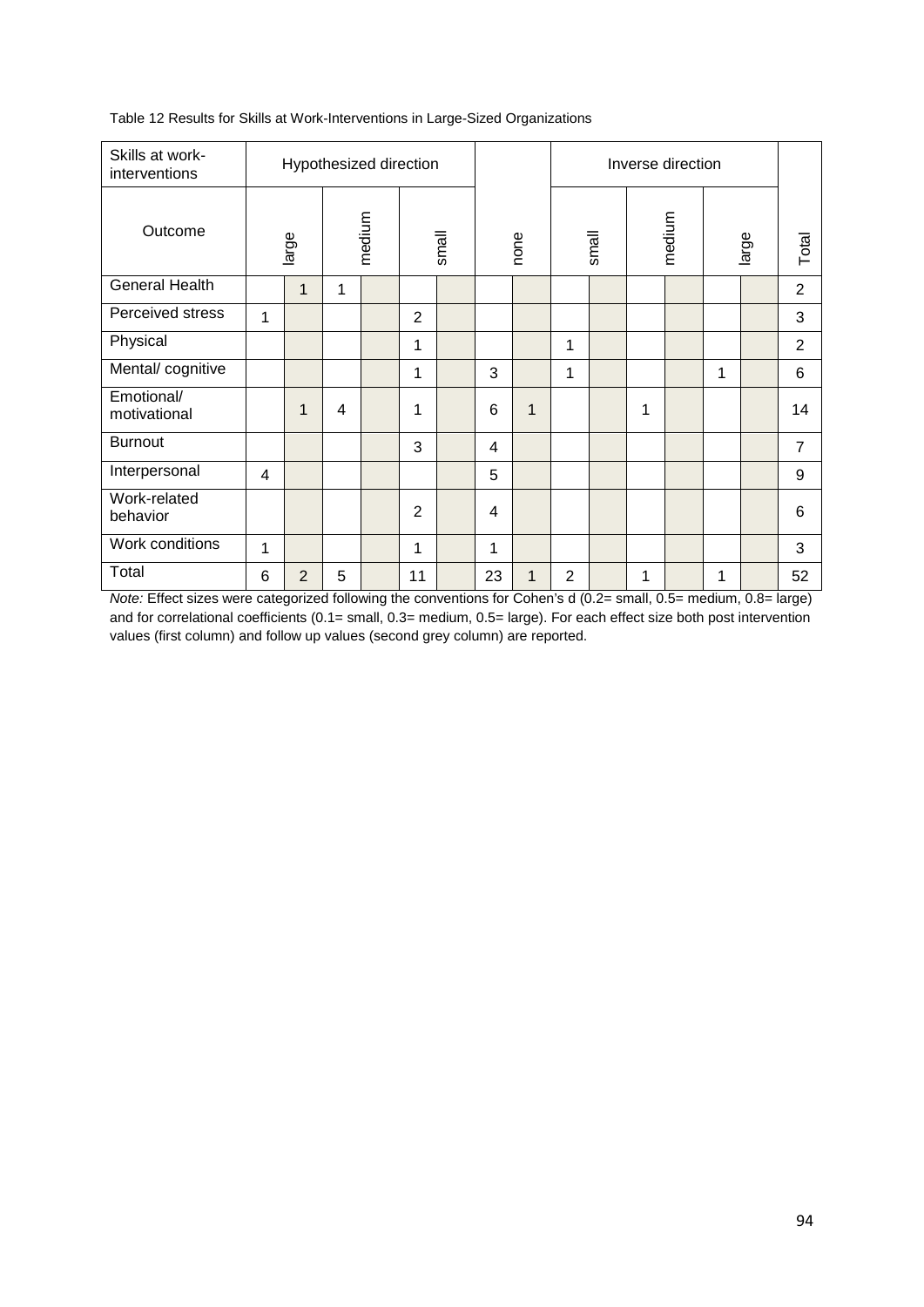| Informational<br>interventions |             |                 |   | Hypothesized direction |   |   |                |                | Inverse direction |                |                |                |       |                |    |
|--------------------------------|-------------|-----------------|---|------------------------|---|---|----------------|----------------|-------------------|----------------|----------------|----------------|-------|----------------|----|
| Outcome                        |             | medium<br>large |   | small                  |   |   | none           |                | small             |                | medium         |                | large | Total          |    |
| <b>General Health</b>          |             |                 |   |                        |   |   |                |                |                   |                |                |                |       |                |    |
| Perceived stress               |             |                 |   |                        |   |   |                |                |                   |                |                |                |       |                |    |
| Physical                       |             |                 |   |                        | 1 |   | $\overline{2}$ |                |                   |                |                |                |       |                | 3  |
| Mental/cognitive               |             | $\mathbf{1}$    | 1 | $\overline{2}$         | 3 |   | 4              | $\mathbf{1}$   |                   |                |                |                |       |                | 12 |
| Emotional/<br>motivational     |             |                 | 1 |                        | 1 | 1 |                | $\overline{2}$ |                   |                |                |                |       | $\overline{2}$ | 7  |
| <b>Burnout</b>                 |             |                 |   |                        |   |   |                |                |                   |                |                |                |       |                |    |
| Interpersonal                  |             |                 |   |                        |   |   |                |                |                   |                |                | $\overline{2}$ |       |                | 2  |
| Work-related<br>behavior       |             |                 |   |                        | 1 |   | 3              | $\mathbf{1}$   |                   |                | $\overline{2}$ |                |       |                | 7  |
| Work conditions                |             |                 |   |                        |   |   |                |                |                   |                |                |                |       |                |    |
| Total<br>- - -                 | 2<br>2<br>1 |                 |   | 6                      | 1 | 9 | $\overline{4}$ |                |                   | $\overline{2}$ | $\overline{2}$ |                | 2     | 31             |    |

Table 13 Results for Informational Interventions in Large-Sized Organizations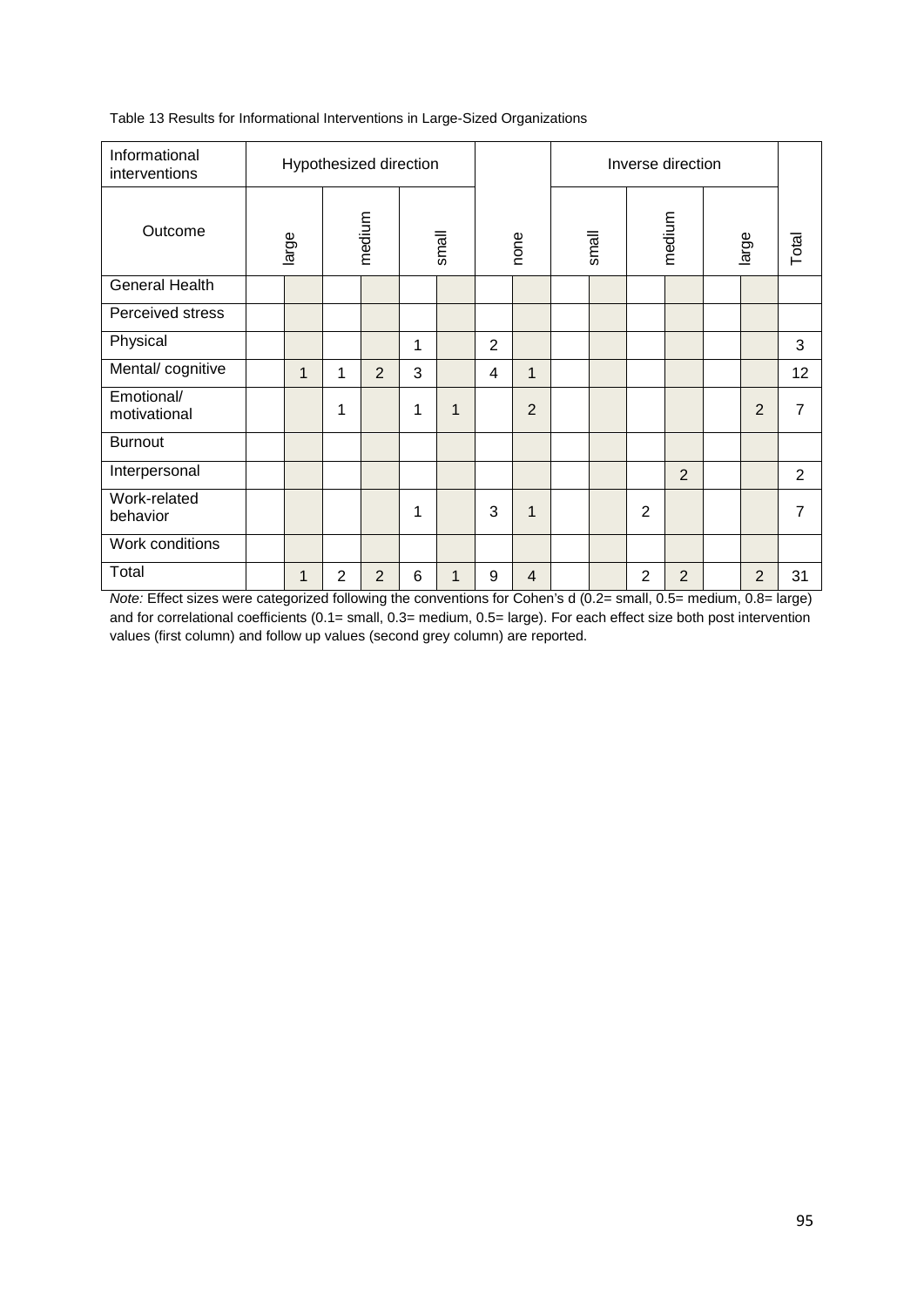| Others (mixed<br>designs)  |                | Hypothesized direction |   |              |    |             |    |      |   |                |   | Inverse direction |       |                |
|----------------------------|----------------|------------------------|---|--------------|----|-------------|----|------|---|----------------|---|-------------------|-------|----------------|
| Outcome                    |                | large                  |   | medium       |    | small       |    | none |   | small          |   | medium            | large | Total          |
| <b>General Health</b>      |                |                        | 1 |              |    |             |    |      |   |                |   |                   |       | 1              |
| Perceived stress           |                |                        |   |              |    |             |    |      |   |                |   |                   |       |                |
| Physical                   |                |                        |   |              |    |             | 5  | 5    |   |                |   |                   |       | 10             |
| Mental/cognitive           |                |                        |   |              | 5  |             | 9  | 9    | 1 | $\overline{2}$ |   |                   |       | 26             |
| Emotional/<br>motivational | 3              | 1                      | 1 |              |    |             | 11 | 1    | 1 |                |   |                   |       | 18             |
| <b>Burnout</b>             |                | $\mathbf{1}$           |   | $\mathbf{1}$ | 2  | 2           | 1  | 1    |   |                |   |                   |       | 8              |
| Interpersonal              |                |                        | 2 |              | 1  |             | 3  |      | 1 |                |   |                   |       | $\overline{7}$ |
| Work-related<br>behavior   | $\overline{4}$ |                        | 3 |              | 4  | $\mathbf 1$ | 16 | 18   | 3 | 3              | 1 | 1                 |       | 54             |
| Work conditions            |                |                        |   |              |    |             |    |      |   |                |   |                   |       |                |
| Total                      | $\overline{7}$ | 2                      | 7 | $\mathbf 1$  | 12 | 3           | 45 | 34   | 6 | 5              | 1 | 1                 |       | 124            |

Table 14 Results for Other Interventions in Large-Sized Organizations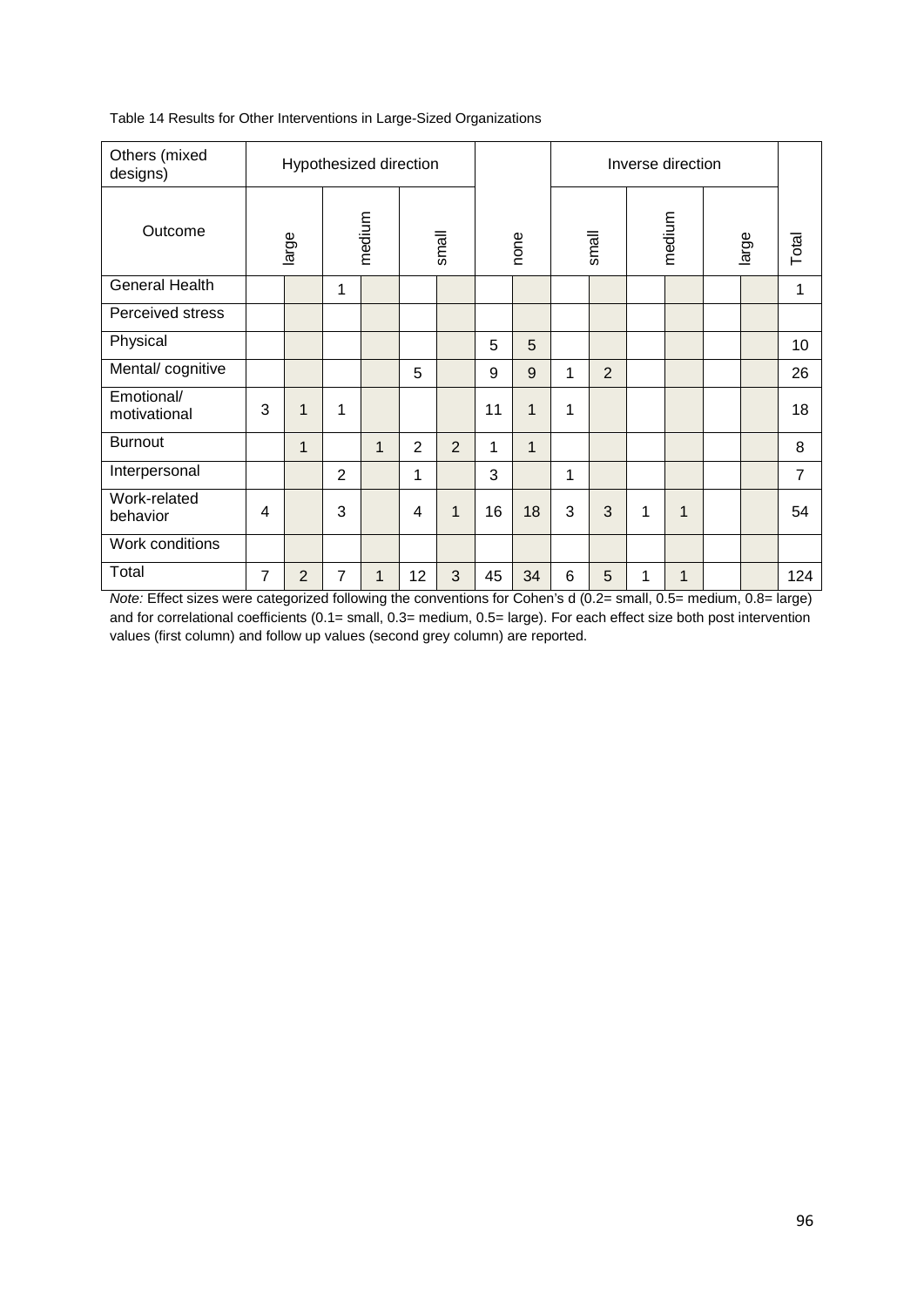Table 15 Results for Health-Related Behavior-Interventions in Large-Sized Organizations

| Health-related<br>behavior-<br>interventions |       | Hypothesized direction |   |       |   |      |       | Inverse direction |       |       |
|----------------------------------------------|-------|------------------------|---|-------|---|------|-------|-------------------|-------|-------|
| Outcome                                      | large | medium                 |   | small |   | none | small | medium            | large | Total |
| General Health                               |       |                        |   |       | 1 |      |       |                   |       | 1     |
| Perceived stress                             |       |                        |   |       |   |      |       |                   |       |       |
| Physical                                     |       |                        |   |       | 1 |      |       |                   |       | 1     |
| Mental/cognitive                             |       |                        |   |       |   |      |       |                   |       |       |
| Emotional/<br>motivational                   |       |                        | 1 |       | 3 |      |       |                   |       | 4     |
| <b>Burnout</b>                               |       |                        |   |       |   |      |       |                   |       |       |
| Interpersonal                                |       |                        |   |       |   |      |       |                   |       |       |
| Work-related<br>behavior                     |       |                        |   |       | 1 |      |       |                   |       |       |
| Work conditions                              |       |                        |   |       |   |      |       |                   |       |       |
| Total                                        |       |                        | 1 |       | 6 |      |       |                   |       | 7     |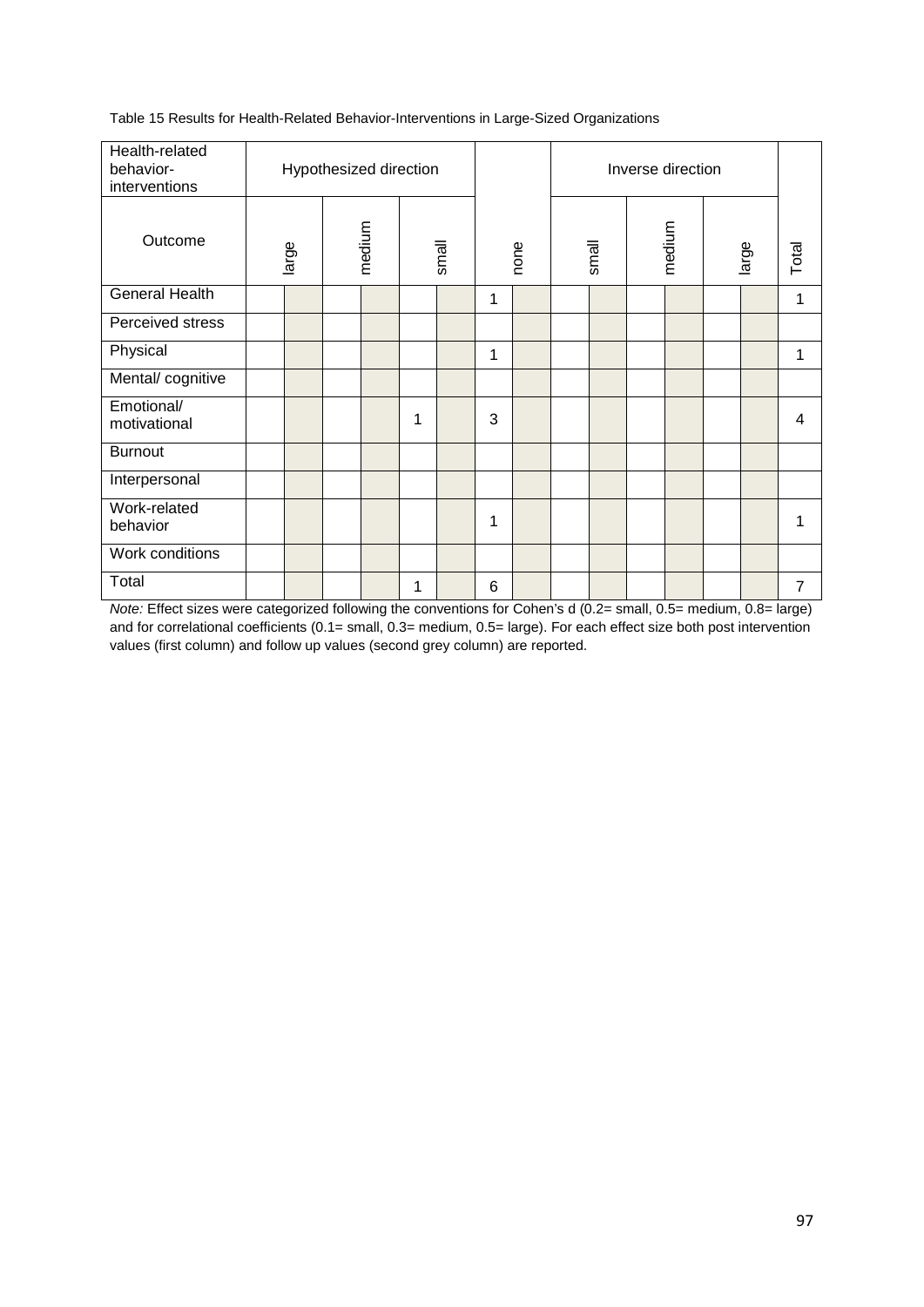| Work-oriented<br>interventions |   | Hypothesized direction |   |        |                |                |                |                |                |       | Inverse direction |       |       |
|--------------------------------|---|------------------------|---|--------|----------------|----------------|----------------|----------------|----------------|-------|-------------------|-------|-------|
| Outcome                        |   | large                  |   | medium |                | small          |                | none           |                | small | medium            | large | Total |
| <b>General Health</b>          |   |                        |   |        |                |                |                |                |                |       |                   |       |       |
| Perceived stress               |   |                        |   |        |                |                |                |                |                |       |                   |       |       |
| Physical                       | 3 |                        |   |        | 3              |                | $\overline{7}$ | $\mathbf{1}$   |                |       |                   |       | 14    |
| Mental/cognitive               | 1 |                        | 2 |        | 3              | $\mathbf{1}$   | 1              |                |                |       |                   |       | 8     |
| Emotional/<br>motivational     |   |                        | 1 |        |                |                | 5              |                |                |       |                   |       | 6     |
| <b>Burnout</b>                 |   |                        |   |        |                |                | 1              |                |                |       |                   |       | 1     |
| Interpersonal                  | 1 |                        |   |        | $\overline{2}$ |                | 15             | $\mathbf{1}$   |                |       |                   |       | 19    |
| Work-related<br>behavior       |   |                        |   |        | 1              | $\overline{2}$ | 8              | $\overline{2}$ | 1              |       |                   |       | 14    |
| Work conditions                |   |                        | 1 | 1      | 4              | 1              | 13             | 1              | 1              |       |                   |       | 22    |
| Total                          | 5 |                        | 4 | 1      | 13             | 4              | 50             | 5              | $\overline{2}$ |       |                   |       | 84    |

Table 16 Results for Work-Oriented Interventions in Large-Sized Organizations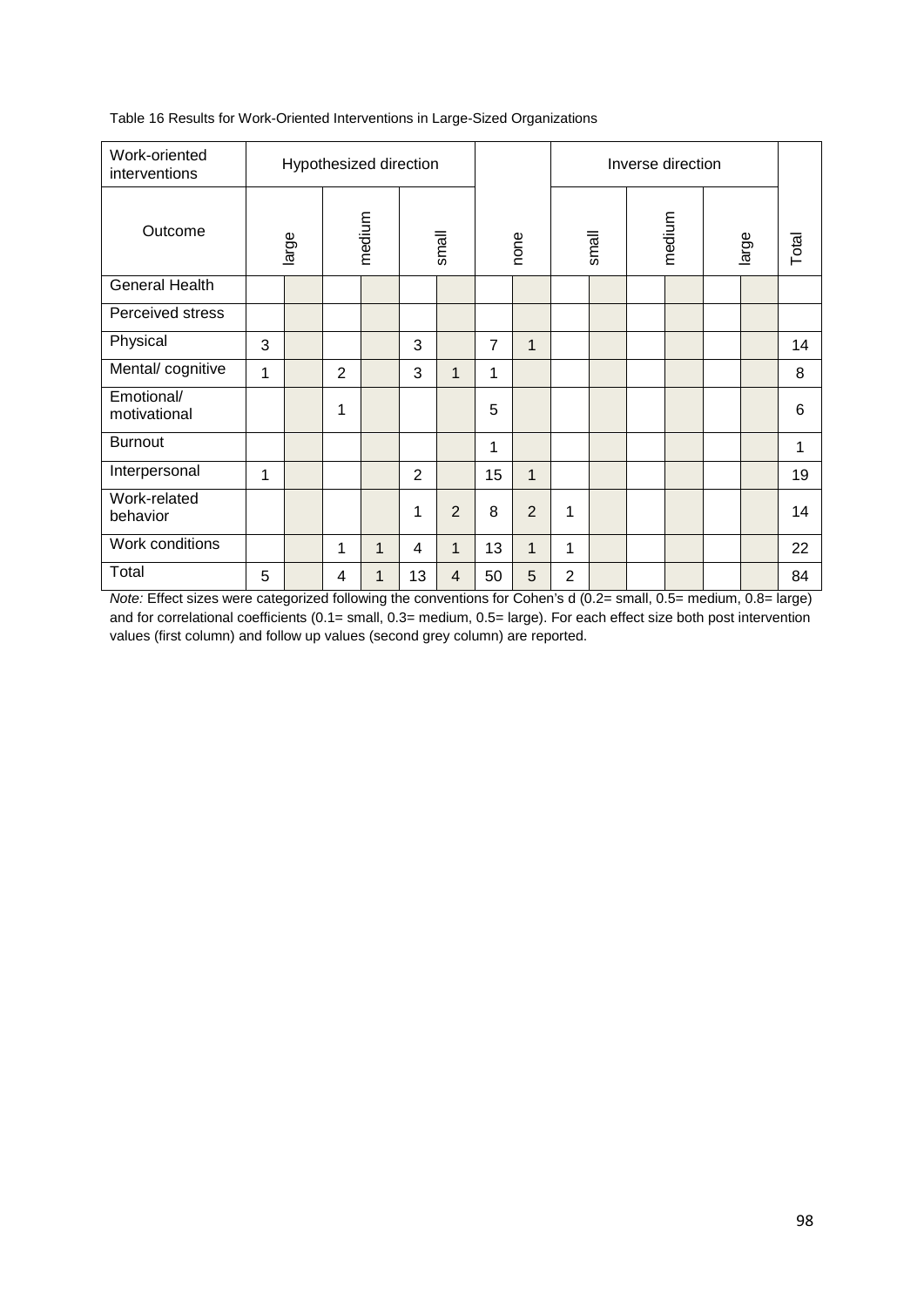### **Results for Organizations with Indistinct Size**

| Skills at work-<br>interventions |   |       |                | Hypothesized direction |                |       |                |      |   |       |   | Inverse direction |       |                |
|----------------------------------|---|-------|----------------|------------------------|----------------|-------|----------------|------|---|-------|---|-------------------|-------|----------------|
| Outcome                          |   | large |                | medium                 |                | small |                | none |   | small |   | medium            | large | Total          |
| <b>General Health</b>            |   |       |                |                        |                |       |                |      |   |       |   |                   |       |                |
| Perceived stress                 |   |       |                |                        |                |       |                |      |   |       |   |                   |       |                |
| Physical                         |   |       |                |                        |                |       |                |      |   |       |   |                   |       |                |
| Mental/ cognitive                | 1 |       | 1              |                        |                |       |                |      |   |       |   |                   |       | 2              |
| Emotional/<br>motivational       |   |       | 1              |                        | $\overline{2}$ |       | $\overline{2}$ |      |   |       |   |                   |       | 5              |
| <b>Burnout</b>                   |   |       |                |                        |                |       | $\overline{2}$ |      |   |       |   |                   |       | $\overline{2}$ |
| Interpersonal                    |   |       |                |                        | 1              |       |                |      |   |       |   |                   |       | 1              |
| Work-related<br>behavior         |   |       |                |                        |                |       |                |      |   |       |   |                   |       |                |
| Work conditions                  |   |       |                |                        |                |       |                |      | 1 |       | 1 |                   |       | $\overline{2}$ |
| Total                            | 1 |       | $\overline{2}$ |                        | 3              |       | 4              |      | 1 |       | 1 |                   |       | 12             |

Table 17 Results for Skills at Work-Interventions in Unknown -Sized Organizations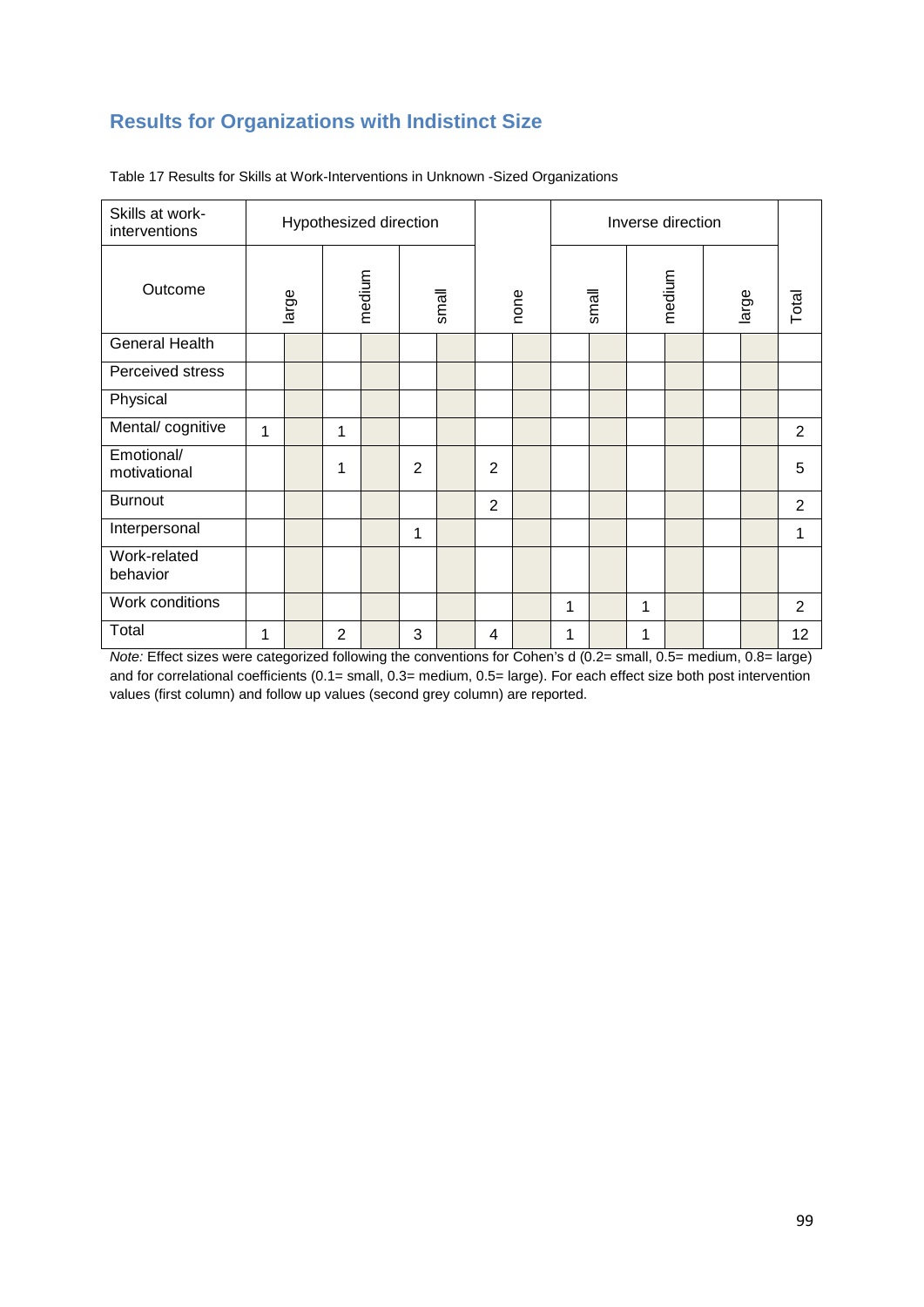| Others (mixed<br>designs)  |   | Hypothesized direction |   |              |                |       |                |      |                |   | Inverse direction |                |                |                 |
|----------------------------|---|------------------------|---|--------------|----------------|-------|----------------|------|----------------|---|-------------------|----------------|----------------|-----------------|
| Outcome                    |   | large                  |   | medium       |                | small |                | none | small          |   | medium            |                | large          | Total           |
| <b>General Health</b>      |   |                        | 1 |              | 1              |       |                |      | $\mathbf{1}$   |   |                   |                | 1              | 4               |
| Perceived stress           |   |                        |   |              |                |       |                |      |                |   |                   |                |                |                 |
| Physical                   |   |                        |   |              | $\overline{2}$ |       | 3              |      |                |   |                   |                |                | 5               |
| Mental/cognitive           |   |                        |   |              |                |       |                |      |                |   |                   |                |                |                 |
| Emotional/<br>motivational |   |                        |   |              |                |       | 2              |      |                |   |                   |                |                | $\overline{2}$  |
| <b>Burnout</b>             | 3 | 3                      |   | $\mathbf{1}$ | 1              |       | 1              |      | $\mathbf{1}$   | 1 |                   |                | 1              | 12 <sub>2</sub> |
| Interpersonal              |   |                        |   |              |                |       |                |      |                |   |                   | $\overline{2}$ | $\overline{2}$ | 4               |
| Work-related<br>behavior   |   |                        |   |              |                |       | $\overline{2}$ |      |                |   |                   |                |                | $\overline{2}$  |
| Work conditions            |   |                        |   |              |                |       | 1              |      |                |   |                   |                |                | 1               |
| Total                      | 3 | 3                      | 1 | 1            | 4              |       | 9              |      | $\overline{2}$ | 1 |                   | $\overline{2}$ | 4              | 30              |

Table 18 Results for Other Interventions in Unknown -Sized Organizations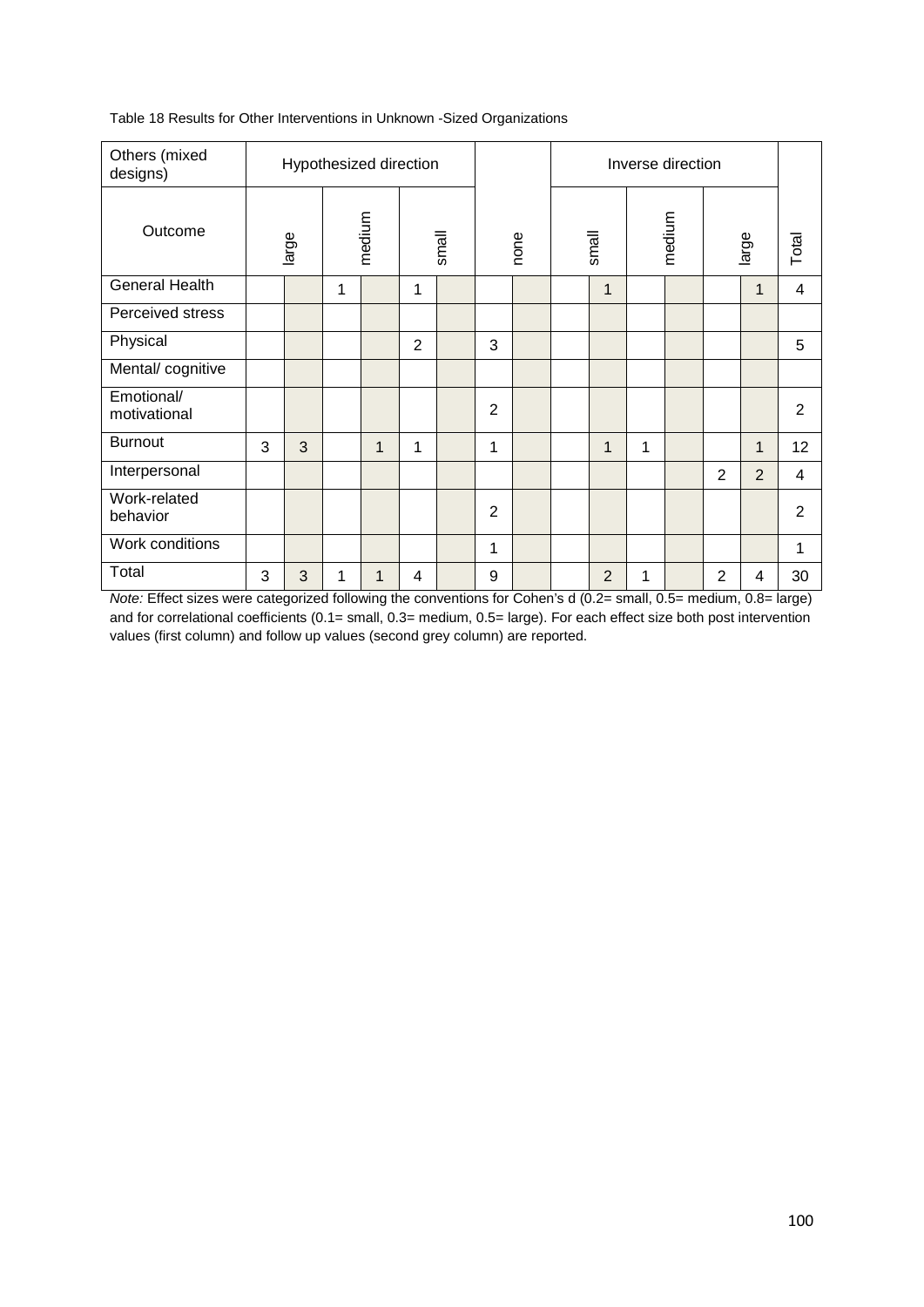Table 19 Results for Health-Related Behavior-Interventions in Unknown -Sized Organizations

| Health-related<br>behavior-<br>interventions |       |        | Hypothesized direction |   |       |   |                |       | Inverse direction |       |                |
|----------------------------------------------|-------|--------|------------------------|---|-------|---|----------------|-------|-------------------|-------|----------------|
| Outcome                                      | large | medium |                        |   | small |   | none           | small | medium            | large | Total          |
| <b>General Health</b>                        |       |        |                        |   |       |   |                |       |                   |       |                |
| Perceived stress                             |       |        |                        |   |       | 1 | $\mathbf 1$    |       |                   |       | $\overline{2}$ |
| Physical                                     |       |        |                        |   |       | 1 | $\mathbf{1}$   |       |                   |       | $\overline{2}$ |
| Mental/cognitive                             |       |        |                        | 1 | 1     |   |                |       |                   |       | $\overline{2}$ |
| Emotional/<br>motivational                   |       |        |                        |   |       | 1 |                |       |                   |       |                |
| <b>Burnout</b>                               |       |        |                        |   |       |   |                |       |                   |       |                |
| Interpersonal                                |       |        |                        |   |       | 1 |                |       |                   |       | 1              |
| Work-related<br>behavior                     |       |        |                        |   |       |   |                |       |                   |       |                |
| Work conditions                              |       |        |                        |   |       | 2 |                |       |                   |       | 2              |
| Total                                        |       |        |                        | 1 | 1     | 6 | $\overline{2}$ |       |                   |       | 10             |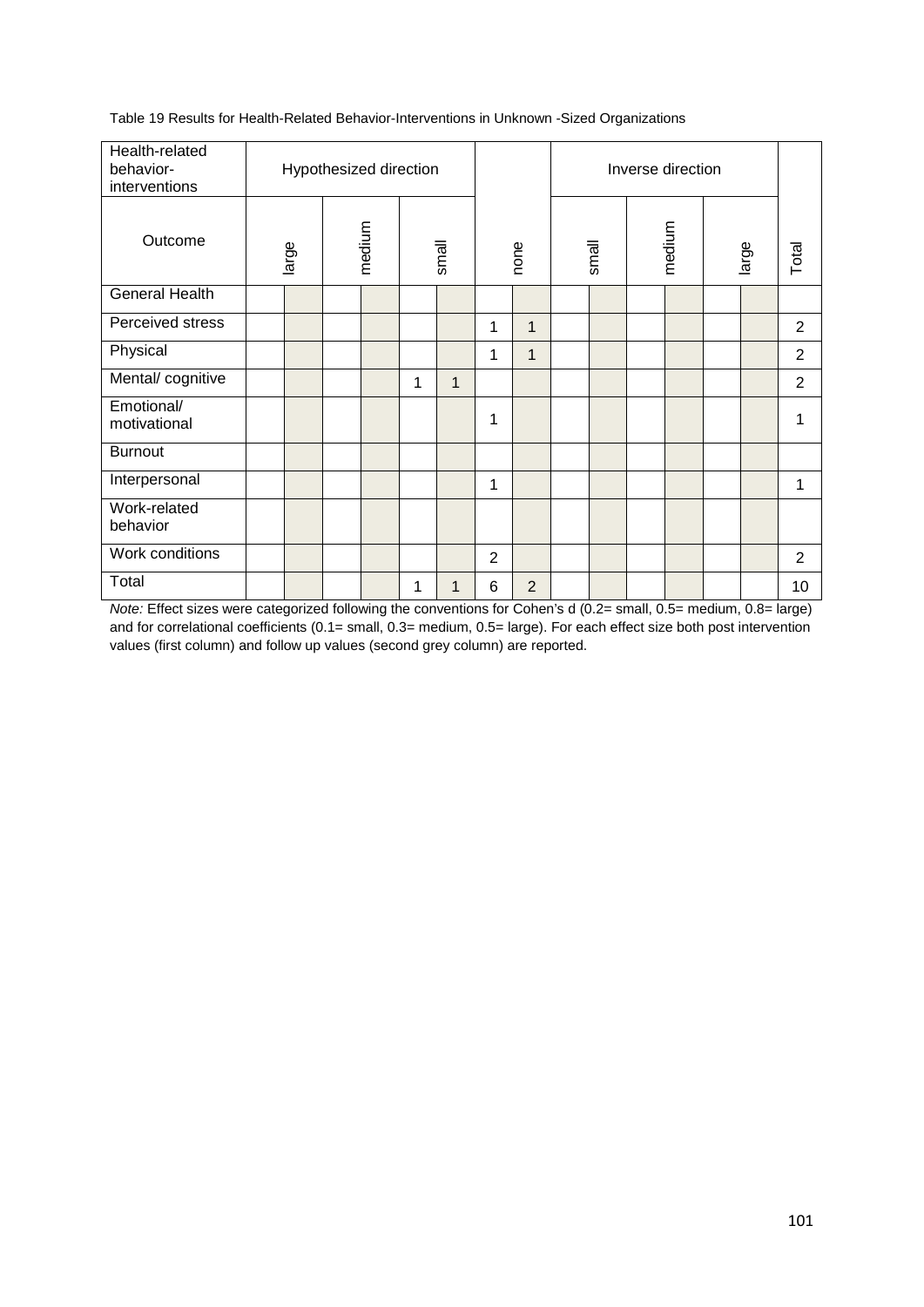Table 20 Results for Cognitive Behavioral Therapy in Unknown -Sized Organizations

| Cognitive<br>Behavioral<br>Therapy (CBT) | Hypothesized direction |              |        |   |       |      |   |       | Inverse direction |       |       |
|------------------------------------------|------------------------|--------------|--------|---|-------|------|---|-------|-------------------|-------|-------|
| Outcome                                  | large                  |              | medium |   | small | none |   | small | medium            | large | Total |
| <b>General Health</b>                    |                        |              |        |   |       |      | 1 |       |                   |       | 1     |
| Perceived stress                         |                        | $\mathbf{1}$ |        |   |       |      |   |       |                   |       | 1     |
| Physical                                 |                        |              |        |   |       |      |   |       |                   |       |       |
| Mental/cognitive                         |                        |              |        |   |       |      |   |       |                   |       |       |
| Emotional/<br>motivational               |                        |              |        |   |       |      |   |       |                   |       |       |
| <b>Burnout</b>                           |                        |              |        |   |       |      |   |       |                   |       |       |
| Interpersonal                            |                        |              |        | 1 |       |      |   |       |                   |       | 1     |
| Work-related<br>behavior                 |                        |              |        |   |       |      |   |       |                   |       |       |
| Work conditions                          |                        |              |        |   |       |      |   |       |                   |       |       |
| Total                                    |                        | 1            |        | 1 |       |      | 1 |       |                   |       | 3     |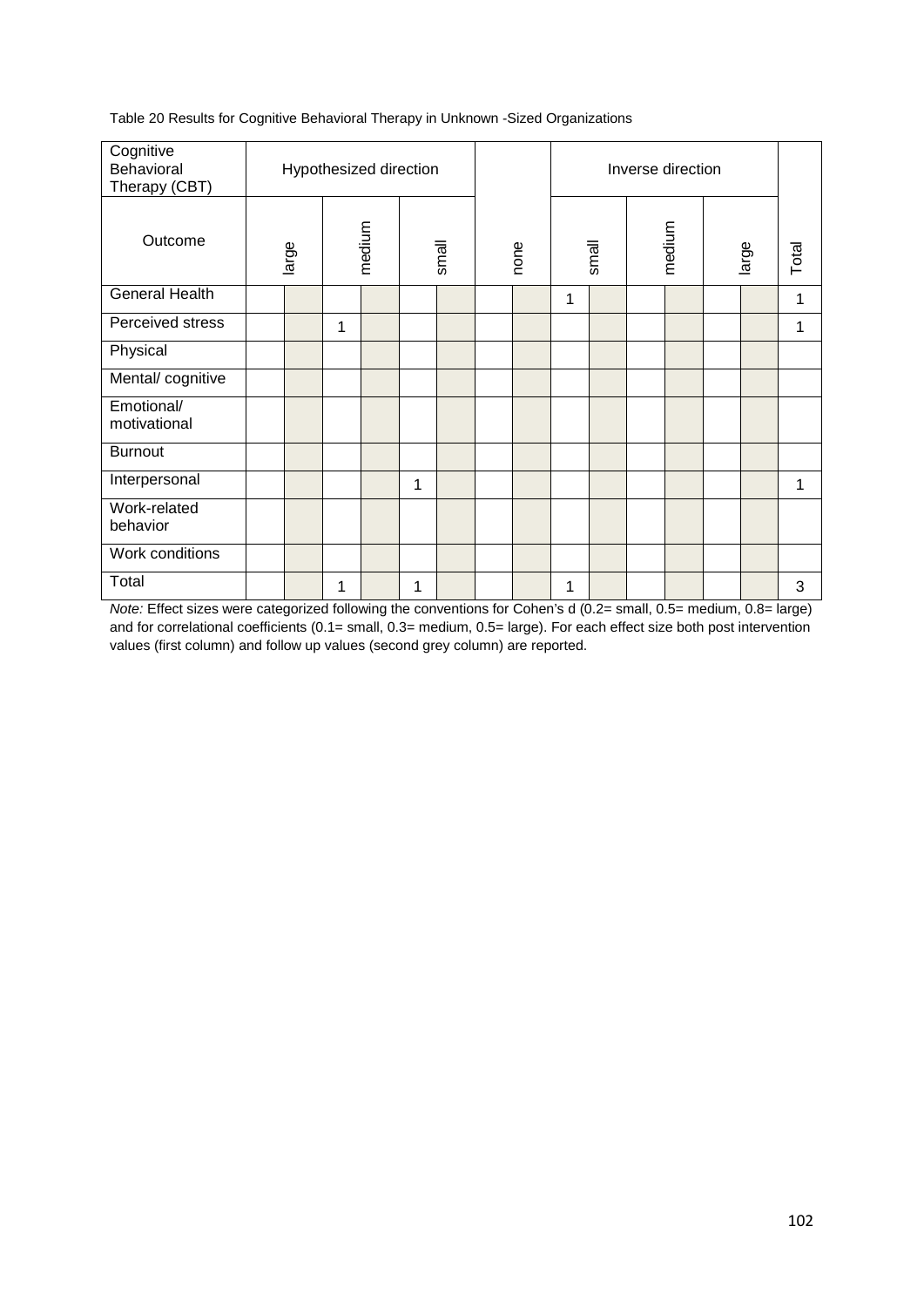| Mindfulness and<br>relaxation<br>interventions |    |                |                | Hypothesized direction |                |                |   |      |   |       |   | Inverse direction |       |       |
|------------------------------------------------|----|----------------|----------------|------------------------|----------------|----------------|---|------|---|-------|---|-------------------|-------|-------|
| Outcome                                        |    | large          |                | medium                 |                | small          |   | none |   | small |   | medium            | large | Total |
| General Health                                 |    |                |                | $\mathbf{1}$           | $\overline{2}$ |                |   |      |   |       |   |                   |       | 3     |
| Perceived stress                               | 1  | 1              | 1              |                        |                |                |   |      |   |       |   |                   |       | 3     |
| Physical                                       | 4  | 1              | 1              |                        | 4              | 3              | 6 |      | 1 | 1     | 1 |                   |       | 22    |
| Mental/cognitive                               | 4  | $\overline{4}$ | 1              |                        | 2              | $\mathbf{1}$   | 1 | 1    |   |       |   |                   |       | 14    |
| Emotional/<br>motivational                     | 3  | 3              | $\overline{2}$ | $\mathbf{1}$           | 1              | 1              |   |      |   |       |   |                   |       | 11    |
| <b>Burnout</b>                                 | 1  | $\overline{2}$ | $\overline{2}$ |                        | 3              | 1              |   |      |   |       |   |                   |       | 9     |
| Interpersonal                                  |    | 1              | 1              |                        |                |                |   |      |   |       |   |                   |       | 2     |
| Work-related<br>behavior                       |    |                |                |                        |                |                |   |      |   |       |   |                   |       |       |
| Work conditions                                |    |                |                |                        | 1              | $\mathbf{1}$   |   |      |   |       |   |                   |       | 2     |
| Total                                          | 13 | 12             | 8              | $\overline{2}$         | 13             | $\overline{7}$ | 7 | 1    | 1 | 1     | 1 |                   |       | 66    |

Table 21 Results for Mindfulness and Relaxation Interventions in Unknown -Sized Organizations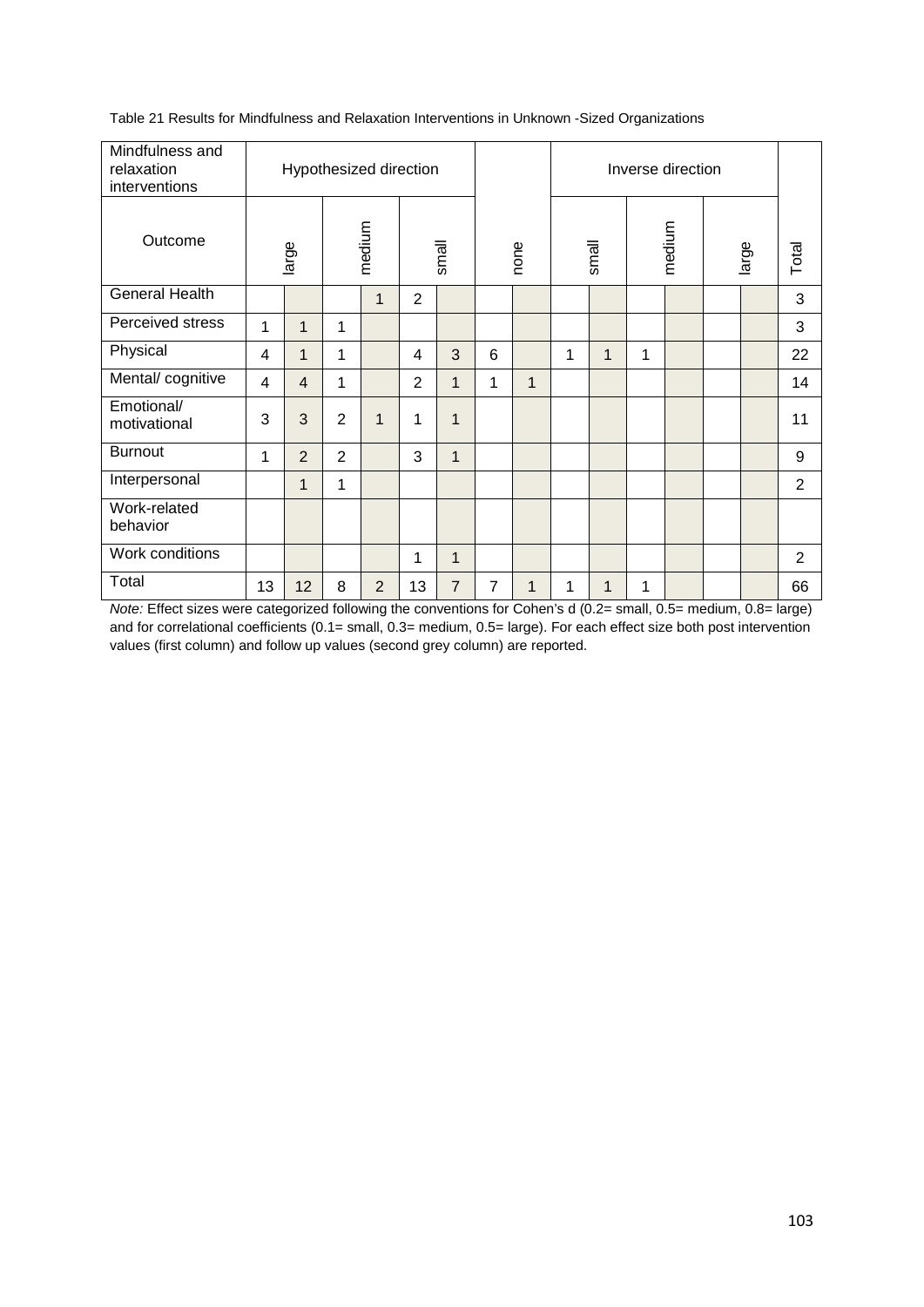### **Results for All Organizations**

| Mindfulness and<br>relaxation<br>interventions |                |                |                 |                | Hypothesized direction |                |    |              |   |              |   | Inverse direction |       |       |
|------------------------------------------------|----------------|----------------|-----------------|----------------|------------------------|----------------|----|--------------|---|--------------|---|-------------------|-------|-------|
| Outcome                                        |                | large          |                 | medium         |                        | small          |    | none         |   | small        |   | medium            | large | Total |
| <b>General Health</b>                          | 1              |                | 1               | $\mathbf{1}$   | $\overline{2}$         |                |    |              | 1 |              |   |                   |       | 6     |
| Perceived stress                               | 6              | 3              | 8               |                | $\mathbf{1}$           |                | 1  |              |   |              |   |                   |       | 19    |
| Physical                                       | 6              | $\mathbf 1$    | 6               |                | 12                     | 3              | 18 | 1            | 1 | $\mathbf{1}$ | 1 |                   |       | 50    |
| Mental/cognitive                               | 6              | $\overline{4}$ | 8               |                | 4                      | 1              | 5  | 3            | 1 |              |   |                   |       | 32    |
| Emotional/<br>motivational                     | 13             | 5              | $6\phantom{1}6$ | $\mathbf{1}$   | 9                      | $\overline{2}$ | 5  | $\mathbf{1}$ |   |              |   |                   |       | 42    |
| <b>Burnout</b>                                 | $\overline{2}$ | $\overline{2}$ | 6               |                | 8                      | 1              |    |              |   |              |   |                   |       | 19    |
| Interpersonal                                  | 1              | 1              | 2               |                | 1                      |                |    |              |   |              |   |                   |       | 5     |
| Work-related<br>behavior                       |                |                | 1               |                |                        |                |    |              |   |              |   |                   |       | 1     |
| Work conditions                                | 1              |                | 1               |                | $\overline{2}$         | 1              |    |              | 1 |              |   |                   |       | 6     |
| Total                                          | 36             | 16             | 39              | $\overline{2}$ | 39                     | 8              | 29 | 5            | 4 | 1            | 1 |                   |       | 180   |

Table 22 Results for Mindfulness and Relaxation Interventions in Small-, Medium, and Large-Sized Organizations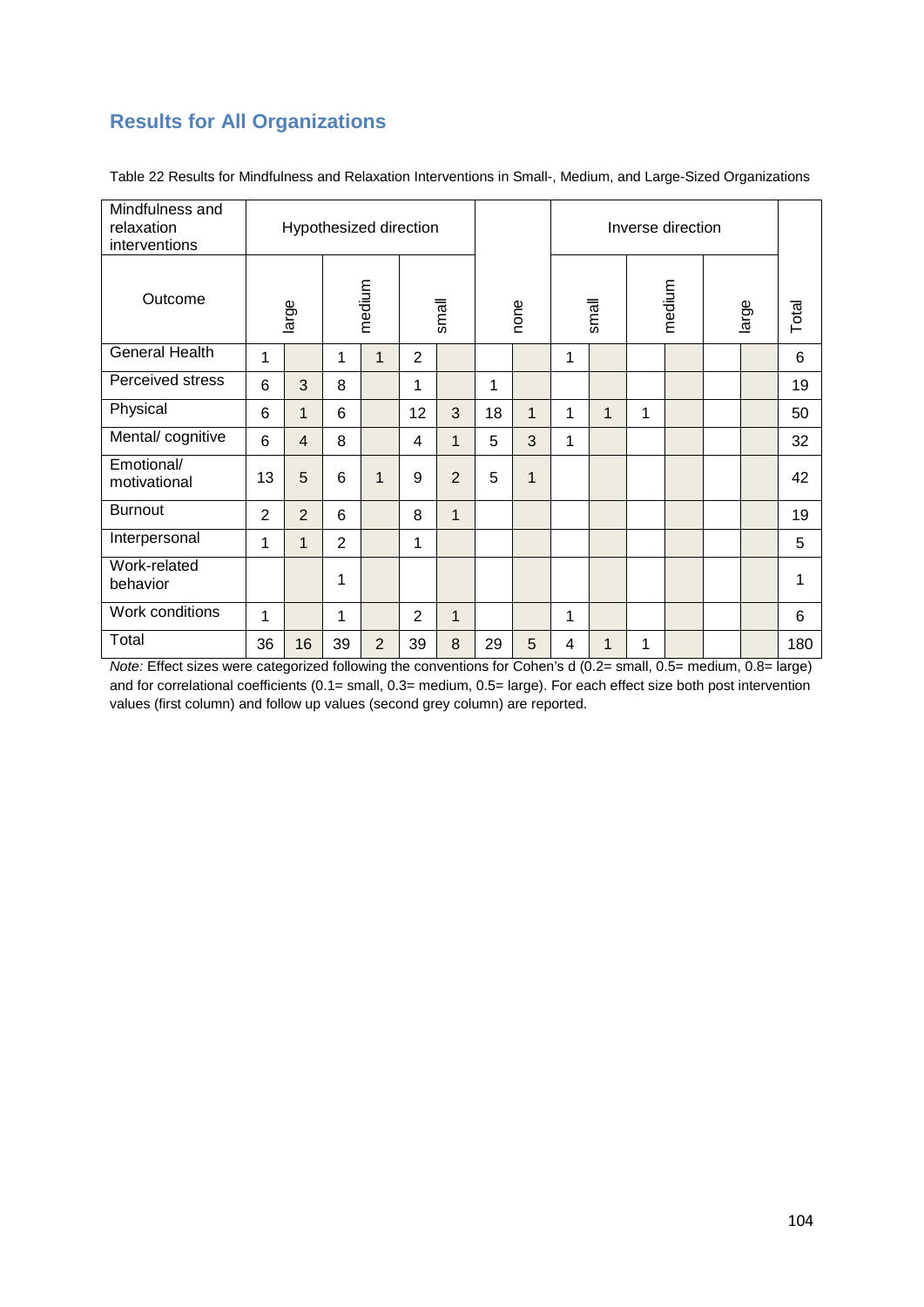| Cognitive<br>Behavioral<br>Therapy (CBT) |                |                |                | Hypothesized direction |                |              |                |                |   |       | Inverse direction |   |       |       |
|------------------------------------------|----------------|----------------|----------------|------------------------|----------------|--------------|----------------|----------------|---|-------|-------------------|---|-------|-------|
| Outcome                                  |                | large          |                | medium                 |                | small        |                | none           |   | small | medium            |   | large | Total |
| <b>General Health</b>                    |                |                |                |                        |                |              | 1              | $\mathbf{1}$   | 1 |       |                   |   |       | 3     |
| Perceived stress                         |                |                | 1              |                        | $\overline{2}$ |              | 1              |                |   |       |                   |   |       | 4     |
| Physical                                 | 1              | 2              | $\overline{2}$ | $\mathbf{1}$           | 4              | $\mathbf 1$  | 3              | 3              |   |       |                   | 1 |       | 18    |
| Mental/cognitive                         | $\overline{2}$ | 2              | 4              | $\mathbf{1}$           |                | $\mathbf{1}$ |                |                | 1 |       |                   |   |       | 11    |
| Emotional/<br>motivational               |                |                | 1              |                        | 1              | $\mathbf{1}$ | 3              | 2              | 3 |       |                   |   |       | 11    |
| <b>Burnout</b>                           |                |                |                |                        |                |              | $\overline{2}$ |                |   |       |                   |   |       | 2     |
| Interpersonal                            |                |                |                |                        | 1              |              |                |                |   |       |                   |   |       | 1     |
| Work-related<br>behavior                 | 1              |                |                | 1                      |                |              | 6              | $\overline{4}$ |   | 1     |                   |   |       | 13    |
| Work conditions                          |                |                |                |                        |                |              |                |                |   |       |                   |   |       |       |
| Total                                    | 4              | $\overline{4}$ | 8              | 3                      | 8              | 3            | 16             | 10             | 5 | 1     |                   | 1 |       | 63    |

Table 23 Results for Cognitive Behavioral Therapy in Small-, Medium, and Large-Sized Organizations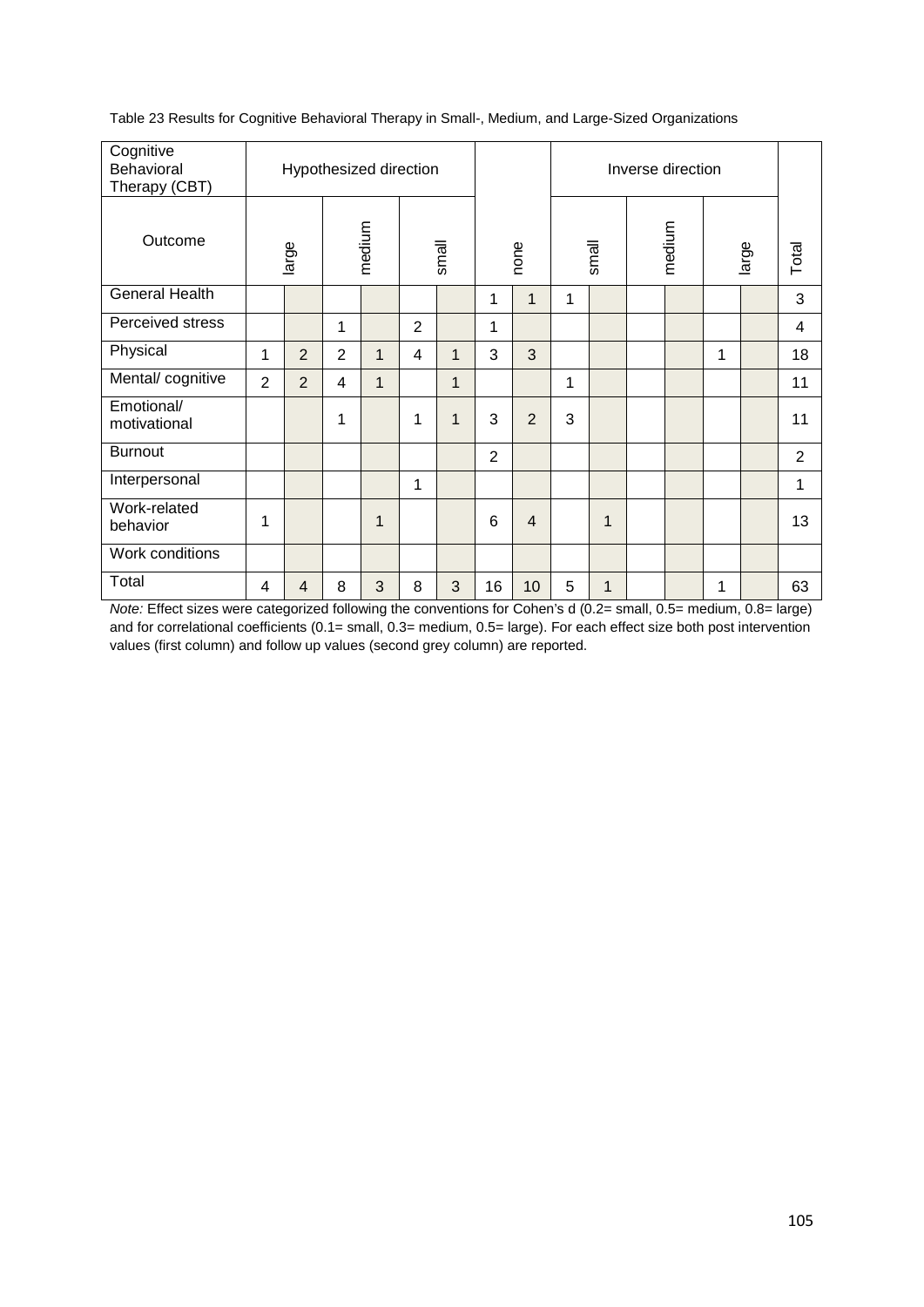| Skills at work-<br>interventions |   |                |                | Hypothesized direction |                |                |                |              |                |       |                | Inverse direction |   |       |                |
|----------------------------------|---|----------------|----------------|------------------------|----------------|----------------|----------------|--------------|----------------|-------|----------------|-------------------|---|-------|----------------|
| Outcome                          |   | large          |                | medium                 |                | small          |                | none         |                | small |                | medium            |   | large | Total          |
| <b>General Health</b>            |   | $\mathbf{1}$   | 1              |                        |                |                |                |              |                |       |                |                   |   |       | $\overline{2}$ |
| Perceived stress                 | 1 |                |                |                        | 3              | $\overline{2}$ |                |              |                |       |                |                   |   |       | 6              |
| Physical                         |   |                |                | 1                      | $\overline{2}$ | 1              | $\overline{2}$ | 3            | $\overline{2}$ |       |                |                   |   |       | 11             |
| Mental/cognitive                 | 1 |                | $\overline{4}$ | 2                      | $\overline{2}$ | 6              | 3              |              | 1              |       |                |                   | 1 |       | 20             |
| Emotional/<br>motivational       |   | 1              | $\overline{7}$ |                        | 3              | $\overline{4}$ | 12             | 5            | 1              |       | 1              |                   |   |       | 34             |
| <b>Burnout</b>                   |   |                |                | $\mathbf 1$            | 6              | $\overline{4}$ | 6              | $\mathbf{1}$ |                |       |                |                   |   |       | 18             |
| Interpersonal                    | 4 |                |                |                        | $\mathbf{1}$   |                | 5              |              |                |       |                |                   |   |       | 10             |
| Work-related<br>behavior         |   |                |                |                        | 3              | 1              | 4              | $\mathbf{1}$ |                |       |                |                   |   |       | 9              |
| Work conditions                  | 1 |                |                |                        | 1              |                | 1              |              | 1              |       | 1              |                   |   |       | 5              |
| Total                            | 7 | $\overline{2}$ | 12             | 4                      | 21             | 18             | 33             | 10           | 5              |       | $\overline{2}$ |                   | 1 |       | 115            |

Table 24 Results for Skills at Work-Interventions in Small-, Medium, and Large-Sized Organizations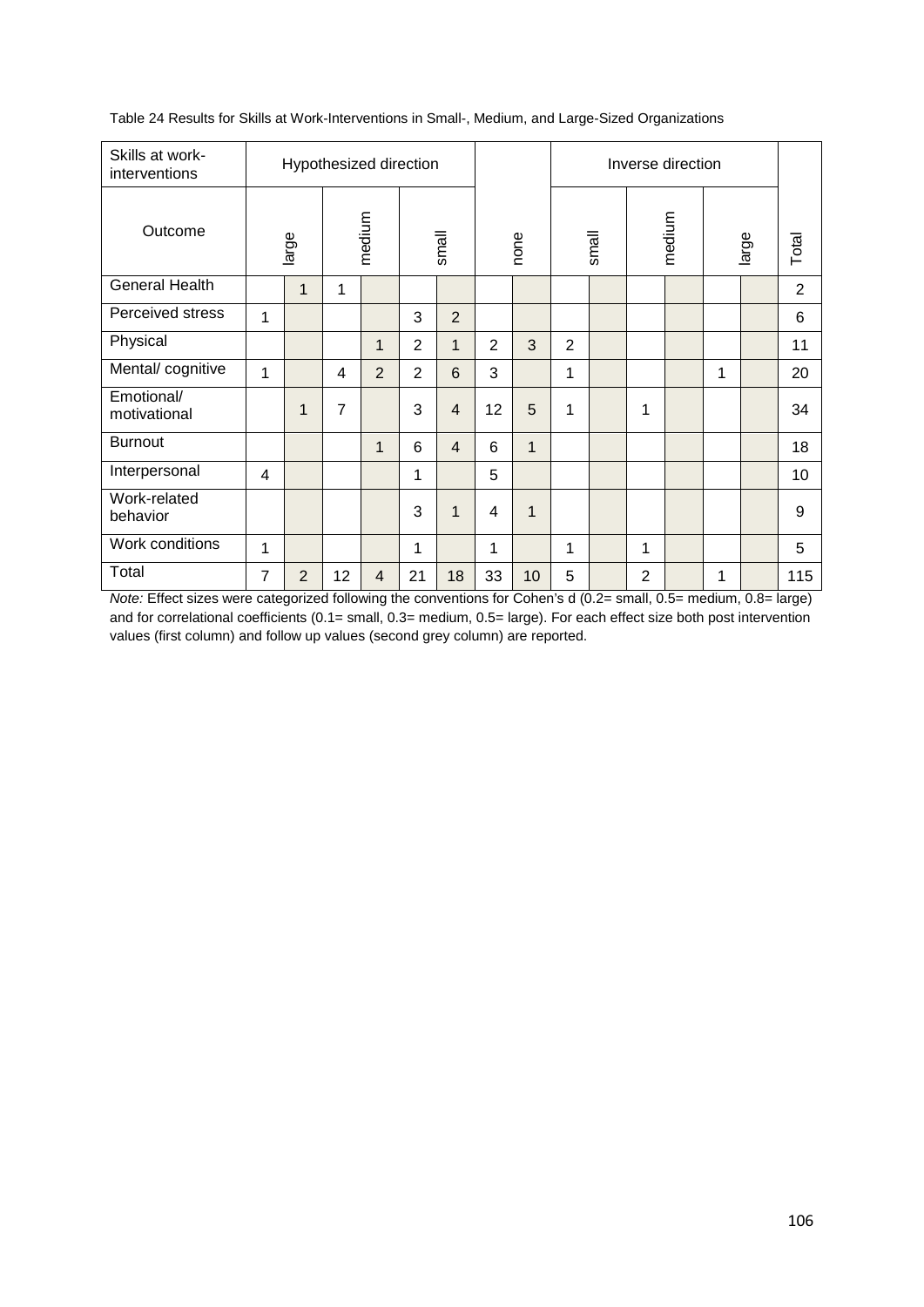| Work-oriented<br>interventions |                | Hypothesized direction |                |              |                |                |    |                |                |       | Inverse direction |                |       |       |
|--------------------------------|----------------|------------------------|----------------|--------------|----------------|----------------|----|----------------|----------------|-------|-------------------|----------------|-------|-------|
| Outcome                        |                | large                  |                | medium       |                | small          |    | none           |                | small | medium            |                | large | Total |
| <b>General Health</b>          |                |                        |                |              |                |                |    |                |                |       |                   |                |       |       |
| Perceived stress               |                |                        |                |              |                |                |    |                |                |       |                   |                |       |       |
| Physical                       | 3              |                        |                |              | 3              |                | 7  | $\mathbf{1}$   |                |       |                   |                |       | 14    |
| Mental/ cognitive              | 1              |                        | $\overline{2}$ |              | 3              | 1              | 1  |                |                |       |                   |                |       | 8     |
| Emotional/<br>motivational     | $\overline{2}$ |                        | 1              |              |                |                | 5  |                |                |       |                   | 1              |       | 9     |
| <b>Burnout</b>                 |                |                        |                |              |                |                | 1  |                |                |       |                   |                |       | 1     |
| Interpersonal                  | 8              |                        | $\overline{2}$ |              | $\overline{2}$ |                | 15 | $\mathbf{1}$   | $\overline{2}$ |       |                   | 1              |       | 31    |
| Work-related<br>behavior       |                |                        |                |              | 1              | $\overline{2}$ | 8  | $\overline{2}$ | 1              |       |                   |                |       | 14    |
| Work conditions                | $\overline{7}$ |                        | 2              | $\mathbf{1}$ | 4              | $\mathbf{1}$   | 13 | $\mathbf{1}$   | 1              |       |                   | $\overline{4}$ |       | 34    |
| Total                          | 21             |                        | 7              | $\mathbf{1}$ | 13             | $\overline{4}$ | 50 | 5              | 4              |       |                   | 6              |       | 111   |

Table 25 Results for Work-Oriented Interventions in Small-, Medium, and Large-Sized Organizations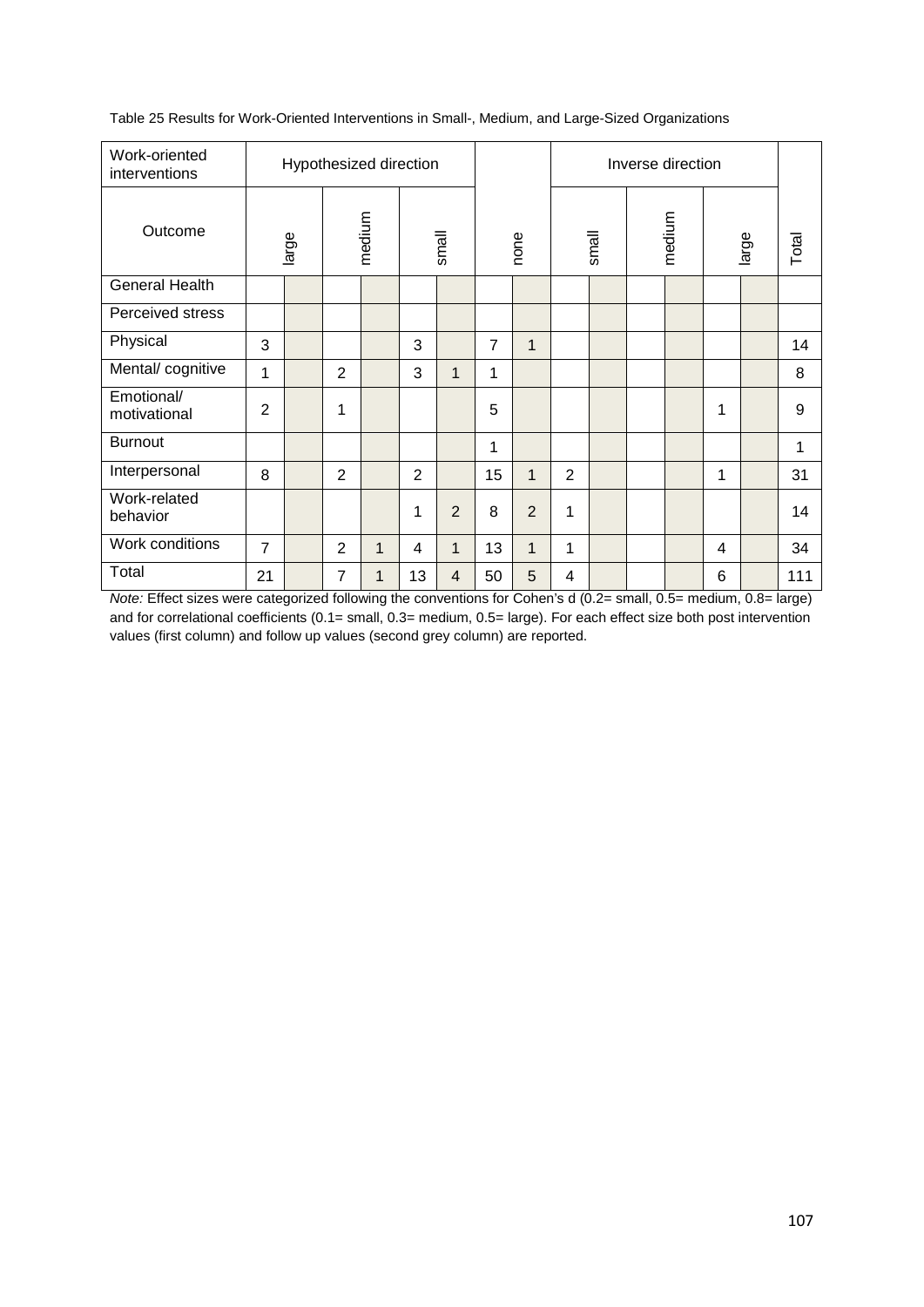| Informational<br>interventions | Hypothesized direction |              |                |                |       |             |                |                | Inverse direction |  |                |                |       |                |                |
|--------------------------------|------------------------|--------------|----------------|----------------|-------|-------------|----------------|----------------|-------------------|--|----------------|----------------|-------|----------------|----------------|
| Outcome                        | large                  |              | medium         |                | small |             | none           |                | small             |  | medium         |                | large |                | Total          |
| <b>General Health</b>          |                        |              |                |                |       |             |                |                |                   |  |                |                |       |                |                |
| Perceived stress               |                        |              |                |                |       |             |                |                |                   |  |                |                |       |                |                |
| Physical                       |                        |              |                |                | 1     |             | $\overline{2}$ |                |                   |  |                |                |       |                | 3              |
| Mental/cognitive               |                        | $\mathbf{1}$ | 1              | 2              | 3     |             | 4              | 1              |                   |  |                |                |       |                | 12             |
| Emotional/<br>motivational     |                        |              | 1              |                | 1     | $\mathbf 1$ |                | $\overline{2}$ |                   |  |                |                |       | $\overline{2}$ | 7              |
| <b>Burnout</b>                 |                        |              |                |                |       |             |                |                |                   |  |                |                |       |                |                |
| Interpersonal                  |                        |              |                |                |       |             |                |                |                   |  |                | $\overline{2}$ |       |                | $\overline{2}$ |
| Work-related<br>behavior       |                        |              |                |                | 1     |             | 3              | 1              |                   |  | $\overline{2}$ |                |       |                | 7              |
| Work conditions                |                        |              |                |                |       |             |                |                |                   |  |                |                |       |                |                |
| Total                          |                        | $\mathbf{1}$ | $\overline{2}$ | $\overline{2}$ | 6     | 1           | 9              | $\overline{4}$ |                   |  | $\overline{2}$ | $\overline{2}$ |       | $\overline{2}$ | 31             |

Table 26 Results for Informational Interventions in Small-, Medium, and Large-Sized Organizations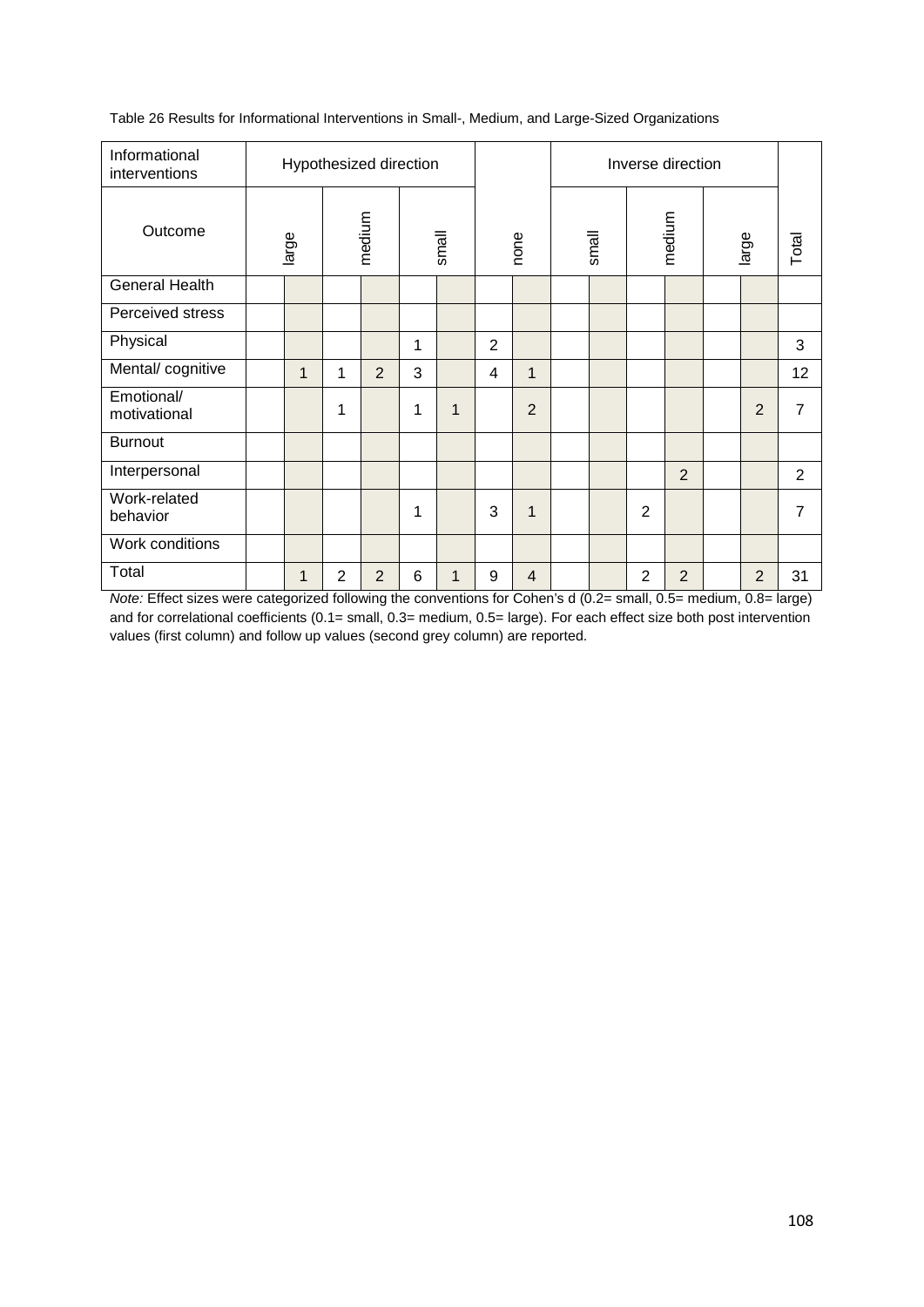| Others (mixed<br>designs)  | Hypothesized direction |                 |        |   |                |   |      |              | Inverse direction |                |                |             |                |                |       |
|----------------------------|------------------------|-----------------|--------|---|----------------|---|------|--------------|-------------------|----------------|----------------|-------------|----------------|----------------|-------|
| Outcome                    | large                  |                 | medium |   | small          |   | none |              | small             |                | medium         |             | large          |                | Total |
| <b>General Health</b>      |                        |                 | 2      |   | 1              |   |      |              |                   | $\mathbf{1}$   |                |             |                | $\mathbf{1}$   | 5     |
| Perceived stress           |                        |                 |        |   |                |   |      |              |                   |                |                |             |                |                |       |
| Physical                   |                        |                 |        |   | $\overline{2}$ |   | 8    | 5            |                   |                |                |             |                |                | 15    |
| Mental/cognitive           |                        |                 |        |   | 5              |   | 9    | 9            | 1                 | $\overline{2}$ |                |             |                |                | 26    |
| Emotional/<br>motivational | 3                      | 1               | 1      |   |                |   | 13   | 1            | 1                 |                |                |             |                |                | 20    |
| <b>Burnout</b>             | 3                      | $\overline{4}$  |        | 2 | 3              | 2 | 2    | $\mathbf{1}$ |                   | $\mathbf 1$    | 1              |             |                | $\mathbf{1}$   | 20    |
| Interpersonal              |                        |                 | 2      |   | 1              |   | 3    |              | 1                 |                |                |             | $\overline{2}$ | $\overline{2}$ | 11    |
| Work-related<br>behavior   | 4                      |                 | 3      |   | 4              | 1 | 18   | 18           | 3                 | 3              | 1              | 1           |                |                | 56    |
| Work conditions            |                        |                 |        |   |                |   | 1    |              |                   |                |                |             |                |                | 1     |
| Total<br>- - -             | 10                     | $5\phantom{.0}$ | 8      | 2 | 16             | 3 | 54   | 34           | 6                 | $\overline{7}$ | $\overline{2}$ | $\mathbf 1$ | 2              | $\overline{4}$ | 154   |

Table 27 Results for Other Interventions in Small-, Medium, and Large-Sized Organizations

*Note:* Effect sizes were categorized following the conventions for Cohen's d (0.2= small, 0.5= medium, 0.8= large) and for correlational coefficients (0.1= small, 0.3= medium, 0.5= large). For each effect size both post intervention values (first column) and follow up values (second grey column) are reported.